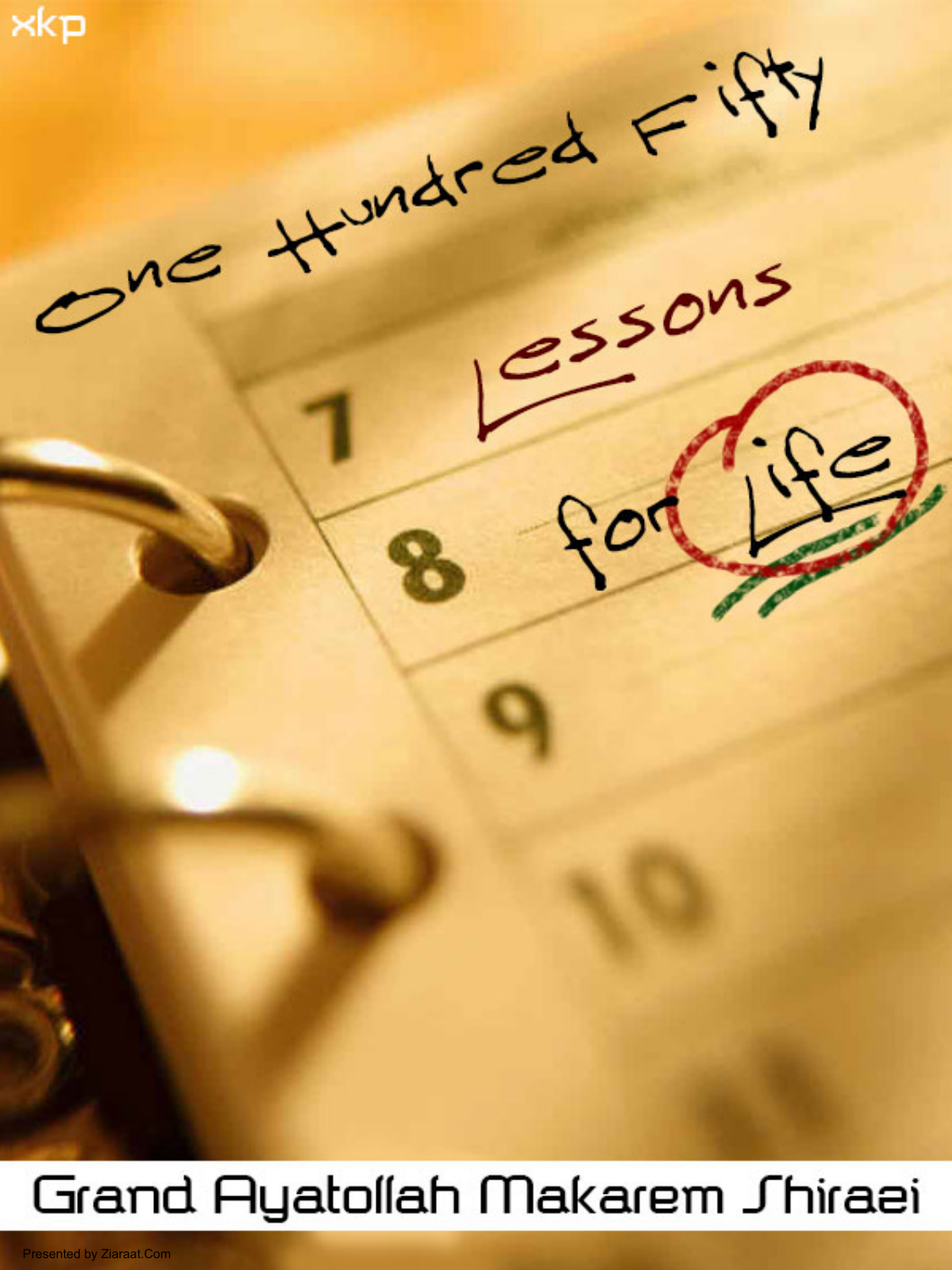## **Measure of Deliberation**

Imam sadegh (a.s.) says: ?????? ???? ??????????? ? ??????????? ???????????? ????????? ???????? ?? ???????? ????????

## **Translation**

improving the situation of life and association is possible through using a measure, two third of which is vigilance and one third of which is negligence.(1)

## **Brief description**

no work is started without any study, plan and vigilance, and also no work is accomplished without negligence. iis more clear and better to say if we want to work without investigation and carefulness, we will not succeed. but if we want to linger for all possible probabilities and unpredicted events when performing the works, we would not be able to do a work easily, and have to study for years to do something or to select a friend, partner, spouse and such like. so it is said two third vigilance and one-third negligence.

#### **1 - from the book tohafol oghoul, page 267**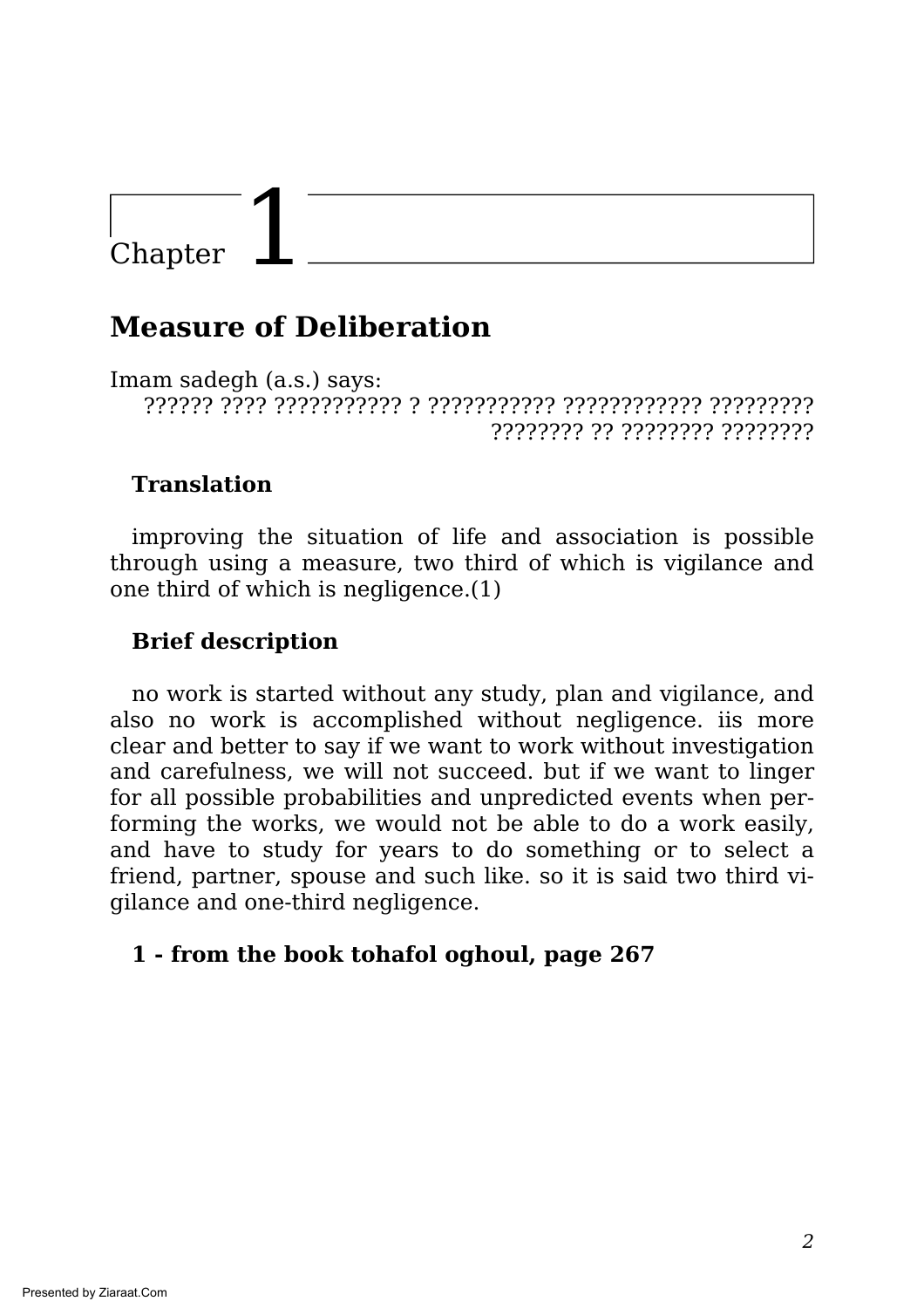## **They are Strict for Body"s Food but...**

Imam hassan (a.s.) says: ???????? ?????? ??????????? ?? ?????????? ?????? ?? ??????????? ?? ???????????? ??????????? ???????? ?? ???????? ? ??????? ???????? ?? ?????????.

## **Translation**

I wonder those who think about their body"s food, but do not think about their soul"s food. they keep away disturbing food from their belly, but fill up their heart with destructive sub $jects.(1)$ 

## **Brief description**

As our great imam has said, our people are usually strict for their corporeal food, and do not start eating unless under the light, and do not open their mouth unless with open eyes. they avoid doubtful foods and some observe thousands of sanitary points in feeding body.

But for the spirit"s food, they, with closed eyes and under darkness of unawareness, pour any suspicious mental food into their soul. they simply accept speeches of unsuitable friends, misleading presses and suspicious or poisonous propagation, and this is very surprising.

## **1 - Safinatol behar, article of taste**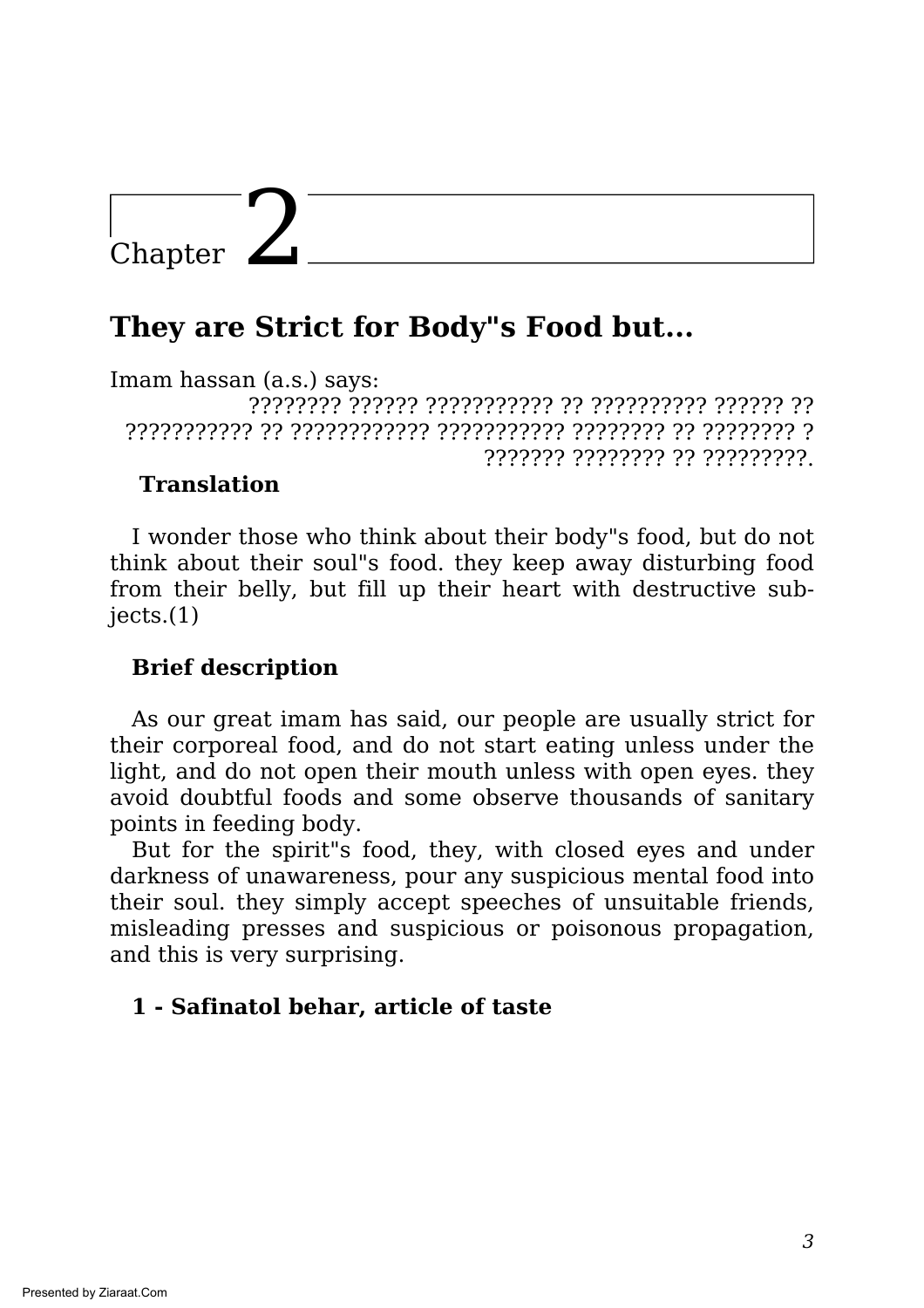## **Role of Pen**

Imam Sadegh (a.s.) says: ?? ???????? ??????? ???????? ?????????? ???? ????????!

## **Translation**

I have not seen any weeper nicely smiling like a pen.(1)

## **Brief description**

Pen divulges the feelings and interprets the wisdom of man.

Pen is founder of civilizations and rotates the wheels of society. pen illustrates the worrying pains of men through its continuous weeping, and also cheer of love, desire for life, mystery of life and thousands of beauties are hidden in the smile showing always within its lips.

But it is regretful that when this pen is in hands of an incompetent person, its tears will change to drops of blood, and its smile is a snicker on the utmost human credits.

## **1 - From the book lataef and zaraef**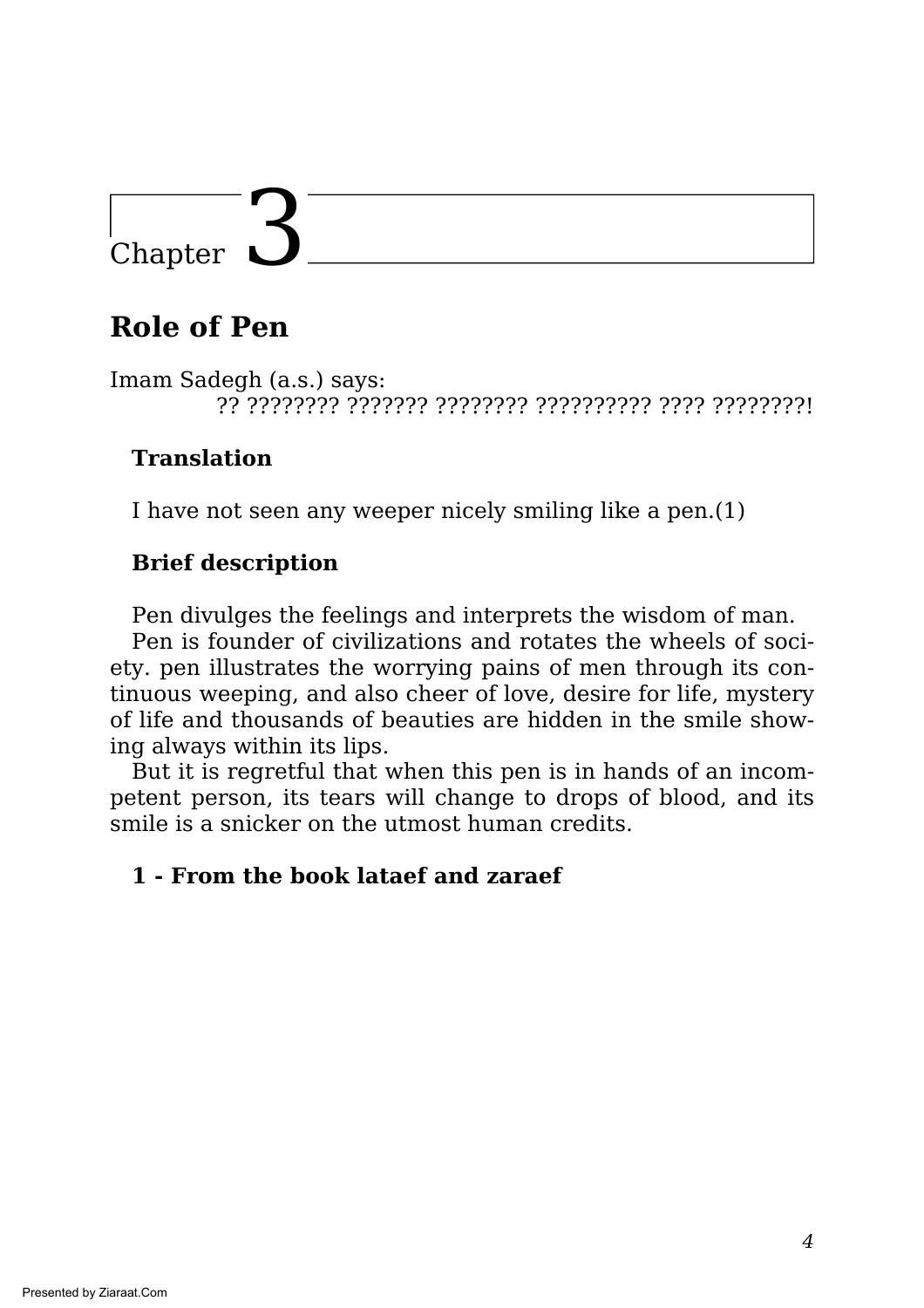## **Between Two Great Responsibilities**

Imam Sadegh (a.s.) says:

???????????? ?????? ????????????: ?????? ???? ????? ????????? ?? ?????? ?????? ??? ? ?????? ?????? ???????? ?? ?????????? ???

## **Translation**

A faithful believer is always anxious for two things; for his past sins that he does not know how god will treat with him, and for his remaining life that he does not know what he will  $do!(1)$ 

### **Brief description**

The most manifest sign of belief is feeling responsibility, both for what have been already done and for the duties and obligations that should be done.

Those having these two feelings, are always thinking about compensation of past negligence, as well as finding the best possible way for using future opportunities. these thoughts are codes of development and progress of a man or a nation. those neither thinking to the previous actions, nor intending to build the future, are poor and miserable.

#### **1- Osoule kafi, volume two, page 7**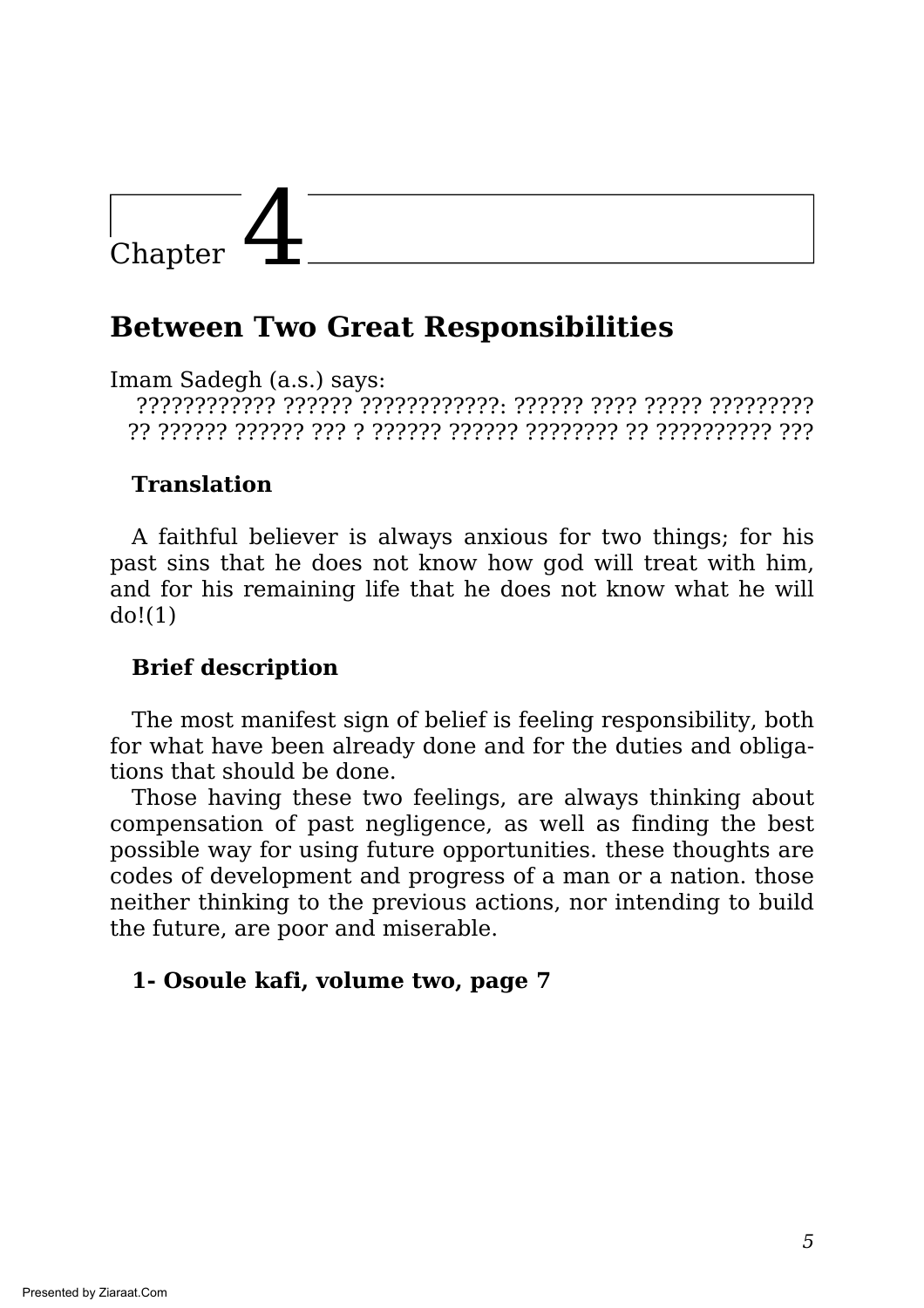## **Causes For Destruction of a Society**

???????? ?? ???????? ??????? ????????? ?????? ???? ?????? ?? ???? ???????? ?????????????: ?????????? ? ??????????? ?? ?????? ???????? ? ?????

## **Translation**

There are four things that when one of them enters into a home, it will be ruined, and divine blessing does not reestablish it: treachery, larceny, drinking, adultery(1)

## **Brief Description**

Not only the homes, but also the societies are not excepted from this rule.

When treachery penetrates into a society, the spirit of confidence is disappeared thereof.

And when larceny, in its different forms, appears therein, peace will not be found anymore.

And when wine drinking becomes popular among people, they will have weak thoughts, disable children and useless youths.

And when they are stained with adultery, the foundation of families will be weakened and their next generation will be mischievous.

## **1 - From Nahjol Fesahah**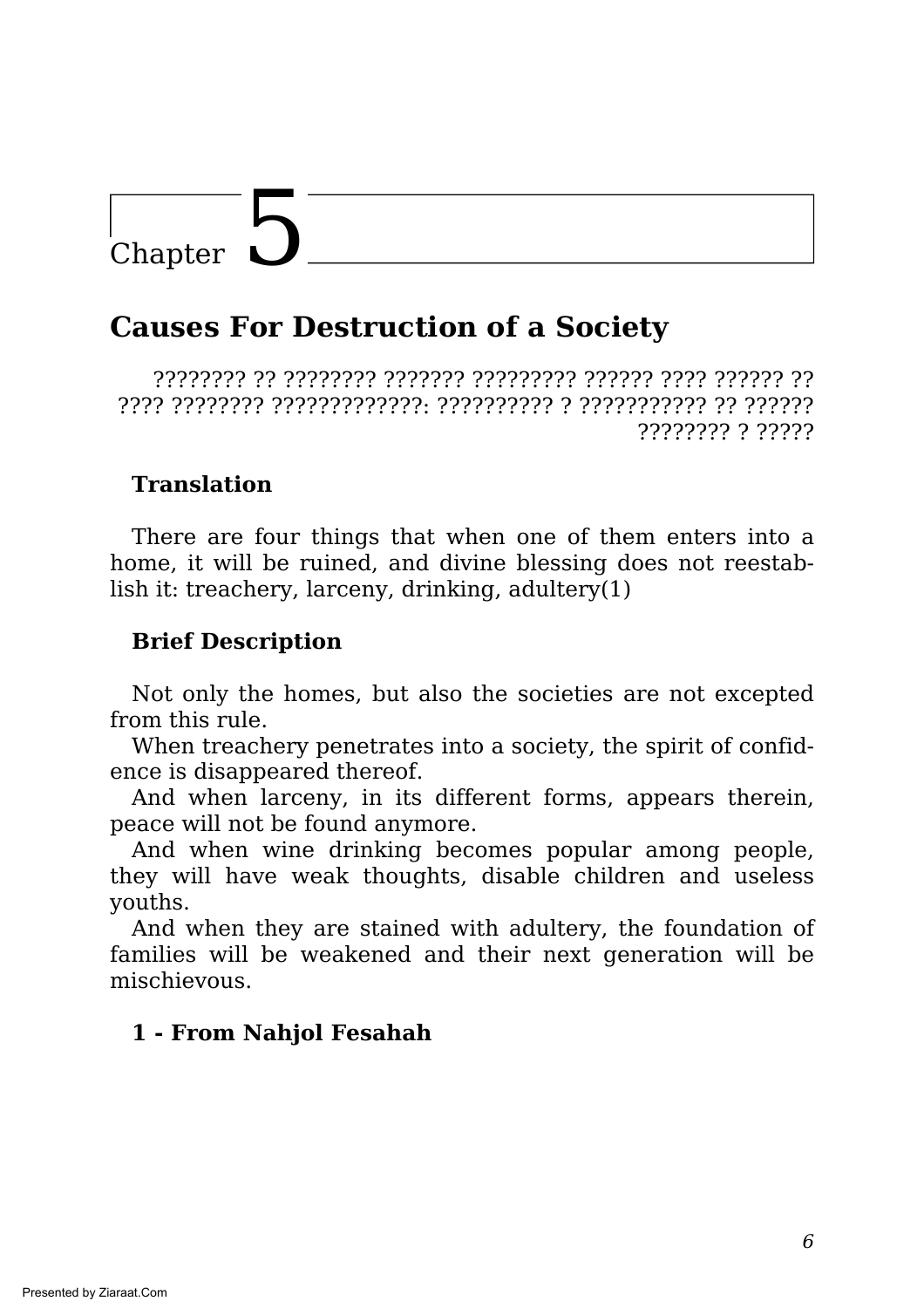## **Indolence and Poverty**

Imam Ali (a.s.) says: ???? ????????? ????? ??????????? ????????? ????????? ? ????????? ???????? ??????????? ?????????

### **Translation**

The day in which everything married with one another, "indolence" and "weakness" mingled with each other, and their child was called "poverty and indigence".(1)

#### **Brief description**

Everything is earned through attempt and endeavor. this is a reality that islam has taught us.

Indolence, debility, weakness and escaping from hard events and problems are never compatible with spirit of belief.

They will not have any consequence save poverty in all aspects, including economical, moral and spiritual poverty. while the believers shall be self-sufficient and contented in all aspects.

**1- Beharol anvar, volume 78, page 59 and tohafol oghoul, p. 158**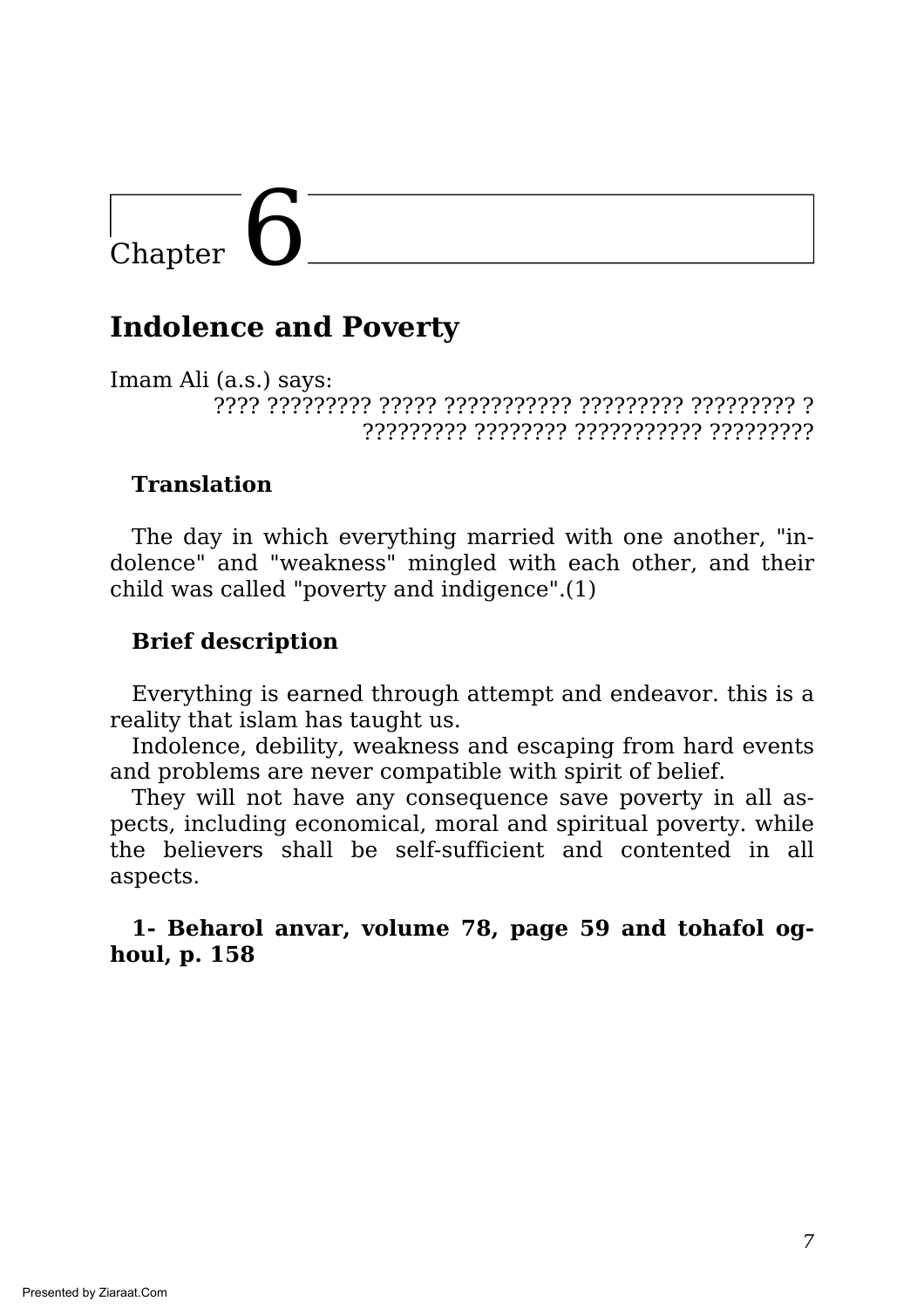## **Rain of Knowledge on Hearts**

He Wise Loghman said:

?? ??????? ???? ????? ??????? ?????????? ??????? ??????????? ???? ??????? ?????? ???????? ????????

#### **Translation**

My son! god revives the hearts of men with the light of knowledge as he revives dead lands with blessing rains from sky!(1)

## **Brief Description**

The land of man"s heart is like a garden in which all types of seedlings, seeds of flowers, plants and strong trees are dispersed, and if it is irrigated on time, a pleasant and fruitful area will be created.

The only irrigation means for this land is reviving drops of rain of science and knowledge. hence the hearts lacking knowledge are dead, lightless and fruitless.

We shall always and in all conditions, keep alive our souls with the light of knowledge.

#### **1 - From beharol anvar, volume one**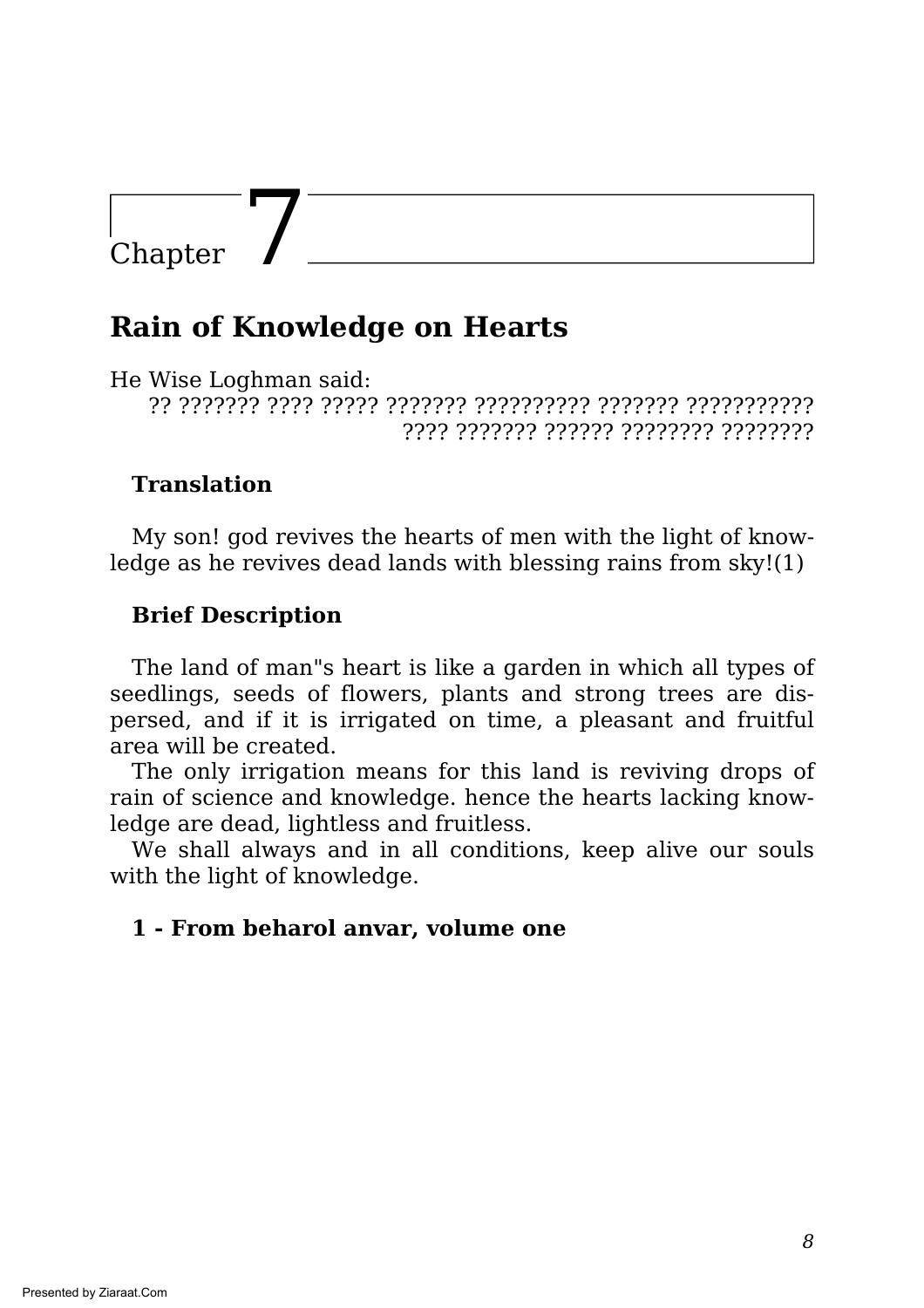## **Source of Arrogance**

It is narrated from imam sadegh as: ?? ???? ????? ????????? ???? ????????? ???? ???????? ???????? ????????????

## **Translation**

No one boasts to the others unless for the inferiority he feels in himself!(1)

## **Brief description**

Nowadays, psychological and psychoanalytic researches have proved that arrogance and boasting to others is nothing else than an inferiority complex. those who are affected to this complex and suffer from it, resort to this wrong way that is magnifying themselves artificially for compensating their deficiencies, and thereby they add to their social inferiority and make themselves more hated.

This psychological point is clearly observed in the miraculous speech narrated from imam sadegh a.s. but the faithful people are always modest before others due to their internal dignity.

#### **1- Beharol anvar, volume 73, page 225**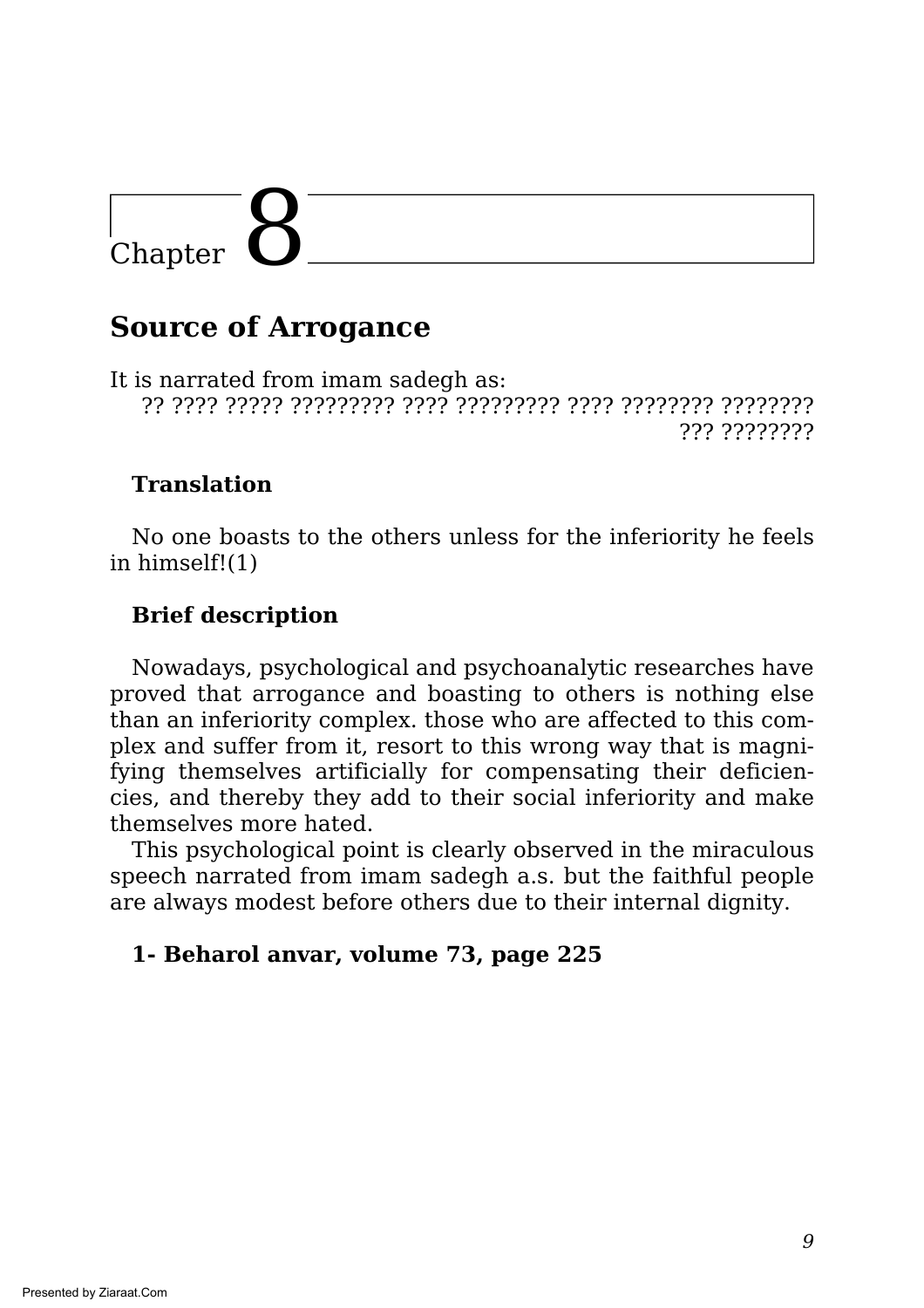## **Three Worthy Things Before God**

Islam"s prophet (s.a.) says:

????? ???????? ????????? ?? ?????????? ???? ??? ?????? ????? ??????: ???????? ???????? ????????????? ?? ?????? ???????? ???????????????? ?? ?????? ???????? ?????????????

## **Translation**

There are three things that remove the veils and approach to god"s dignity:(1)

The voice of movement of scientists" pen when writing!

The voice of paces of warriors in the cause of religion in the battle field!

And the voice of spinning wheel of chaste women!

## **Brief Description**

What a strange and meaningful interpretation! there are three voices which penetrate into the depth of existence and their tingles go ahead up to the everlasting nature of the world and approach to god"s dignity: voice of knowledge and pen, although it may be low and slow, voice of holy war and self-sacrifice, and voice of attempt, endeavor and work although it may be seemingly small.

And actually, these three things, knowledge, holy war, and work constitute the foundation of an honorable human community.

## **1 - Rrom the book "ashahab fel hekam val adab", page 22**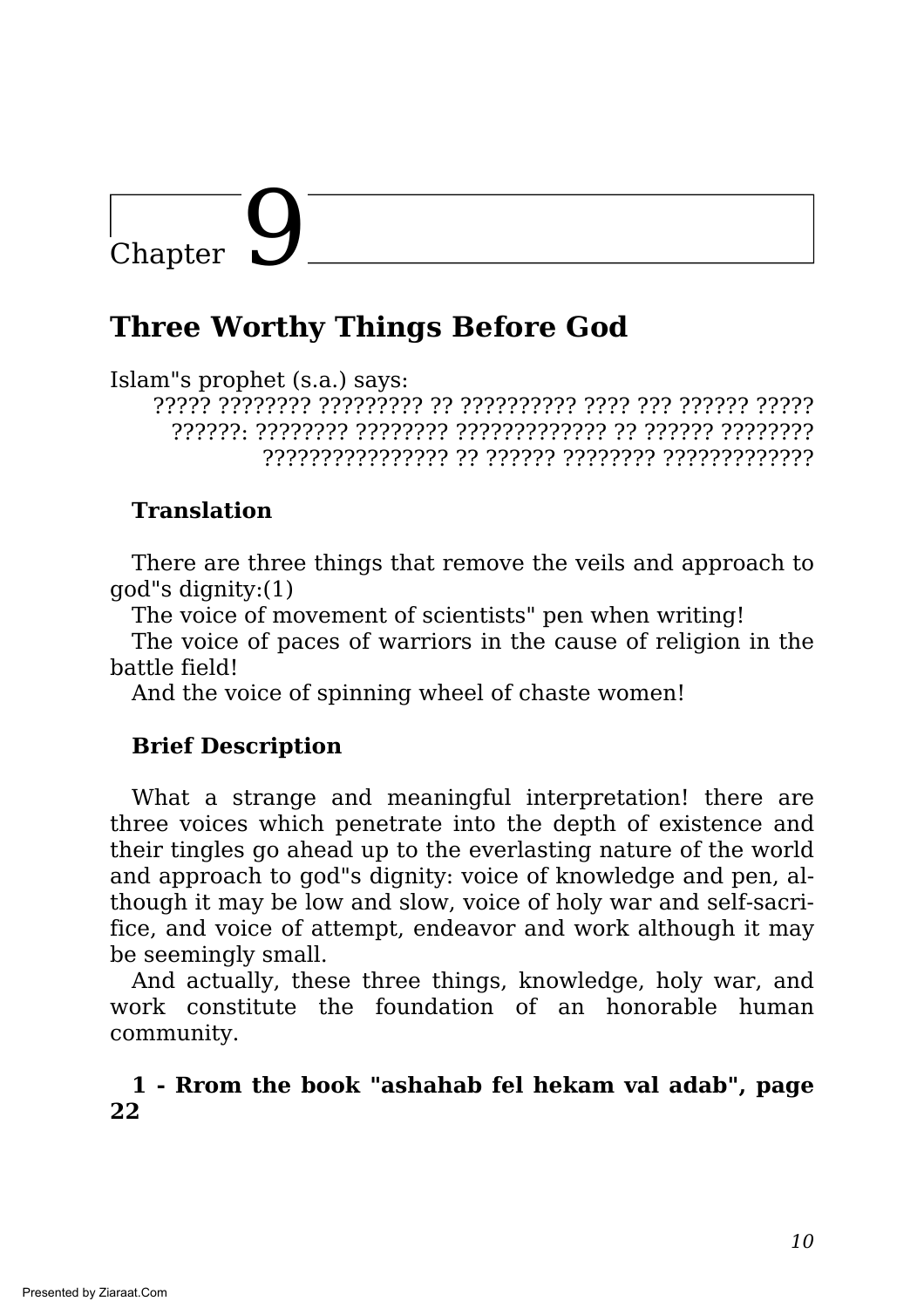# $\frac{1}{2}$ Chapter  $10^{-7}$

## **Martyrdom of Hossein as**

Islam"s Prophet (s.a.) says: ???? ???????? ??????????? ????????? ??? ??????? ????????????? ???? ???????? ?????

## **Translation**

Martyrdom of imam hossein (a.s.) creates a fire and heat in the hearts of believers which will

never be extinguished.(1)

## **Brief Description**

There have been a lot of bloody wars in the world which are forgotten by lapse of several months and years. however, the remembrance of self-sacrifice of those who devoted themselves in the way of god and freedom of men as well as honor and virtue, shall not be forgotten because god, freedom, honor and virtue do not get old. imam hossein (a.s.) and his companions were the pioneers of these warriors for faith.

## **1 - Mostadrekol vasael, volume 2, page 217**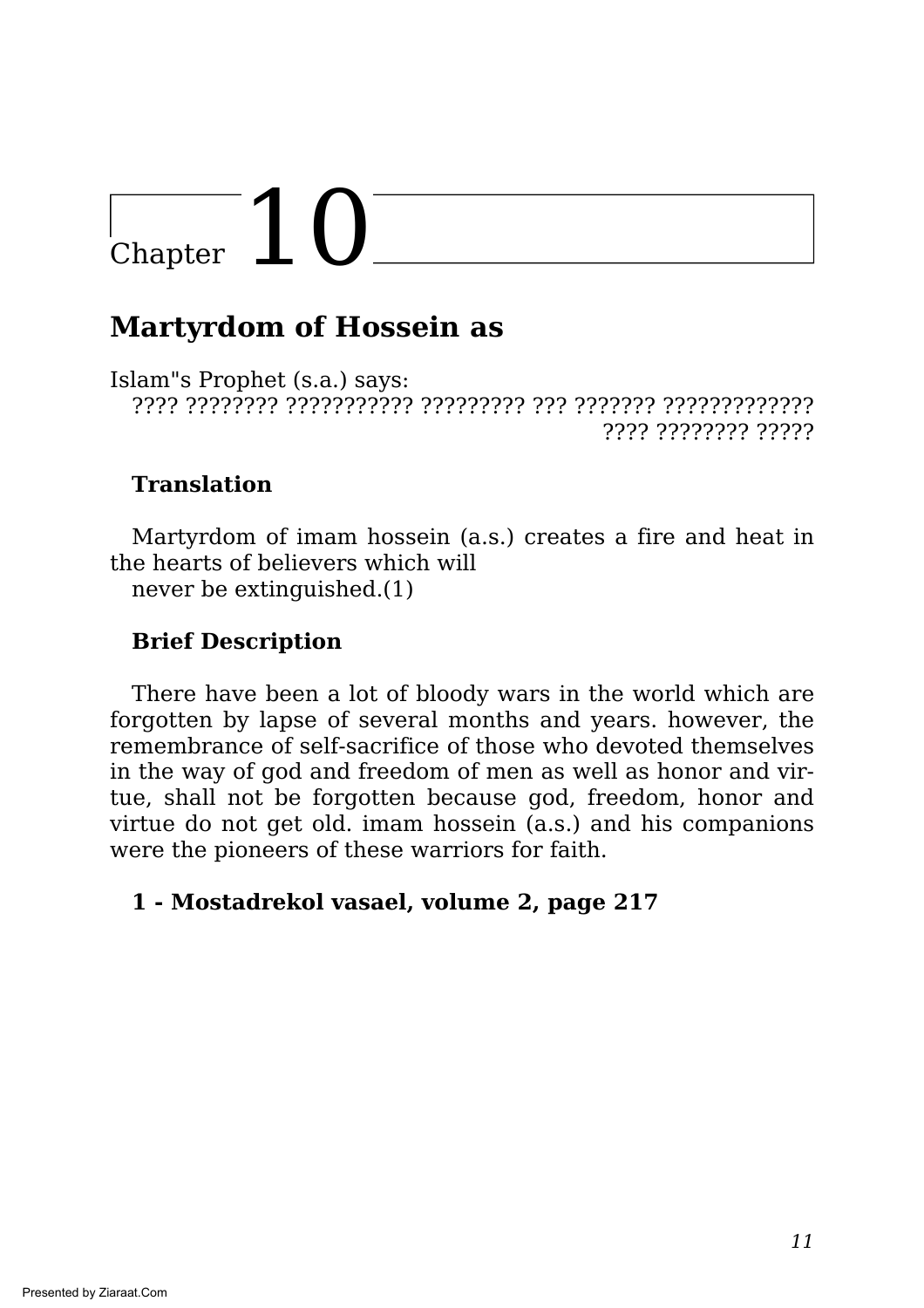## $\frac{1}{2}$  Chapter  $11$

## **Two Signs of a Real Moslem**

Islam"s holy prophet (s.a.) says: ??? ?????????? ??? ??????? ?????????? ? ?????????? ?? ???????? ???????? ? ???????????? ? ????????????? ????????? ??????? ?????????? ??? ????? ??????????? ?? ?????? ??????????

## **Translation**

Do not respect only the excess of prayer, fasting, pilgrimage, righteousness with others and vigil of some people (although they are important in their own turn). rather consider their "honesty" and "trustworthiness"!(1)

## **Brief Description**

Studying islamic documents clarifies this fact that two decisive signs of a real moslem is being honest and trustworthy, and although islamic services such as prayer, fasting and pilgrimage are considered as high educational programs, but they are not signs of islam and should be completed with honesty and trustworthiness.

## **1 - Narrated from the book safinatol behar**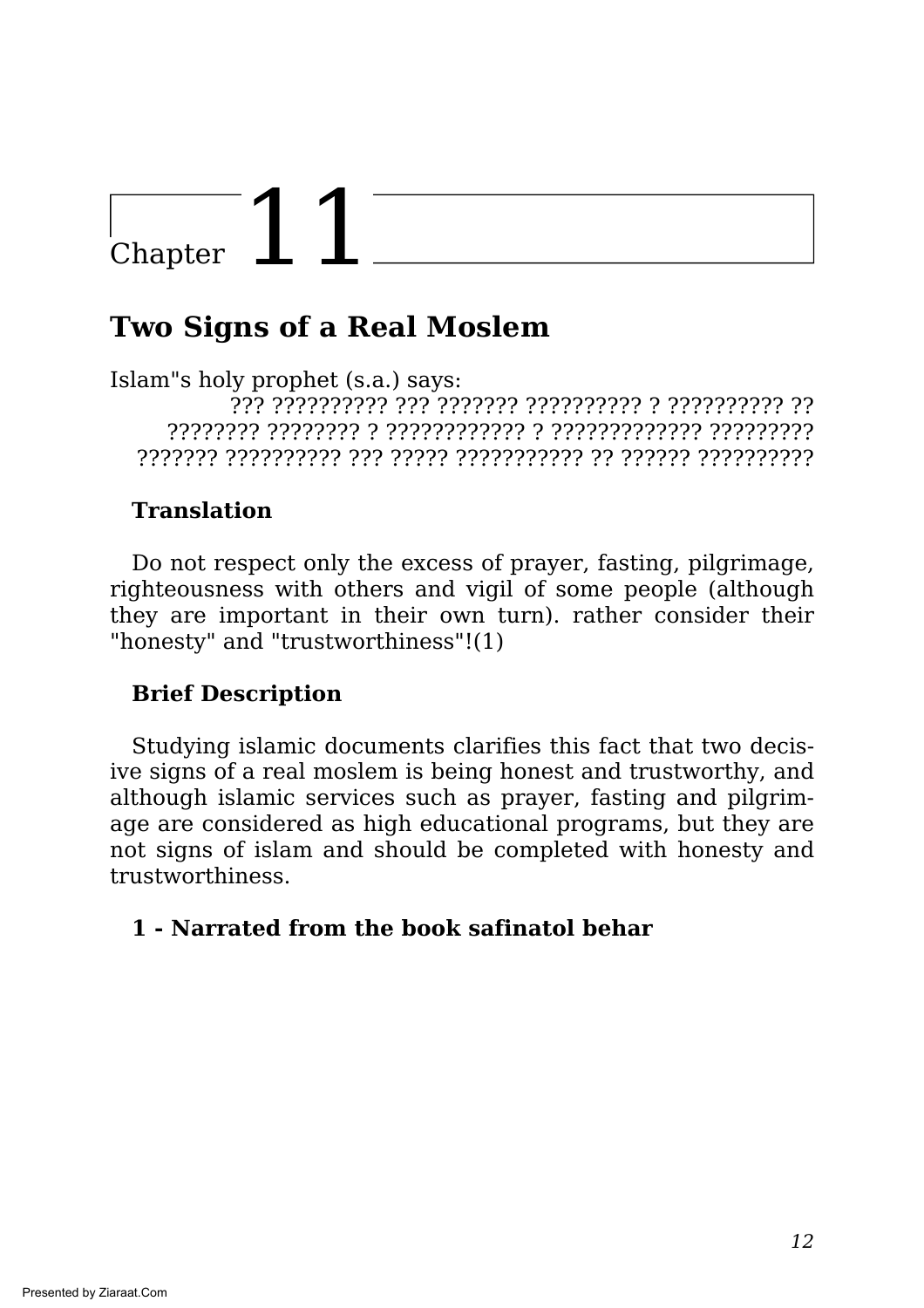## Chapter  $12^{-}$

## **Fire of Anger**

Imam Bagher (a.s.) says: ???? ???? ????????? ???????? ???? ??????????? ???????? ??? ?????? ????? ?????

### **Translation**

Anger and wrath are the burning flame of fire which is kindled inside man"s heart by satan.(1)

## **Brief Description**

When an angry man performs something or makes a decision, most often he will later repent and feel sorry because burning fire of anger causes negligence from wisdom and intellect, on the whole, and usually nervous system and muscles activate in a direction that compensation of the concerned damages would not be possible even during the life time!

We shall control and extinguish this satanic flame with the utmost precision and speed.

Otherwise, it may ruin and burn the life of others or us.

#### **1 - Beharol anvar, volume 73, page 278**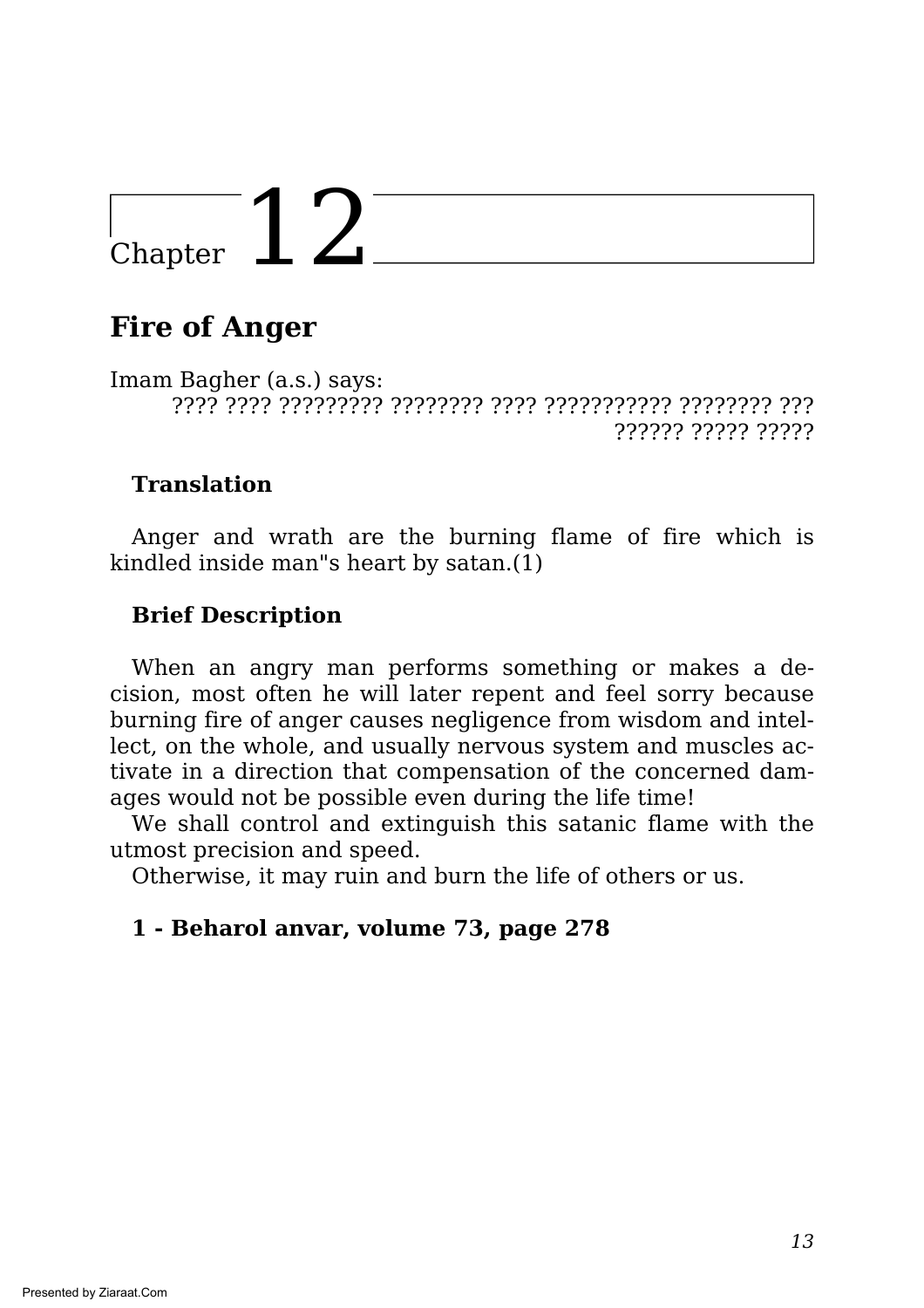## **Source of Wealth**

God"s prophet (s.a.) said:

?????????? ????????? ?? ??????? ???????

## **Translation**

Seek for your sustenance in the depth of earth.(1)

## **Brief description**

This instruction was issued by islam"s prophet (s.a.) when the importance of mines and whatsoever existed in the depth of earth was not known, indicating that moslems should search the depths of earth for exploiting the sources of income and whatever facilitates their life. such instructions are both a sign of profundity of islamic commands and also a lesson of endeavor and attempt for honorable living of moslems!

## **1 - Narrated from nahjol fesahah**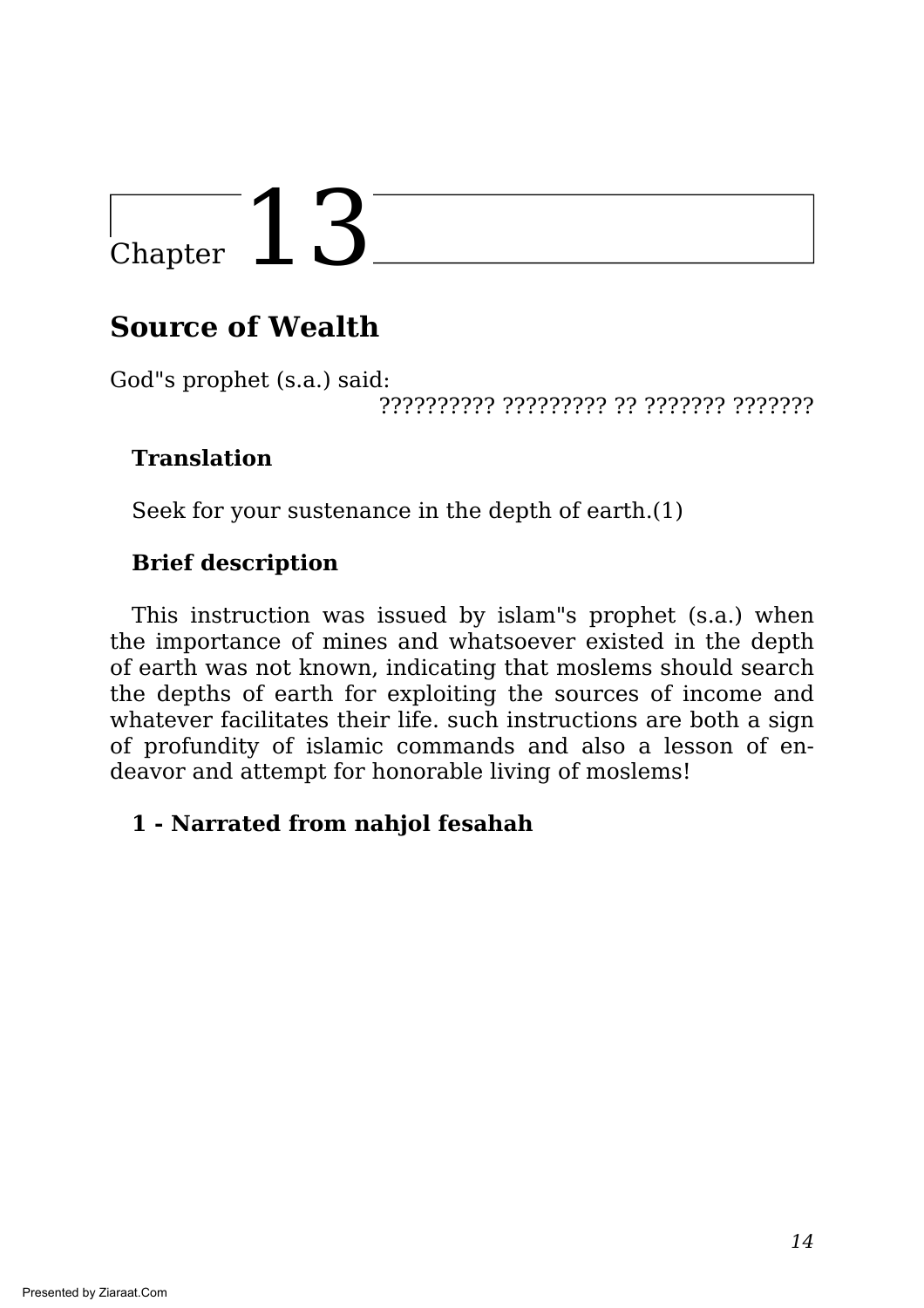## $\frac{1}{2}$  Chapter  $14$

## **The Worst Profession**

Islam"s Prophet (s.a.) said:

????? ??????????? ?????? ??????

Imam Sadegh (a.s.) said: ??? ?????? ?????? ??????? ??????? ?????? ???????? ??????

## **Translation**

Prophet (s.a.) said: the worst profession is one which is mingled with usury.

Imam sadegh (a.s.) said: when god wills to perish a nation, usury becomes manifest among them.(1)

## **Brief description**

despite of brisk market of usurers in the present world, and special dependency of this world on usury in different forms, it is evident that usury destroys financial and economical system of societies and results in terrible accumulation of wealth in the hand of limited number of people and institutions, and this unfair distribution of wealth is the source of different social misfortunes and moral corruption.

#### **1 - From the book vasael-ul-shia, volume 12, pages 426 & 427**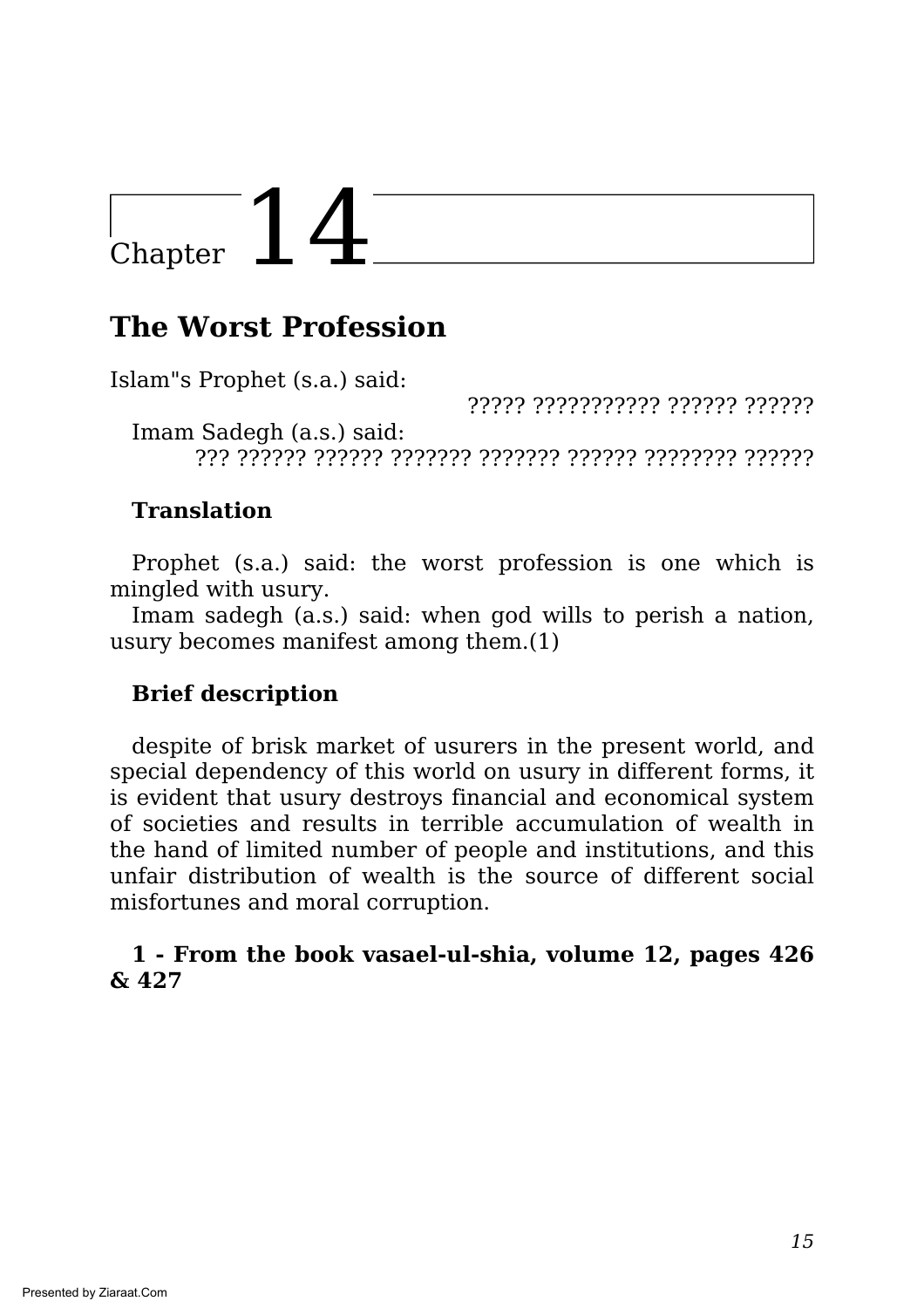## **Mastership And Captivity**

Imam Ali (a.s.) says: ????????? ????? ???? ?????? ?????? ?????????? ??????????? ??????? ?????? ?????? ??????????? ??????????? ??? ???? ?????? ?????? ??????????

## **Translation**

Do favour with whosoever you will, then you will become his master!

Do not need whosoever you will, then you will become alike to him!

Be in need of whosoever you will, then you will become his captive!

## **Brief Description**

This rule powerfully governs on the social relations of individuals and nations that bountiful hands are always master and receiver hands are anyway inferior. the needy people and nations are actually the slaves who have signed their slavery through need to the others. the real moslem is one who attempts to base his relation with others on mutual, not onesided assistance. receiving gratuitous support should be limited to weak and feeble persons.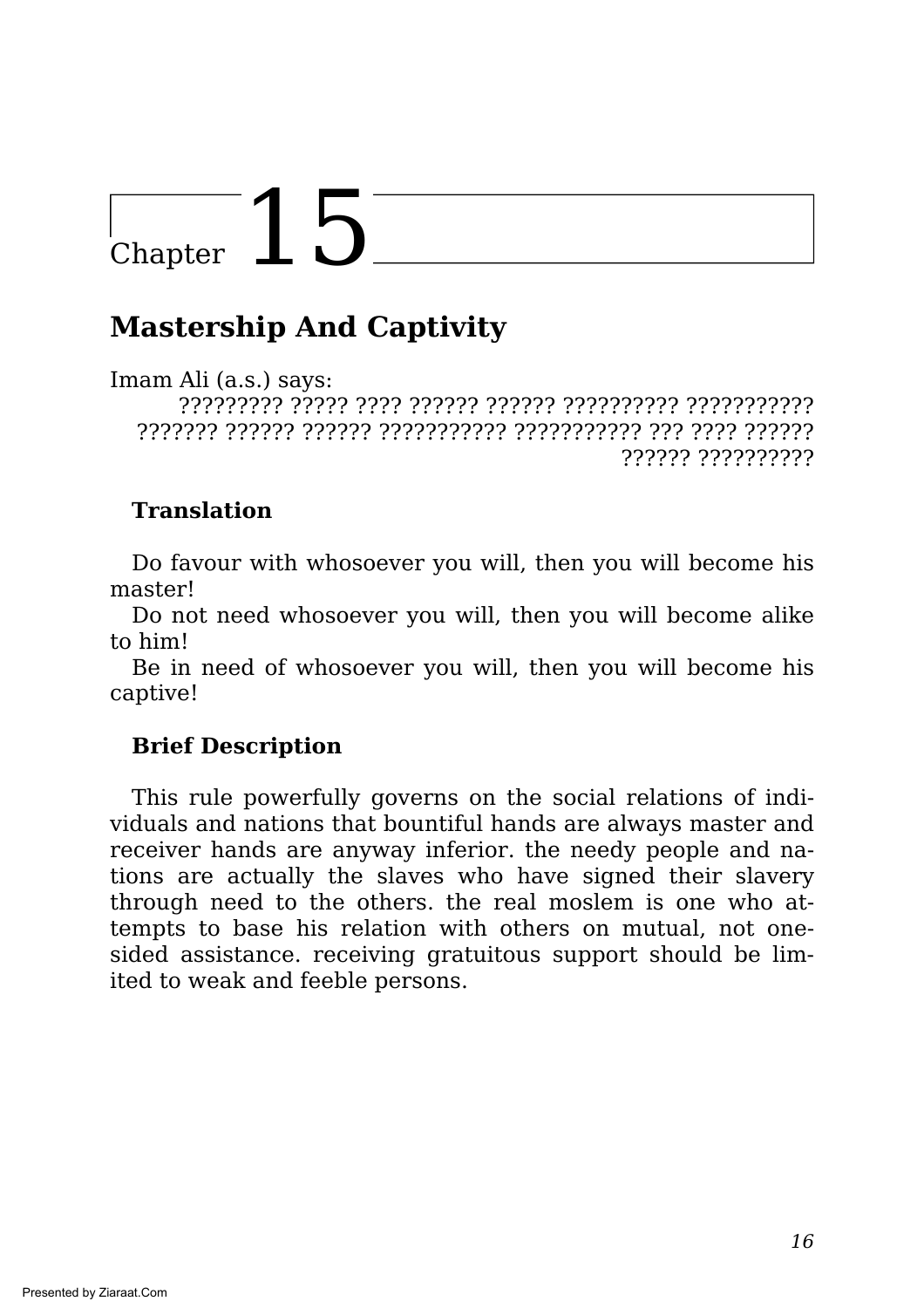# $\frac{1}{2}$ Chapter 16

## **Hypocrisy and Affectation**

Imam Sadegh (a.s.) said: ?? ??????? ?????????? ???? ??? ?????? ?? ?? ???????? ?? ????????? ?????? ?????

#### **translation**

Do not do your good deeds for affectation and showing to the people who have no power on life, neither on death, and can not solve any problem for you.(1)

## **Brief description**

All appearances of the life of those who have got used to affectation and hypocrisy become hollow and empty. they are contented with spiritless appearances from civilization, imaginations and illusion from life, only fame from happiness and prosperity, and a series of ceremonies from religion, and surely the affecting people have no gain save appearances! for this reason, islam strongly criticizes this ugly attribute and says that your destiny in not under control of these people, why do you affect?

#### **1- Beharol anvar, volume 72, page 300**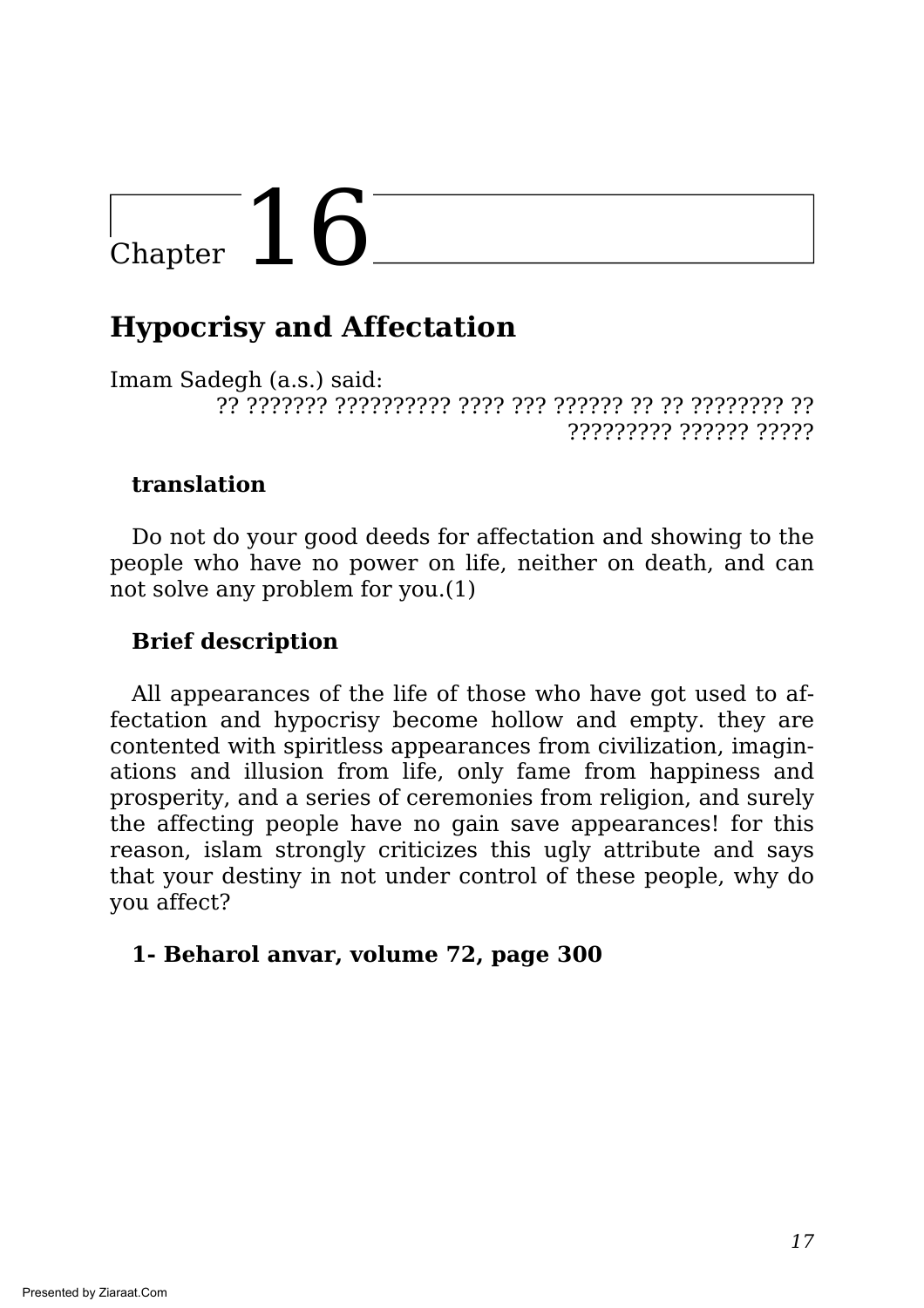## Chapter  $17^-$

## **Envy**

Imam Sadegh (a.s.) said: ???????? ??????? ?????????? ?????? ???? ?????? ??????????????

## **Translation**

An envious person sustains a loss to himself before causing a loss to whom he envies.(1)

## **Brief Description**

The spirit of envy refers to not tolerating the others having a blessing, and trying to deprive them from that blessing, or causing a loss to them in other ways.

In fact, an envious person always activates as a retardation factor not a developmental factor.

Envy is a big moral disease and in psychological view, the jealous person suffers more loss and also is melted, retarded and humiliated more than others. thus it is better that he try for precedence instead of causing others to be retarded.

## **1- Beharol anvar, volume 73, page 255**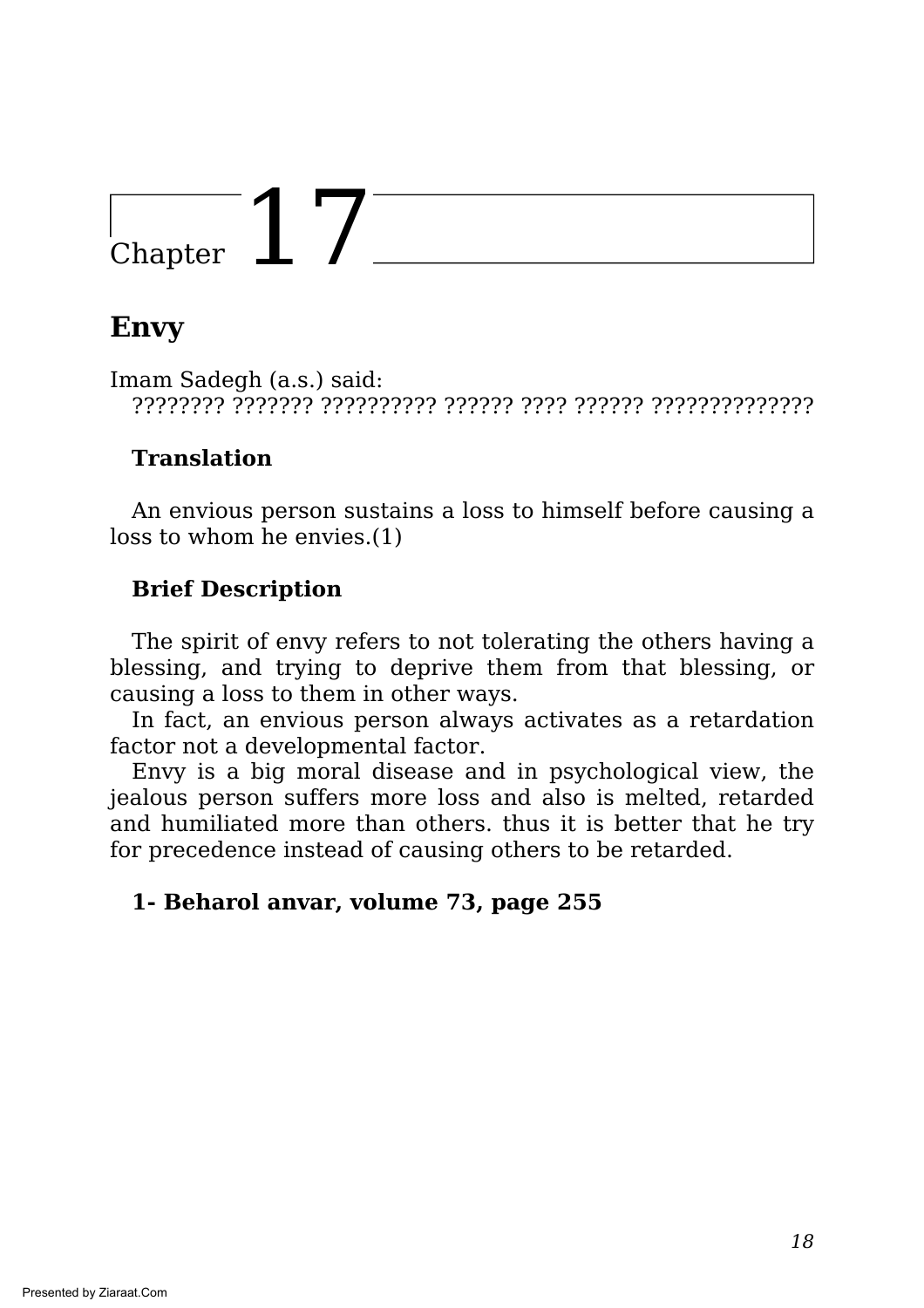## $\Gamma_{\text{Chapter}}$  18

## **Those Deprived From God"s Mercy**

Commander of Believers (a.s.) said: ???? ?????? ???? ?? ??????? ??????????? ???????????? ??????

### **Translation**

Whoever has available water and land, and still he is poor and needy, he should be deprived from god"s mercy!(1)

## **Brief Description**

It is clearly deduced from islamic traditions that moslems throughout the world should use all different resources such as animal husbandry, agriculture, underground resources and mines, profession, industry and commerce for encountering with poverty. when a nation has available even one of these capitals, should use is for fulfillment of its economical requirements. now, you can think about those having access to all of them. otherwise, they will be cursed and deprived from god"s mercy and spirit of islam. anyway need to others is condemned in islam"s view.

#### **1- Beharol anvar, volume 103, page 65**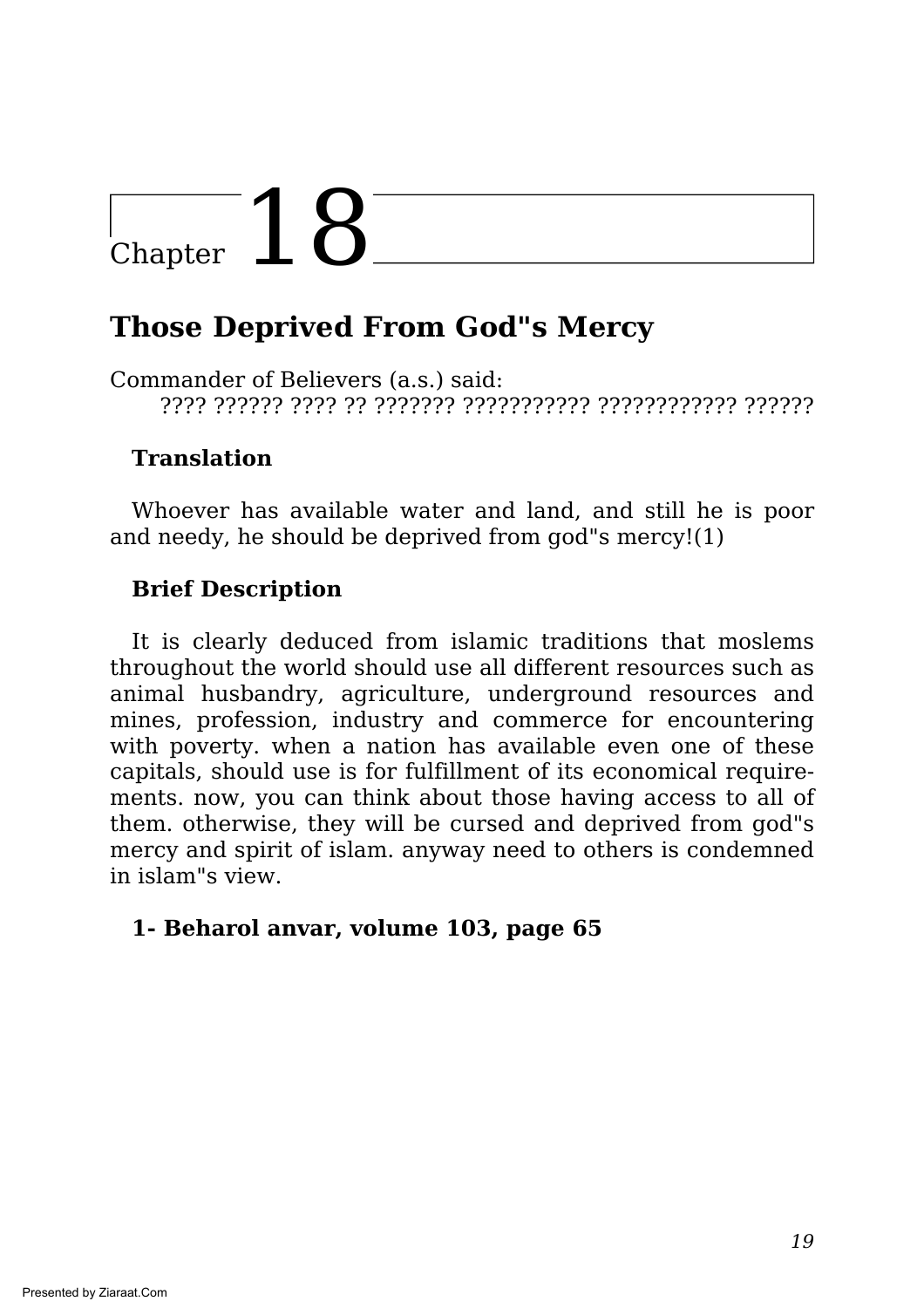## $\frac{1}{2}$  Chapter  $10$

## **The Worst Friends**

Imam Ali (a.s.) says: ????? ????????? ???? ???????? ?? ???????? ?? ???????? ???????

### **Translation**

Your worst friends are those who flatter and talk with you glibly and conceal your faults.(1)

## **Brief Description**

Escaping the realities and concealing the truths neither solves any problem, nor is considered as a service to anybody. therefore, those friends who try to conceal the truths instead of corrective and proper criticism, and conceal their friend"s faults for his false satisfaction, or show it as a goodness, not only have failed to be faithful in friendship, but also have committed a great treachery. this treachery would be sometimes at thecost of prestige, reputation, honor and prosperity of their friend.

## **1- Narrated from ghorarol hekam book**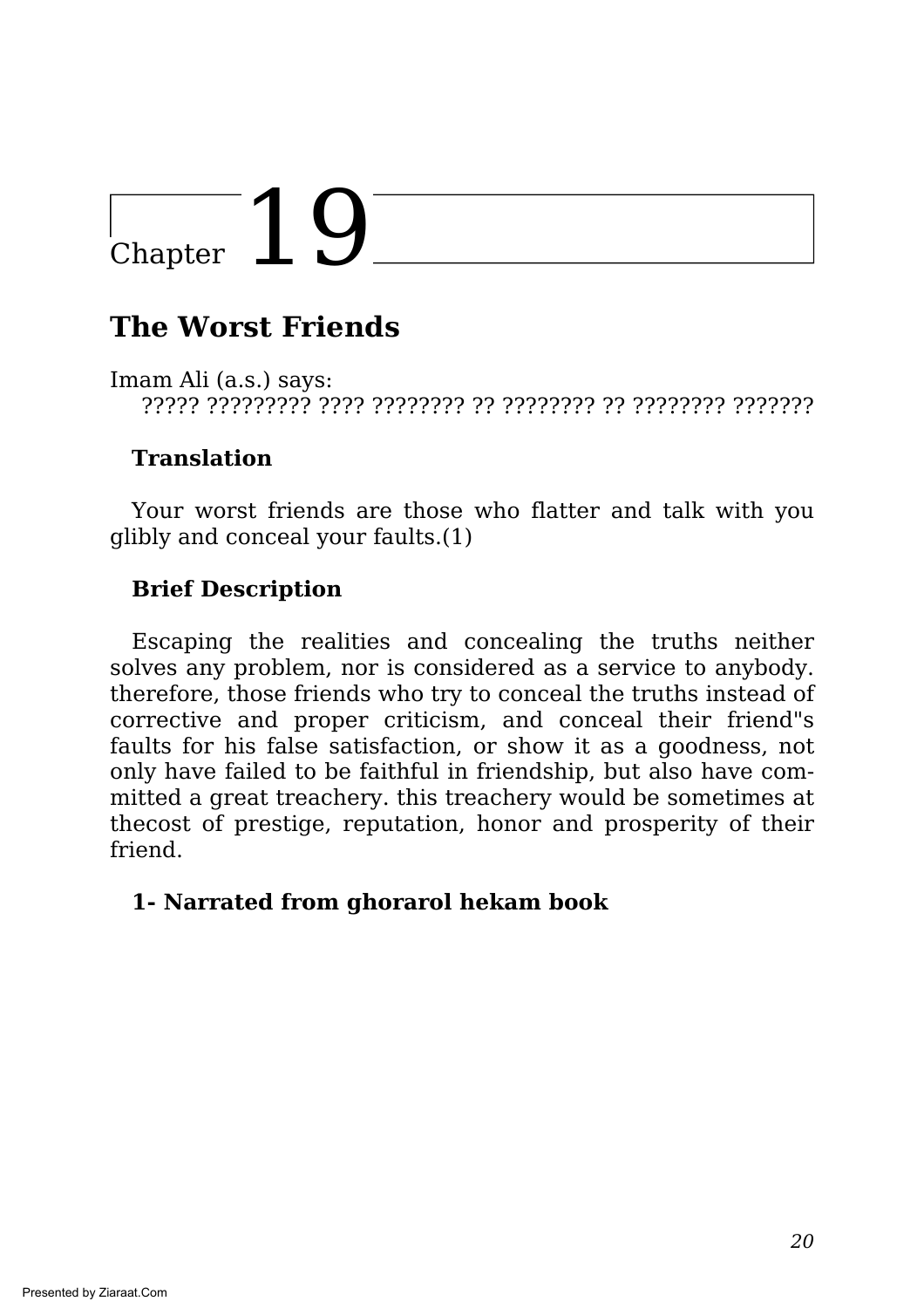# $\frac{1}{2}$ Chapter 20

## **Completion of Works**

Islam"s Prophet (s.a.) says: ??????????? ???????????? ?????? ???? ???????????

#### **Translation**

Completion and continuation of a good deed is better and more important than commencing it.(1)

### **Brief Description**

We often face with useful works and actions in the milieu of our social life which are left uncompleted. their doers have started them under influence of a sudden motive, but they have lost their enthusiasm very soon and have left them uncompleted.

Islam admires faithful and diligent individuals who accomplish any useful work which they commence.

#### **1- Narrated from nahjol fesahah book**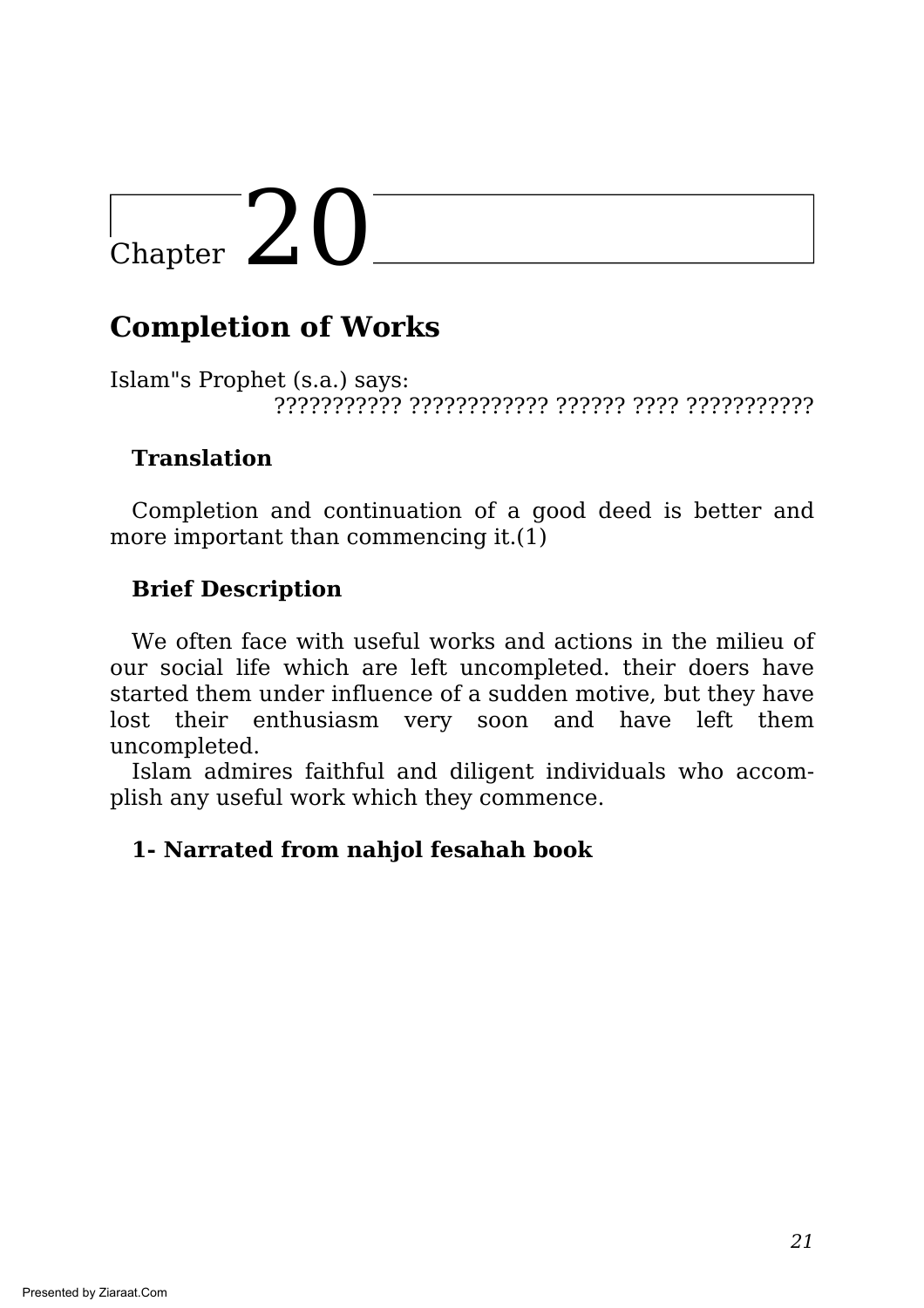## **Everlasting Programs**

Imam Sadegh (a.s.) said: ???? ????? ???? ???????? ???????? ???? ??????? ?????????? ?? ?????? ??????????

### **Translation**

Allah instructed all prophets to invite people to honesty and  $trust.(1)$ 

## **Brief Description**

A healthy society is based on different capitals, the most important of which is the capital of public confidence and trust.

Trust on speech, trust on action and the greatest enemy of this valuable capital is lie and treachery.

The societies in which lie and treachery is popular, all people are afraid of each other, all people feel loneliness, all people should bear heavy load of life alone and this is the same society of loneliness.

This is the reason why invitation to honesty and trust has been always included in programs of all divine prophets.

#### **1- Narrated from safinatol behar**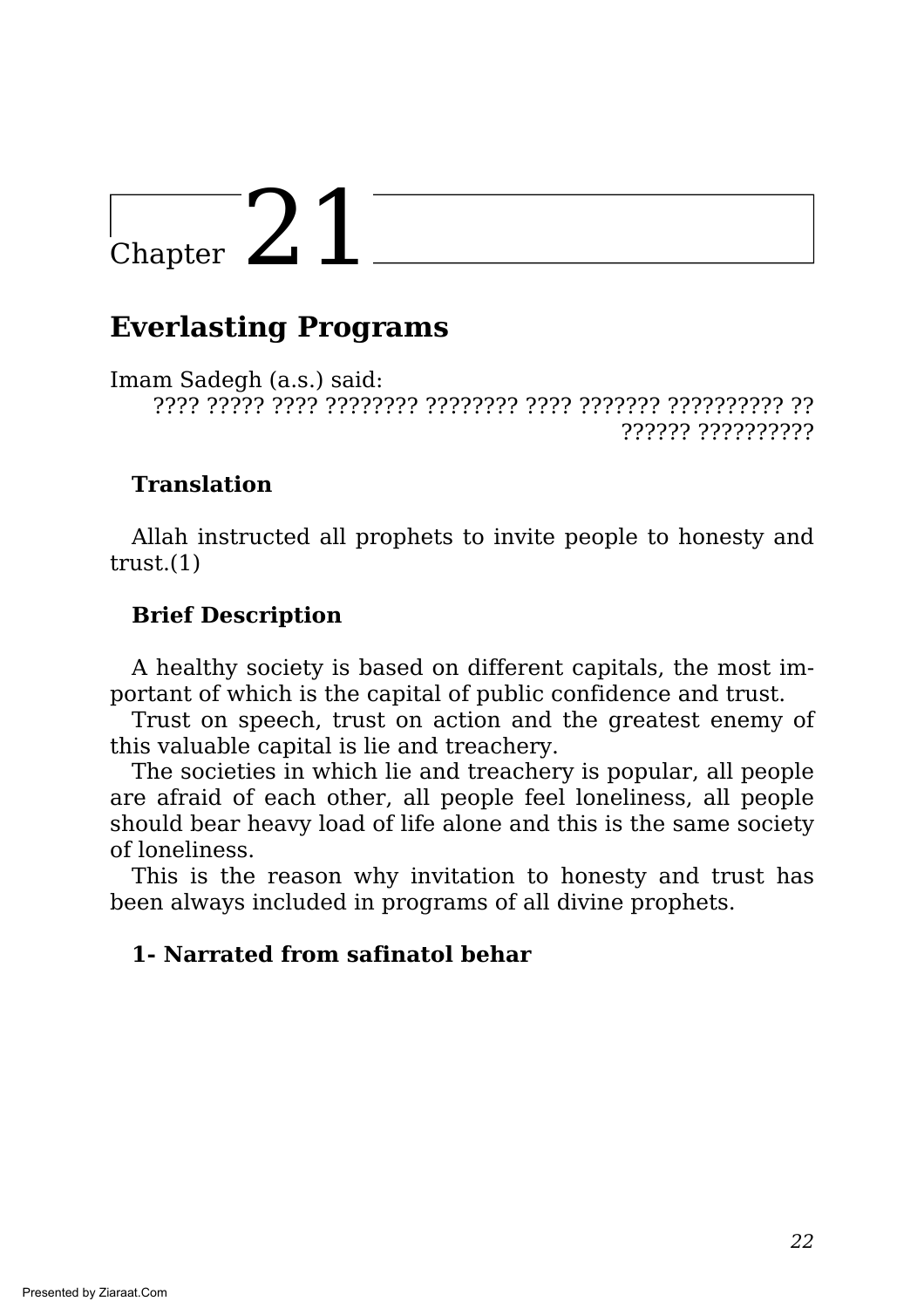## **The Most Severe Punishment**

Islam"s Prophet (s.a.) says: ??????? ??????? ???????? ??? ??????????? ??????? ???? ???????? ?????????? ?? ???? ?????????? ????????

## **Translation**

One who knows something and does not observe it, and does not use his knowledge, his punishment in the hereafter would be the most severe one.(1)

### **Brief Description**

In islam"s logic, knowledge is always a tool for practice and improving individual and society"s life. otherwise it has no value.

Those who commit a sin unknowingly have less responsibility, but high responsibility shall be on the burden of those who commit a sin knowingly, and those who neglect making aware different levels of society, and whosoever enjoys a small or big share of knowledge, shall bear the same responsibility accordingly.

#### **1- Beharol anvar, volume 2, page 38**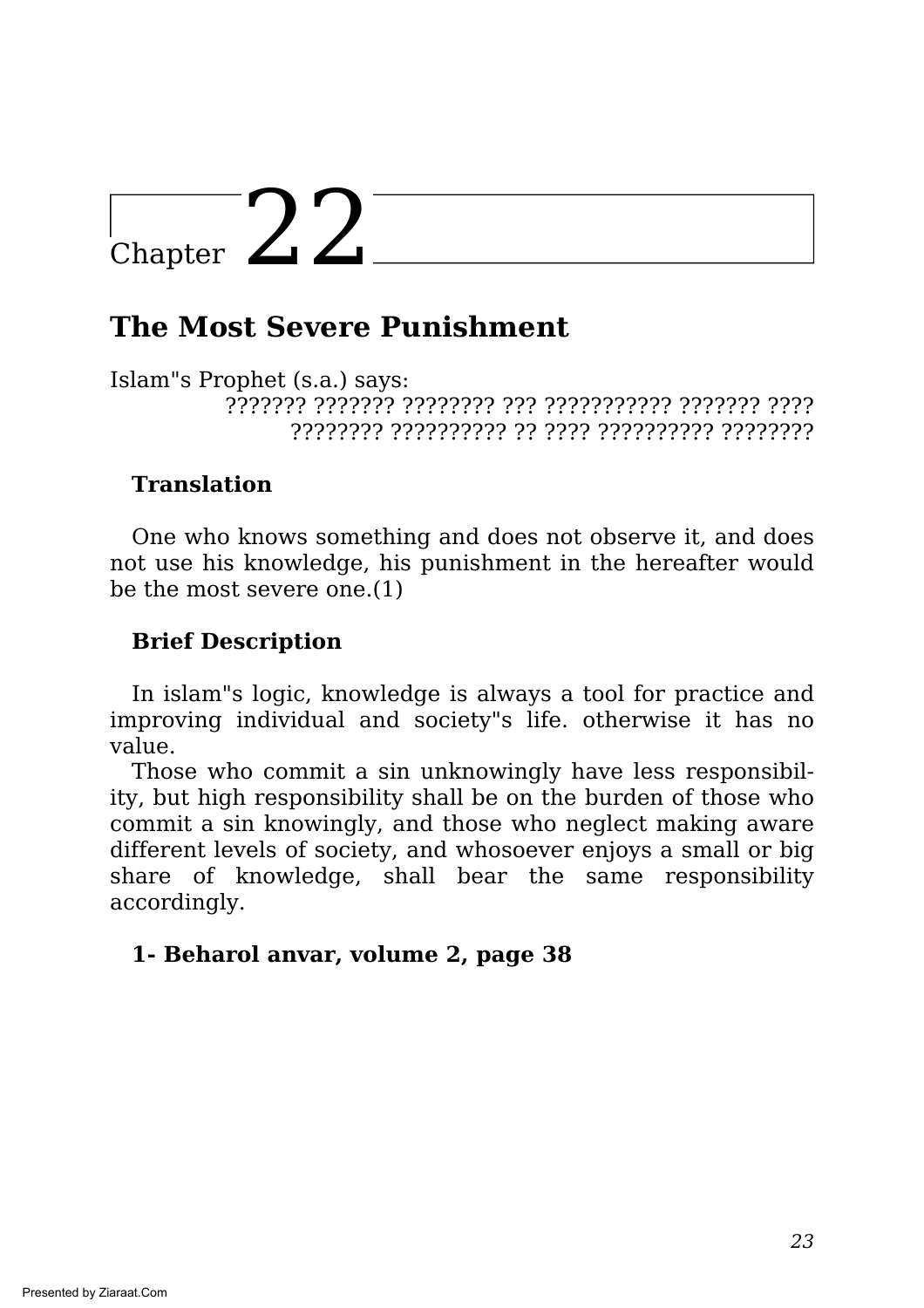## **Calamity of Debt**

Islam"s Prophet (s.a.) says: ???????? ?? ?????????? ???????? ????? ??????????? ?? ???? ???????????

## **Translation**

Avoid borrowing as far as you can, because it causes grief at night and contempt on day.(1)

## **Brief Description**

Garishness of material life and luxury competition in our period has caused people to undertake unreasonable loans and exhausting debts and installments.

Since a debtor is not considered as a free man, we are instructed not to undertake debt unless for a dire necessity.

The danger of debt at the level of countries would be more and its effects would be more fatal, and it hurts freedom and spiritual independence of nations.

## **1- Beharol anvar, volume 103, page 141**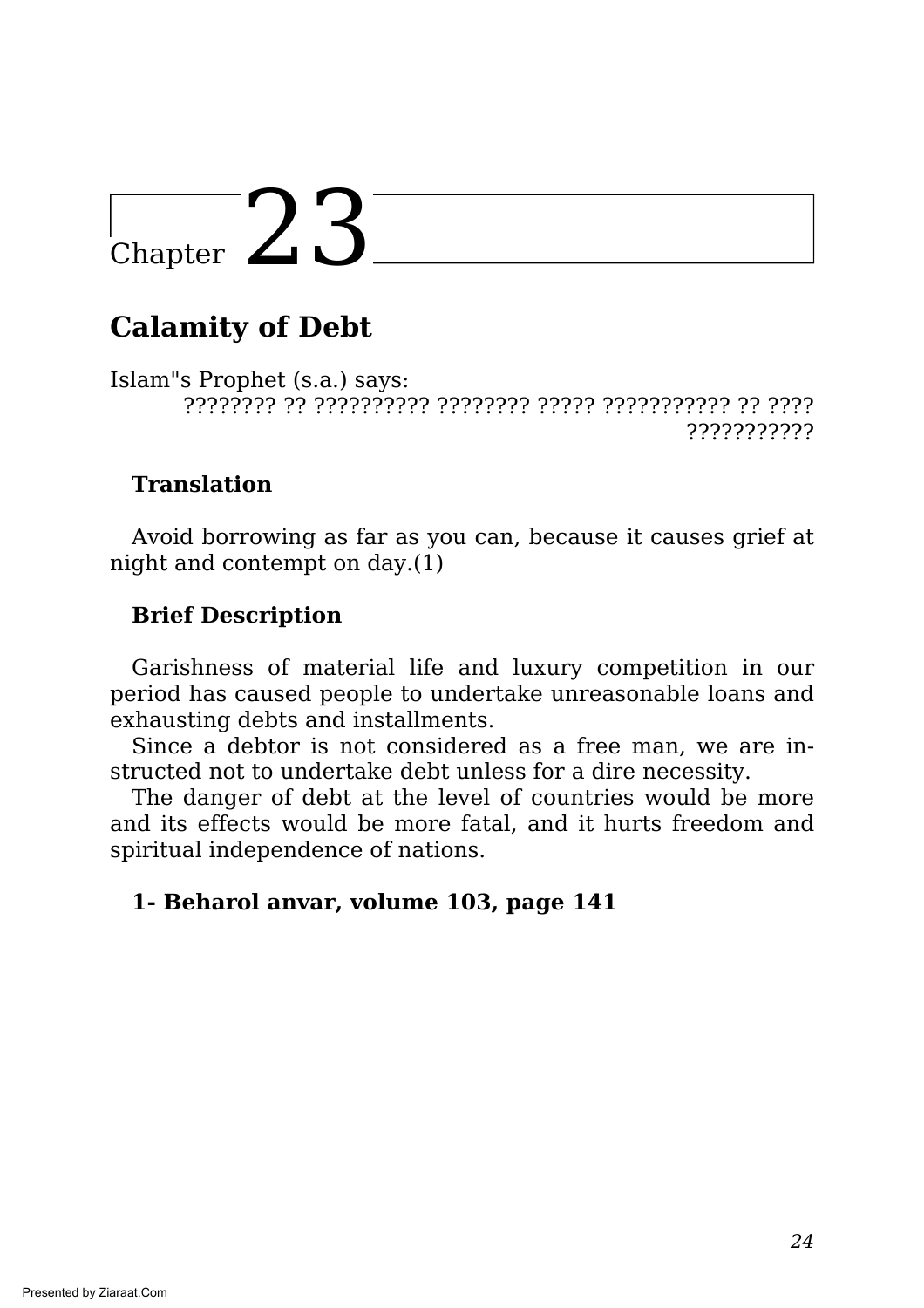## $\frac{1}{2}$ Chapter 24

## **A Healthy Social Life**

Imam Sadegh (a.s.) says: ??? ????? ???????? ???????? ??????? ????????????? ???????? ????????? ???????

### **Translation**

If people pay rights of each other, and fulfill requirements of the poor, they will enjoy a good and satisfactory life.(1)

### **Brief Description**

The above tradition, which is concerned with charity tax on property and supplying requirements of the needy of society, warns everybody that paying rights of others is not merely a moral and human matter. rather it is an important social principle that peace and health of society depends on it.

Dangerous reactions caused by unfair and class exploitations which threaten societies today and disturb peace terribly are good proofs for this great islamic command.

As far as world"s people consider right equal to force and powerful people refrain incumbent rights which they are liable to pay, both themselves and all human societies are endangered.

#### **1- Vasael-ul-shia, volume 6, page 2**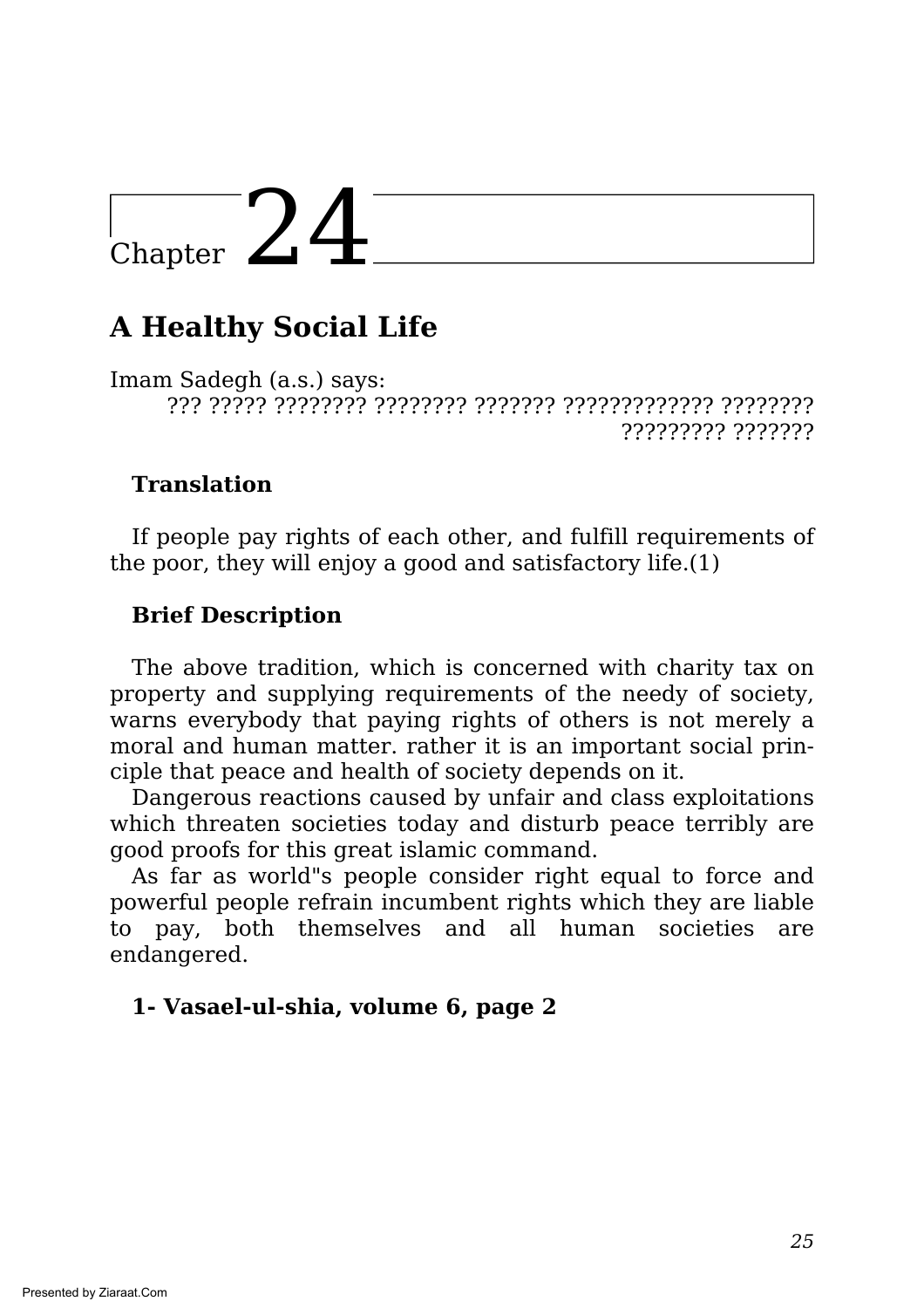## **Key of Misfortunes**

Imam Hassan Askari (a.s.) said: ???? ?????? ?????? ???????? ?????????? ?? ?????? ????????? ?????? ?????????? ??????????? ?? ????????? ????? ???? ?????????

### **Translation**

God has set some locks for evils and maladies, the key of which is wine, and lying is even worse than wine.(1)

## **Brief Description**

The greatest and most effective hindrance for evils and maladies is wisdom and intellect, and this is a strong lock set on them. when lock of "wisdom" is opened by the key of "wine", all evils and obscenities are freed and a drunk person may commit any possible crime, sin and corruption.

But if a drinker commits a sin under dipsomania condition, a liar disturbs knowingly organization of a social life, and kills the spirit of reliance and becomes source of all sins and corruption. so lie is even more dangerous than wine.

#### **1- Vasael-ul-shia, second volume, page 223**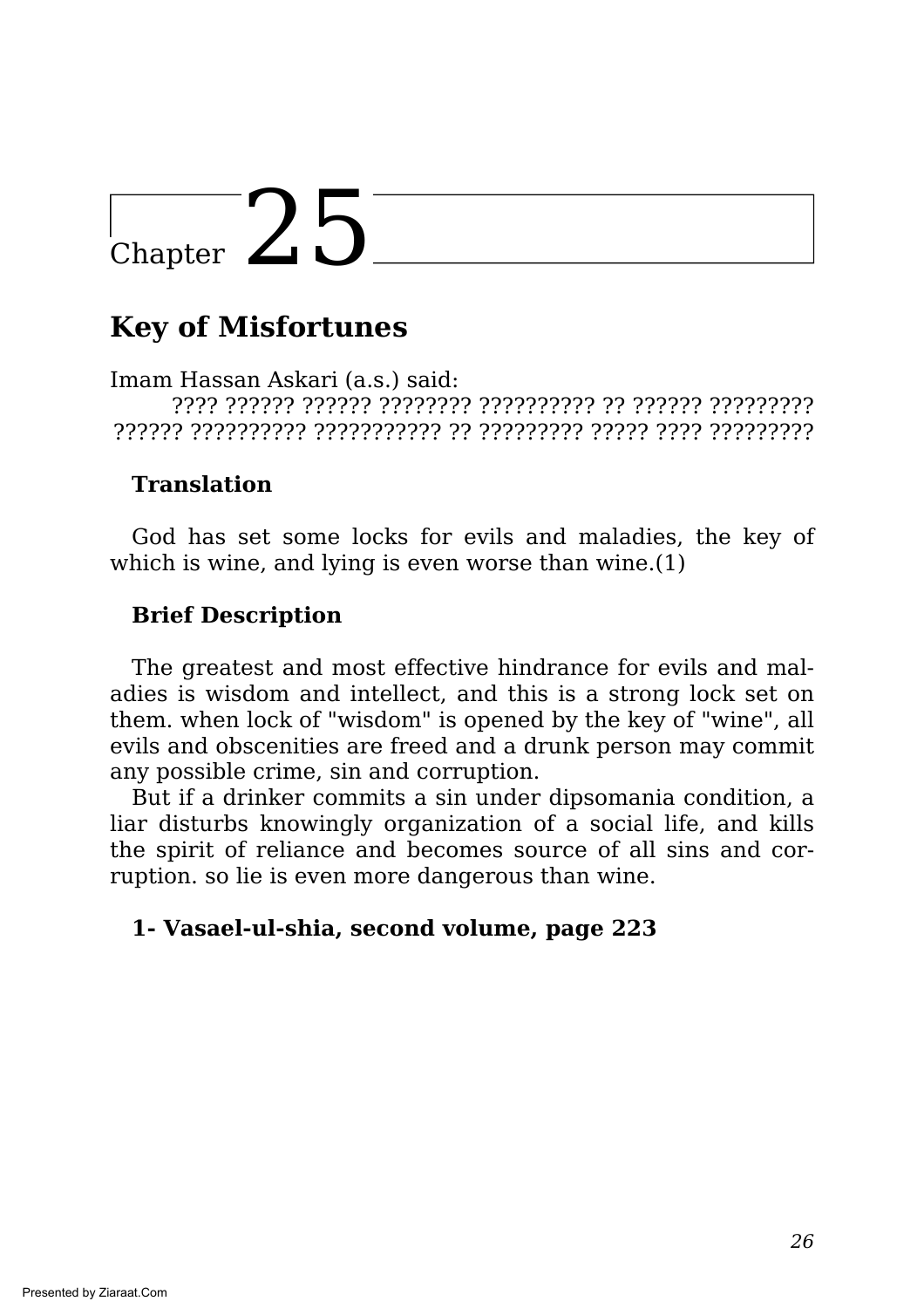## $\frac{1}{\text{Chapter 26}}$

## **Signs of People of Paradise**

Imam sadegh (a.s.) said:

???? ???????? ?????????? ???????? ???????: ?????? ?????????? ?? ?????? ???????? ?? ?????? ???????? ?? ???? ??????????

## **Translation**

The people of paradise have four signs: open face, eloquent and clear tongue, merciful heart and bountiful hand.(1)

## **Brief description**

The noblest human schools are those which assume individual inside the society and society as the trainer of valuable people because society is the source of all immaterial and material blessings.

The above tradition which refers to the signs of prosperous and paradisiacal people, remarks four issues all concerned with solidity of social relations and sowing seeds of humanistic affections in the land of society.

Open and pleasant faces, soft and kind and in the meantime clear and eloquent tongues, hearts beating for helping the people, and hands not stopping assistance. yes, these are the signs of people of paradise.

## **1- From the book of ershadul gholoub**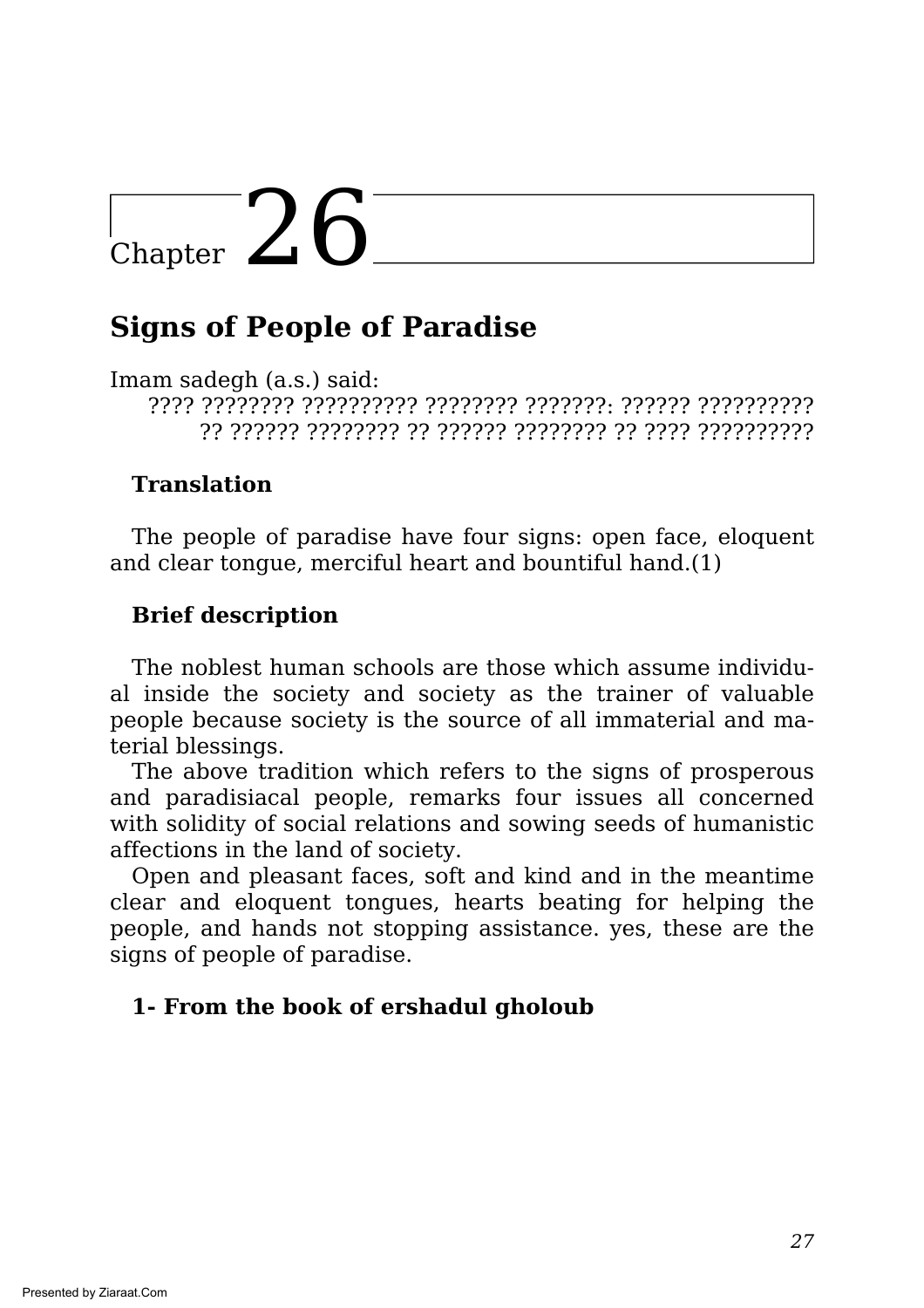## Chapter  $27^-$

## **Signs of a Hypocrite**

Imam sadegh (a.s.) said: Loghman said to his son: ?????????? ?????? ???????: ????????? ???????? ???????? ?? ???????? ???????? ?? ???????????? ????????????

## **Translation**

There are three signs for hypocrites: their tongue is not in concordance with their heart, so is their heart with their deed and their outward with their inward.(1)

#### **Brief Description**

Hypocrisy is a great pain originating from low personality and weak will. those who try to show themselves better than what they are actually, their tongue and heart, outward and interior, as well as speech and deed are different. they are weak people who are not so brave to express their real character, neither have sufficient will and decision for correcting themselves. they appear in different faces and are practically treacherous with everybody even themselves. even more dangerous are the societies having a good looking outward and bad interior. their tongue which is the same mass media is in contrast with what is going on in the heart of these societies.

#### **1- From beharol anvar book, volume 15**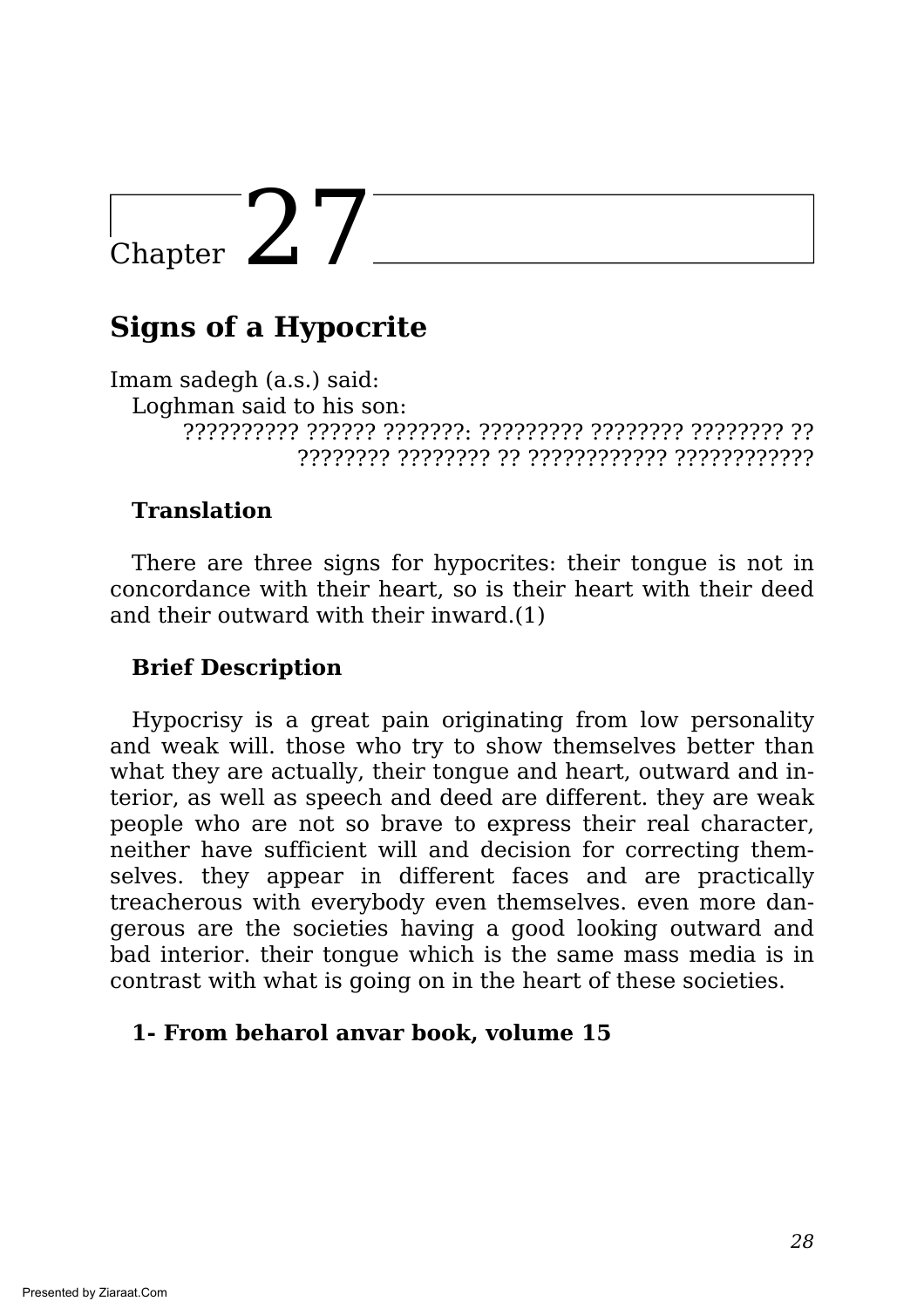## **Counsel**

Imam ali (a.s.) said: ??????????? ?????? ???? ?????????? ?????? ???? ????????? ?????? ???? ??????????

## **Translation**

Take counsel from your predecessors before the posterity take counsel from your life and destiny.(1)

## **Brief description**

The history is full of lessons for taking counsel, full of examples and advices and the end of injustices, oppression, difference and discrepancies, stagnations and petrifaction, unawareness from the situation of environment and time, and are all reflected in the mirror of history. but imam ali a.s., the super man of humanity history, warns us to take counsel from the situation of life and destiny of predecessors and do not let your ugly and misfortune destiny tbecome an example for the posterity. this roaring sea of time takes away all people with itself. the nations are fortunate who look to their past and draw their prosperity and fortune on the future waves.

#### **1- Nahjol Balaghah, from Sermon 31**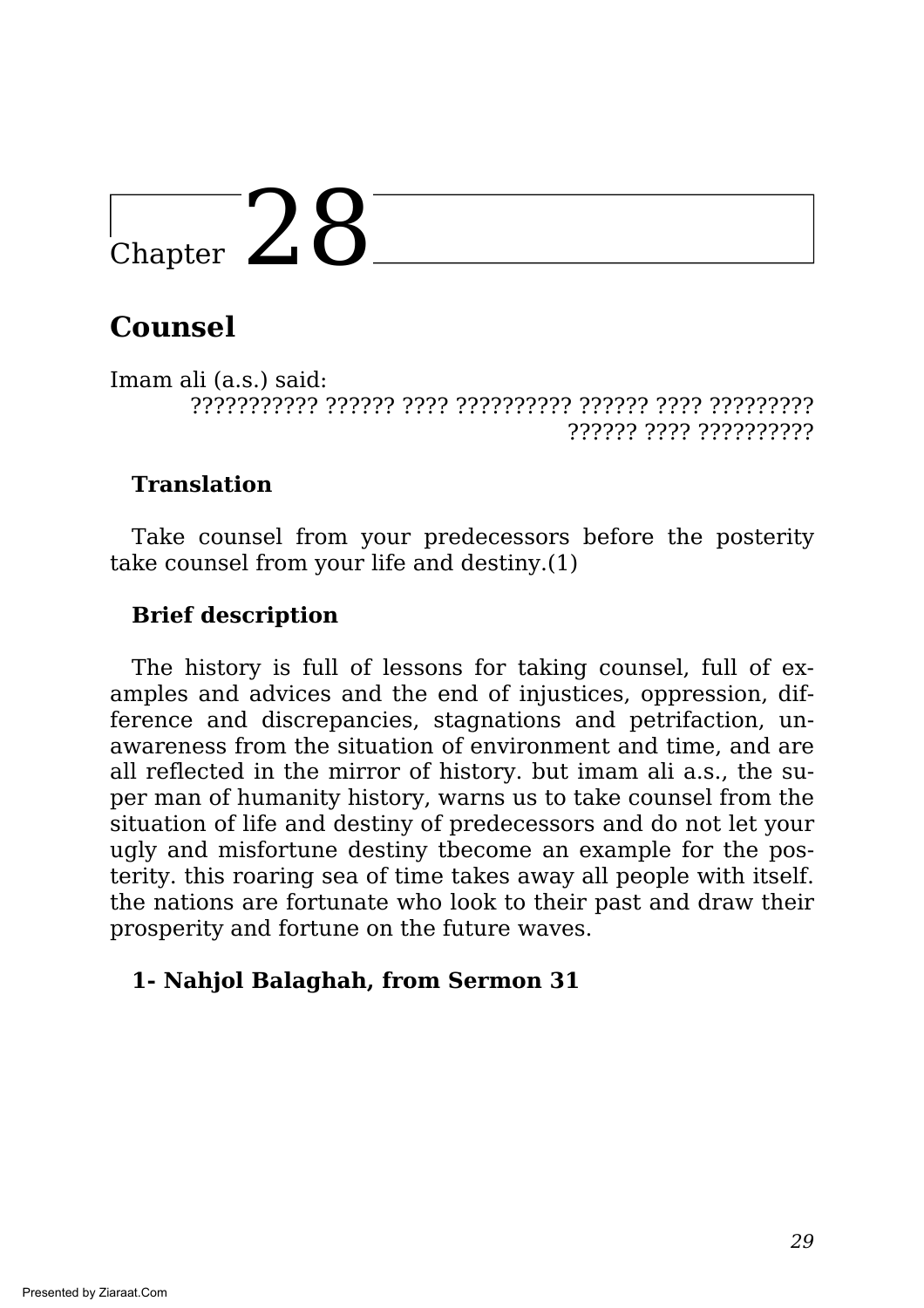## $\sum_{\text{Chapter}}$

## **Speech and Silence**

Ali (a.s.) said: ??? ?????? ??? ????????? ???? ????????? ???? ?????? ?? ?????? ??? ???????? ??????????

## **Translation**

Neither silence of a wise man, nor speech of an ignorant has any profit.(1)

## **Brief Description**

God has made promise with those who are informed and learned not to remain silent against deviations, misbehaviors, injustices and unfairness and divisive actions of enemies and radiate the light of guidance, truth and justice on the hearts through their warm and reasonable logic and expression (and everybody is considered informed and responsible for what he knows, although it may be little). on the other hand, those who do not have sufficient information, should not cause deviation of people through their improper interference. that silence and this speech both cause misfortune.

## **1- Nahjol balaghah, aphorisms**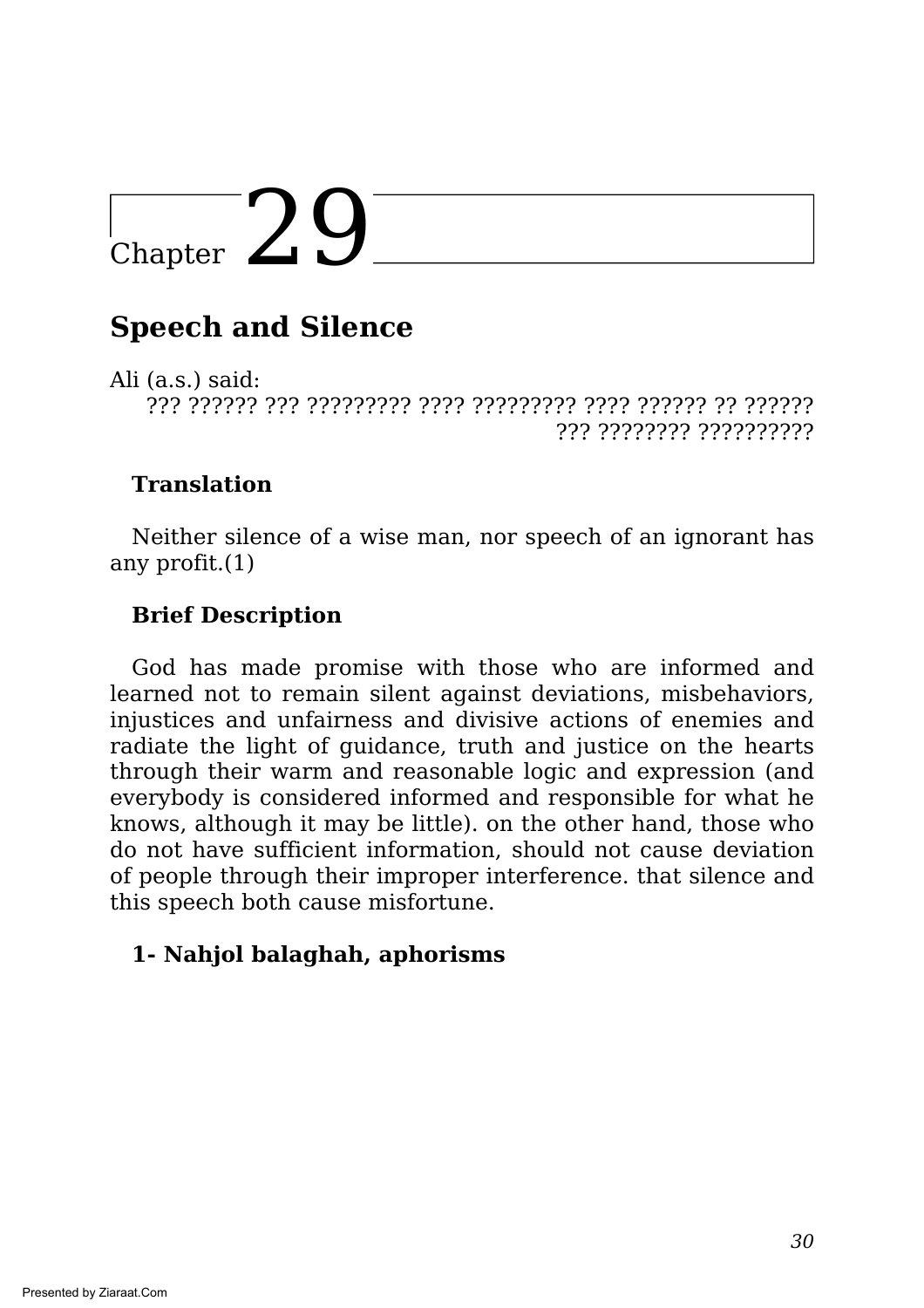# $\overline{\text{Chapter 30}}$

## **Delight of Forgiveness**

Islam"s prophet (s.a.) said: ??? ???????? ???? ????????? ????????? ????????? ??????? ??????????? ????????

### **Translation**

When you overcome your enemy, put forgiveness and pardon as the gratitude for this victory.(1)

### **Brief Description**

In islam"s view, any favor and grace, without any exception, needs gratitude, and gratitude for power is forgiveness. seeming victories would become rooted only when enemy"s heart is purified from the spite, and the main cause of opposition is cut. paying alms of power that is pardon, is the only alternative for this purpose. in this way, the enemy will be touched heartily and previous enemy becomes today"s friend, and victory is completed outwardly and inwardly. but in contrary, those who seek vengeance after victory, not only deprive themselves from a great human virtue, but also endanger their victory.

#### **1- From the book speeches of mohammad (s.a.)**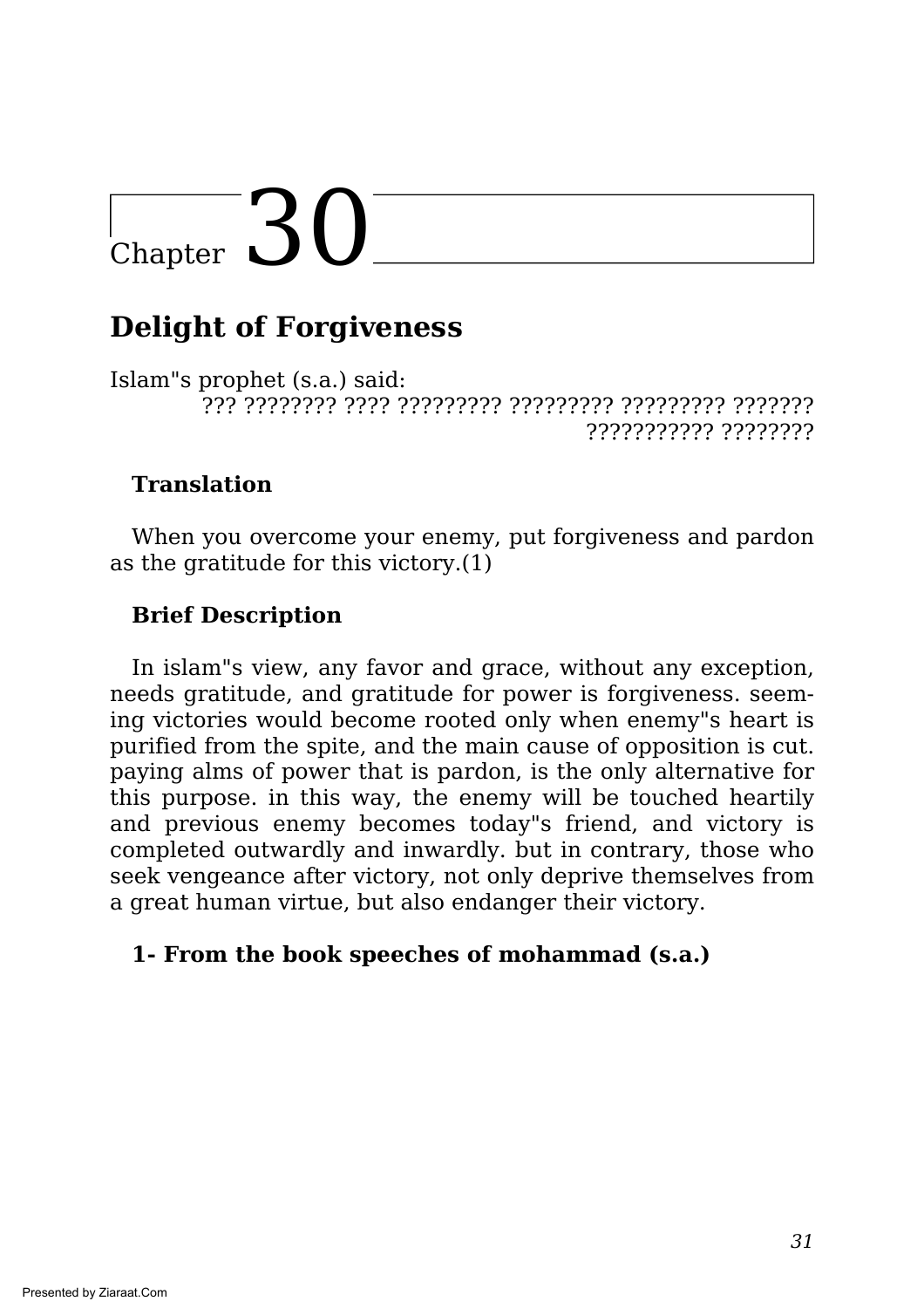## **Asceticism in its Real Sense**

Imam Ali (a.s.) said:

??????????? ??? ????????? ???? ???? ???????? ????????? ???????? ?? ???? ???????? ????????? ????????

## **Translation**

The real ascetic in the world is one who illegal property does not defeat his endurance, and legal property do not hinder him from god"s remembrance and duty of thanksgiving.(1)

## **Brief Description**

Some of the uninformed people have altered sense of asceticism in a negative form. they have interpreted asceticism as leaving divine graces and economical facilities and living like the poor.

While this is not true. asceticism in its real sense is what is narrated above from imam ali (a.s.) and could be summarized in two phrases: "endurance and connivance against illegal property" and "not forgetting responsibilities and duties for legal property". should we interpret asceticism so, it whould be a reforming, improving and training factor in the society rather than a negative and detaining factor.

## **1- From the book tohafol oghoul**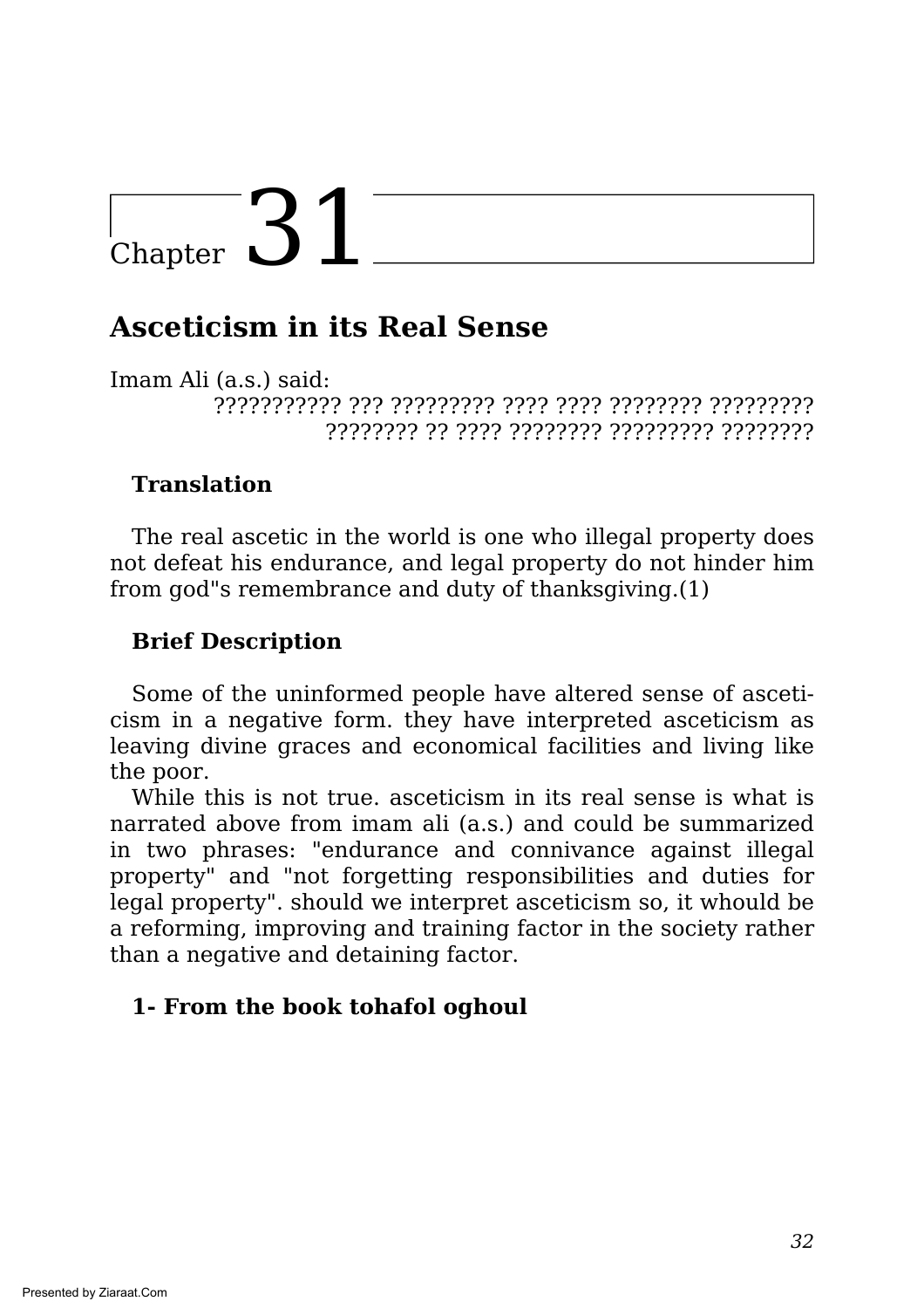## **Coordinate with Martyrs**

Imam Ali (a.s.) said: ??? ??????????? ??????????? ??? ???????? ?????? ?????????? ??????? ??????? ?????? ???????

### **Translation**

One who struggles in the way of god and is martyred is not in a higher rank than one who can commit a sin but refrains.(1)

## **Brief description**

In view of islam"s logic, the greatest holy strife is striving with rebellious desires specially in contaminated environments. even struggle with enemy would be fruitful when it is made with sincerity, solidarity, pure intention and free from any selfishness and personal interest and this is not possible unless under sufficient moral education and inner warfare.

Thus ali (a.s.) says those who overcome in the battle field with desires, and remain honest in contaminated environments, are not in a lower rank than the martyrs in the way of god. even following this tradition, we read in nahjol balaghah that such people are ranged with heaven angels.

#### **1- Narrated from nahjol balaghah, aphorisms**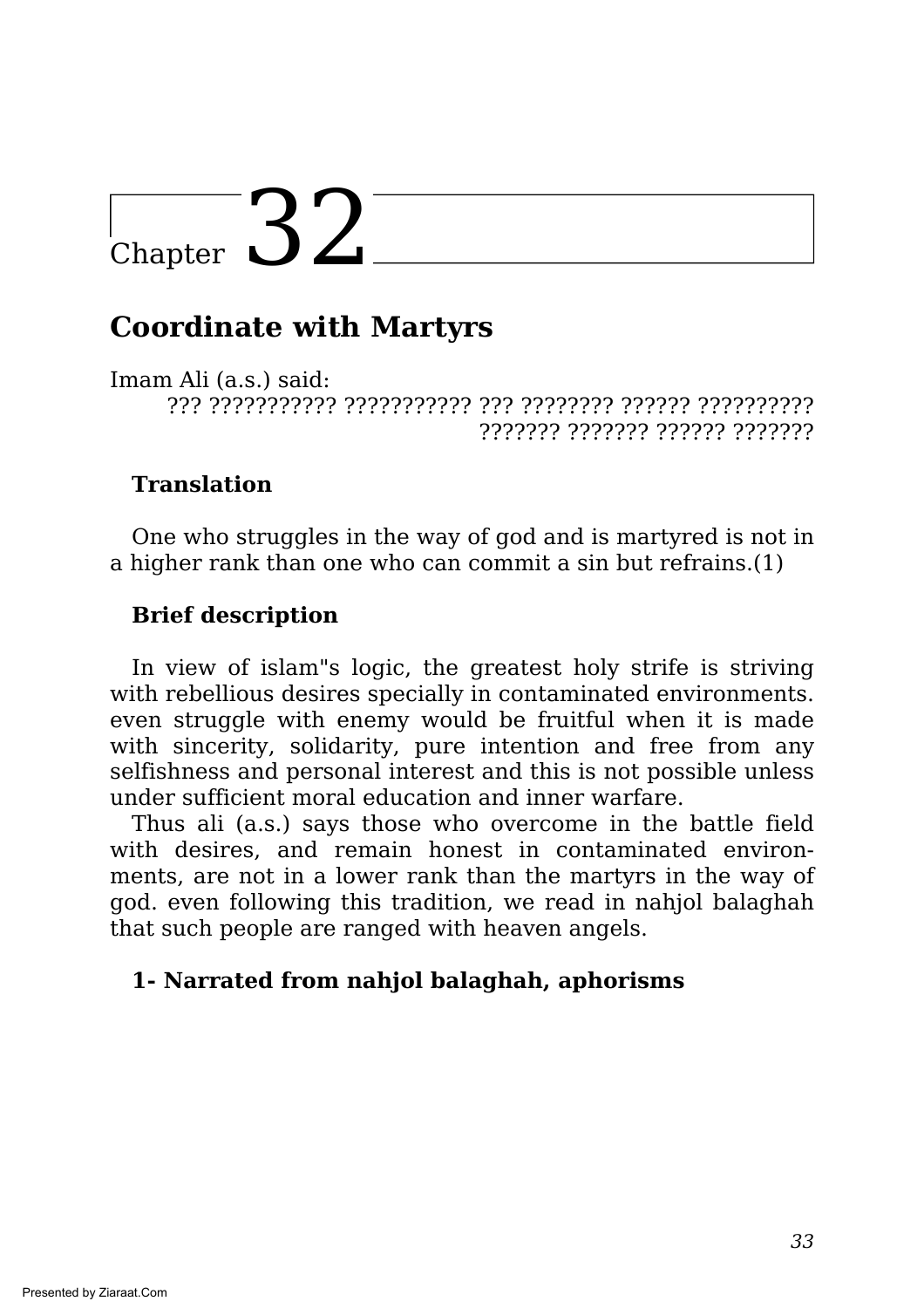## **The Best People**

Imam Ali (a.s.) said:

?????? ??????? ?????? ????????

## **Translation**

The best people are those who judge fairly.(1)

## **Brief Description**

Fair judgement in legal, social and moral concerns is only possible for one who considers his own and the others interest equally and his personal affection and hatred do not prevent him from justice and righteousness.

And this is possible only for those whose existence is lightened with the light of belief, human virtues, and public affections so that powerful waves of selfishness, profit motivation and amour- prope can not deviate the indicator of their mind and conscience. such people deserve to be called "the best people".

## **1- From the book islam in the center of society**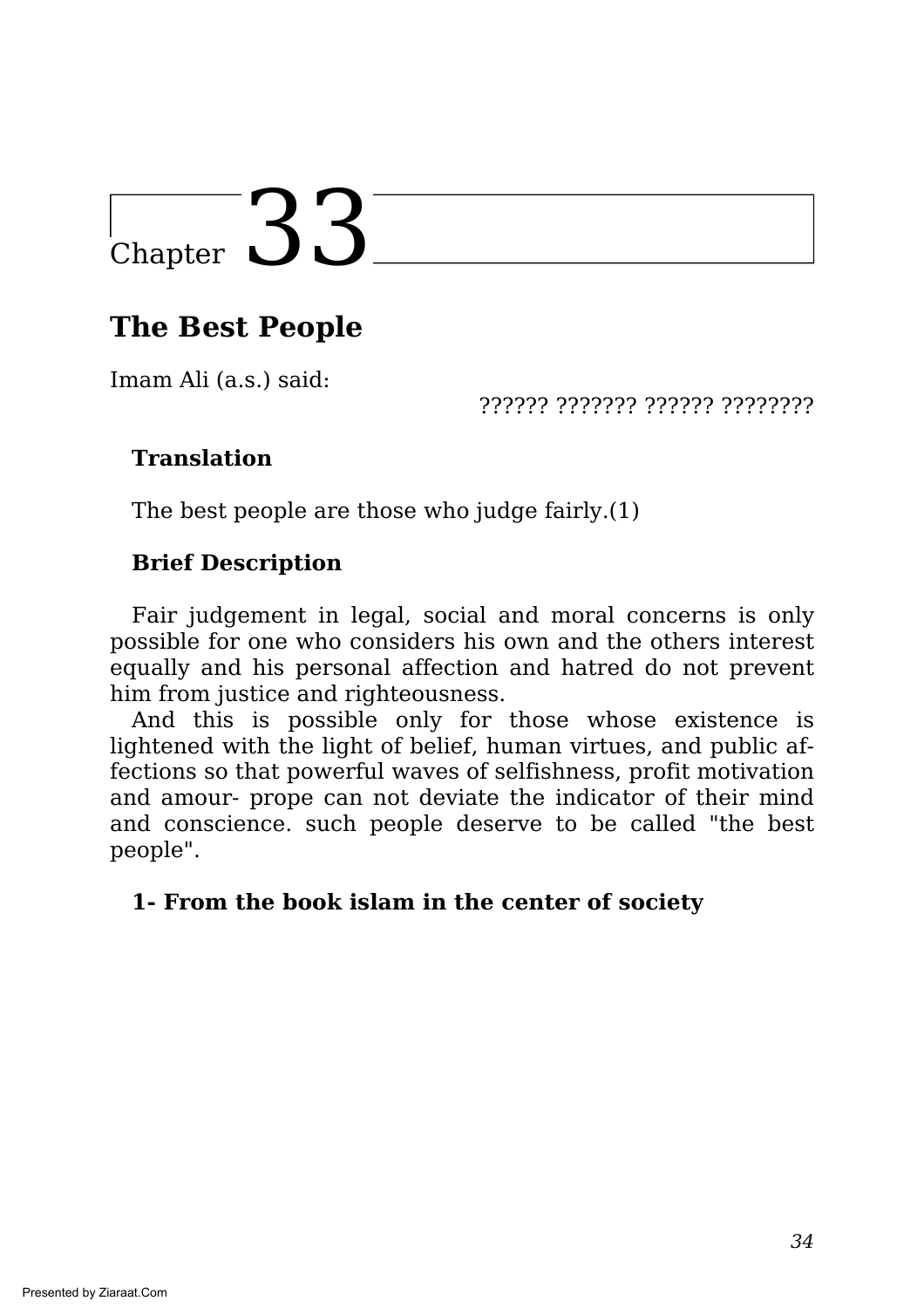# $\frac{1}{\text{Chapter 34}}$

## **Worship of Freemen**

Imam Sadegh (a.s.) said:

??????????? ???????: ?????? ???????? ?????? ??????? ???????? ???????? ?????????? ? ?????? ???????? ????? ?????? ????????? ???????? ???????? ?????????? ?? ?????? ???????? ?????? ?????? ???? ???????? ???????? ??????????.

## **Translation**

Worshippers are three groups: those who worship allah for the fear from hell; this is the worship of slaves.

Those who worship allah for his reward; this is the worship of mercenaries.

And those who worship allah for his love and affection; this is the worship of freemen.(1)

## **Brief Description**

Although the promises to divine reward and punishment are all true, his reward is very valuable and his chastisement is very painful, but those high minded freemen who do not see anything save god, and do not seek anything save god, and the measure of their heart is full of love and kindness, they are looking for something higher than reward and punishment, and their motive for observing god"s command, is only a love mingled with his cognition and knowing.

#### **1- From the book vasael-ul-shia**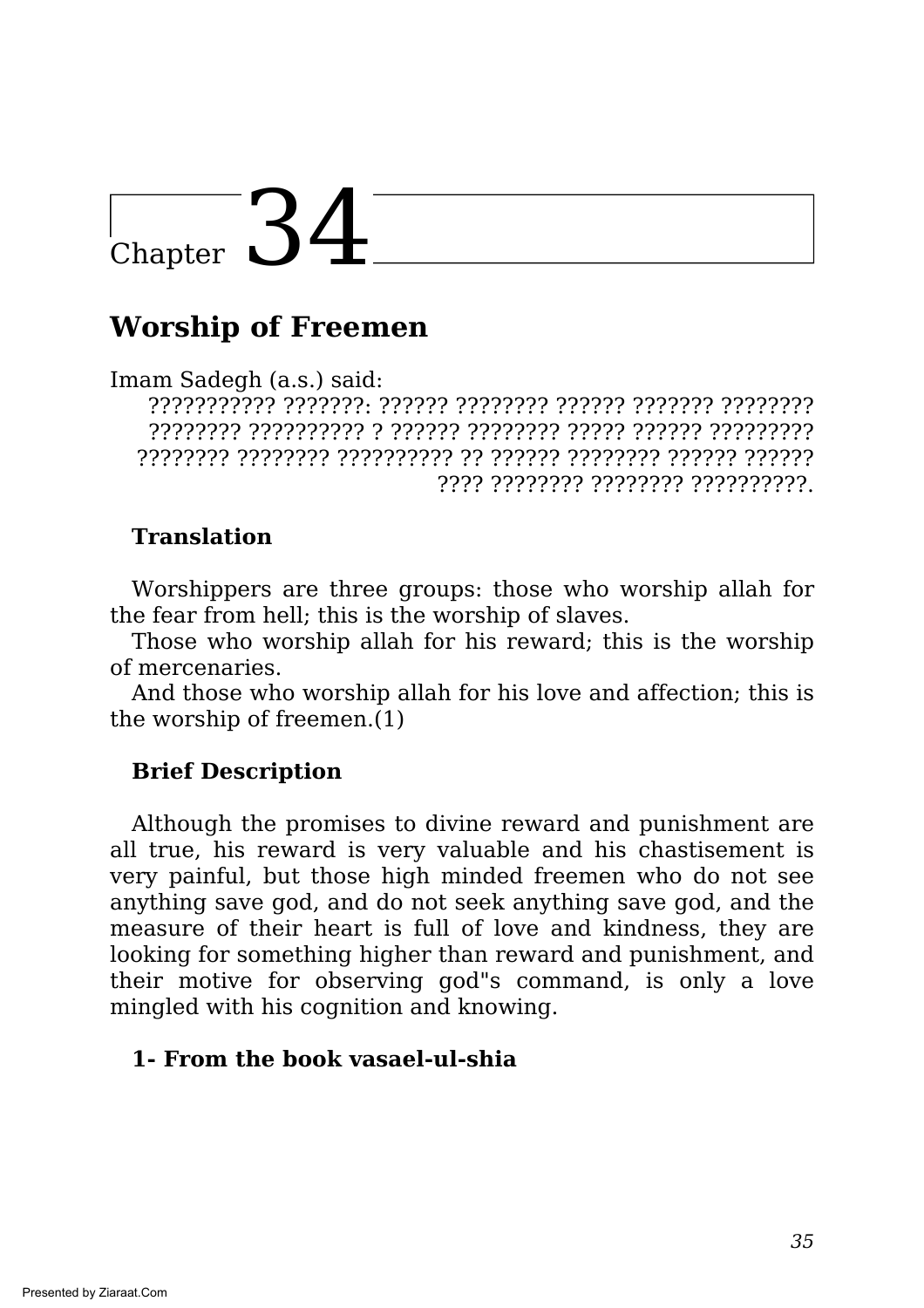## $\overline{C_{\text{hapter}}}$  35

## **What Breaks Man"s Back**

Imam bagher (a.s.) said: ????? ????????? ?????????: ?????? ??????????? ???????? ?? ?????? ????????? ?? ???????? ?????????

#### **Translation**

Three things demolish man: one who magnifies his good deed, and one who forgets his sins, and one who is opinionated.(1)

#### **Brief Description**

Those who magnify their deeds, surely are satisfied with that, and this attitude hinders them from progress and development.

And those who forget their sins, everyday are stained with a new sin instead of compensating their previous sins and will fall down suddenly.

And those who rely only on their own opinion, are deprived from the support of public thoughts and abundant minds and knowledge of others. they are repeatedly involved in mistakes, and finally their back will break under the mass of problems.

#### **1- Vasael-ul-shia, volume 1, page 73**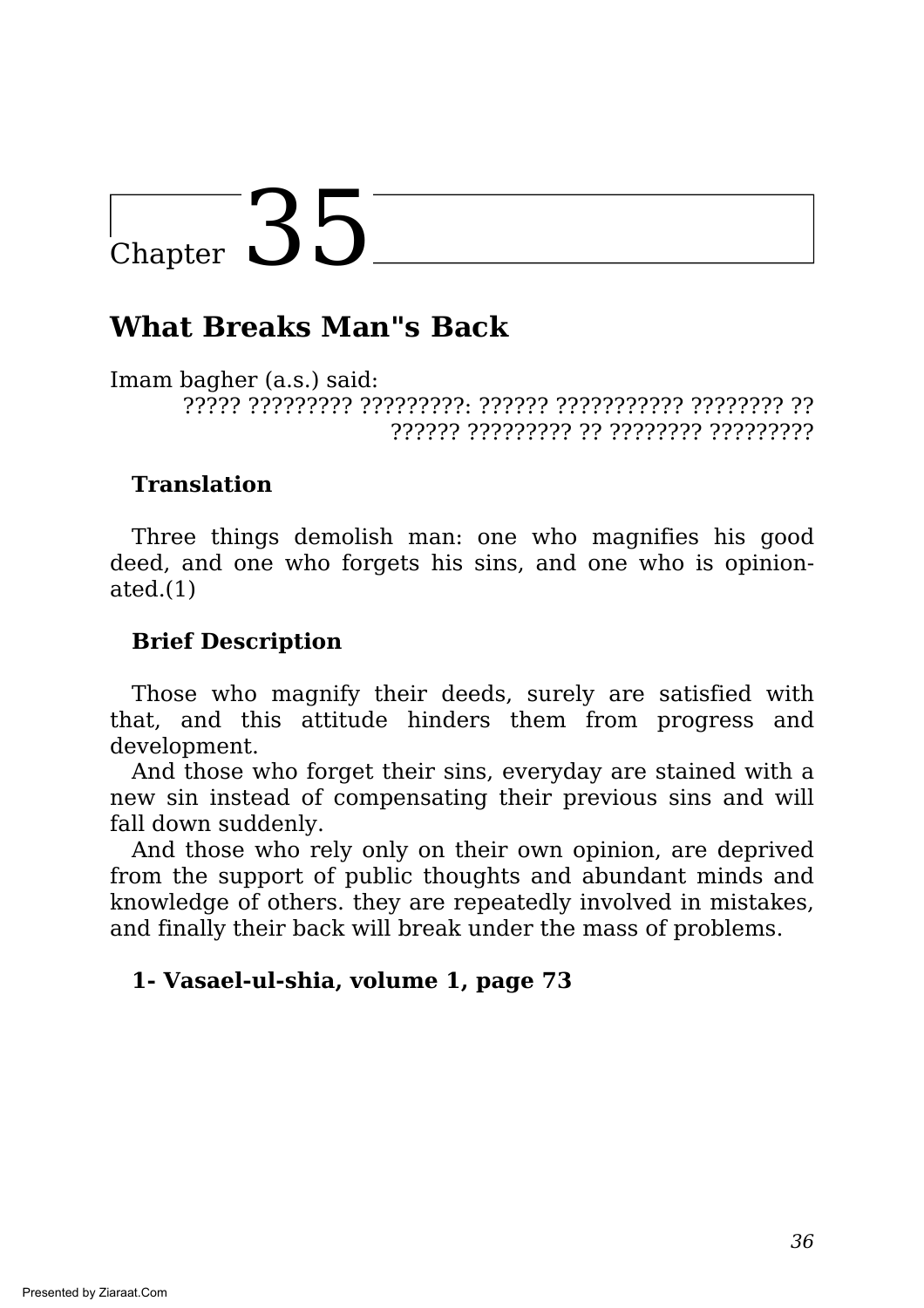## **Be Clean**

Islam"s prophet (s.a.) said: ????????????? ???? ?????? ????????? ??????????? ??? ????? ?????????? ??????? ???????????? ???? ????????? ????????.

#### **Translation**

Your mouth is one of your god"s ways. the most favorite mouth before allah is the most fragrant one. so keep your mouth fragrant as much as you can.(1)

#### **Brief Description**

This tradition which is narrated in vasael-ul-shia book in respect to rules of tooth brushing has two outward and inward meanings. its outward indicates that since man says god"s remembrance, recites divine verses and worships him by his mouth, so he shall keep it clean and fragrant.

And its inward meaning signifies that mouth which is one of the ways of relation with divine paths and his servants, is more favorite before god when it becomes fragrant with good, clean and kind speeches and is free from any bad speech, insult, lie and harshness.

#### **1- Vasael-ul-shia, volume 1, page 358**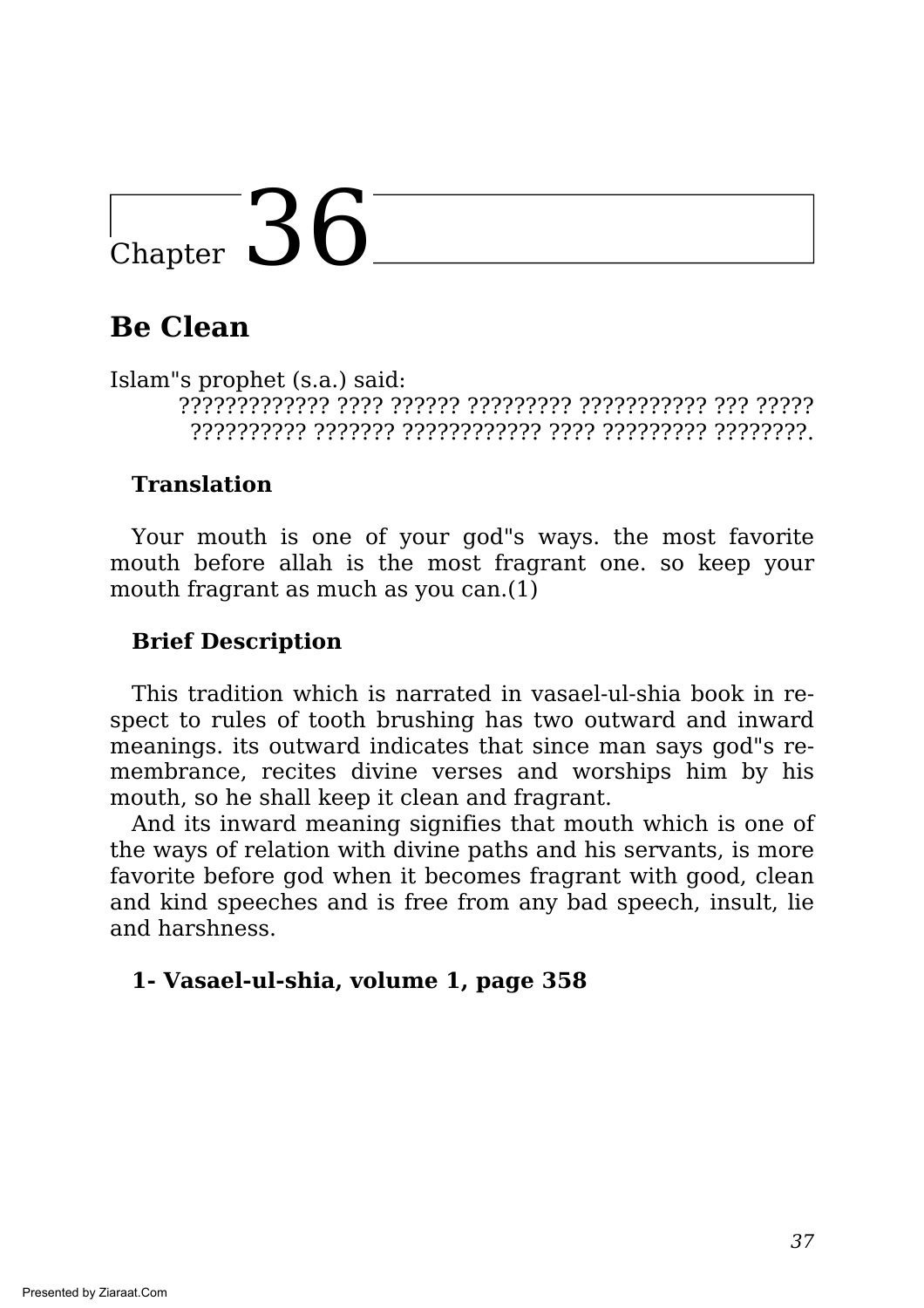## Chapter  $37^-$

## **End of Ignorance**

Ninth Imam, Imam Javad (a.s.) says: ???? ?????? ???? ?????? ????? ???????? ???????? ????? ????????

#### **Translation**

One who acts wiknowledge and information will be more corrupter rather than reformer.(1)

#### **Brief Description**

Loss of ignorance is not merely limited to this part that man can not reach the real values of life.

Rather, corruption and destruction caused by mistakes is a great danger waiting for those who act without knowledge.

It is herein that an ignorant person intends to do good for his child, but he leads him to misfortune; intends to serve islam, but disgraces religion; intends to create peace among people, but aggravates dispute and hypocrisy; and in summary his corruption and destruction in all aspects would be more than his reform.

#### **1- Montahal-aamal**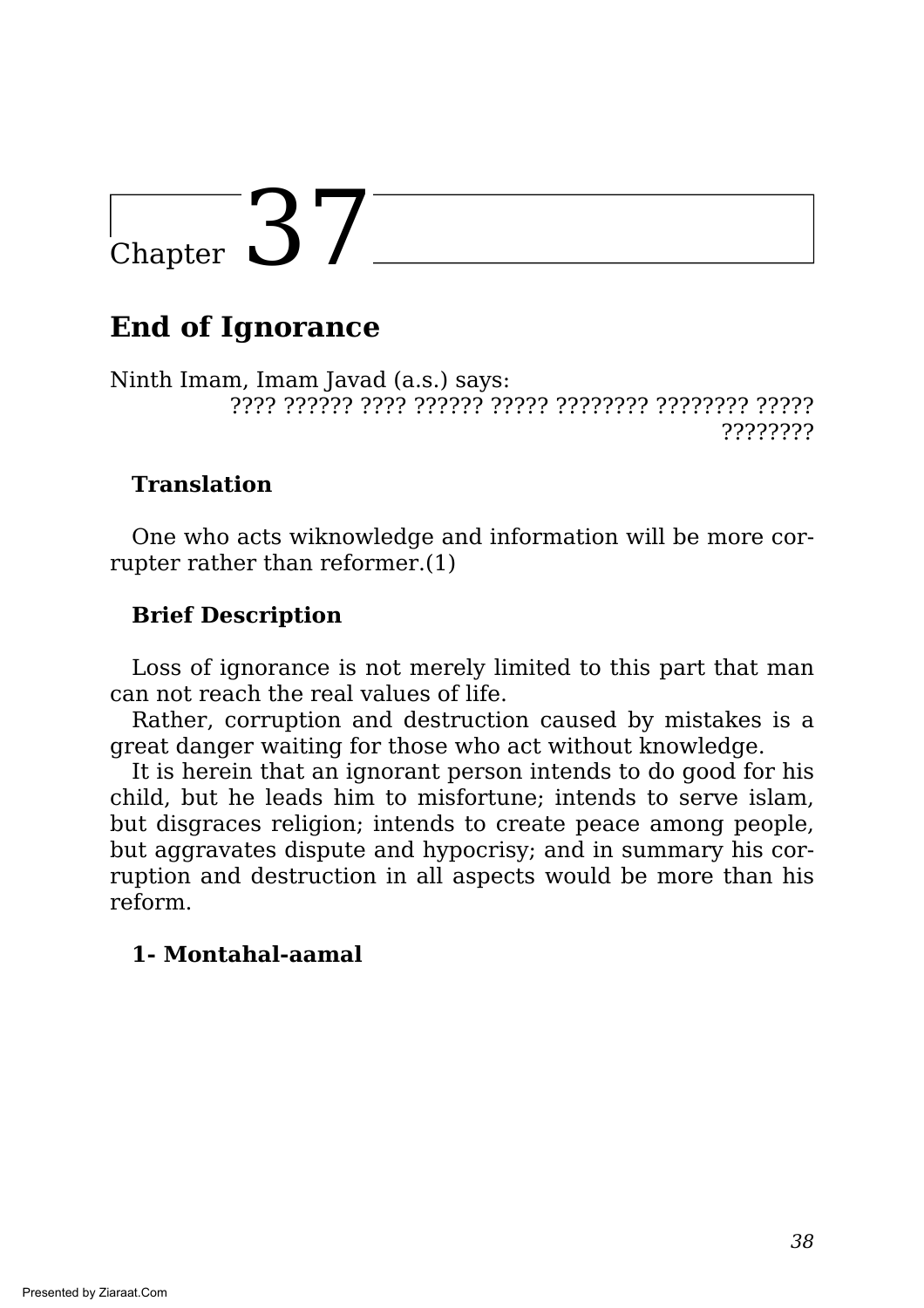### **Foundations of Guidance**

Imam Javad (a.s.) says: ???????????? ???????? ??? ????? ??????: ?????? ???? ?????? ?? ??????? ???? ????????? ?? ??????? ??????? ??????????

#### **Translation**

The believers require three qualities: divine success, a preacher from the heart and soul, and acceptance from advisers.(1)

#### **Brief Description**

In this path, with a lot of acclivity and declivity which man should go through it along his life for being saved from innumerable dangers which threaten his prosperity and also becoming a useful and effective individual in the society, first he needs a spiritual and immaterial relation with god being supported by his pure essence, and then an aware and informed conscience advising him inwardly, and then hearing ears using the thoughts, guidance, advices and consultation of others.

#### **1- Montahal-aamal**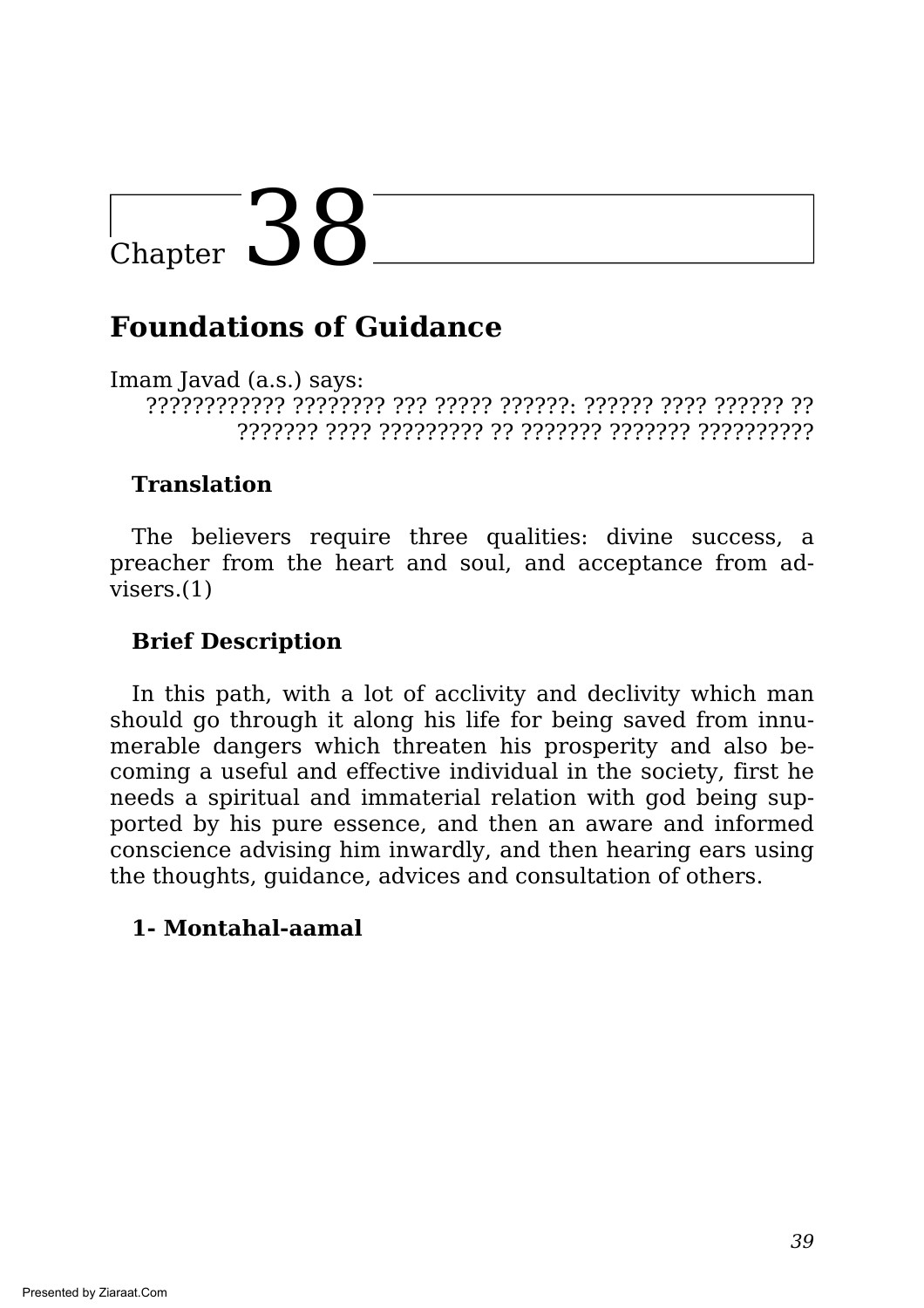# $\frac{1}{2}$ Chapter 39

## **Mourning is One of the Deeds of Age of Ignorance**

Imam Bagher (a.s.) says one of the short speeches of the prophet (s.a.), which no one had mentioned before him: ???????????? ???? ?????? ??????????????

#### **Translation**

Mourning is one of the deeds of age of ignorance (one shall not complain for the difficulties, rather he shall try for solving  $them)(1)$ 

#### **Brief Description**

This short and meaningful tradition has an outward and inward sense.

Its outward refers to the irrelevant actions being popular at the age of ignorance. when somebody died, mourner women were invited to lament on his death by reciting their special songs and deceitful and false poems. and the other meaning, which imam bagher (a.s.) may refer to it, is that mourning and complaining for hard and difficult events and problems of personal and social life is vain and useless and causes waste of powers and facilities. one shall solve them and seek for a remedy by the strength of intellect and thinking as well as continuous effort and tolerance.

#### **1- Vasael-ul-shia, volume 1, page 915**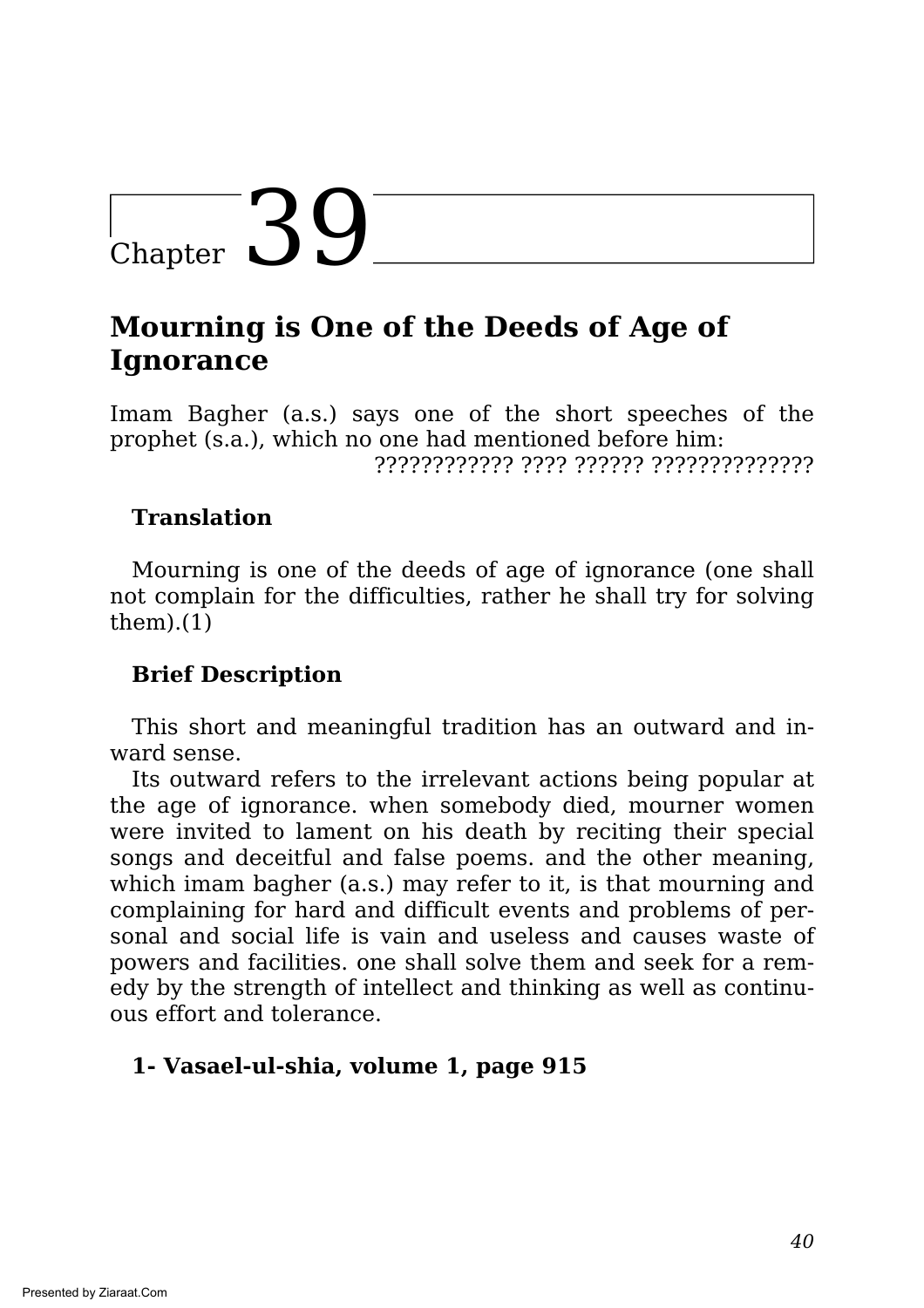### **Everyday Examine Yourself**

Imam Kazem (a.s.) said: ?????? ????? ???? ???? ???????? ???????? ????? ?????

#### **Translation**

One who does not perform self-examination everyday, has no relation with us.(1)

#### **Brief Description**

Preventing loss and attempting for more profit, in any small or big institution in this world, is not possible without continuous inspection, examination and balance sheet. and it is really surprising that people are so careful in calculation of their material capitals, and or are so sensible to increase and decrease of few grams of their weight, but sometimes they even do not investigate their human, moral and immaterial accounts even once during their life. what a terrible negligence!

But a responsible and vigilant moslem is one who, as per speech of imam kazem (a.s.) in above tradition, examines his account everyday without exception. if he has done a good deed, he tries to continue it, and if he has done an evil, he repents for it.

#### **1- From the book aghvalol aemeh, volume one, page 214**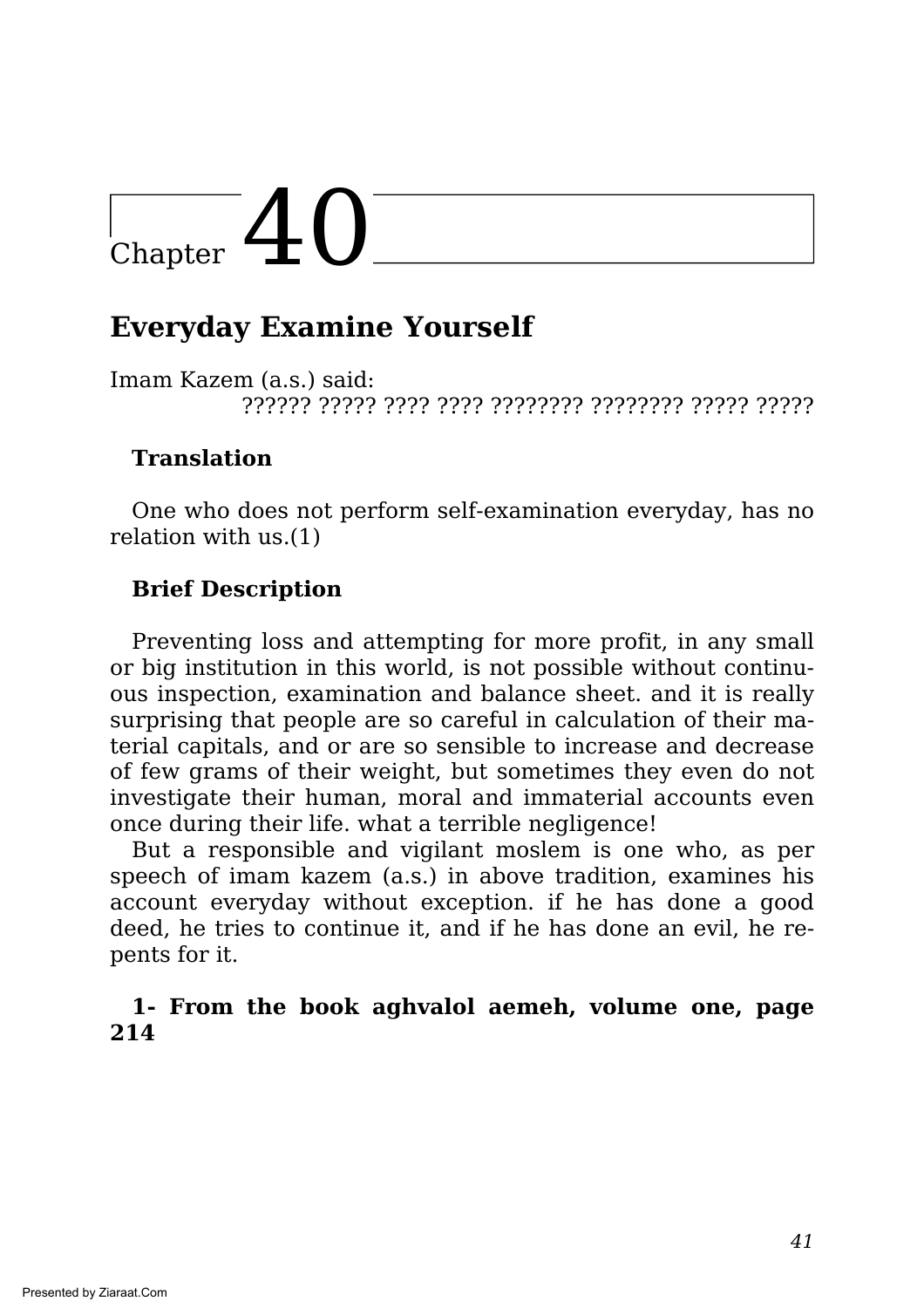## $\frac{1}{\text{Chapter 41}}$

## **Impression of Belief is Harder than Iron**

Imam Sadegh (a.s.) says:

???? ??????????? ??????? ???? ?????? ??????????? ???? ?????? ??????????? ???? ???????? ??????? ????????? ?? ???? ??????????? ???? ?????? ????? ?????? ????? ?????? ???? ??????????? ????????.

#### **Translation**

The believers are stronger than iron parts because when iron is exposed to fire, it changes, but if the believers are killed and then revived and again killed, there would be no change in their mentalities.(1)

#### **Brief Description**

Life is a series of problems and complicated matters. weak people surrender to them very soon, and escape from the field, but those who are strong under the grace of belief, never submit to the numerous problems.

They know that there are always hindrances in observing god"s command, preventing sin, and achieving honors and credits, and for attainment to these honors, self-control, selfsacrifice and resistance against rebellious desires and other problems are required. so they do not stop endeavor and attempt in the path of religion, and do not afraid of the events.

#### **1- From the book safinatol behar, volume 1, page 37**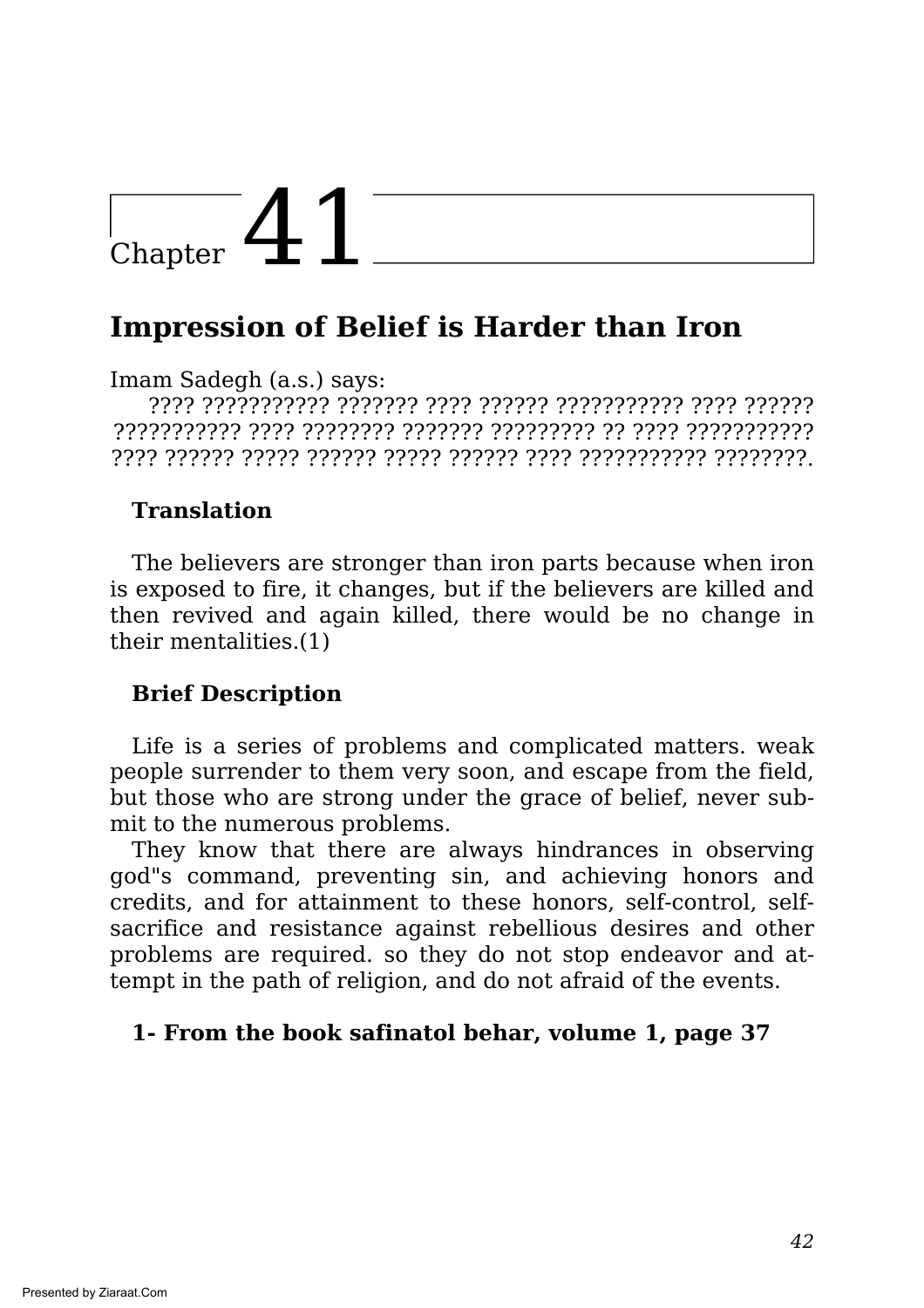## $\frac{1}{\text{Chapter 42}}$

## **Reality of Unity and Divine Justice**

Imam Ali (a.s.) says: ?????????????? ???? ?????????????? ? ????????? ???? ?? ???????????

#### **Translation**

Reality of unity of god indicates that one shall not define his essence to his imaginations, and belief in his justice infers that one shall not accuse him in any work.(1)

#### **Brief Description**

To the same extent that the principle of god"s existence is clear and manifest for us and any particle from particles of this world is a reason for his dignity, power, knowledge and ability, reality of his essence is hidden for us. because he is an infinite existence and beyond our understanding. so we shall consider his essence beyond whatsoever we imagine and this is the reality of unity.

On the other hand, some events occur in the world that sometimes their mystery is not known for us. attention to god"s justice says to us that all of these events are reasonable, and any suspicion in this concern is not in conformity with his justice and wisdom.

#### **1- From nahjol balaghah, aphorisms**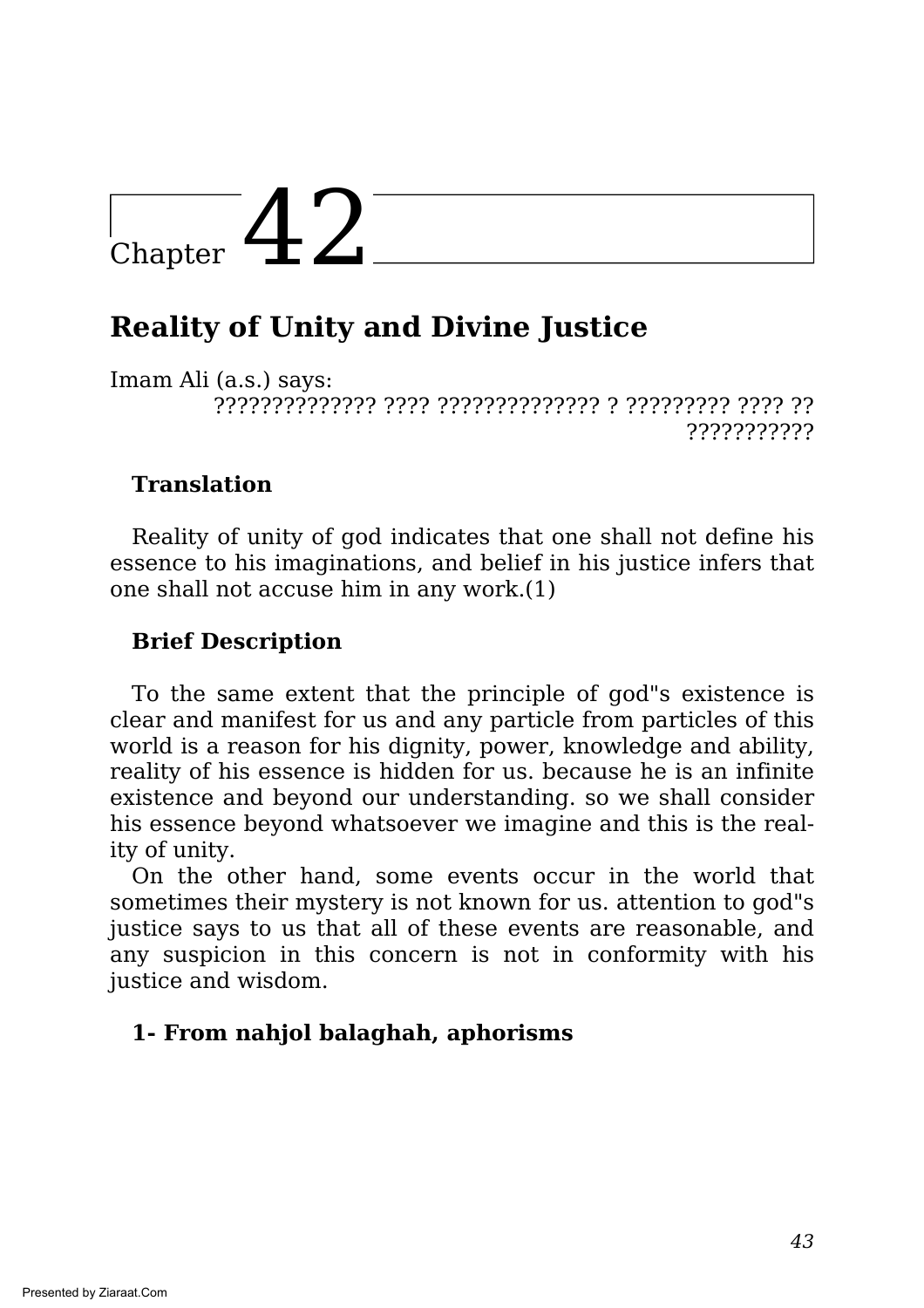### **Some Signs of Belief**

Imam Sadegh (a.s.) says: ???????????? ?????? ???????????? ??????? ???????????? ??????? ???????????? ?????????????? ?? ???????? ???? ????? ???????????

#### **Translation**

A believer has a valuable assistance, and low expenditure, and is prudent in life, and is never bitten twice from one hole (never is inflicted twice from one point).(1)

#### **Brief Description**

Belief has some scientific, moral and social manifestation and signs, without which it is only a meaningless name. the above tradition refers to four signs of it:

1- Believers provide valuable assistance for their moslem brothers because their helps are accompanied with compassion, honesty and awareness.

2- The do not have a luxurious and costly life and do not commit offences for providing its furnitures.

3- They are prudent and aware in life specially in economical affairs.

4- They take lesson from each event immediately and thus they are not inflicted twice from one point.

#### **1- From the book safinatol behar**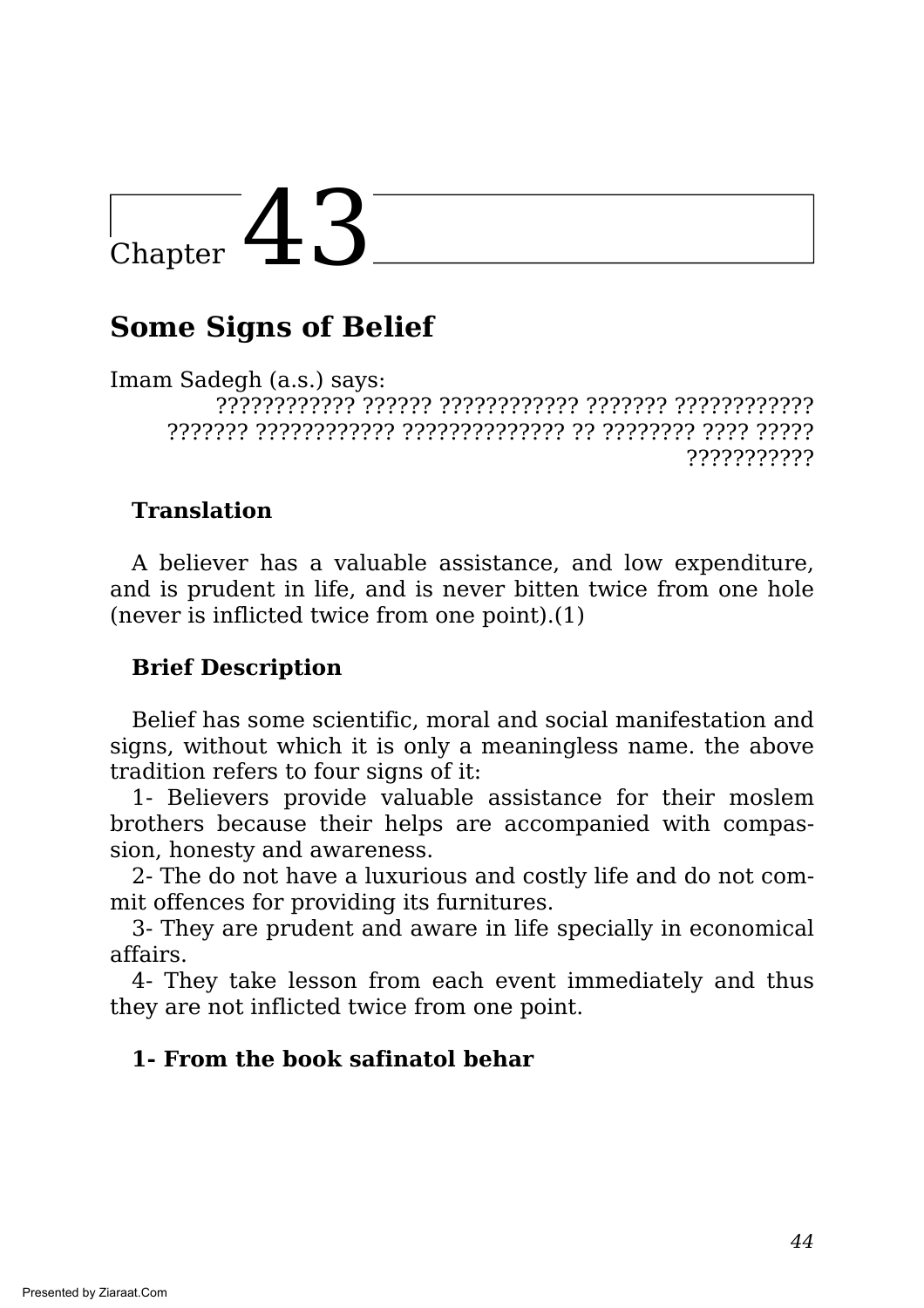

## **World is Not the Final Purpose, Rather it is a Means**

Imam Ali (a.s.) says: ?????????? ???????? ?????????? ?? ???? ???????? ?????????

#### **Translation**

World is created for another purpose, not for itself.(1)

#### **Brief Description**

Most often interpretation of verses and speeches concerned with commendation of world, material tools of this world, introducing it as a house of commerce or farm of god"s saints in one hand, with the verses and speeches blaming it and calling it dangerous, deceptive and source of conceit in the other hand is difficult for the people.

But above tradition interprets them clearly, indicating that when world and its material tools are used as a means for attainment to human development and expansion of justice and prosperity of all men, it would be valuable and nice, but when it is considered as a final purpose and essentially favorite, and causes rebellion, conceit and obstinacy, it would be hateful and dangerous.

#### **1- From first volume of safinatol behar**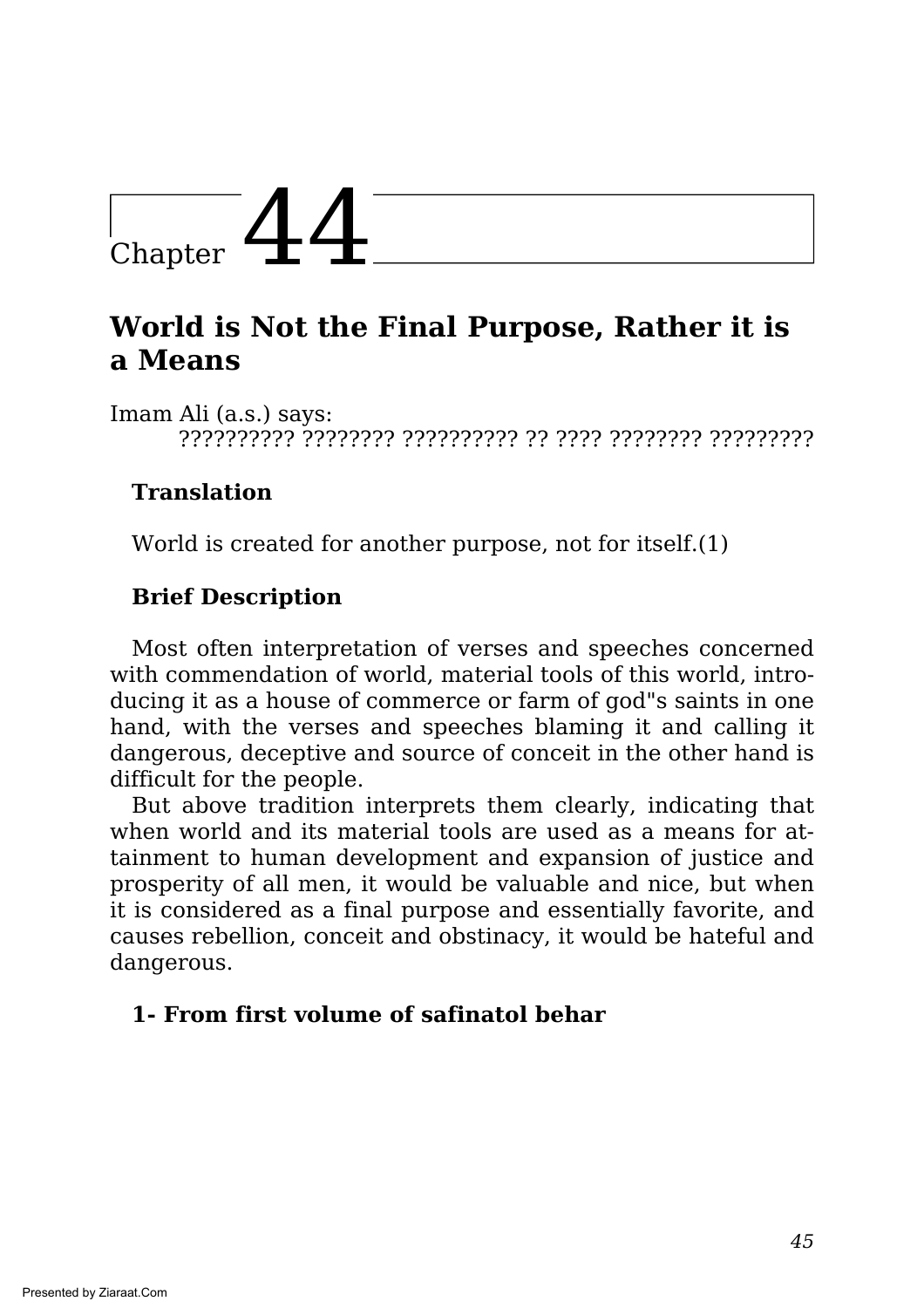## **Price of Man**

Imam Ali (a.s.) said: ?????? ?????? ?????????????? ?????? ???? ?????????? ???? ??????????? ?????? ????.

#### **Translation**

(Be aware) there is not any price for you save everlasting prosperity and paradise, so do not exchange it for any other price.(1)

#### **Brief Description**

Usually when somebody is asked about the price of capital of his existence, he can not assume any price for it.

However, he exchanges this great capital gradually and day by day for a little price, and sometimes at the end of his life, he finds that he has exchanged this great capital with a house or a car or a country villa, and still he will leave them soon.

Ali (a.s.) says that none of the material capitals of this world could be exchanged with the capital of your life. the only thing which could be exchanged with it, is god"s satisfaction, human and spiritual development and also an eternal and everlasting prosperity. it is worthy to endeavor, attempt and sacrifice for this purpose as much as you can.

#### **1- Nahjol balaghah, aphorisms**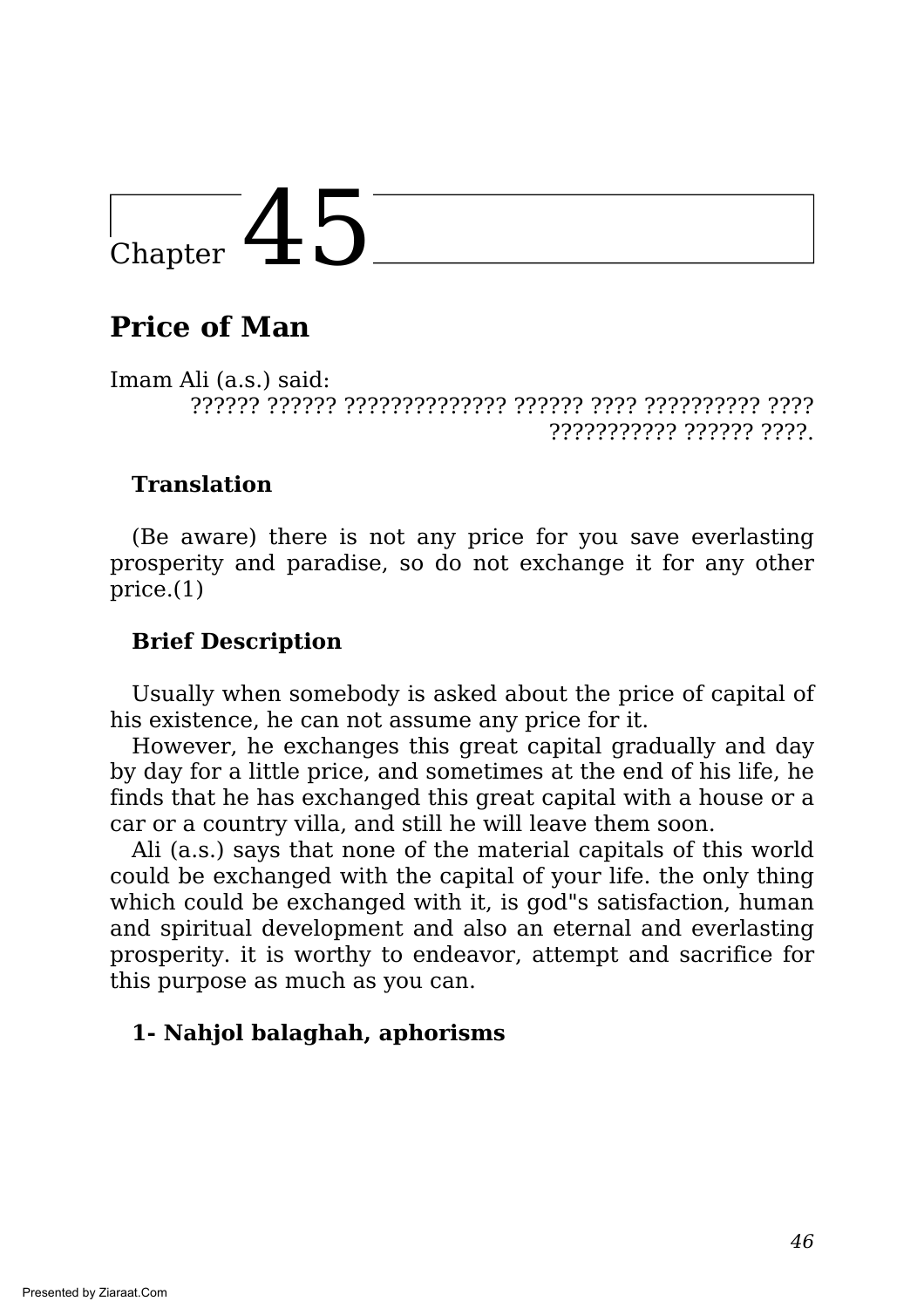## **Truth and Falsehood**

Imam Ali (a.s.) said: ???? ???????? ???????? ???????? ?? ???? ????????? ??????? ????????

#### **Translation**

Truth is heavy and difficult but pleasant, and falsehood is light and easy but painful and dangerous.(1)

#### **Brief description**

How eloquent and interesting is des c r i p tion of imam ali (a.s.) regarding truth and falsehood in the above short sentence! usually truth has a harsh appearance and occasionally a bitter taste but is very pleasant. it is easily absorbed by the body of community and society is strengthened thereby.

But falsehood is very easy and sometimes very delicious and sweet, but its effect is fatal like a delicious but poisonous food which its destructive effect on the heart, stomach, and intestines becomes manifest when it is swallowed. falsehood too like this food destroys different organs of society.

#### **1- Beharol anvar, volume 70, page 107**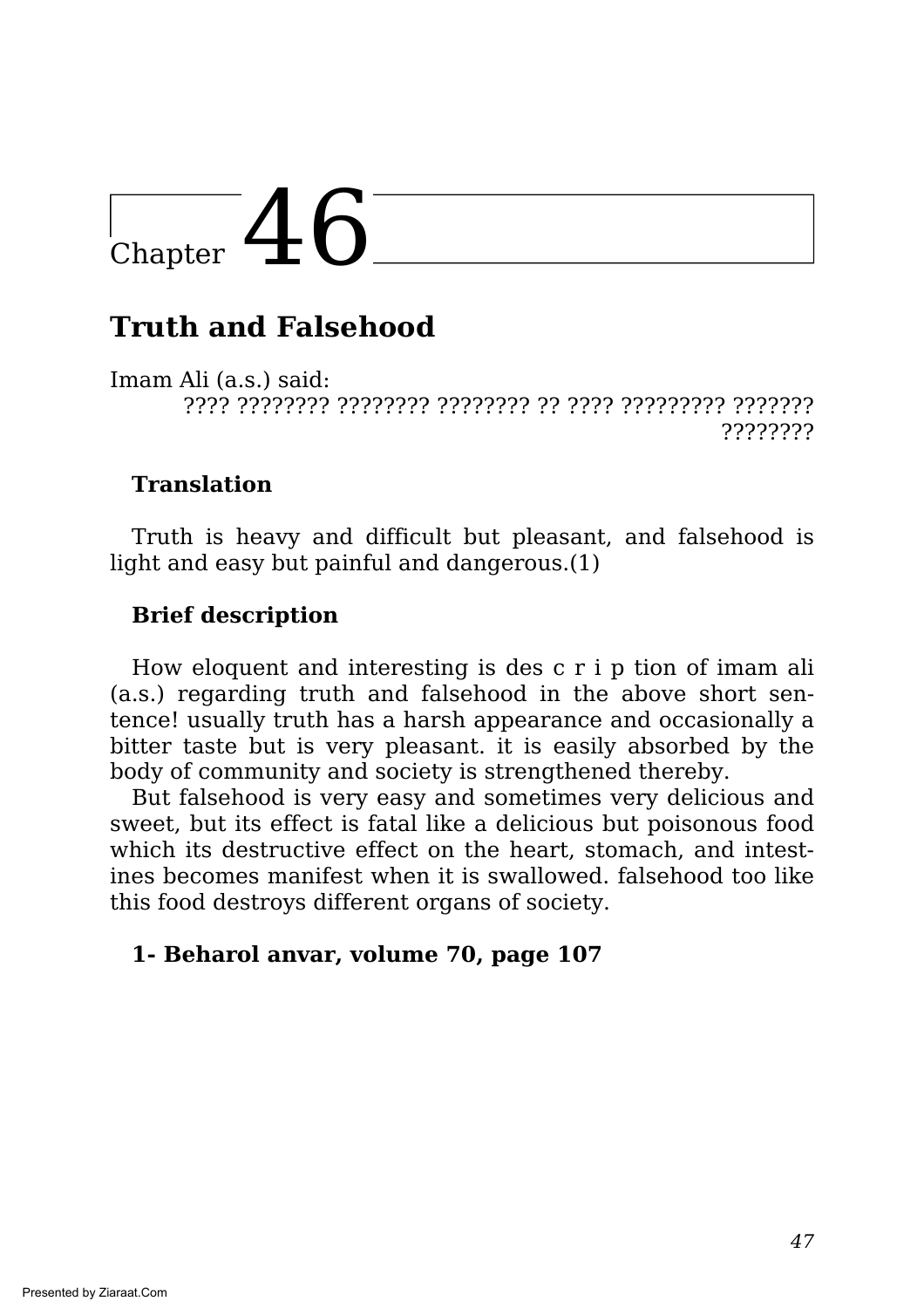# $\Gamma$ Chapter  $47$

## **Most Valuable Heritage of Arab**

Islam"s Prophet (s.a.) said: ???????? ??????? ???????? ????????? ???????? ???????: ??? ????? ???? ?? ????? ????? ??????? ?? ????? ??????? ?? ????????? ?????

#### **Translation**

The most correct and eloquent phrase that arab has stated is the speech of lobaid (famous poet) where he says: be aware anything else than god is false and any grace would be finally  $lost.(1)$ 

#### **Brief Description**

Considering destruction of wealth and positions and end of graces warns man to observe truth and justice in gaining them and also be moderate in consuming them.

Eternality and everlasting is a cloth which only suits to his majesty stature, and non penetration of annihilation and morality is only dedicated to his pure essence.

One shall consider this reality in each scene of material life and shall not become proud.

#### **1- Mesbahol sharia, page 45**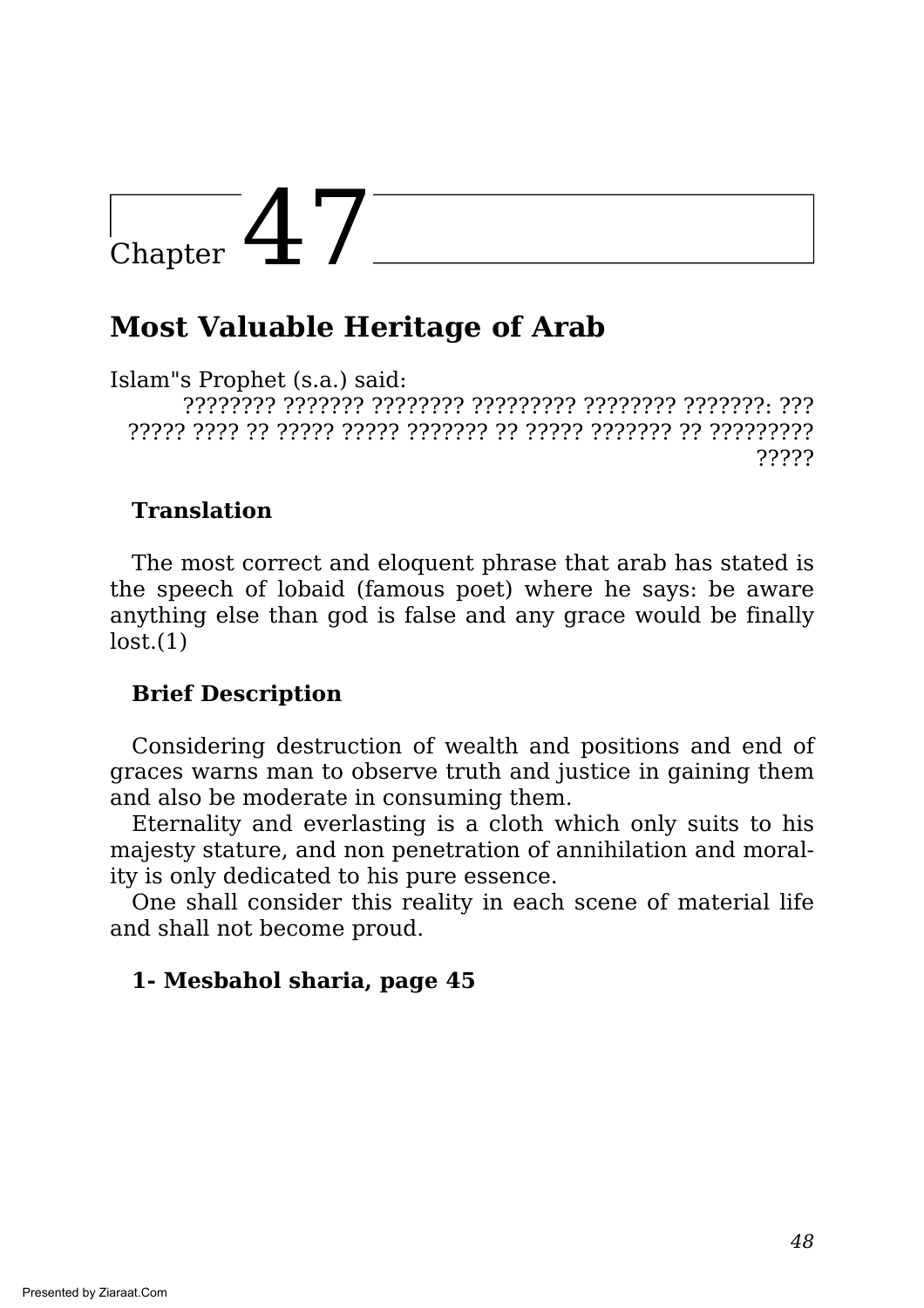## Chapter  $48^-$

## **I Disgust Them**

Imam Reza (a.s.) says: ?????? ????? ???? ????? ????????? ???? ??????? ???? ?? ??????

#### **Translation**

One who defrauds or causes a loss to a moslem or tricks him, does not belong to us.(1)

#### **Brief Description**

Those who assume their happiness in misfortune of the others and their profit in loss of the others shall be considered neither a real human nor a truthful moslem. the privilege of man over other creatures is his social character and one who finds his profit in loss of the others, misses this social character.

Sometimes causing loss for the others is clear and obvious and sometimes is hidden through defraudation, and or trick and dishonesty. this is forbidden in islam in any form it may be, and imam reza said: i disgust those who commit these offences.

#### **1- Safinatol behar, article fraud.**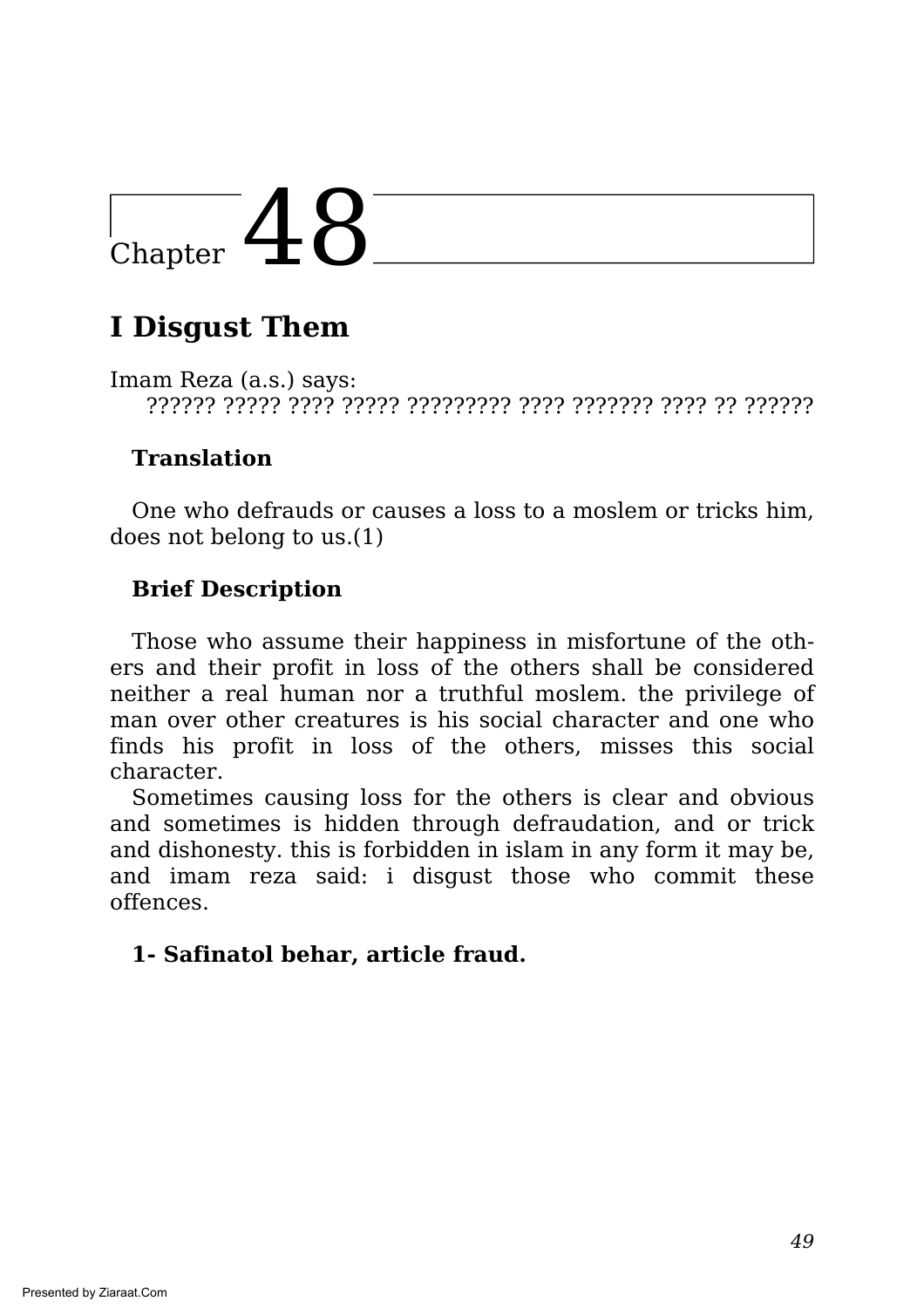## **Effort of Weak People**

Imam Ali (a.s.) says:

???????????? ?????? ?????????

#### **Translation**

Slander is the last effort of weak people.(1)

#### **Brief Description**

A few sins could be found among the capital sins that indicate meanness, weakness, humiliation, and non-chivalry like slander.

Those who blame and find faults with others and damage reputation and prestige of people through disclosing their hidden faults, that most people are involved in one of these faults, and sate the fire of their envy and malice in this way, are weak and mean persons who even do not show courage in their baseless and unfair challenge, and only can stab in the back.

It is mentioned in the tradition that if one who slanders, repents, he shall be the last one entering paradise. otherwise, he would be the first one entering the hell.

#### **1- Nahjol balaghah, aphorisms**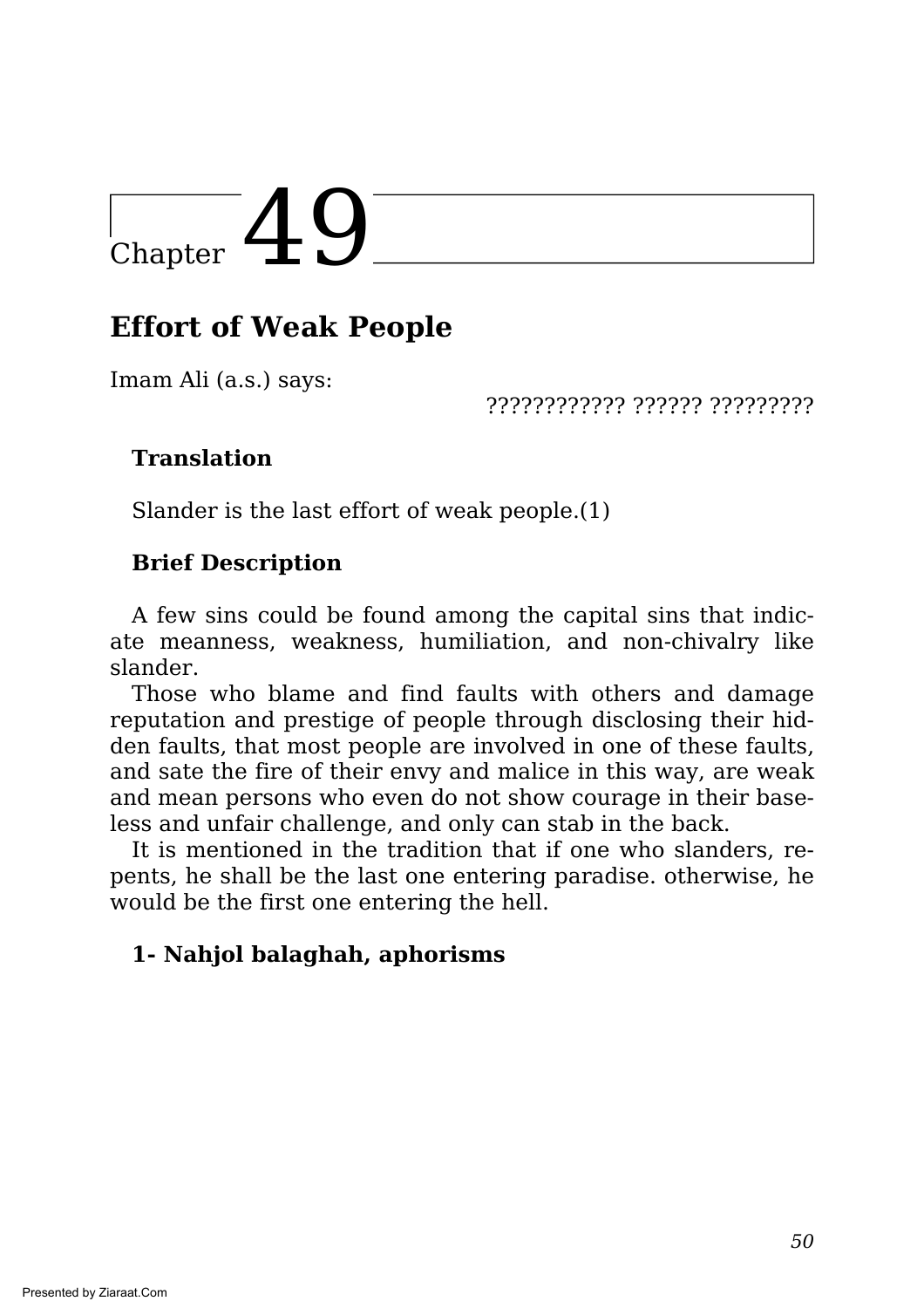# $\overline{\text{Chapter 50}}$

## **Signs of Oppressor**

Imam Ali (a.s.) says: ?????????? ????? ???????: ???????? ???? ???????? ??????????????? ?? ???? ???????? ?????????????? ?? ???????? ????????? ???????????

#### **Translation**

The oppressor has three signs: oppresses those who are higher than him through opposition and disobedience, and oppresses those who are inferior to him through violence and predominance, and cooperates with other oppressors.(1)

#### **Brief Description**

One whose spirit of oppression prevails his mind, and is affected by this unclean morality, shows himself somehow in any case. he refrains performing his duties before those who he shall obey them, and resorts to oppression, force, violence and injustice before his inferiors, and selects his friends and companions and colleagues from among the unjust. he is always unjust but

#### **1- Nahjol balaghah, aphorisms**

Shows himself in an appropriate form to that case.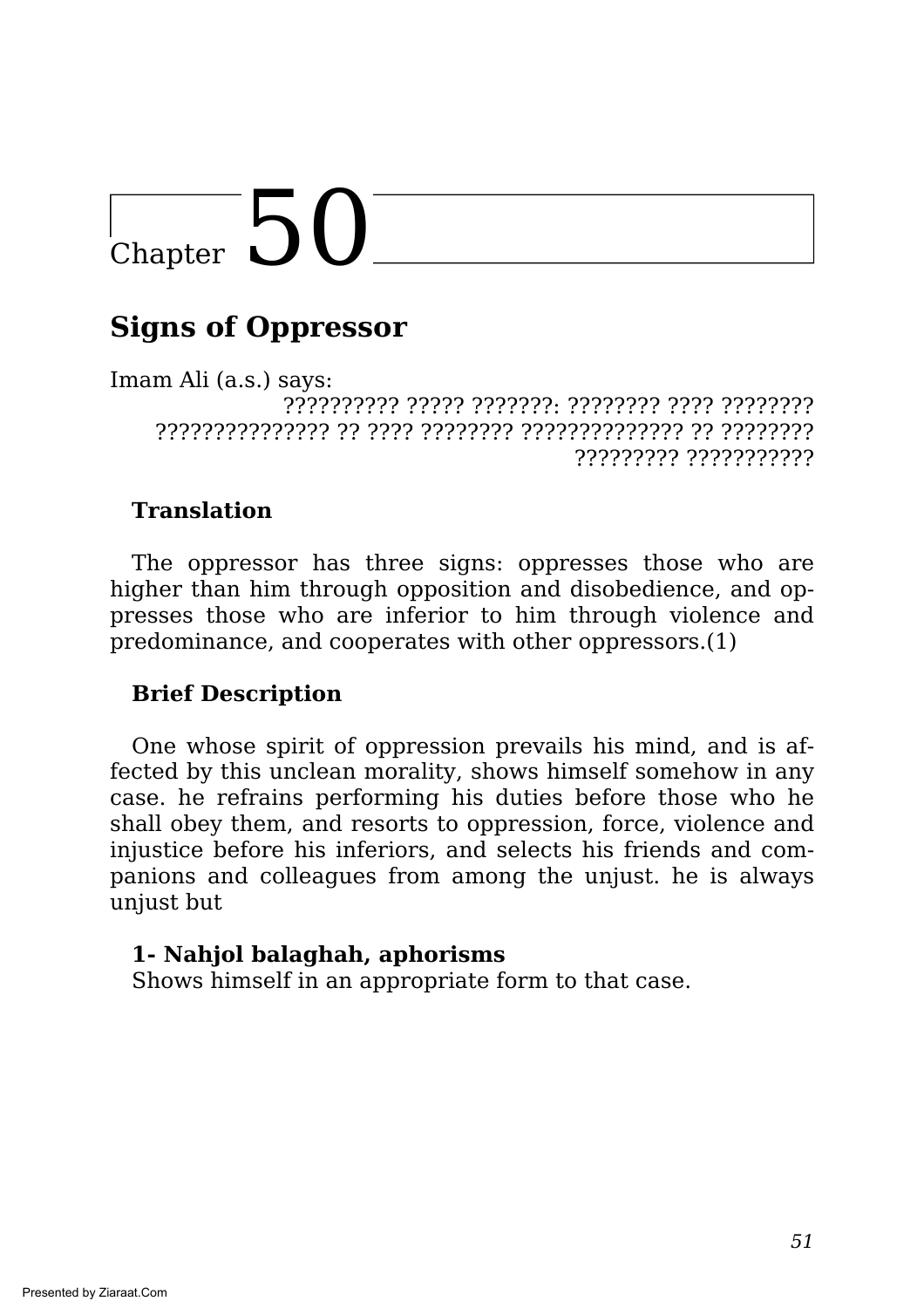## **There is Not Any Incurable Disease.**

Islam"s Prophet (s.a.) said: ?? ???????? ?????? ???? ??? ???? ?????? ???? ?????

#### **Translation**

God has not given any disease unless he has created a remedy for it.(1)

#### **Brief Description**

The world in which we live is a series of actions and reactions. there is a positive and corrective power besides any negative power which should be found and used. continuation of our life is the effect of balance in these powers. not only there is not any incurable corporeal disease, but also there is not any insoluble social problem. Those who assume the problems insoluble and whenever they face with a complex problem call it an incurable disease, neglect this fact that principally there is not any incurable disease.

So we shall involve in the field of hard events of life patiently and perseveringly and find their solution.

#### **1- Nahjol fesahah**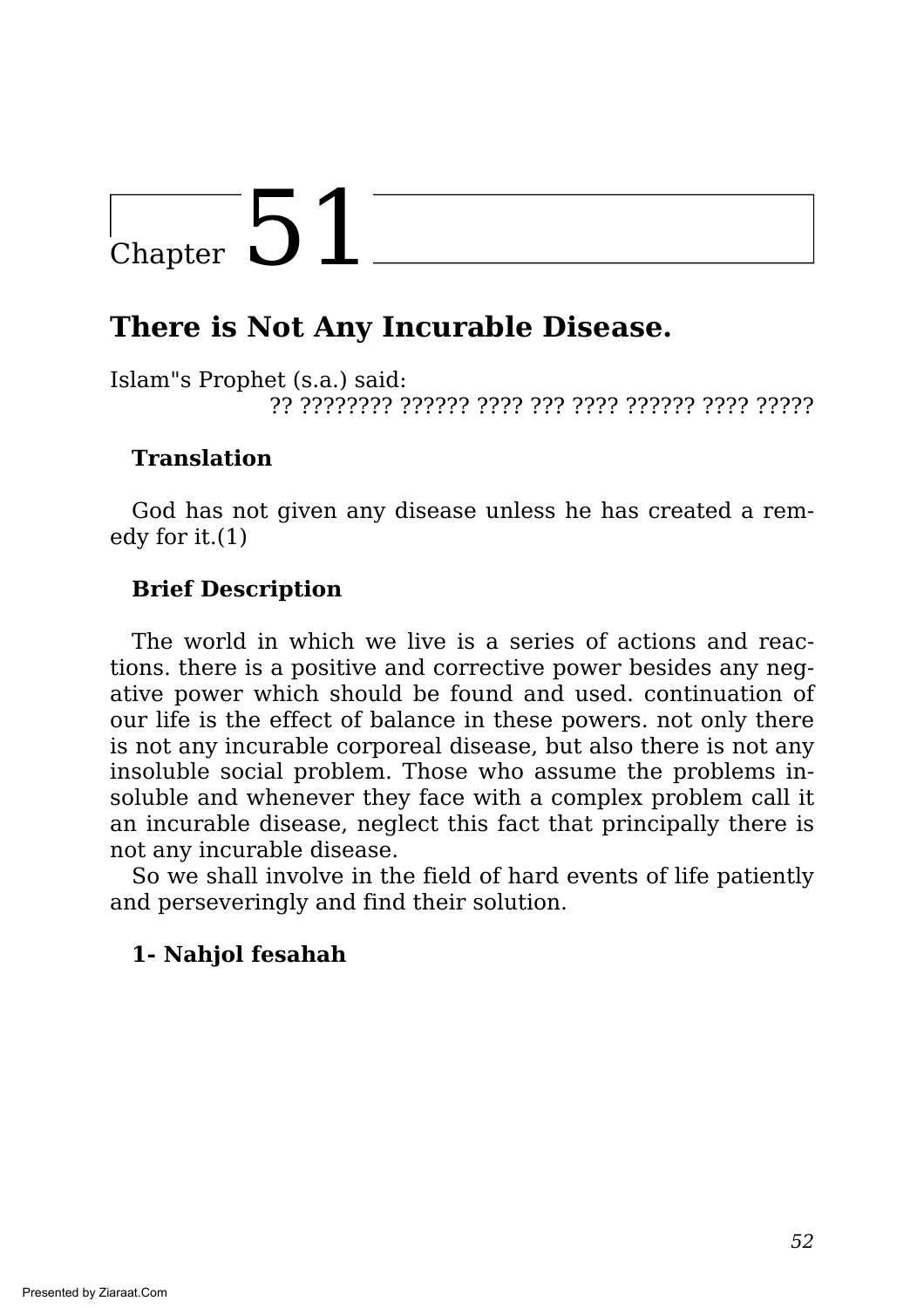### **Why Favors are Perished?**

Imam Bagher (a.s.) says:

???? ?????? ????? ?????? ??????? ????? ???????? ????? ????????? ????????? ???????????? ?????? ????? ???????? ????????? ??????? ??????????? ??????? ???????????.

#### **Translation**

God has made an inevitable rule that he does not take back the favors which has bestowed to the people, unless they commit an offence causing deprivation from that favor.(1)

#### **Brief Description**

God"s graces are infinite but not unreasonable. he does not grant or take back anything unreasonably. When world"s people use his favors for conceit, corruption, destruction and injustice, the same favors are changed to the cause of their misfortune. Their favors are taken back and replaced with calamity. their industries and technology turn destructive, and their society turns to the source of discord and discomfort, and even the speed devices turn to the cause of their retardation, because they have misused the graces.

#### **1- Osoul kafi, volume 2**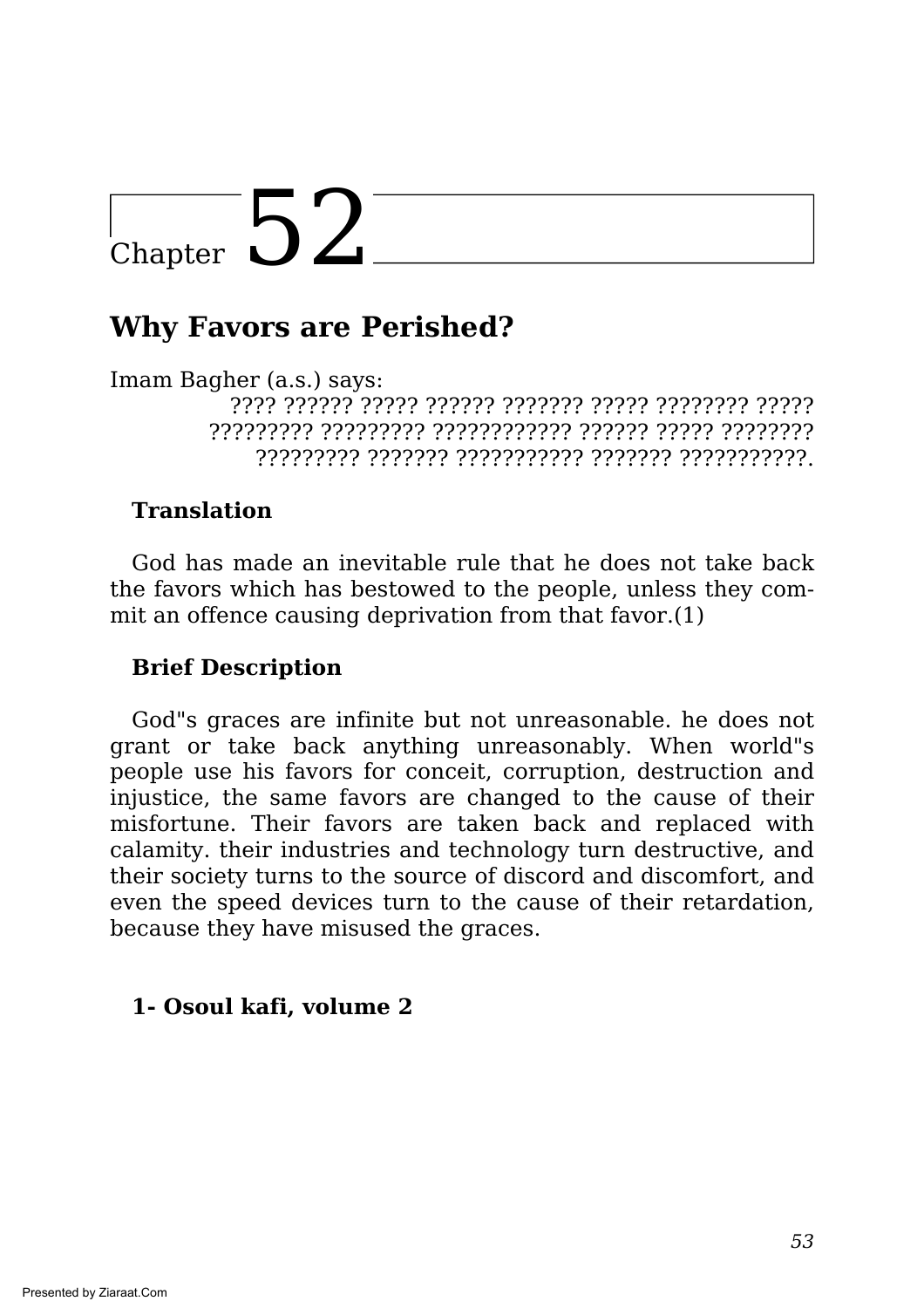## **Martyrdom and Purity**

Islam"s Prophet (s.a.) said:

??? ????? ????? ??????? ??????? ???????

#### **Translation**

When you pass away in purity, you shall be ranged with the martyrs.(1)

#### **Brief Description**

The above tradition refers to part of instructions of prophet (s.a.) to one of his companions named onse saying: `if you can, perform ritual ablution day and night, because if you die in this condition, you shall be considered as a martyr". Although the first meaning of tradition is performing ritual ablution, but at the meantime, it refers to a more important fact that is living and dying innocently. Those who are chaste, their heart is pure and have a pure life and mind, and leave the world in thcondition, surely will be ranged with martyrs because martyrdom is not limited to being killed in the battle field. there are also other traditions mentioned in the sources of the prophet"s house which confirm this truth.

#### **1- Safinatol behar, volume one, page 720**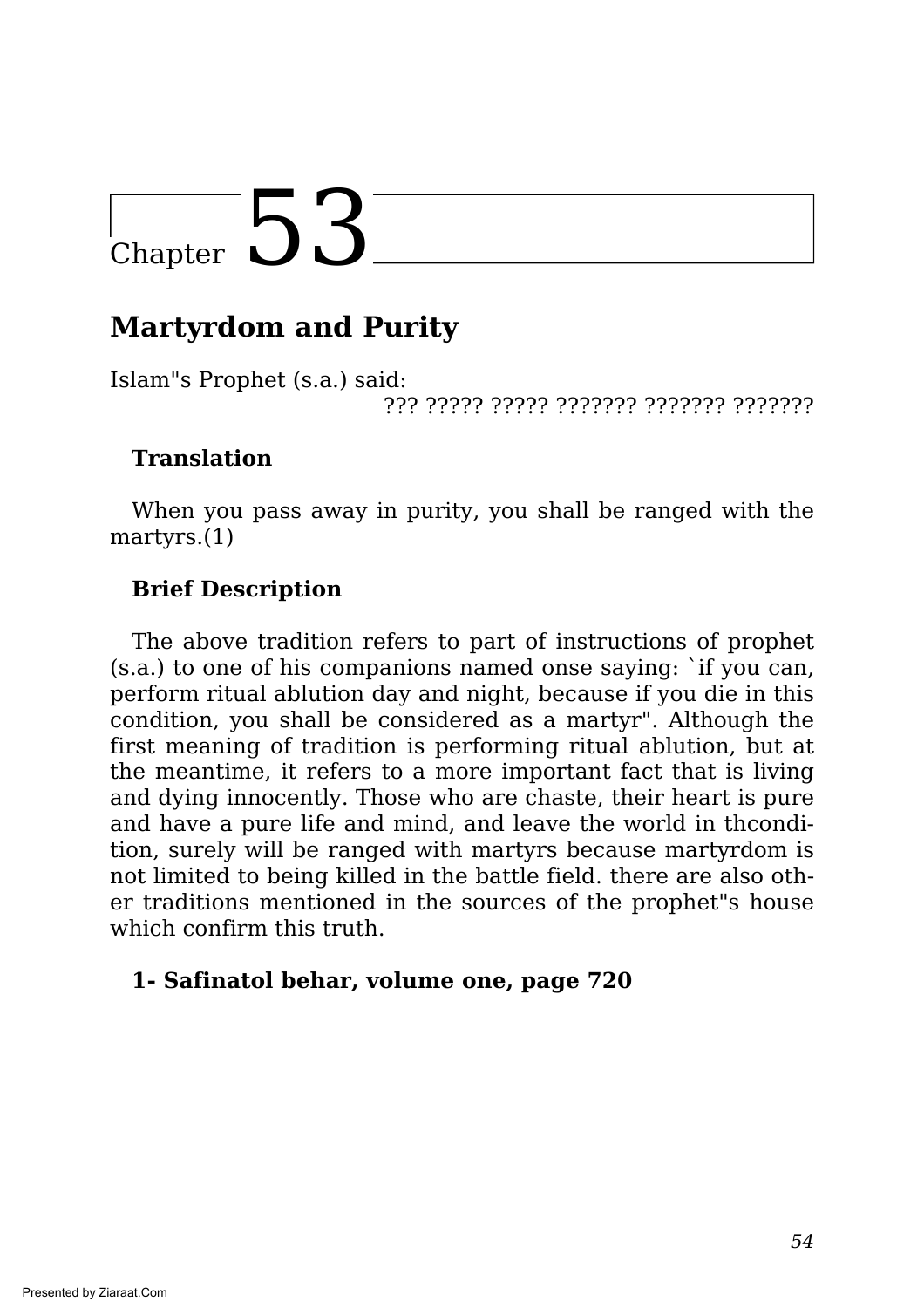### **Self Sacrificing Lovers**

Imam Bagher (a.s.) says: ???? ????????? ??????? ??????????? ???? ???????? ?????? ????? ???????????

#### **Translation**

The devoted companions of my grandfather, imam hossein (a.s.) did not feel any pain under the strokes of sword and spear of enemy.(1)

#### **Brief Description**

When man"s affection to one goal is in a love stage, specially an excessive love, all of his feelings are concentrated in that point, and thus any inconvenience is tolerable for him. not only tolerable, but also he does not feel uneasiness. Wherein egyptian women seeing joseph"s face, based on a figurative transient love, lost their awareness and cut their fingers instead of fruits, it is not surprising that restless lovers in the path of god, and self-sacrificing persons in the path of truth and virtue do not feel pain and toil of heavy strokes of enemy. First, one shall be a lover, then self- sacrifice and tolerance would be the inevitable result.

#### **1- Beharol anvar, volume 45, page 80**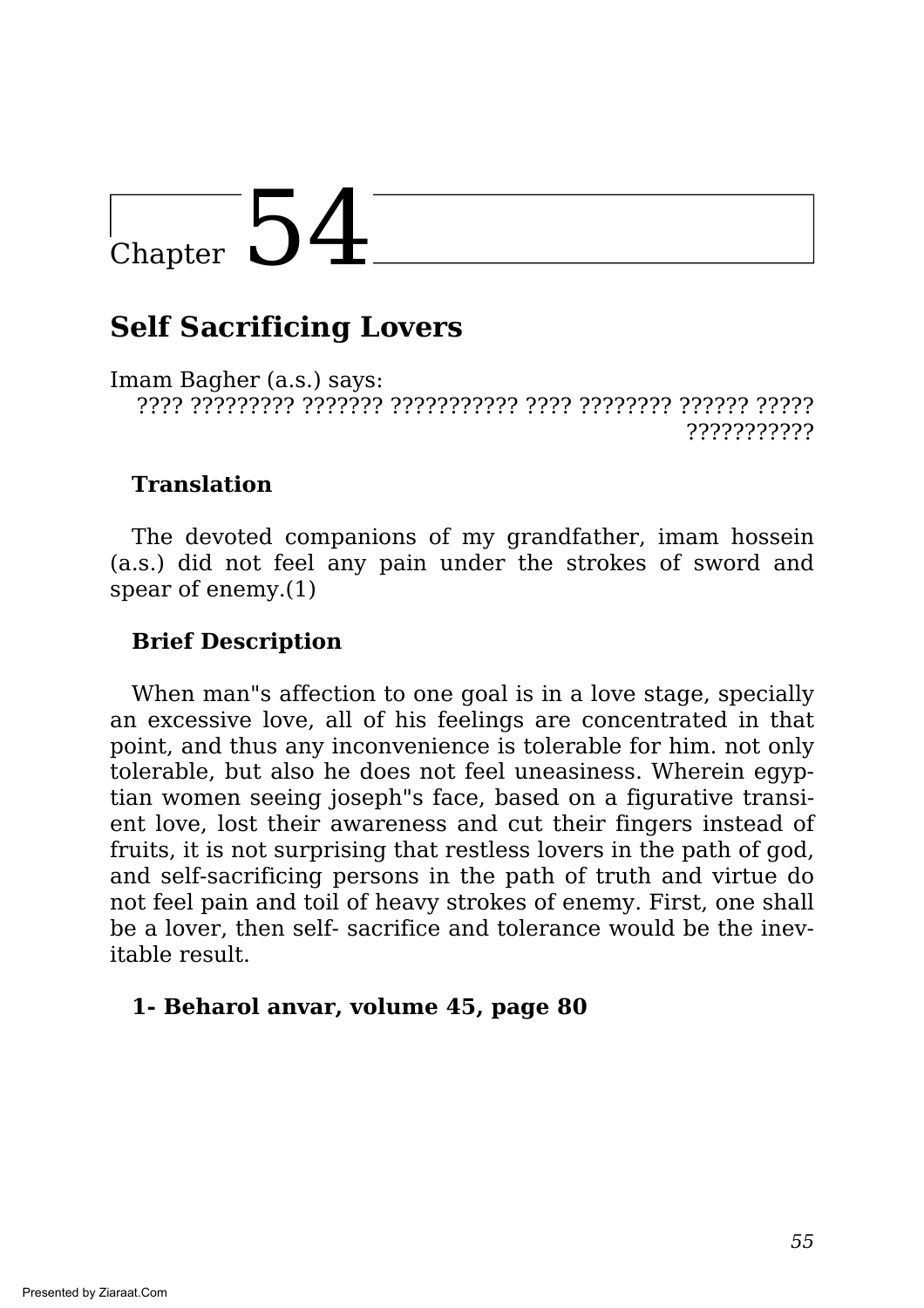### **The Wise and The Fool**

Imam Ali (a.s.) says: ????????? ?????????? ???? ???????? ?? ????????? ?????????? ????? ????????

#### **Translation**

The wise man relies on his endeavor and action and the fool one relies on his wishes.(1)

#### **Brief Description**

The wise are positive and truth seeking individuals. So they always look for their high objectives in the external existence, and since attainment to them is not possible without endeavor and attempt, they focus their effort on their action, while unaware fools are drowned in a sea of wishes and imaginations, and seek for what they have lost in the world of imaginations, and since access to fancies does not require work and attempt, negative tendencies are manifested in all aspects of their life. They are always contented with awaiting for subjective victories in tomorrow which has not come yet and may never come, and so they do not have any support in life save wishes.

#### **1- Ghorarol-hekam**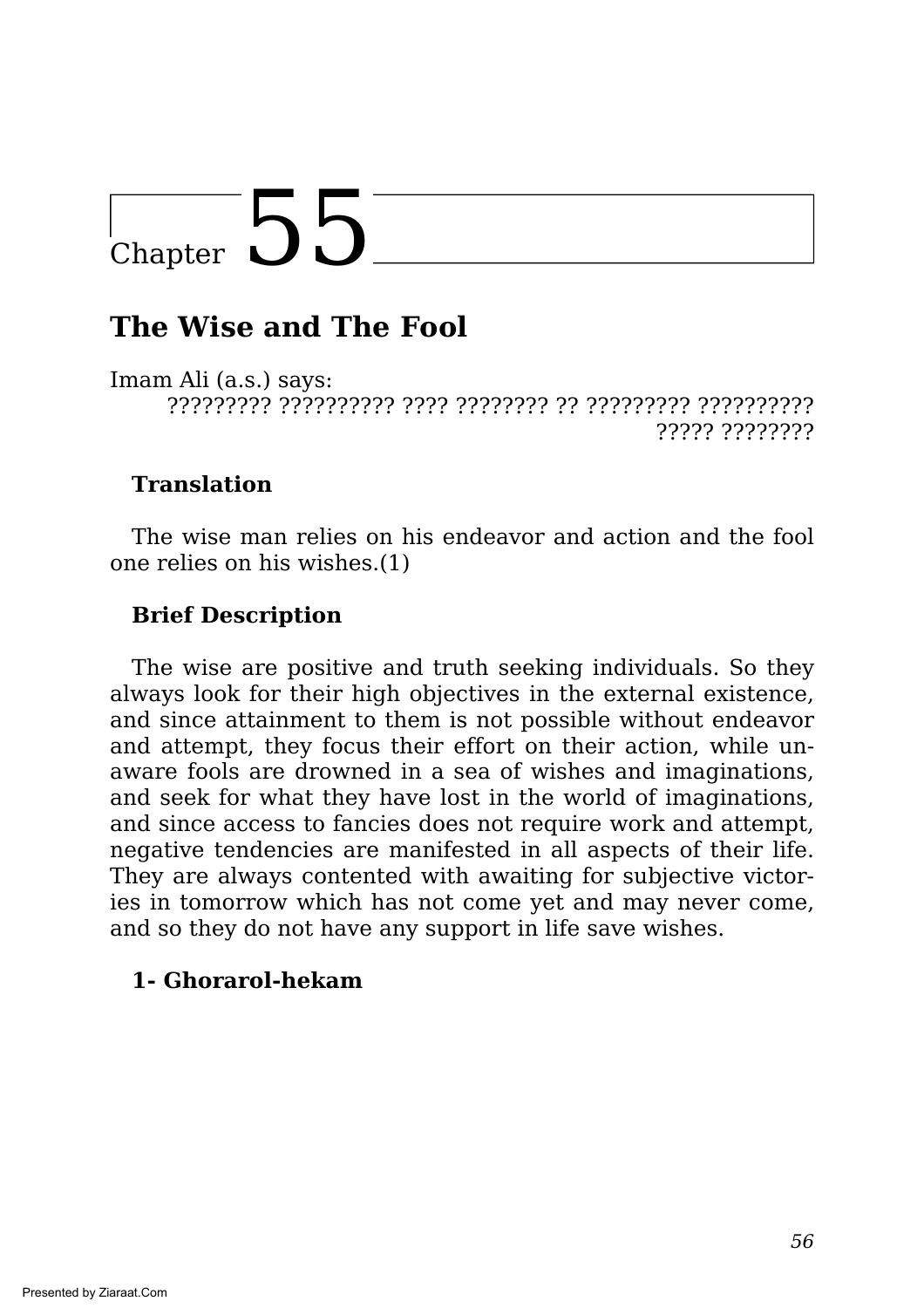### **There are a Few Real Religious Men**

Imam Hossein (a.s.) said:

???????? ??????? ????????? ?? ???????? ?????? ????? ?????????????? ???????????? ?? ??????? ???? ???????????? ????? ????????? ??????????? ????? ????????????!

#### **Translation**

Most of the people are servants of materialistic world, and religion is only on their tongue. as far as their life is in good conditions under the grace of religion, they support it. But when they are examined with hard events, there are a few religious people.(1)

#### **Brief Description**

Religion, particularly a religion like islam, preserves rights of society"s people and supports their real and fair interests. but sometimes religion is a barrier for personal and private interests of individuals. Herein, real religious people are distinguished from those who only claim for religion.

Most people look everything from the view of their own interest and advocate religion when it preserves their personal rights, but when religion is separated from their private interests, they leave it totally and become the evidence of `we believe in some and disbelieve in the others". But real religious people are those who are faithful in religion in any situation, and religion and belief determine the main lines of their life, not personal interests.

#### **1- Beharol anvar, volume 10, page 198**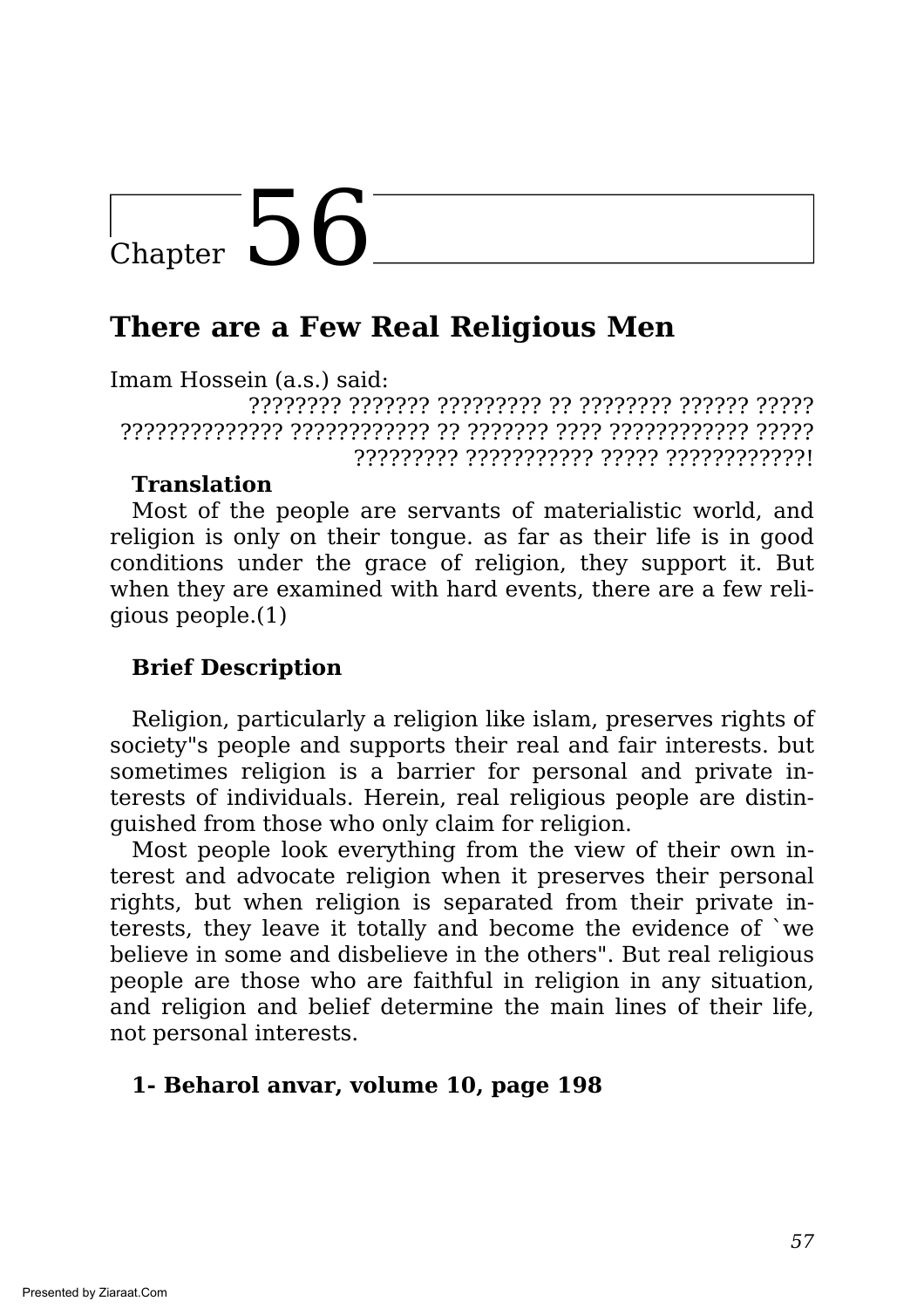## Chapter  $57^-$

## **Justice Among Children**

Islam"s Prophet (s.a.) says: ?????????? ?????? ???????????? ???? ?????????? ???? ?????????? ??????????

#### **Translation**

Observe justice among your children as you like that they render justice among you.(1)

#### **Brief Description**

One of the capital mistakes is discrimination among children. some people favor their older and so called senior child and some others are the same with their younger child. Sometimes they exceed the bounds in this concern and render all of their kindness, property and affections to one of them, and deprive the others totally.

This provokes the fire of malice and envy in their hearts, and later they will become enemy with each other and vindictive with their parents and even seek vengeance in the society.

#### **1- Beharol anvar, volume 23**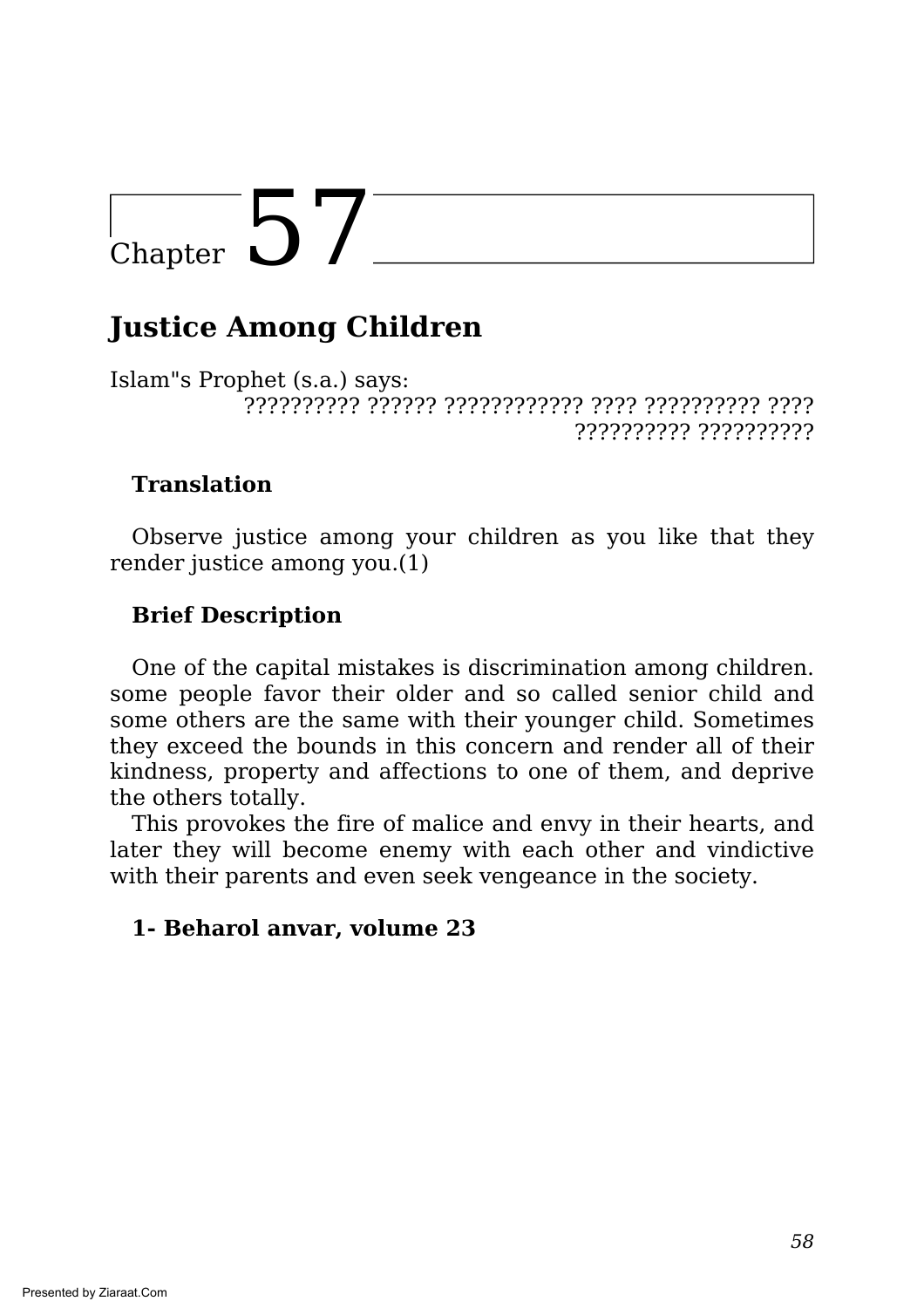### **You are Always Under Control.**

Imam Mohammad Taghi (Imam Javad) (a.s.) said: ???????? ??????? ???? ??????? ???? ?????? ?????? ????????? ?????? ???????

#### **Translation**

You shall know that you will not go out of god"s sight. now see how you shall be?(1)

#### **Brief Description**

The first impression of belief in the great god is feeling a constant and overall control from his knowledge side. not only there is not any point out of his knowledge"s sight, but also his watchmen have surrounded us in all directions.

The higher degree of belief results in more and deeper feeling for this control so that man finds himself constantly in his presence. This feeling is the greatest motive for correction of individual and society as well as the most beautiful manifestation of belief, and reestablishing it arranges the most important social disorders.

#### **1- From the book tohafol oghoul**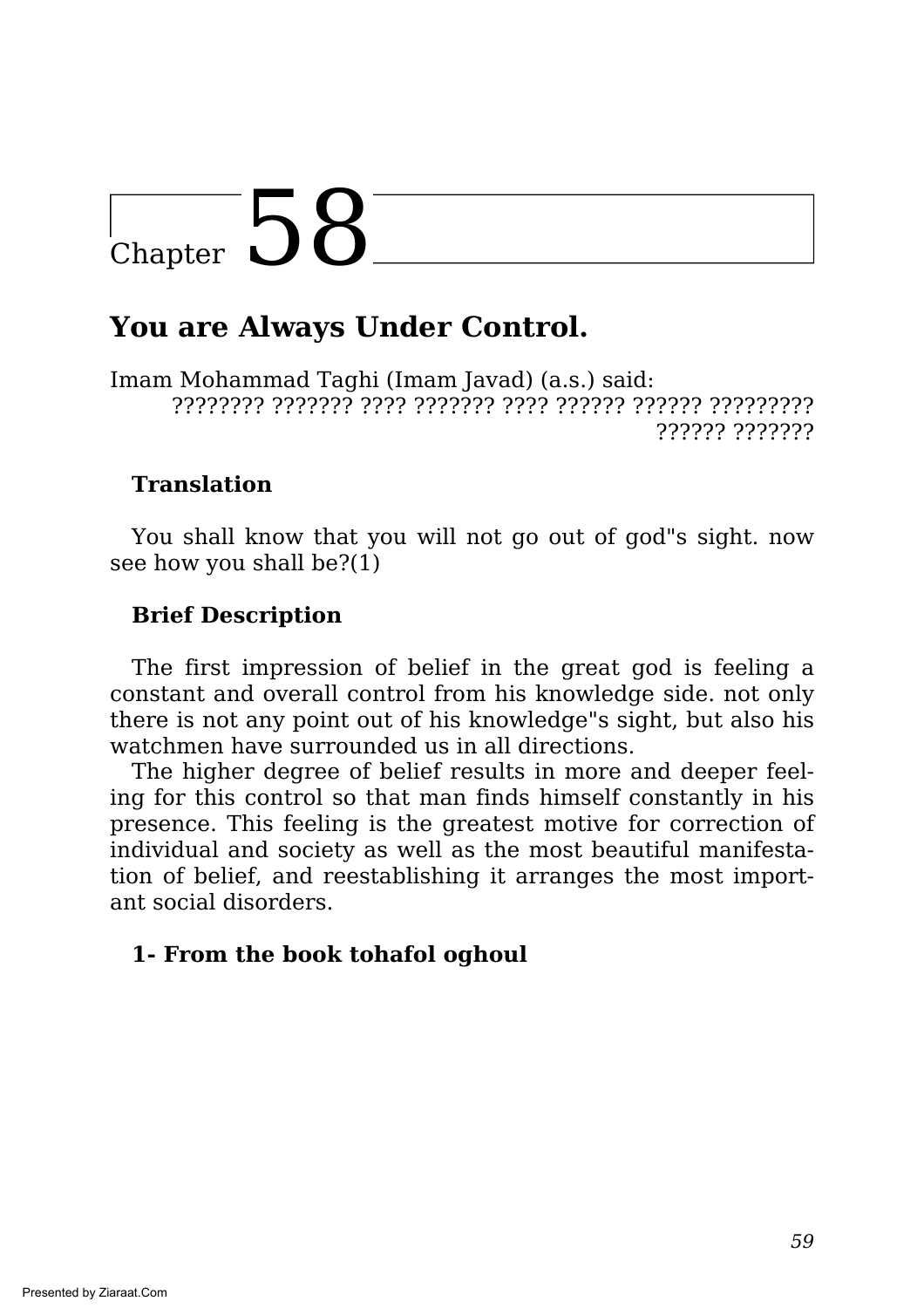### **Neither Flattery, Nor Envy**

Imam Ali (a.s.) said: ???????? ?????????? ???? ????????????? ?????? ? ???????????? ???? ????????????? ????? ???? ??????

#### **Translation**

Praise and commendation more than merit and desert is flattery and less than merit is either debility in expression or  $envy.(1)$ 

#### **Brief Description**

Undoubtedly, the worthy individuals and their good attributes and deeds should be praised and appreciated, and in this way we shall encourage and support them in the way they are proceeding.

But this should be exactly in accordance with the merit of individuals. otherwise, it would have negative and harmful consequences. If it is more than merit, is called flattery both hurting the dignity of speaker and also causing self-conceit and self-admiration of the doers. And if it is less than merit, discourages the good doers and shows envy or debility of speaker.

#### **1- Nahjol balaghah, aphorisms**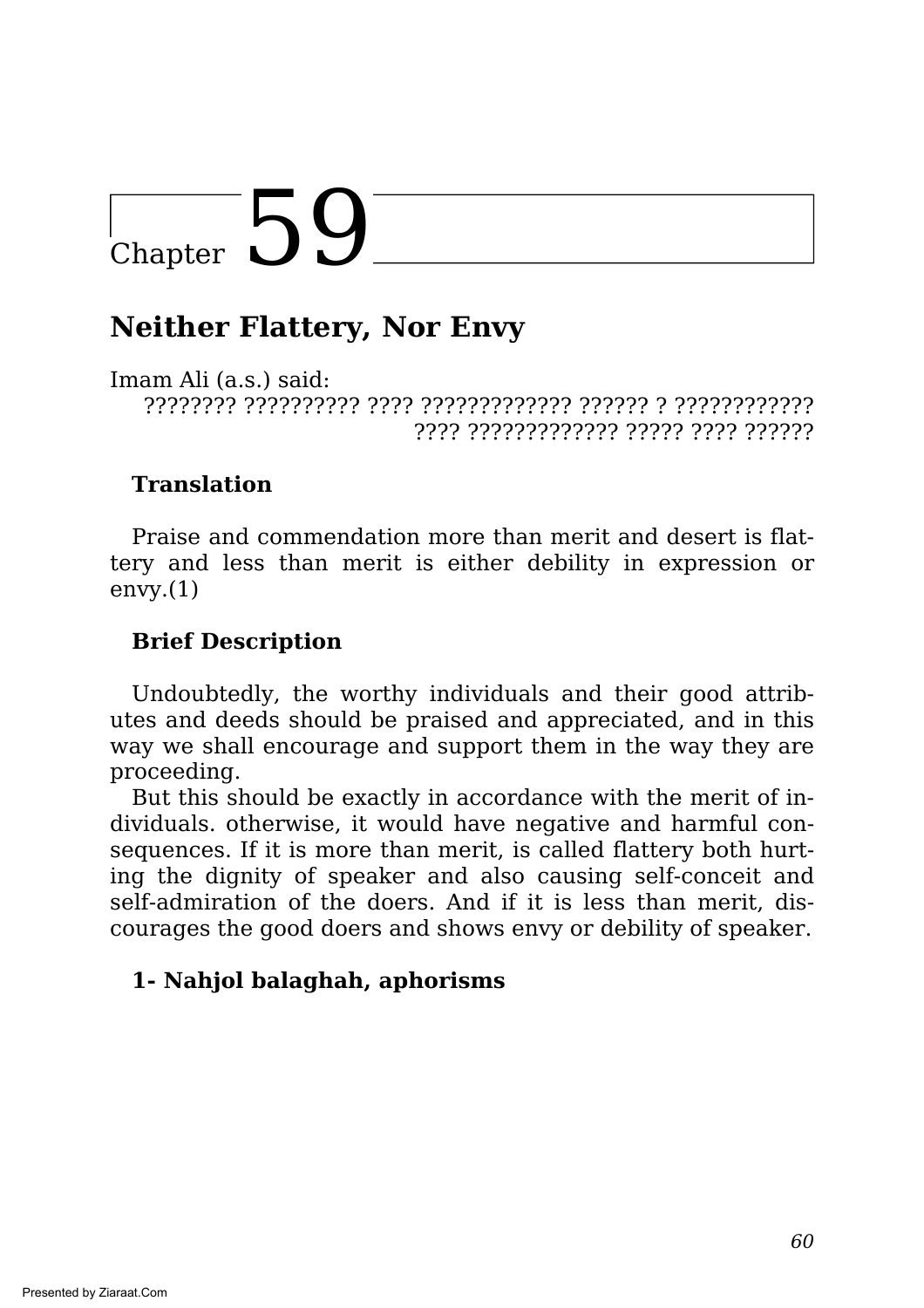# $\overline{\text{Chapter 60}}$

## **Be at Disposal of Your Brothers.**

Imam Sadegh (a.s.) said: ???? ????? ??? ?????? ???????? ?????????? ????? ?????? ?? ????????

#### **Translation**

Whosoever engages in fulfilling requirements and needs of his religious brothers, god will fulfil his requests.(1)

#### **Brief Description**

People often think that if they involve in solving the problems of others, they would be retarded from progress in their own life, while islam"s logic is something else. the prophet (s.a.) says if you engage in solving people"s problems and fulfilling their requirements, god, whose power is beyond your power and all powers, helps you and solves your problems. We have been witness that the problems of those who help others, are solved wonderfully and this is a divine bounty.

#### **1- Beharol anvar, volume 74, page 286**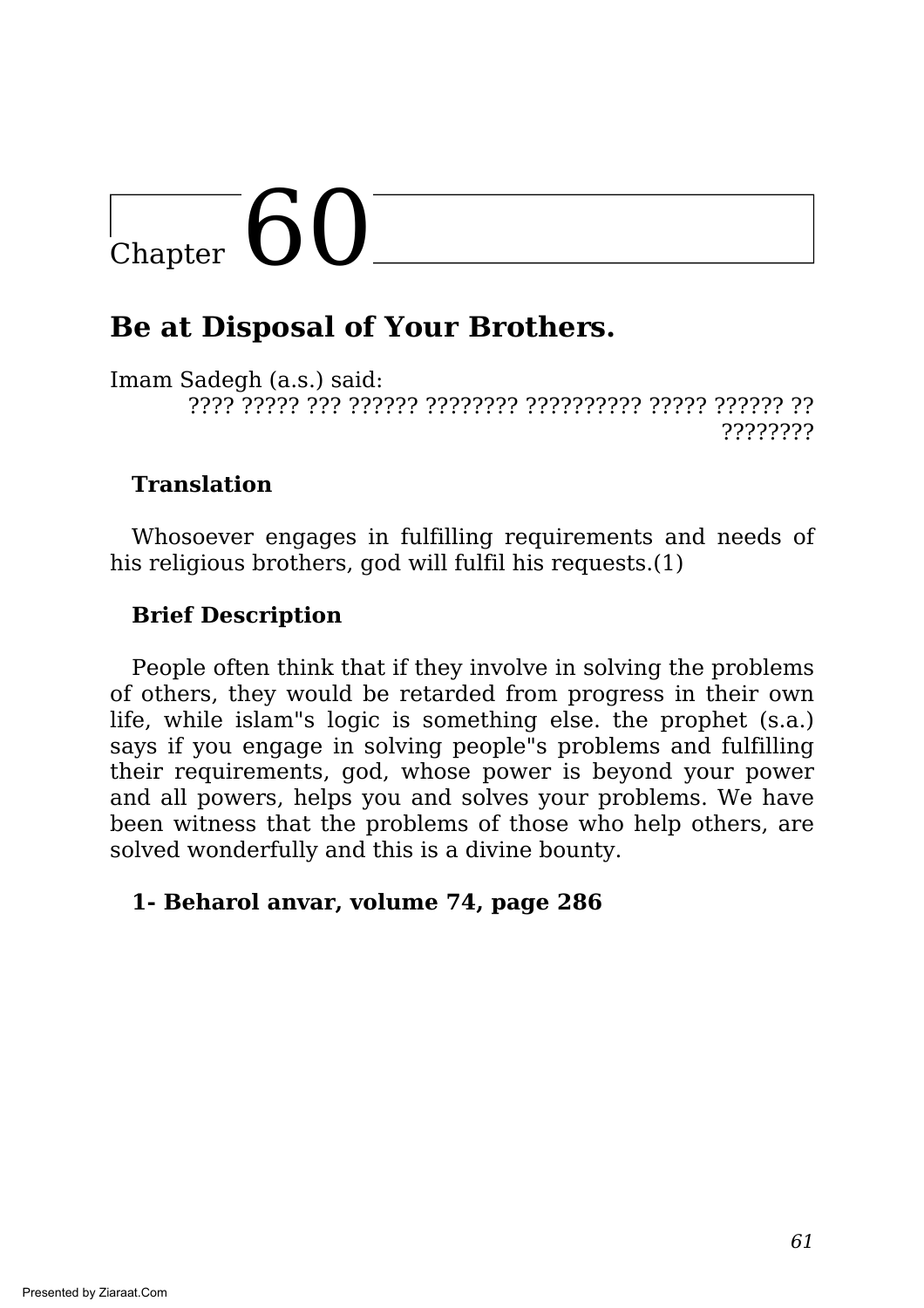## **Mistake in Life**

Imam Ali (a.s.) says: ?????????? ???????? ???????? ????? ?????? ???????????? ???? ?????????????? ???? ???? ??.

#### **Translation**

Do not engage your heart with grief for the past because you will lose readiness for the future.(1)

#### **Brief Description**

A few people could be found without any mistake and not-losing some opportunities in their life.

Herein, there are two groups of people. some of them waste their time through regretting for the past and lose their remaining energies in this way. But some others assume the past as finished and forget it and only take some lessons from them for organizing the future and use all of their powers and forces for constructing today and tomorrow. Surely, they will become victorious as imam ali (a.s.) has mentioned in the above tradition.

#### **1- Narrated from ghorarol-hekam, page 289**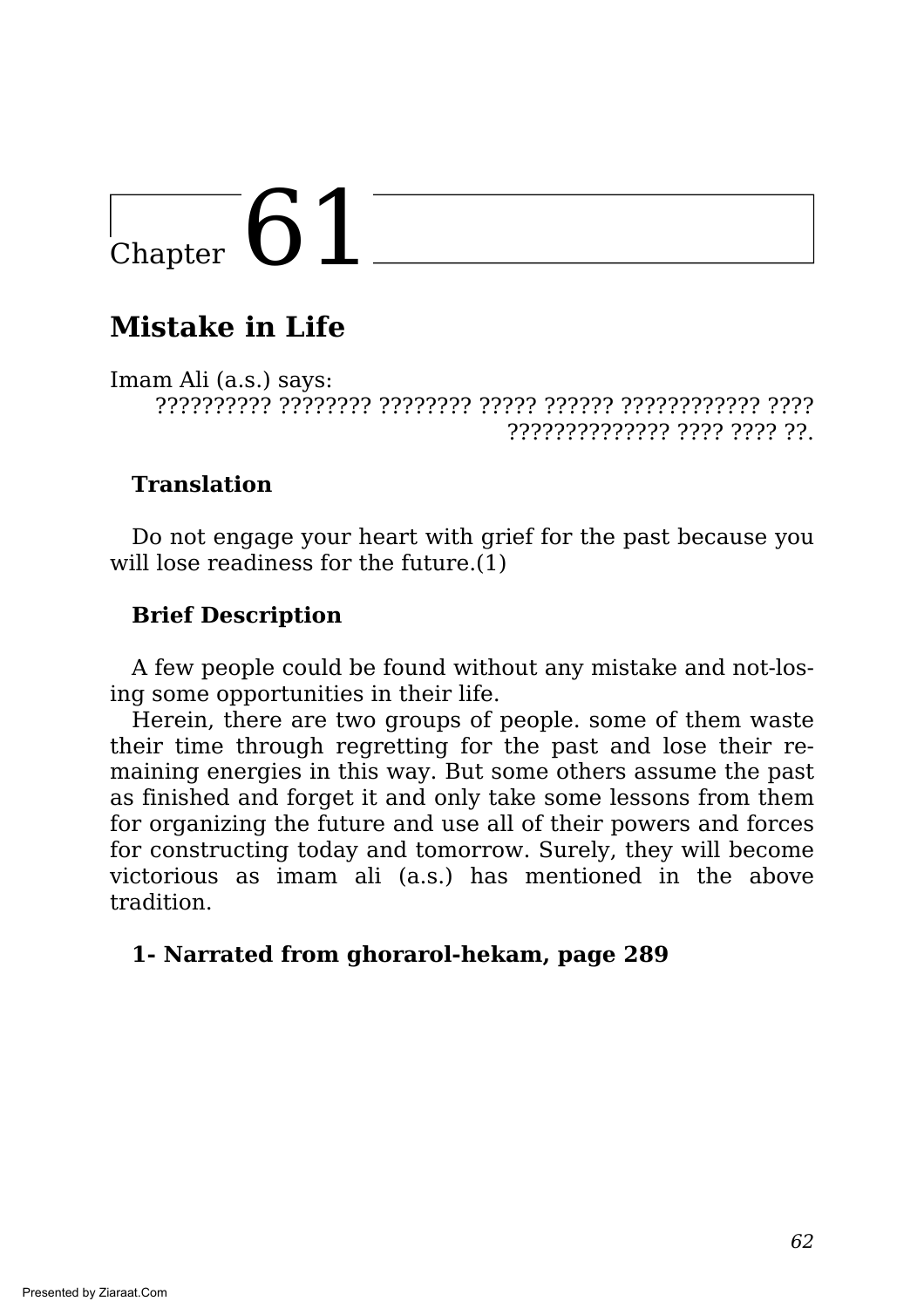### **Islam Becomes Universal**

Islam"s Prophet (s.a.) says: ?? ??????? ????? ?????? ???????? ?????? ????? ?? ?? ????? ???? ?????????? ?????? ???????? ??????????

#### **Translation**

There will not remain any house on the earth, even earthen houses and woolen tents, unless allah enters islam"s religion therein.(1)

#### **Brief Description**

Everyday this reality becomes more obvious that world has two alternatives: either it will accept islam, or it will not accept any religion. And since being irreligious is against man"s nature, it shall finally accept islam. at present a wave of attention to islam has covered different parts of world.

But this matter would be accomplished upon advent of imam mahdi (may our soul be sacrificed to him). in that day, idolatry and polytheism would be removed from the earth and islam will govern throughout the world. The prophet (s.a.) has given good tiding in the above tradition.

#### **1- Majmaol bayan, interpretation of repentance sura.**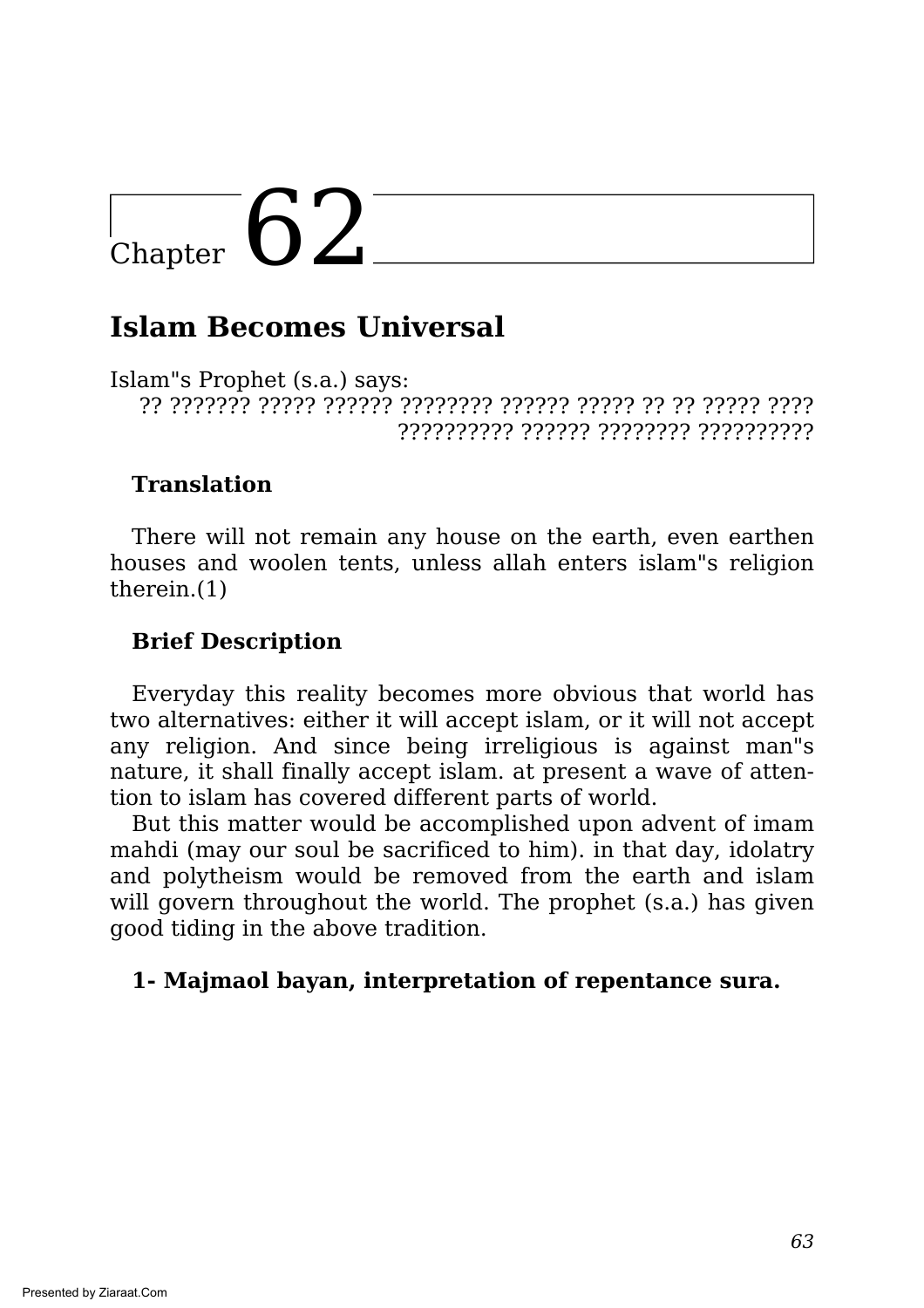### **do Not Assume Any Sin Little!**

Imam Hassan Askari (a.s.) says: ???? ?????????? ??????? ?? ????????: ????? ?? ???????? ???? ??????!

#### **Translation**

One of the sins which would not be forgiven is that a man say, `i wish my sin to be only this one".(1)

#### **Brief Description**

Minor sins are changed to major sins due to several factors, one of which is assuming them little and unimportant, being one of the dangerous satanic temptations.

Those sins which man fears of them and assumes them great are not so dangerous because he is always careful for not committing them. but when he assumes a sin little and does not afraid from it, he is easily exposed to it, and repeating it continuously, as one of the factors changing minor sins to major, keeps him away from happiness and prosperity for ever. Furthermore, a sin, whatsoever it may be, is great in one respect that is exceeding bound of rules of great god.

#### **1- Tohafol oghoul, page 366**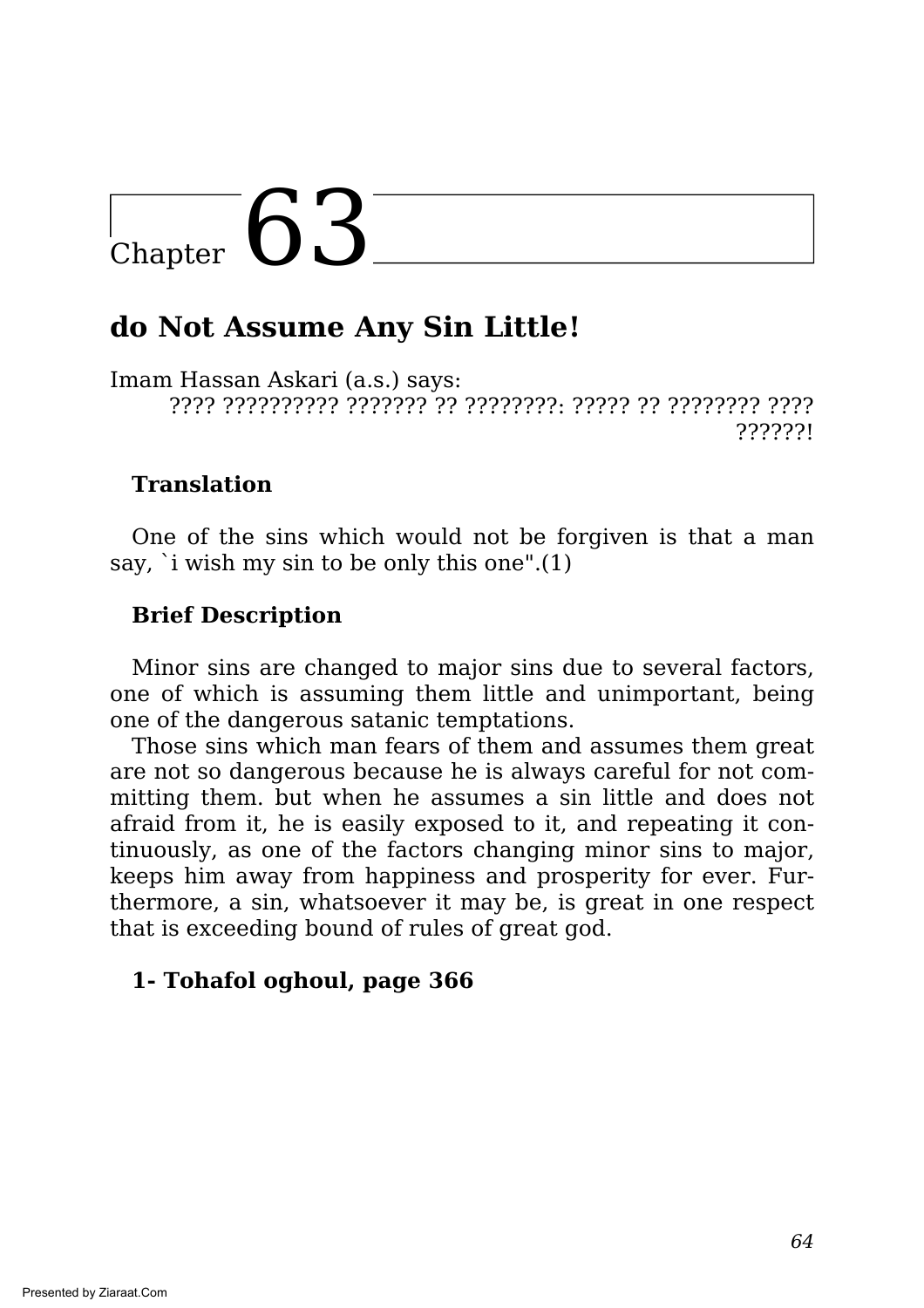# $\frac{1}{\text{Chapter 64}}$

### **Excellence of Knowledge**

Imam Mousabne Ja"far (a.s.) says: ?????? ?????????? ????? ????????? ???????? ???????? ????? ???????????

#### **Translation**

Excellence of a scholar over a votary is alike to excellence of sun over the stars.(1)

#### **Brief Description**

The stars of sky are only luminous by their own, but fail to present a luminosity to us and to illuminate the path for us, but sunlight and its golden and shiny ray, not only is reviving and animating, but also causes all inhabitants of spheres in the solar system to distinguish the path from deviated path and high road from crag. And this is the difference of a scholar and a votary.

The latter only gets over his own difficulties, and the former tries to save those who are drowned.

We also know that planets of solar system enjoy sunlight, and if there was not a scholar, there was not a votary.

#### **1- Tohafol oghoul, page 307**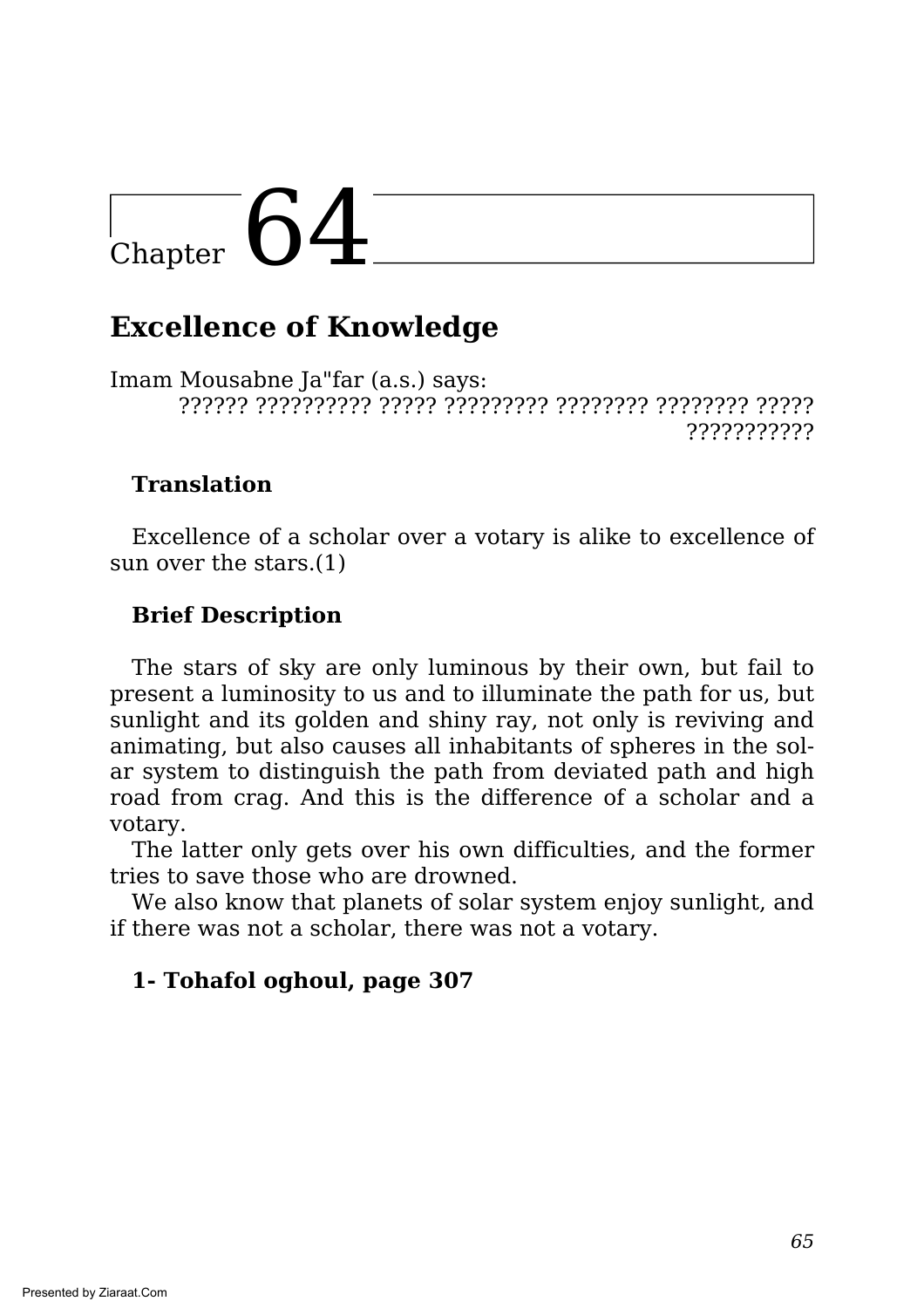## **Mutual Rights**

Islam"s Prophet (s.a.) says: ???????? ????????????? ???? ?????????? ???????????? ??? ???????? ????????? ?????? ???? ??????????

#### **Translation**

As the children are responsible for disregarding parents" rights, parents are also responsible for not observing the children"s rights.(1)

#### **Brief Description**

There is not any right, not accompanied with a duty in the world. That is to say there is an obligation besides any right and the greater rights call for greater duty and responsibility.

On this account, parents who have a great right on their children, which is mentioned in quran besides god"s right, shall bear a heavy responsibility for them. they shall not neglect from training them even for a minute and try for improving their soul and body as well as maintaining them from mental and moral taints, and tumult of their life shall not hinder them from this great duty.

#### **1- From the book aghvalol aemeh**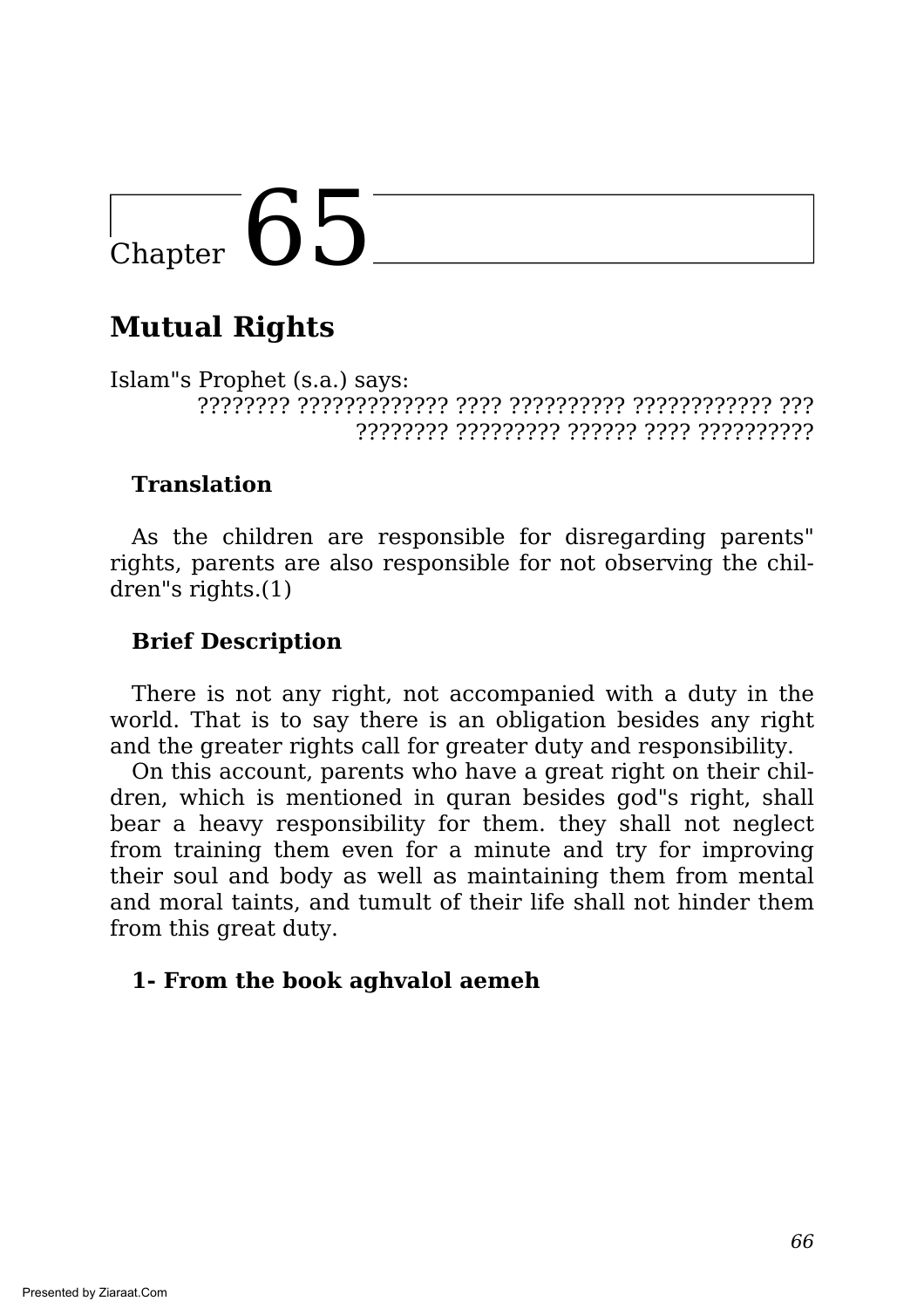### **Spend Money for Obedience so You Would Not Spend for Sin.**

Imam Kazem (a.s.) said: ?????? ??? ???????? ?? ?????? ????? ?????????? ????????? ?? ?????????? ?????

#### **Translation**

Do not refrain spending your wealth for god"s obedience, otherwise you will have to spend twice of it for disobedience and  $sin.(1)$ 

#### **Brief Description**

There are some people who are strict in paying, for example, for the cost of their hygiene, and this causes to pay twice for treating their diseases.

This is a general rule that when a man refrains to spend for necessary consumption, he would have to bear more costs.

Those who spare expenses or time for training their children, shall bear onerous costs for their addictions, crimes, deviations and negligence, and those who refrain to pay for fulfilling requirements of society"s deprived people, should pay the costs, sometimes several times of it, for preventing the events caused thereby, and also ".

#### **1- Tohafol oghoul, page 305**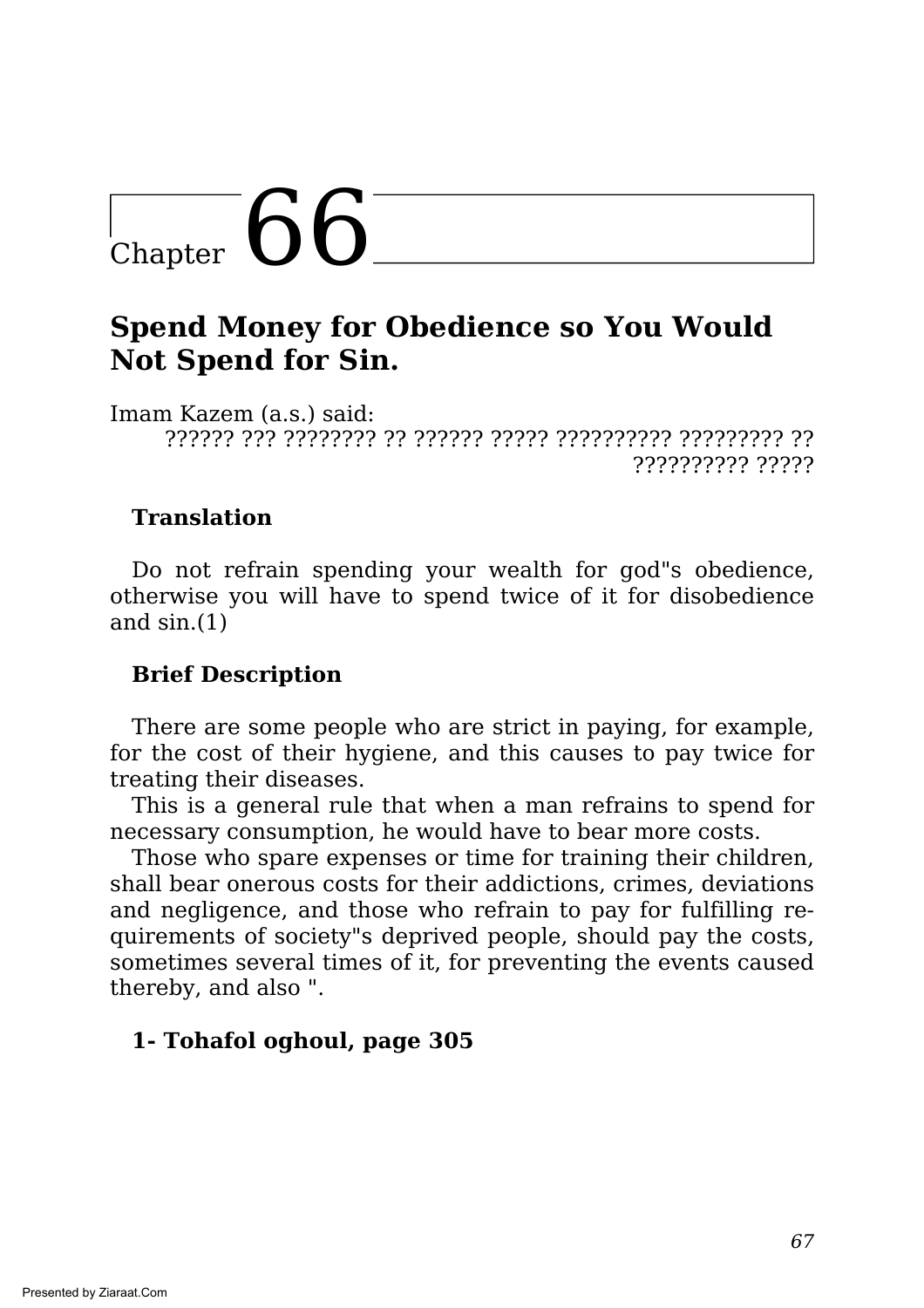## **The Greatest Market of Commerce**

Imam Hadi (a.s.) says:

????????? ?????? ?????? ????? ?????? ?? ?????? ????????

#### **Translation**

World is a market in which some gain and some lose!(1)

#### **brief Description**

This world is neither man"s main home, nor his permanent residence place. rather it is a great house of commerce to which man is sent with his great capitals including life time, man power, intellectual and mental gifts in order to gain a valuable interest thereof for his eternal prosperity and everlasting life.

Those who are active, diligent, vigilant, hard-working and attentive are aware of tricks of this great commerce. they do not repose for a moment and are always searching and attempting to choose a valuable goods, eternal merchandise and bright fate for themselves as well as their society by using these capitals. they do not lose all of their capitals in the direction of corruption, destruction and futility and leaving world with an empty hand.

#### **1- Tohafol oghoul, page 361**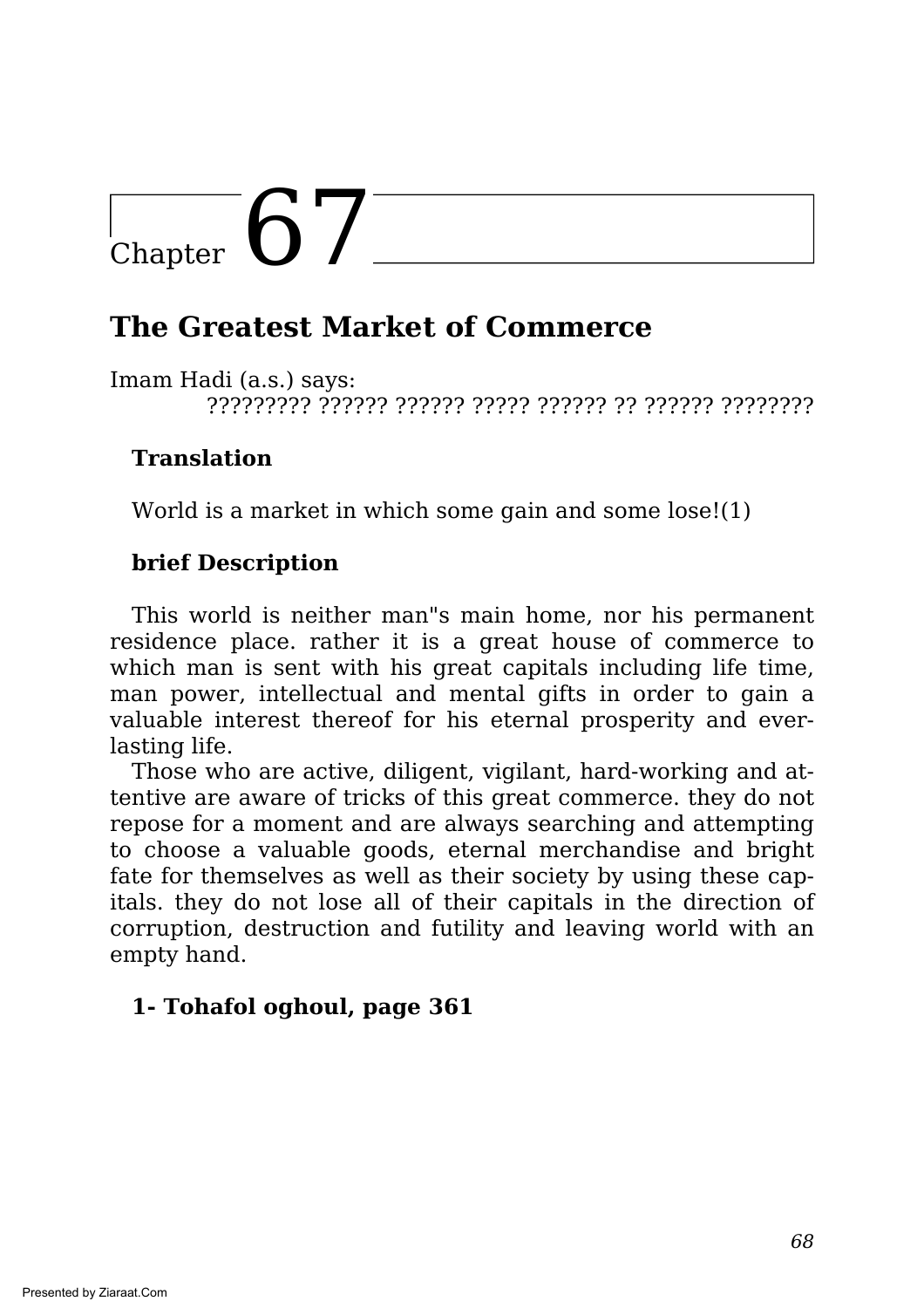# $\overline{C_{\text{hapter}}}$  68

## **The Most Dignified People**

Islam"s Prophet (s.a.) says: ???? ???????? ???????? ?????????? ?????? ?????? ?????? ?????????? ?????????? ??? ???????? ????????????? ??????????

#### **Translation**

The most dignified people in the day of resurrection are those being engaged more in public benevolence.(1)

#### **Brief Description**

Being at public service is one of the greatest islamic sorbs, and one of the ways of service to god"s people is respecting people"s interests and their benefits as one"s own interest and benefit, and dealing with their interest and benefits sincerely as one"s own interests and benefits and not neglecting benevolence in presence or absence of people.

#### **1- Narrated from kafi book, volume 2, page 166**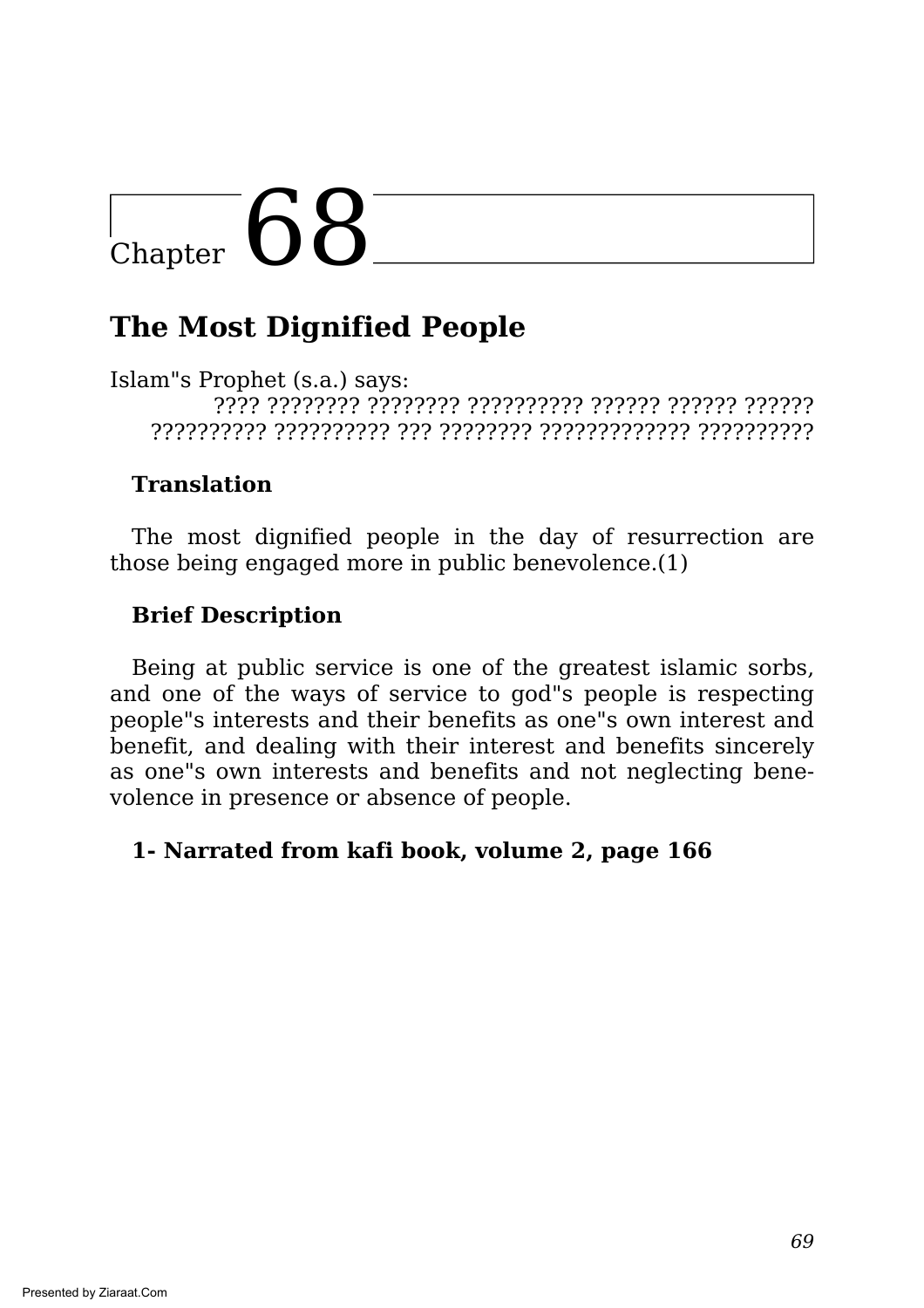# $\bigcup_{\text{Chapter}} 69$

### **Three Basic Social Principles**

Imam Sadegh (a.s.) says: ???????? ??????? ?????????? ????????? ?? ????????? ??????? ?????????? ?? ?? ?????? ??? ???????? ???? ???? ???? ???? ?????? ??????? ????? ??????????

#### **Translation**

People are equal (in social rights) with each other like the teeth of a comb! an individual becomes a great society together with his (religious) brothers. And it is not right to associate with one who does not wish for you whatever he wishes for himself.(1)

#### **Brief Description**

Three basic social principles are mentioned in the above tradition. First, equality and justice among all men from any race, language, and class in all social rights.

Second, relation of an individual with the society and the society with an individual in which one person along with his brothers from a community. and third, necessity of respecting the others interests as one"s own interests as the basic term of friendship and companionship.

And the society in which these triple principles are not ruling, is neither an islamic, nor a humanitarian society.

#### **1- Tohafol oghoul, page 274**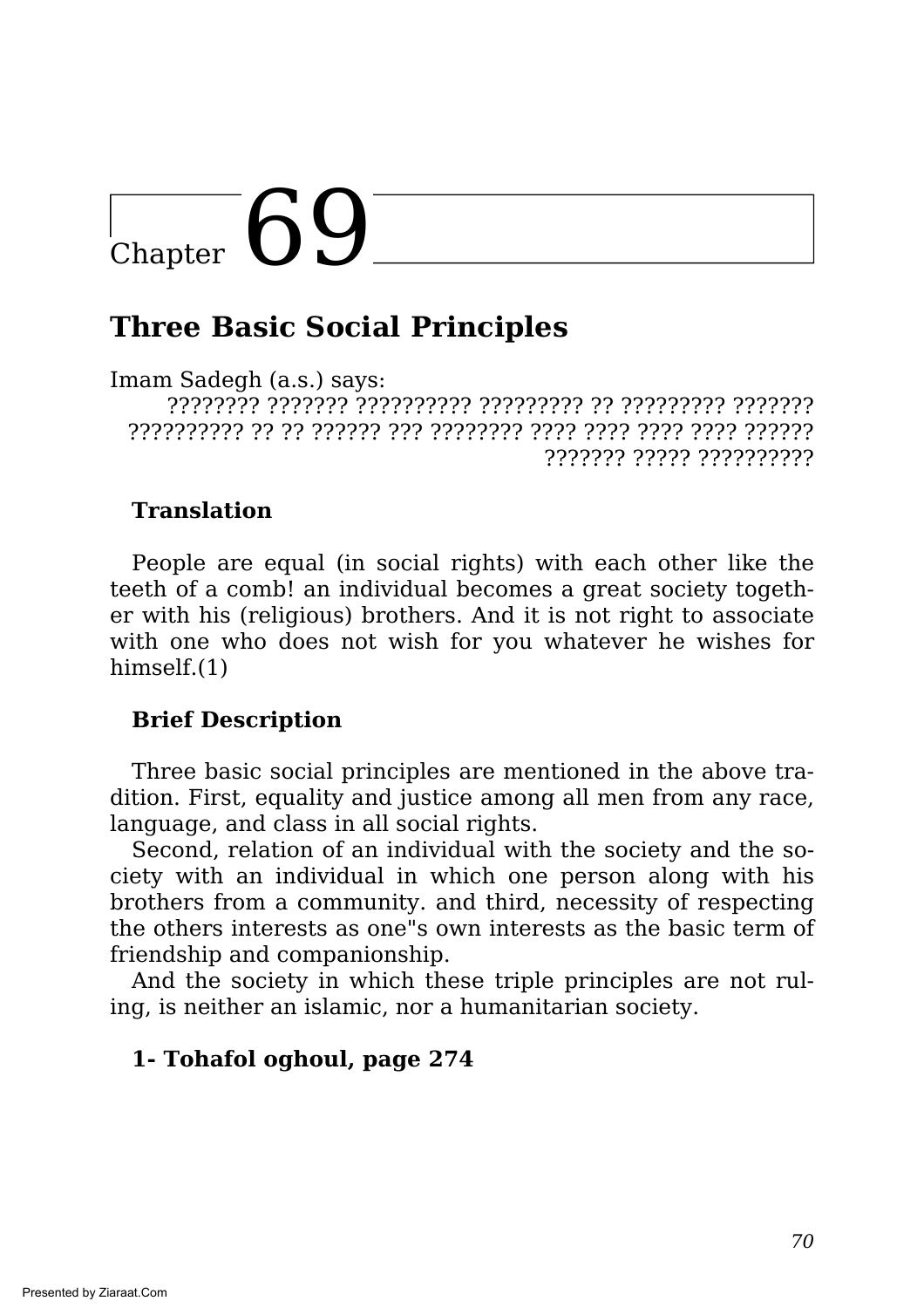# $\frac{1}{2}$ Chapter 70

### **Hastiness and Precipitance**

Imam Ali (a.s.) says: ??????????? ?????? ???? ?????????? ??????? ???????? ???????? ????? ???? ???????? ??????????? ????????????

#### **Translation**

Hastiness and precipitance is a kind of insanity because those having this attribute repent of their action very soon, and otherwise it shows thattheir insanity is stable and constant.(1)

#### **Brief Description**

Intellect and wisdom necessitate for a man to avoid undue hastiness and precipitance while using the opportunities because in this condition, he often fails to study correctly all aspects and judge truly, and soon repents of the consequences of his verdant decisions and unsophisticated actions.

Sometimes, man dissipates all of his speeches by one hastiness in speech, and loses his old intimate friends and penitence is sealed on his heart.

But if these people do not repent even after observing the bad consequences of their action, they are stable and constant in their insanity.

#### **1- Nahjol balaghah, aphorisms**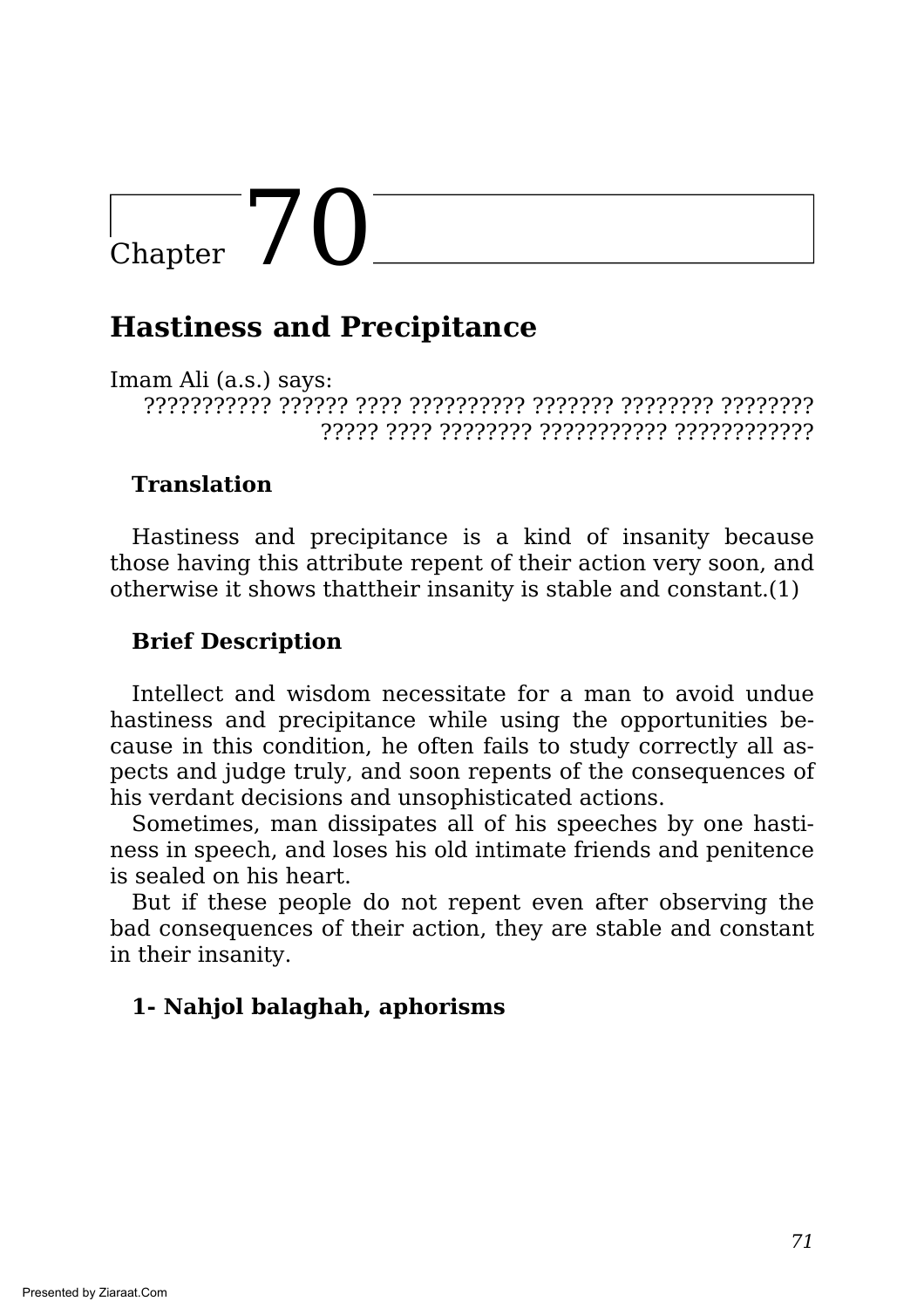## **Real Ascetic Men**

Islam"s Prophet (s.a.) says: ????????? ?? ????????? ?????? ???????? ?? ?????? ????? ??????? ?? ???????? ???? ????? ?? ??????? ??????

#### **Translation**

Asceticism in this world is based on three things: shortness of desires, thanksgiving for blessings, and avoiding the prohibited things.(1)

#### **Brief Description**

Most people misunderstand the concept of islamic asceticism and consider it as isolation and separation from material and social life, and call real ascetic those who are involved in social seclusion and have left all material pleasures of social life, and thereby assume it an imperialistic program.

While, real asceticism has a corrective social concept to which is inferred in above tradition.

Avoiding usurpation of rights of others as well as illegitimate and unlawful properties, and using material facilities for logical and humanitarian purposes (which is the real concept of thanksgiving) and shortening the desires drowning in which dissociates man from everything save money, position and lust.

#### **1- Tohafol oghoul**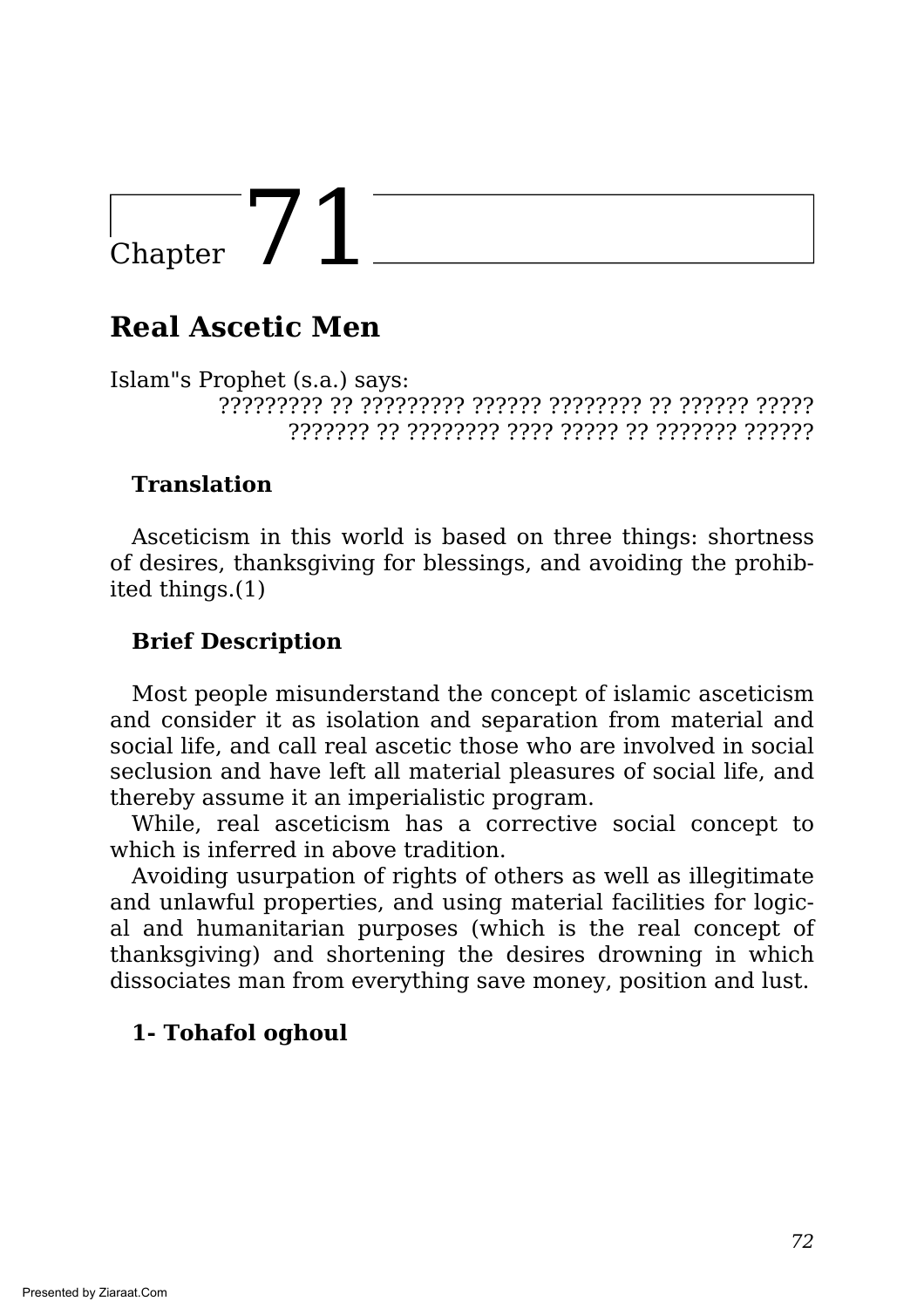## **Trial of Dignity**

Imam Ali (a.s.) says: ?????? ?????????? ????? ??????? ????????? ????? ?????? ?? ??????????? ? ????????????

#### **Translation**

There are three things based on which intellect of dignified individuals is tried: wealth, rank, and calamity.(1)

#### **Brief Description**

Divine trials are the means of developments and improvements and they do not have special tools.

Men may be tried by any means, but three of them are more important than the others. Whether or not man loses his intellect and wisdom when he gains property and wealth?

When a rank is awarded to him, whether or not his capacity is so small that he forgets everything?

And when an unpleasing event happens to him, does he begin impatience and complaint and lose his countenance, and open his tongue with ingratitude or not? These are the most important things by which man is tried.

#### **1- Ghorarol-hekam, article three**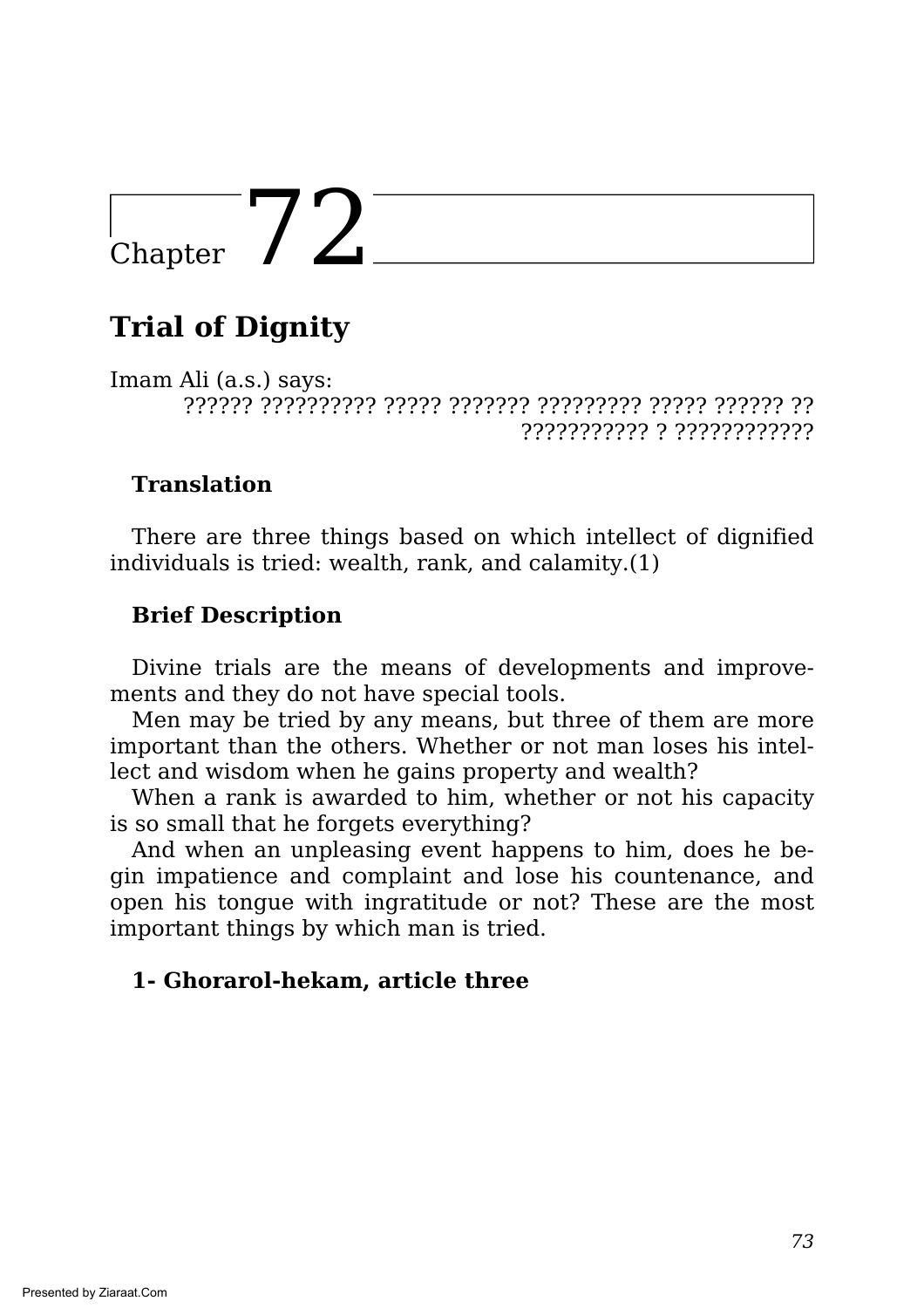## $_{\text{Chapter}}$  73

### **Correct Program for World and Hereafter**

Imam Reza (a.s.) says: ???????? ?????????? ????????? ??????? ??????? ?? ???????? ??????????? ???????? ??????? ????

#### **Translation**

Work for the world as if you would be alive forever, and work for the hereafter as if you would die tomorrow!(1)

#### **Brief Description**

Above tradition clarifies the attitude of islam towards the matters concerned with material and immaterial life. a positive and responsible moslem should observe discipline in the matters concerned with material life as if he would abide there forever, and hereby hypocritical negligence of those claiming for asceticism is rejected.

And he should be so sensitive and aware of immaterial concerns and necessary readiness for the hereafter life that if he will die tomorrow, he would not have any deficiency. he should have purified himself with the water of real repentance and have paid public rights and not have any dark point in his life.

#### **1- Vasael-ul-shia", (as per narration from aghvalol aemeh, volume 2, page 277)**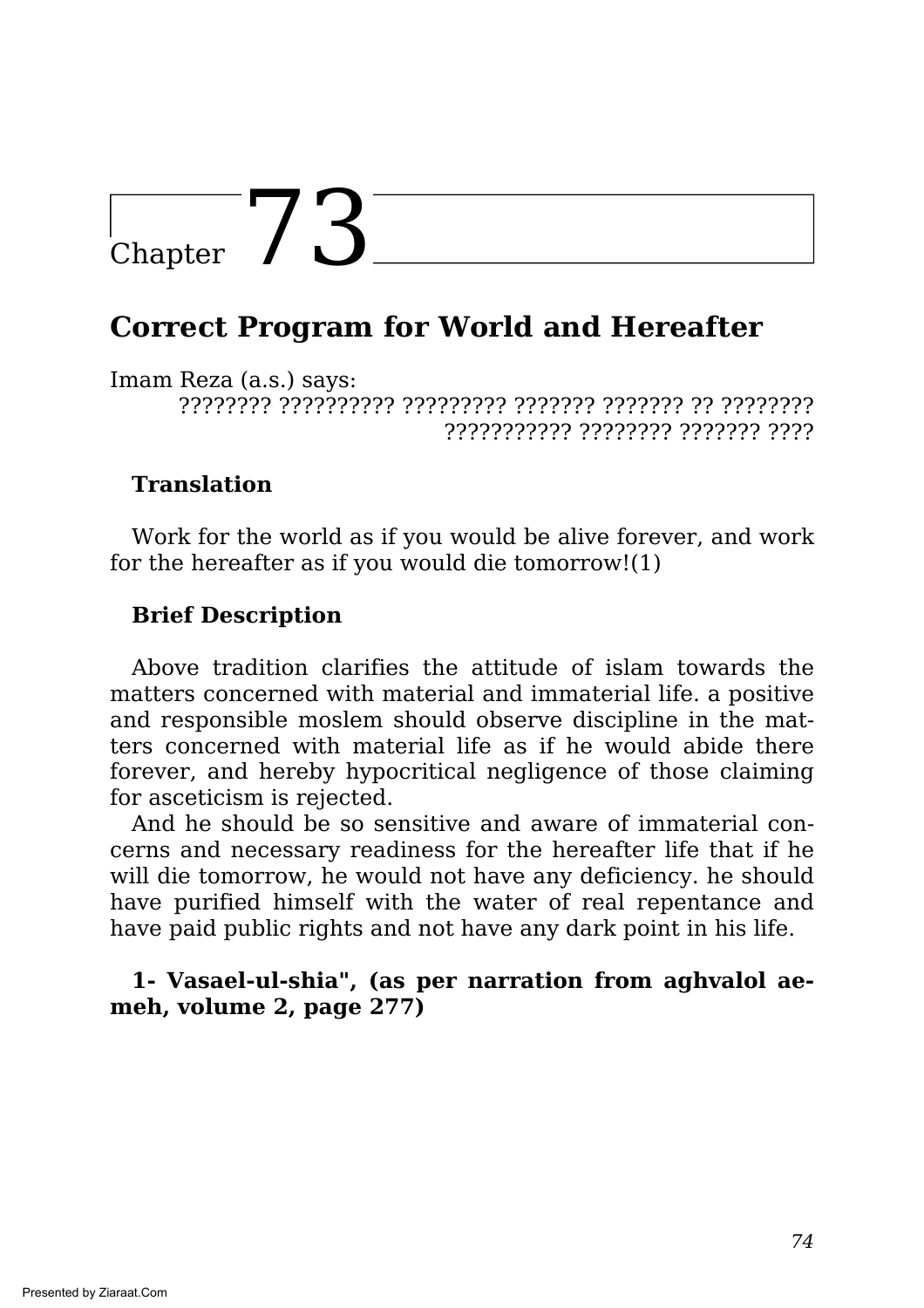### **Effect of Sin**

Imam Sadegh (a.s.) says: ???? ??????? ??????????? ???????? ??????? ??????? ????????? ?? ???? ??????? ???????????? ???????? ??????? ??????? ????????????

#### **Translation**

Those who die as a result of sin are more than those who die due to natural death, and those who have a long life as a result of beneficence are more than those who have a long life due to natural life.(1)

#### **Brief Description**

It is proved today that the cause of most physical diseases is spiritual and immaterial factors, and one of the most important causes of mental diseases is the heavy pressures imposed on man"s soul by his conscience. A sinner is judged in the court of conscience and suffers painful spiritual punishments and its reaction is manifested in body and soul and even in the form of deaths. On the contrary, the beneficent people are encouraged by their conscience and this spiritual encourage empowers them and makes them cheerful and therefore their life time is increased. hence, sin shortens life, and beneficence prolongs man"s life.

#### **1- Narrated from safinatol behar book**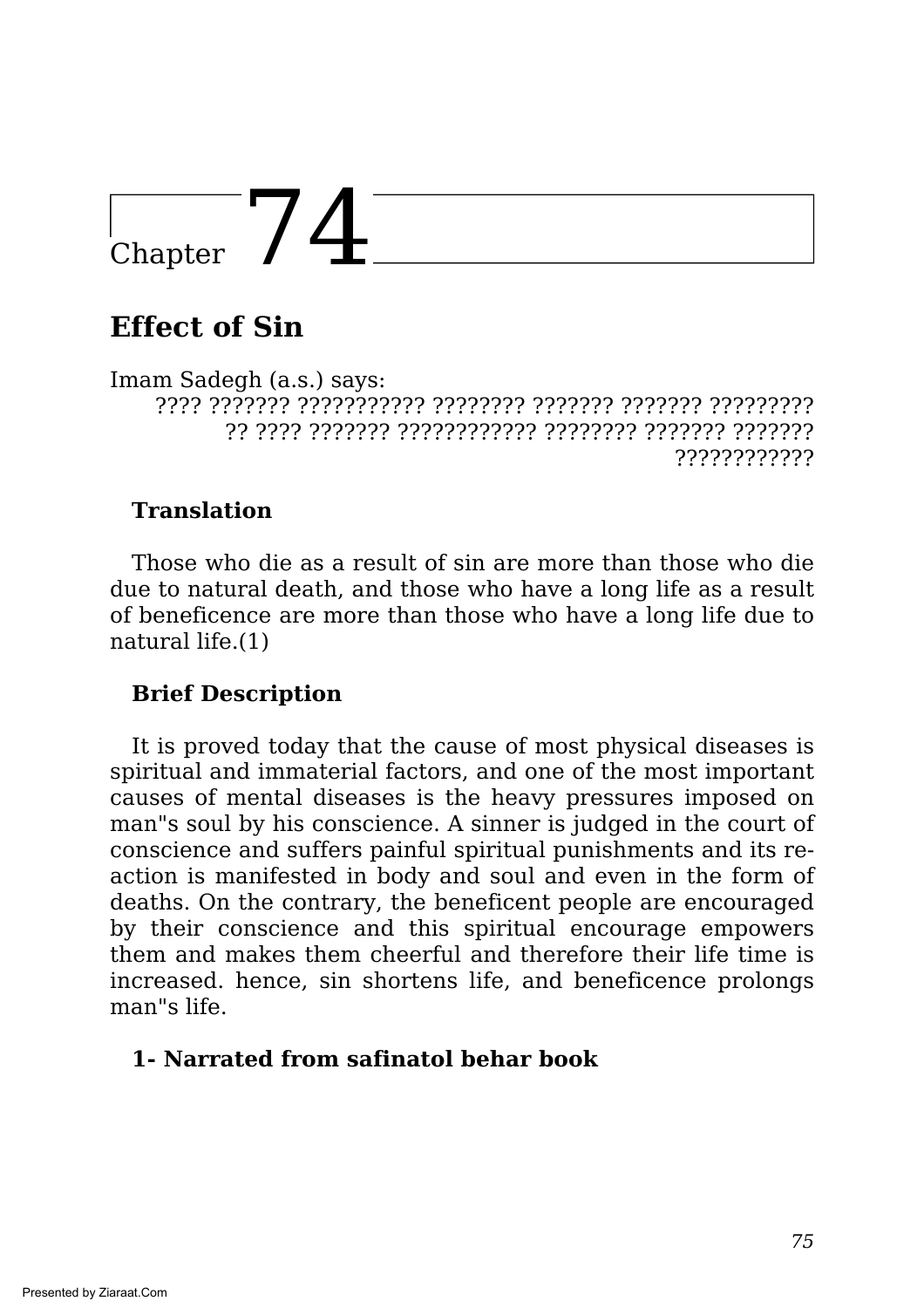# $\frac{1}{\text{Chapter 75}}$

## **Real Shiite**

Imam bagher (a.s.) said to one of his friends: ???????? ????????? ??????? ?? ?????? ?? ?????? ????? ???? ???????.

#### **Translation**

Declare to our shiites that no one receives divine favors and bounties unless through action.(1)

#### **Brief Description**

This speech of imam bagher (a.s.) is a reply to those who suppose that they could reach the highest position before god only by adopting the name of shiism and expressing love to the household of prophet (s.a.), while we know that islam is based on action and real shiites are those whose practical program is an extraction from practical programs of imam ali (a.s.) and his companions, and basically shiite is derived from the word `moshaieat" meaning following somebody. thus those are real shiite of household of prophet (s.a.) who follow them.

#### **1- Osoul kafi, volume 2, page 300**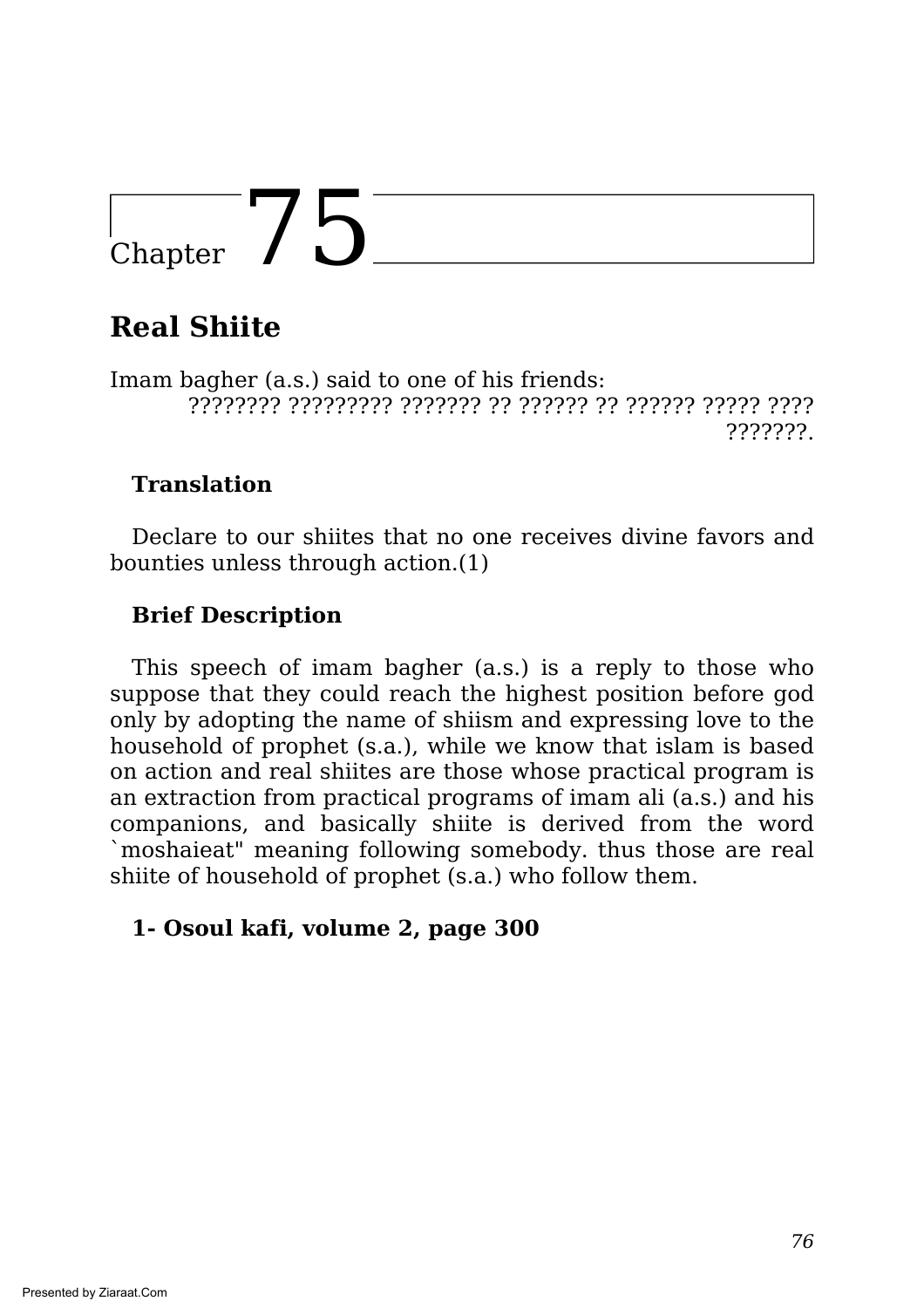### **With Whom We Shall Consult?**

Imam Ali (a.s.) says:

????????????? ??? ???????????? ???????? ???????? ???? ????????? ?? ???????? ????????? ?? ?????????? ?????????? ?? ????????? ?? ?? ???????? ?????????? ???? ??????? ???????????

#### **Translation**

Do not consult with miser people because they prevent you from service to god"s people, and frighten you from poverty, and do not consult with timid people, because they weaken your will for performing important works and also do not consult with greedy persons, because they beautify injustice to  $vou.(1)$ 

#### **Brief description**

Consultation is one of the important islamic instructions, but as consultation with eligible persons helps in improvement of correct programs, consultation with those who have clear weak points is harmful and gives an adverse result. thus imam (a.s.) recommends strictly to avoid choosing three groups as consultant specially in important social affairs.

Those who are miser, timid and greedy. one of them prevents man from munificence of divine graces, and the other weakens his will, and the third encourages man to violate rights of others for more greed.

#### **1- Nahjol balaghah, letter 53.**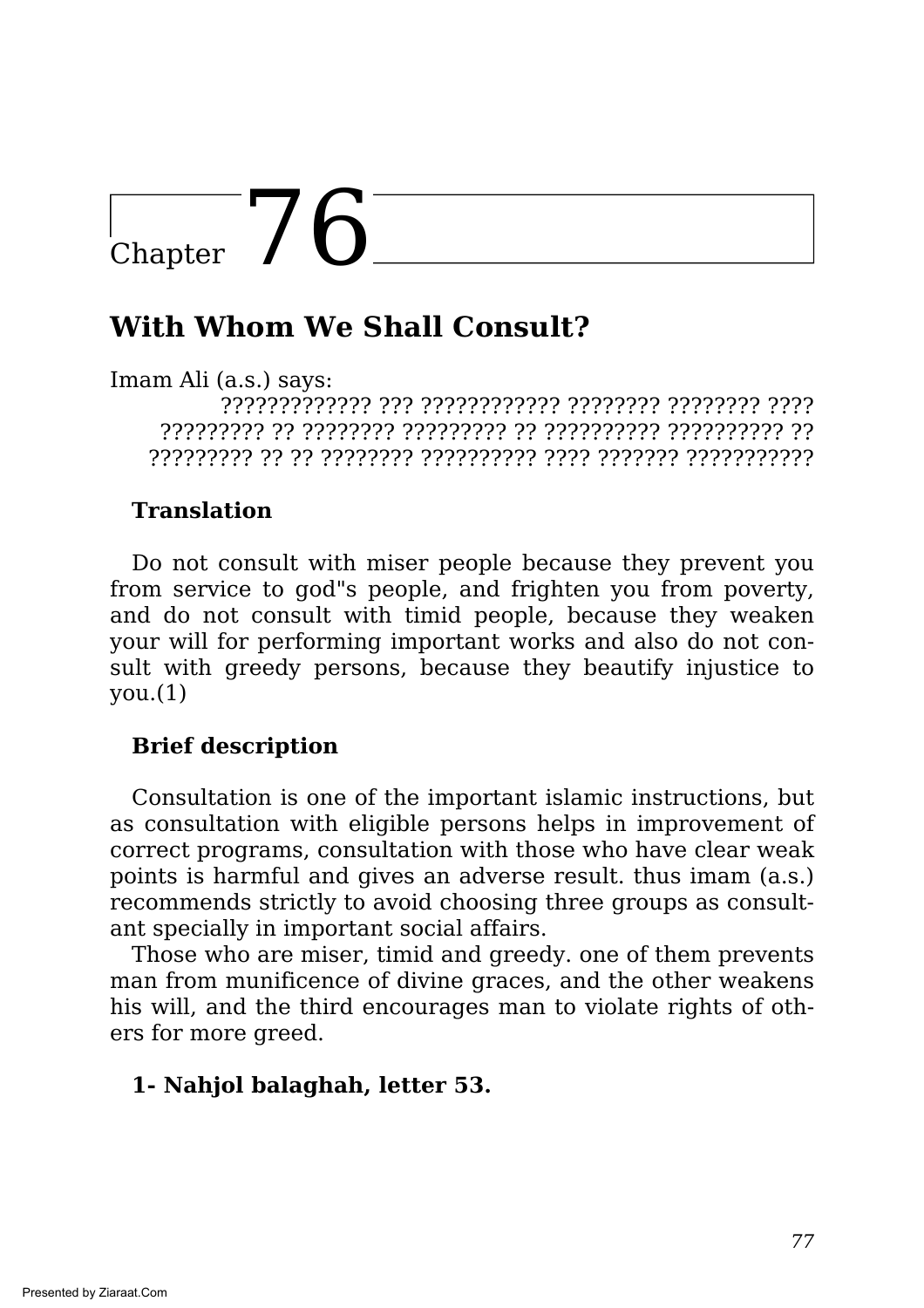### **The Best Favor**

Imam Ali (a.s.) says: ??????? ????????? ???????????? ?? ?????? ??????? ??? ????????? ??????????

#### **Translation**

The best favor is health and the best thing which could fill man"s heart is belief in god.(1)

#### **Brief Description**

Imam ali (a.s.) has actually referred to the greatest material and immaterial favors. physical health is not only the greatest divine favor, but also it is the source of all activities, attempts and blessings and among immaterial favors nothing is higher and superior than light of belief and faith which is the most illuminating light for the path of life and most effective remedy for treatment of diseases of ignorance, humbleness, inferiority and taint and tranquilizer of heart and soul!

#### **1- Tohafol oghoul**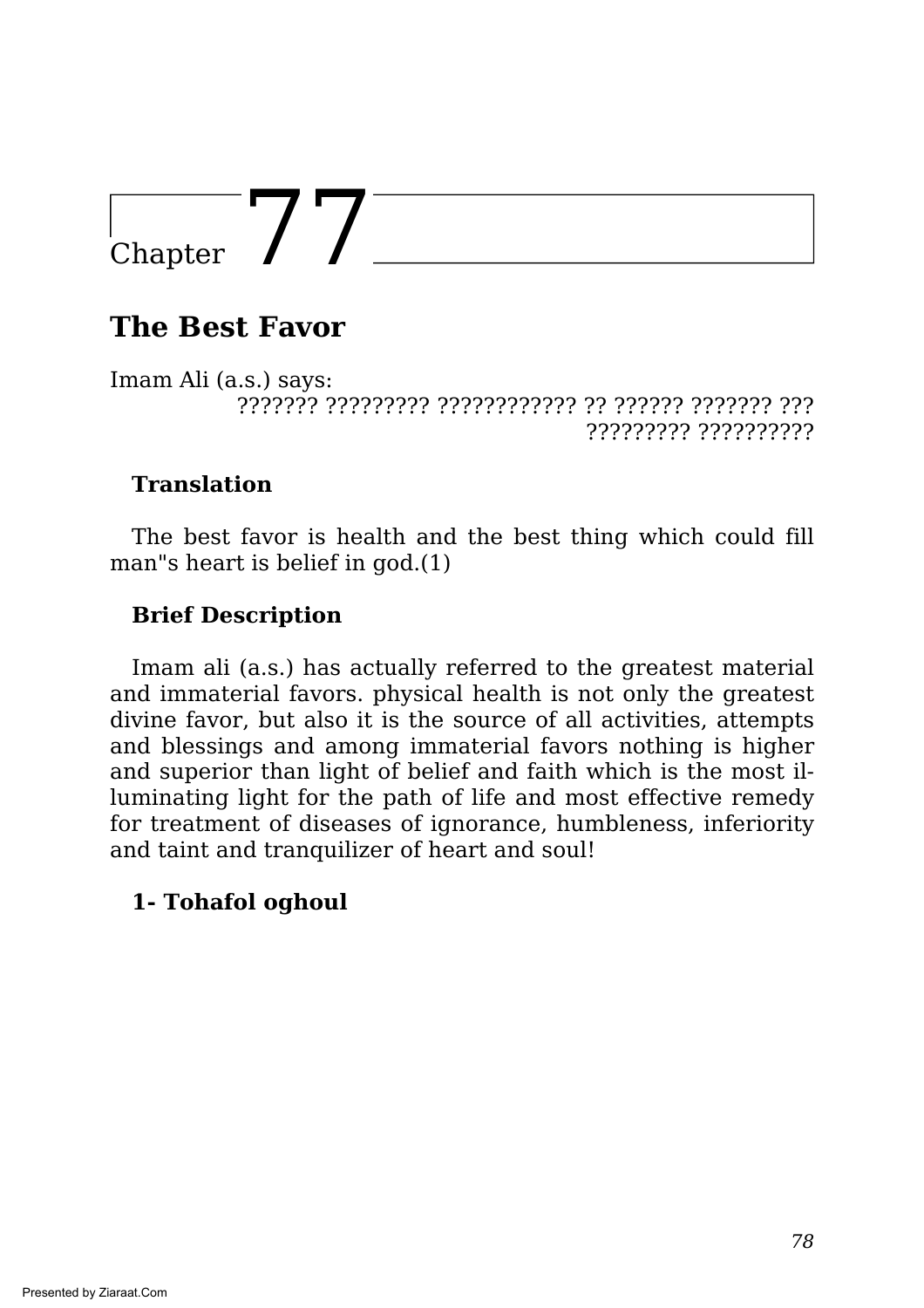## $C_{\text{hapter}}$  78

## **Invisible Imam (a.s.)**

?????? ?????????? ??????? ???????????? ???????? ???????????? ???? ???? ????????????? ??????????? ??? ????????? ?????????

#### **Translation**

Imam sadegh (a.s.) was asked: how the people enjoy existence of an invisible and hidden imam?

Imam said: as they enjoy sunlight behinthe clouds.(1)

#### **Brief Description**

Sunlight is the source of all vital movements on the earth and no living creature is able to continue its life without it, and the same is the light of existence of divine imam and leaders in man"s spiritual and human life.

Sunlight behind cloud, just like a light behind a translucent glass, sends out a considerable part of its light and removes the darkness of night and affects on the living plants and creatures. spiritual and immaterial blessings of imam (a.s.) shine human world even behind absence curtain, but since each building uses sunlight as much as its openings, people"s share from the light of leadership is in proportion with the method and degree of their relation and connection with him.

#### **1- Beharol anvar, volume 52, page 92**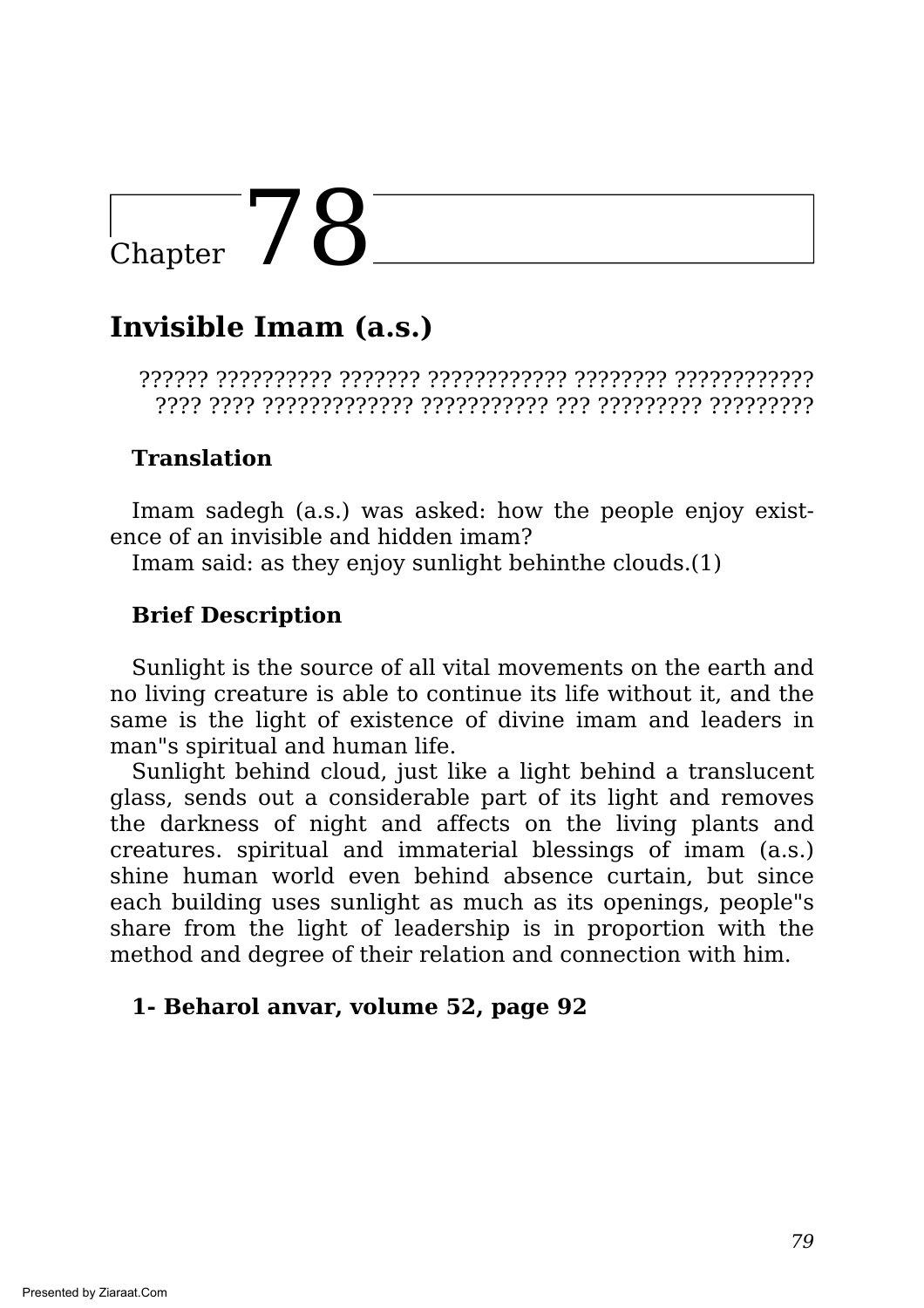### **Do Not Listen to All Utterances!**

Imam Javad (a.s.) says:

???? ??????? ??? ????? ?????? ???????? ?????? ????? ????????? ???? ?????? ?????? ?????? ?????? ?? ??? ???? ????????? ???????? ???? ?????? ????????? ?????? ?????? ?????????

#### **Translation**

One who listens to an orator, has worshiped him. thus if the orator talks from god side, he has worshipped god, and if he talks from the tongue of iblis, he has worshipped iblis.(1)

#### **Brief Description**

Utterance, whatsoever and from whoever it may be, has an effect, and listening to the utterances is usually accompanied with an impression in man"s heart, and since the purposes of orators are different, some of them talk about the truth and some about the falsehood, submission to each of these two groups is a kind of worship because the essence of worship is nothing else than submission.

Therefore, those who listen to truthful utterances are truth worshippers and those who listen to false utterances are false worshippers. so one should avoid issuing the circles of false speakers and should not allow their dark utterances to reach depths of their souls through the channel of ear.

#### **1- Tohafol oghoul, page 339**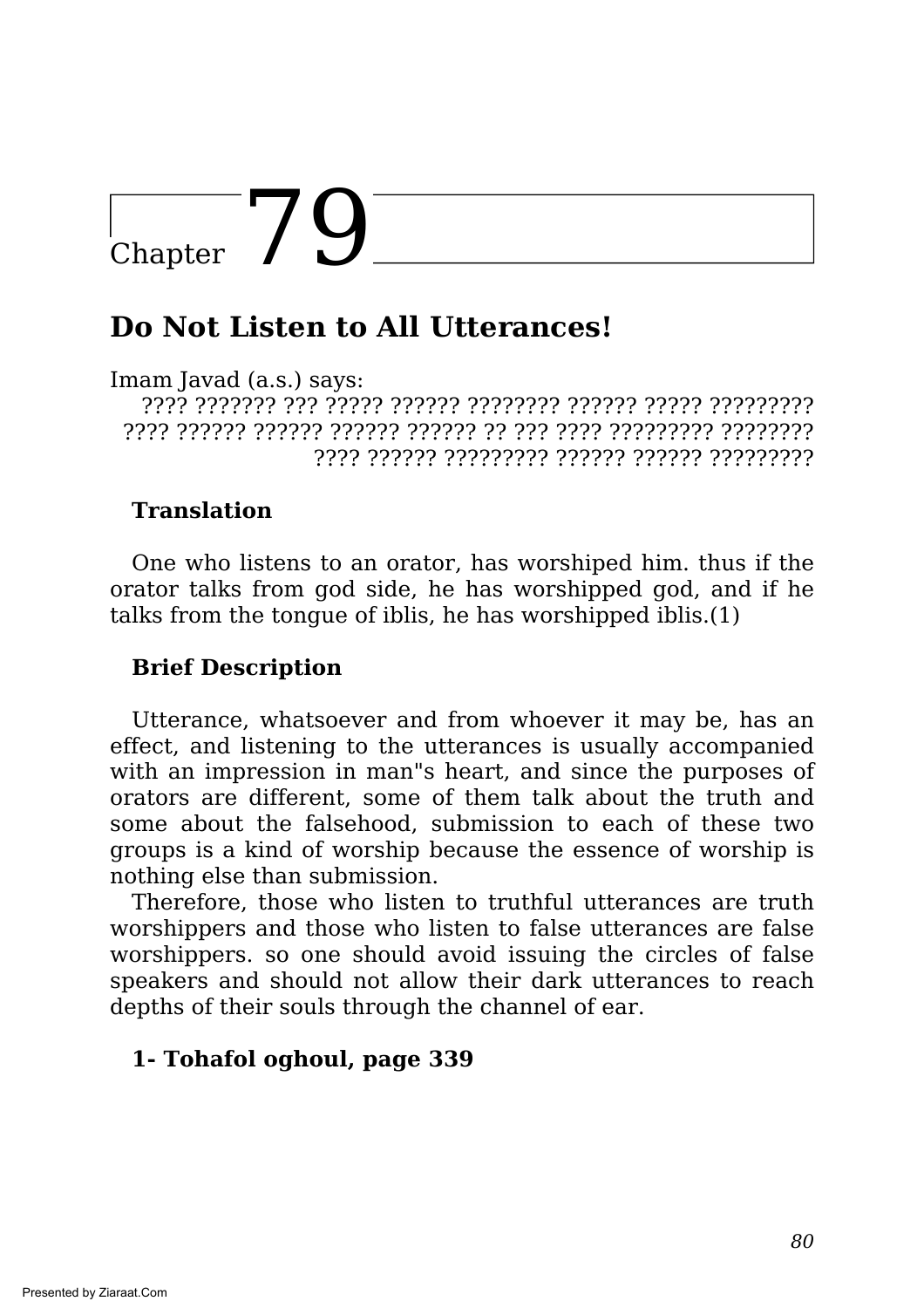## $\overline{\text{Chapter 80}}$

## **Devilish People**

Islam"s Prophet (s.a.) said: ??? ?????????? ????????? ????????? ??? ???? ???? ?? ?????? ?????? ???????? ?????????? ???? ????????

#### **Translation**

When you find someone indifferent to what he says or what is said about him, you shall know that he is either unchaste or satan.(1)

#### **Brief Description**

Drowning in various sins makes man indifferent against all accusations. he disregards what he says about others and what is said about himself. he charges everybody and is not disturbed for whatsoever is attributed to him. they are mean, inferior and devilish people.

#### **1- Beharol anvar, volume 74, page 147**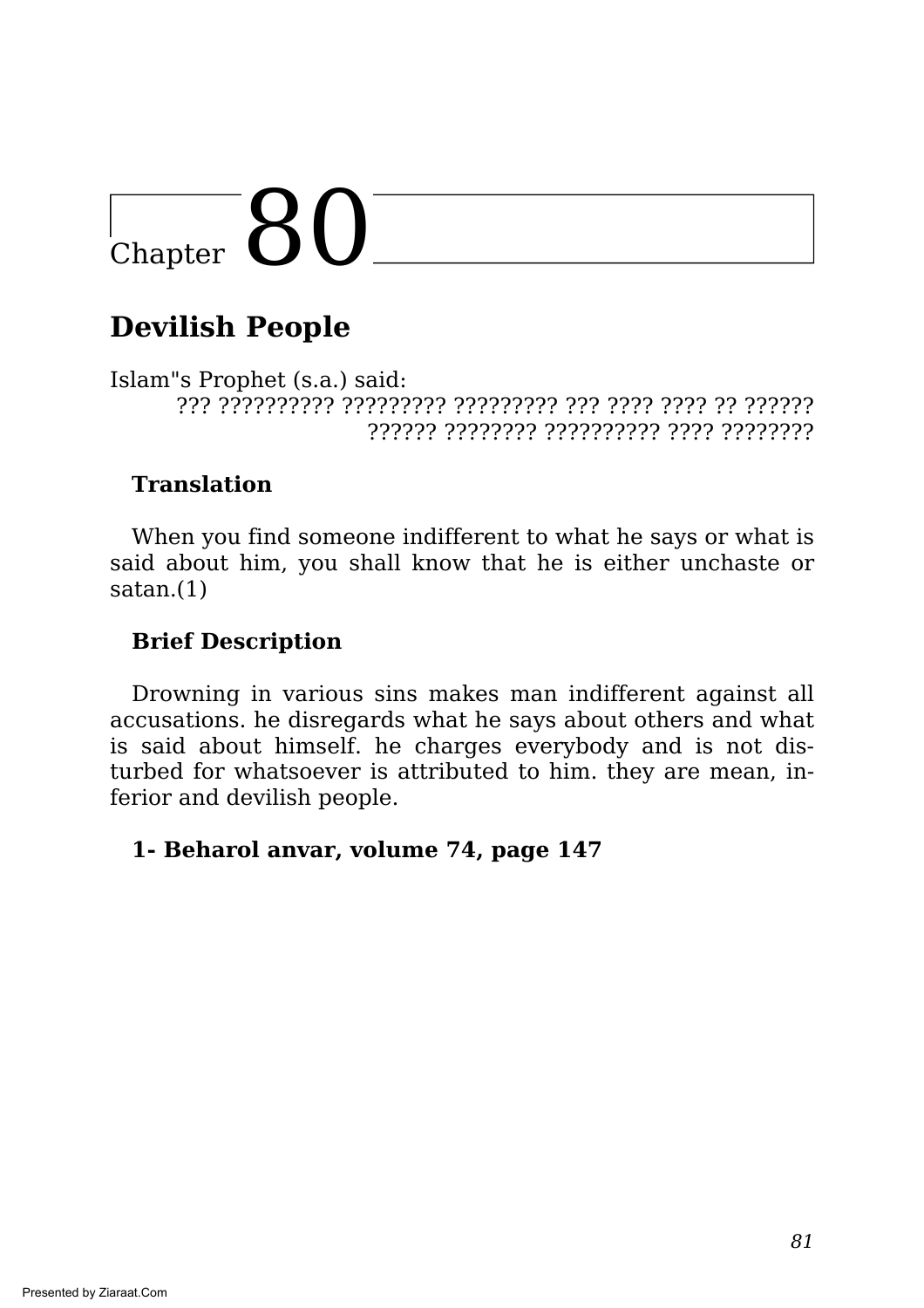## **Real Feast**

Imam Ali (a.s.) says: ????? ???? ?????? ?????? ?????? ?????? ???????? ?? ?????? ???????? ?? ????? ????? ????????? ?????? ????? ?????? ??????

#### **Translation**

Today (day of feast of fast-breaking) is the feast of those whose fasts are accepted and their sorbs are favored by god, and any day in which you do not commit a sin, is the day of feast.(1)

#### **Brief Description**

Feast and happiness after one month of fasting in the blessed month of ramadan is actually the feast of overcoming sensual desires, and feast of obedience of god"s command. thus this day is only the feast of those who have been victorious in fulfilling this great divine duty and understanding its final philosophy, but for those ashamed people who have not respected this great month and its educational program, it is nothing else than the day of mourning and disgrace.

#### **1- Nahjol balaghah, aphorisms of wisdom 428**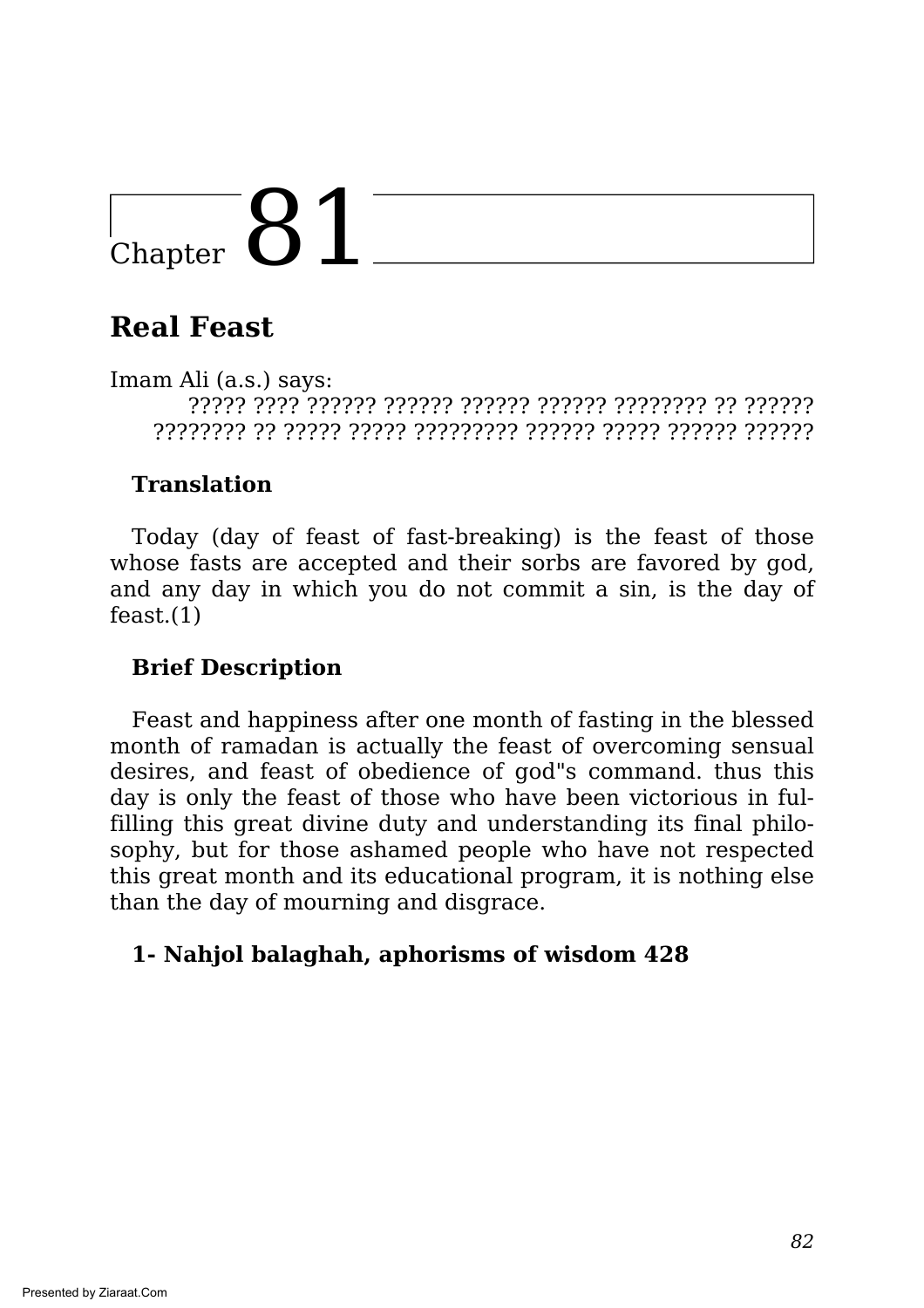## Chapter  $82^-$

## **Valuable Capitals**

Islam"s Prophet (s.a.) says: ???? ?????? ?? ???????? ???? ?????????? ?? ?? ??? ???????????? ?? ?????? ??????? ??? ??????????? ?? ???????????

#### **Translation**

God does not consider the faces and properties, rather he considered your hearts and actions.(1)

#### **Brief Description**

While the criterion for evaluating dignity of individuals in the most societies is material capitals and physical privileges, islam explicitly says: selecting these affairs as the criteria for evaluating dignity is an improper selection. Rather, what is considered by god, and weights in the scale of truth is thought and action, a pure thought as a source of pure actions. and in the divine court only the owners of these two capitals are victorious.

#### **1- From the book mohajjatol beisae, volume 6, page 312**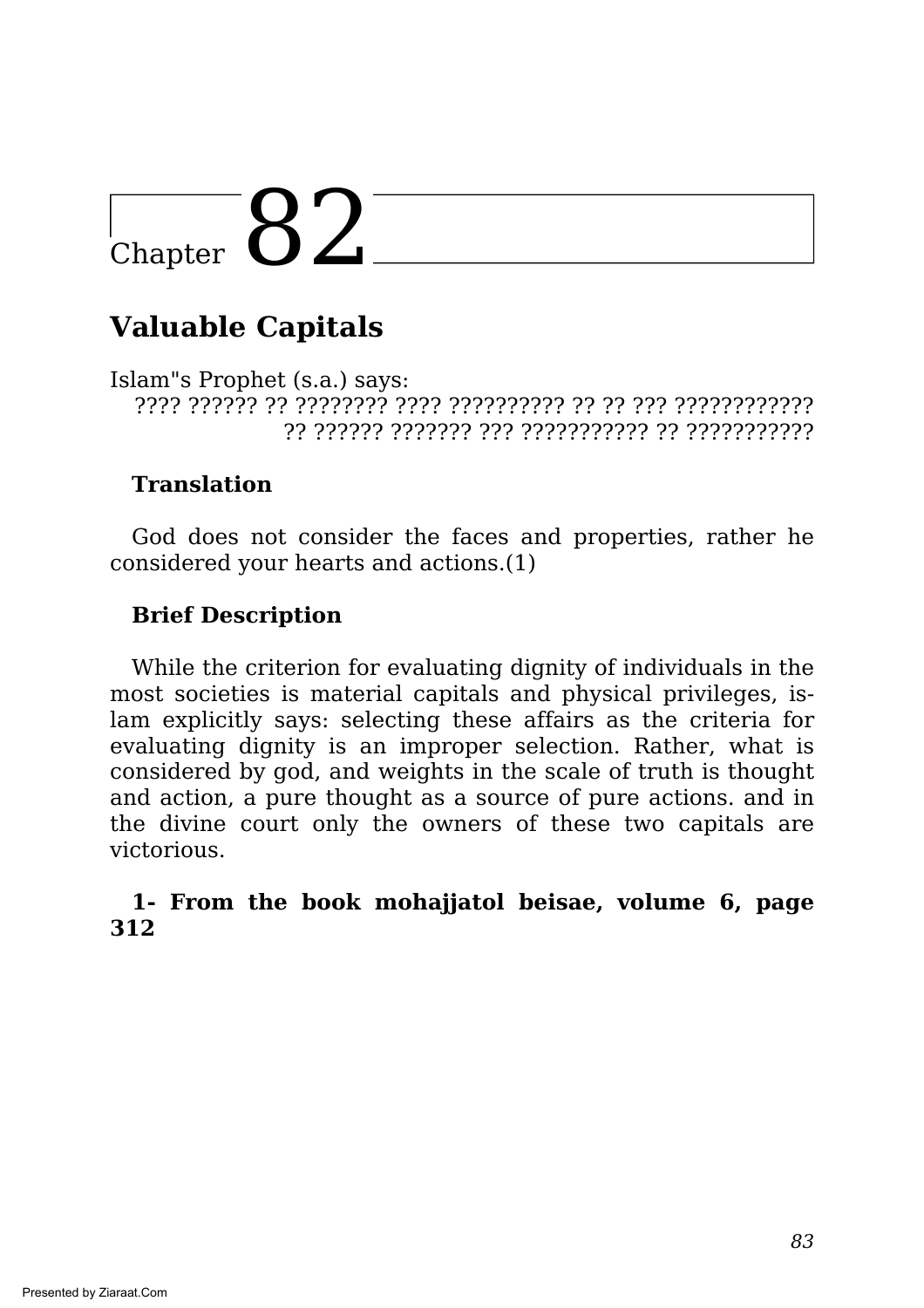## $\overline{\text{Chapter 83}}$

### **Two Things Cause Destruction of People**

Imam ali (a.s.) says: ???????? ??????? ???????? ?????? ????????? ?? ?????? ?????????

#### **Translation**

Two things destroy people: fear of poverty and seeking for fanciful honors!(1)

#### **Brief Description**

If we consider the causes of increase in transgressions, larcenies, briberies, thefts, short weighing in different forms as well as irregular greedy and plundering attempts of most people, we find that above two factors have a deep effect on occurrence of these events. Some people, having everything, commit offences only for the fear of poverty and as they say for securing the future, and some others sacrifice the peace of their life and soul for acquiring fanciful honors, while they would live peacefully if they leave these two ugly taints.

#### **1- Tohafol oghoul**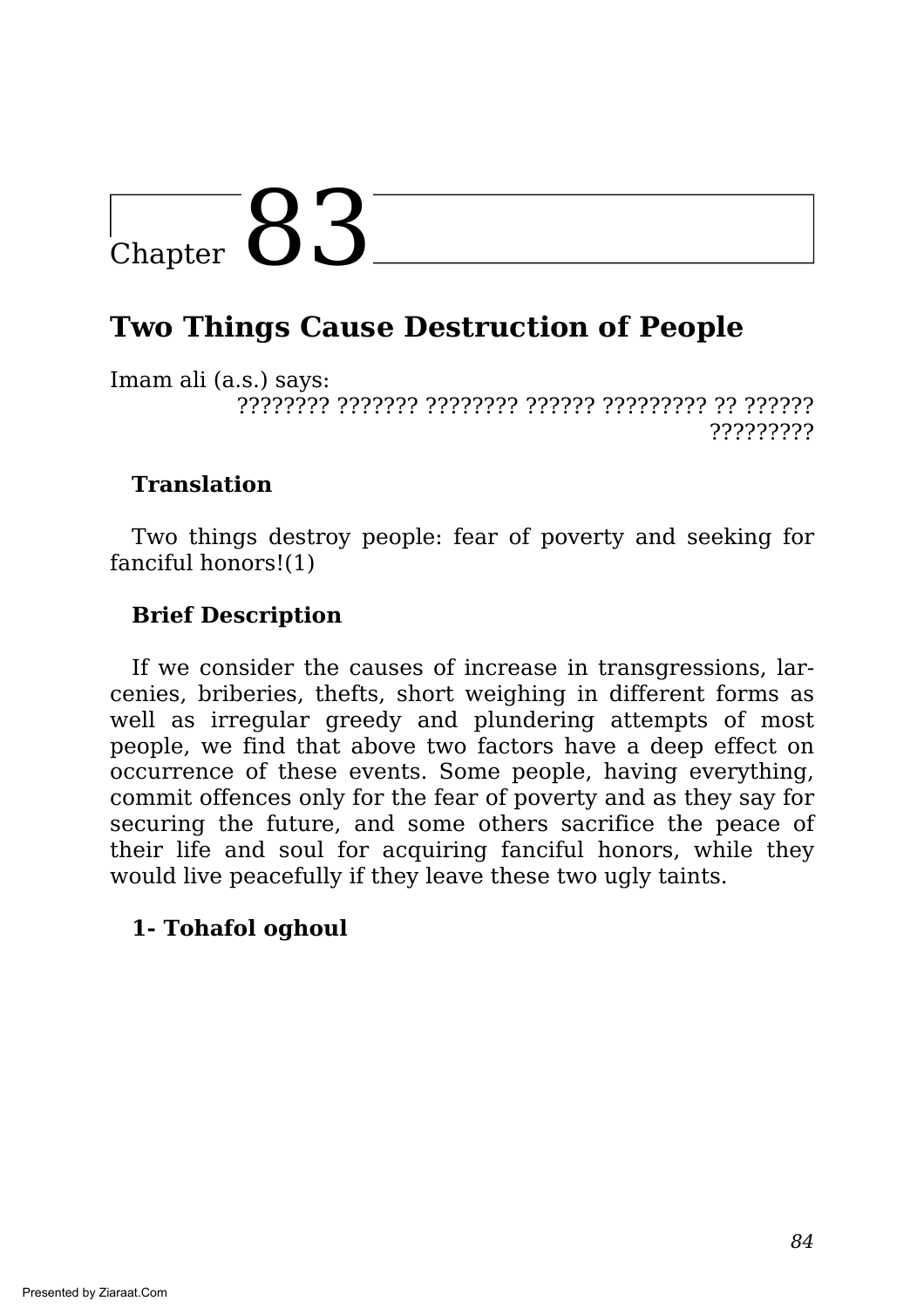### **A Good Deed is Not Little.**

Imam Sadjad (a.s.) said: ??? ??????? ?????? ???? ?????? ?? ?????? ??????? ?? ???????????

#### **Translation**

A deed accompanied with sincerity and piety is not little, although it may be seemingly little. how it is possible a deed favored by god to be little.!?(1)

#### **Brief description**

Holy quran says: god only accepts the deeds which are accompanied with piety and pure intention. thus purity in intention and sincerity and piety should be considered more than anything else, not the quantity of action. such deed is valuable although it may be little because it is favored by god. is a deed accepted by him, considered little? in summary, a lot of hollow, impure and hypocritical deeds are worthless, but light and a little pure, sincere and true deed is worthy and heavy.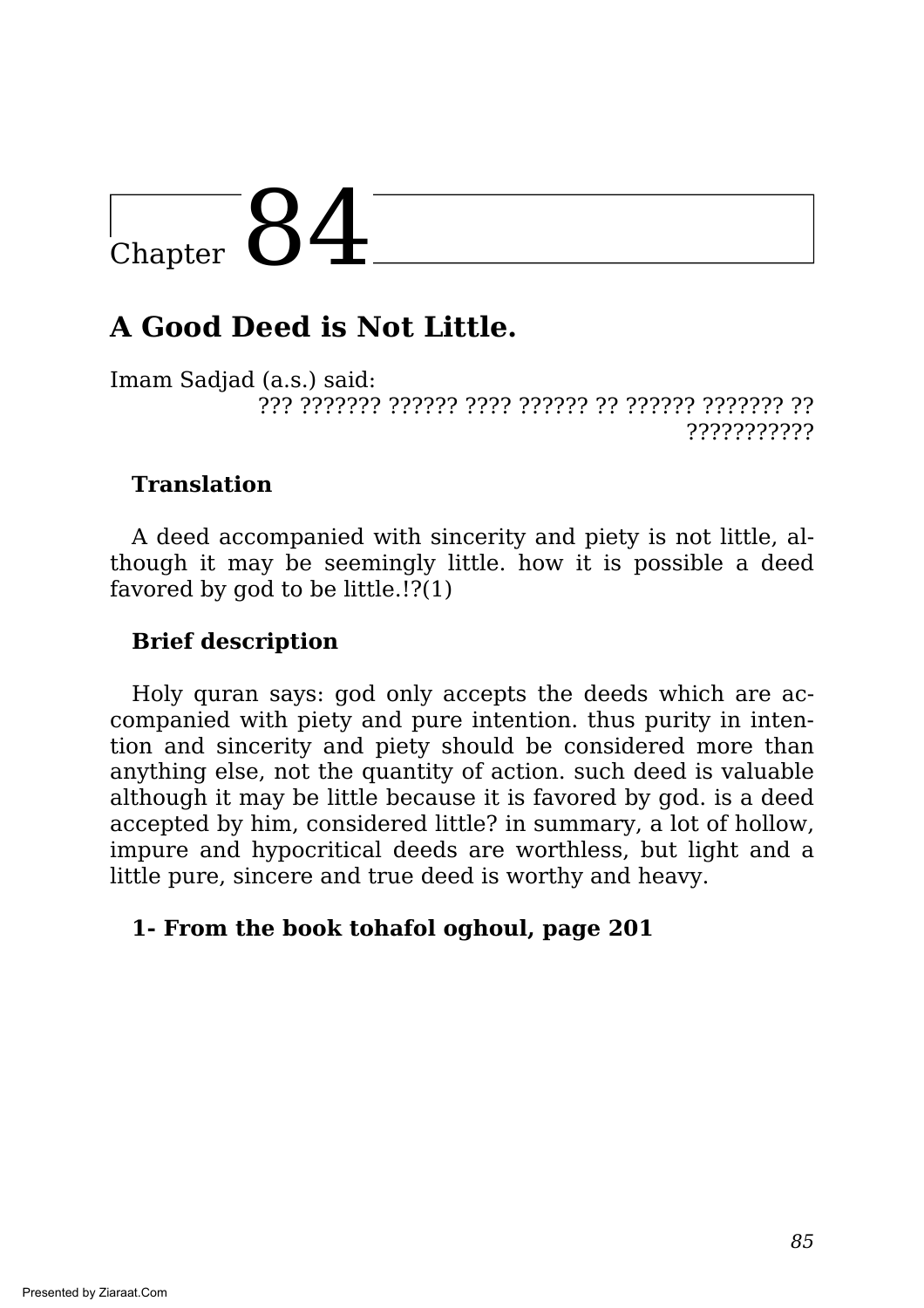## $\epsilon_{\text{Chapter}}$  85

### **Do Not Sin and Do Not Apologize**

Imam Hossein (a.s.) said:

?????? ?? ?? ?????????? ?????? ?????? ??????????? ?? ???????? ?? ???????????? ?? ??????????? ????? ????? ???????? ?? ??????????

#### **Translation**

Do not sin so that you have to apologize for it, because a believer does not sin and does not apologize, but a hypocrite everyday sins and apologizes.(1)

#### **Brief description**

Everybody is apt to mistake, but believers have one difference with the hypocrites herein. the believers try to sin less so that they would not have to apologize, because they know that apology does not acquit anyone. But the hypocrites do not care for sin and offence and repeatedly apologize, and this is one of the signs of hypocrites outwardly showing repentance due to apology and inwardly indicating non repentance due to repetition of sin.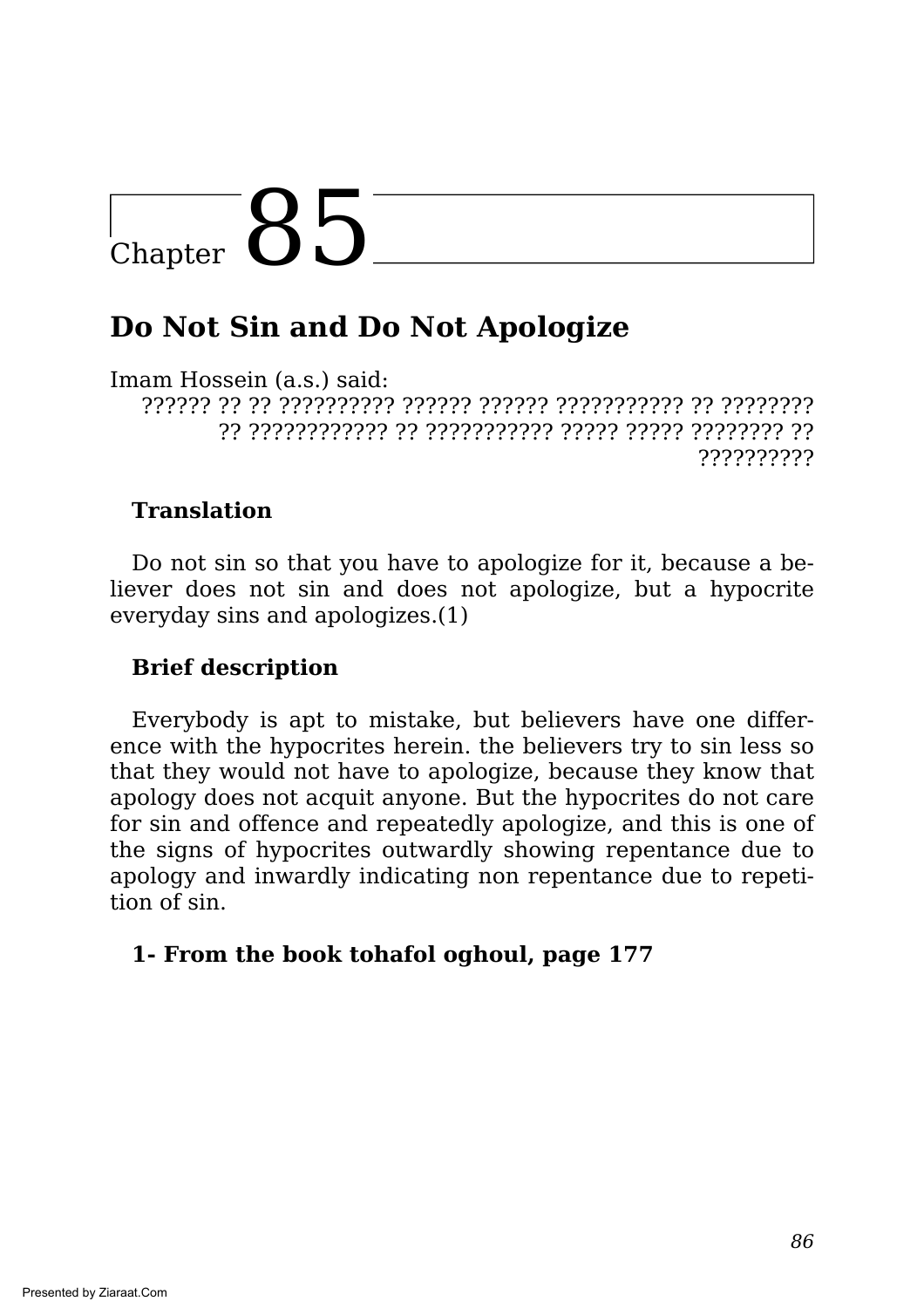# $C<sub>hapter</sub> 86$

### **The Worst Method of Life**

Imam reza (a.s.) said: ???????? ??????? ???????? ???? ???? ?????? ???????? ??? ????????

#### **Translation**

The worst people, in view of economical life, are those who do not offer livelihood to others in their own livelihood, and others do not live in their life.(1)

#### **Brief description**

A healthy economy is one which strengthens social relations and embraces all members of the society. where different economical strings are set in the direction of interests of limited individuals, it is an economical cancer not healthy economy. imam reza (a.s.) said, this is the worst type of livelihood and economical life.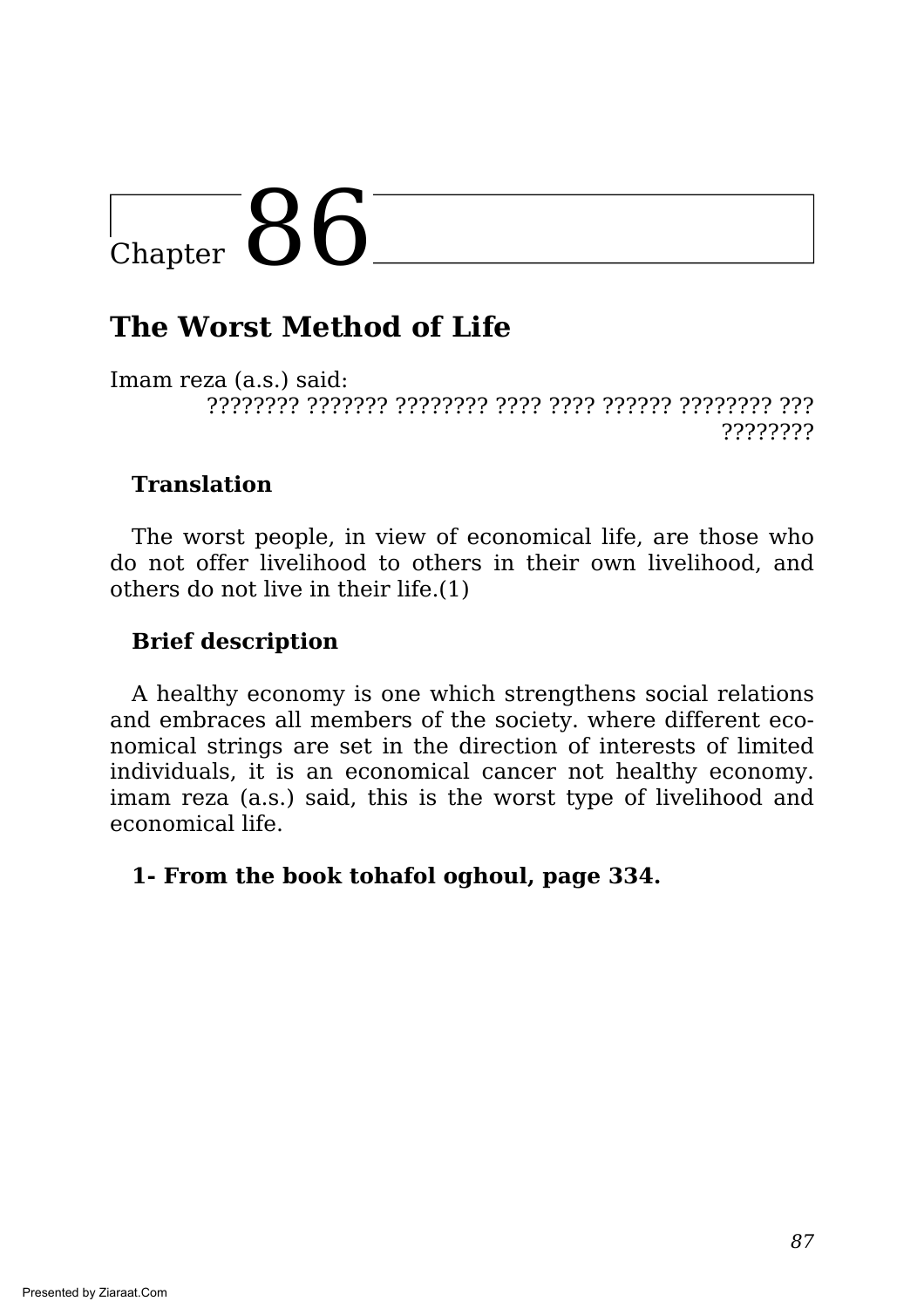## Chapter  $87^-$

### **Our Promises are our Debts**

Imam Reza (a.s.) said: ???? ?????? ????? ????? ???????? ???????? ??????? ???? ?????? ??????? ??????(?)

#### **Translation**

We are the household who consider our promises as our debts as god"s prophet (s.a.) was so.(1) brief descripti debt is not only what man receives from someone and becomes debtor for it. Those who give promises to others, in fact undertake a work and accept a responsibility and actually have an undeniable moral duty. Fulfilling the promise indicates dignity, belief, greatness, honesty, truthfulness and strengthens bases of public confidence in the society and revives the spirit of social cooperations and on this account, islam has extremely emphasized on fulfillment of promise.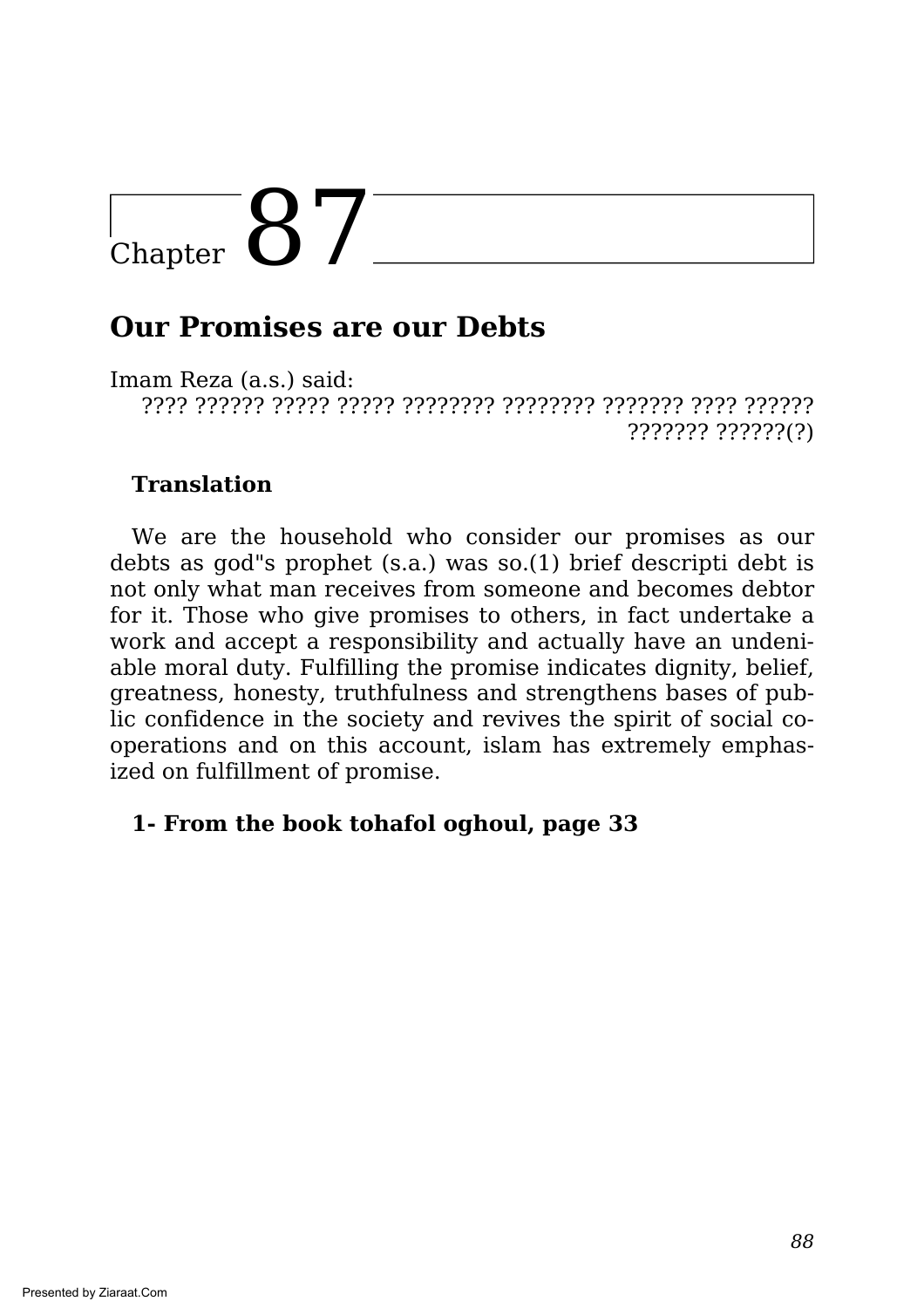## $\Gamma_{\text{Chapter}}$  88

### **Illegitimate Properties**

Imam Bagher (a.s.) says: ???? ????????? ??? ?????? ????? ???? ?????? ???? ???????? ????? ????? ?? ?? ???????? ?? ?? ?????? ?????

#### **Translation**

Whenever a man gains a property in an illegitimate way, neither greater and lessor pilgrimage with that property is accepted, nor the union of kindred.(1)

#### **Brief Description**

Sacred aim by itself is not adequate in islam"s logic. Rather, sacred means of gaining is also necessary. those who are contented for doing good deeds, but do not think about the means by which they perform good deed, neglect this reality that none of them is accepted by god, unless the means are pure and sacred. Because god accepts only from the virtuous.

#### **1- Safinatol behar, volume one, page 213**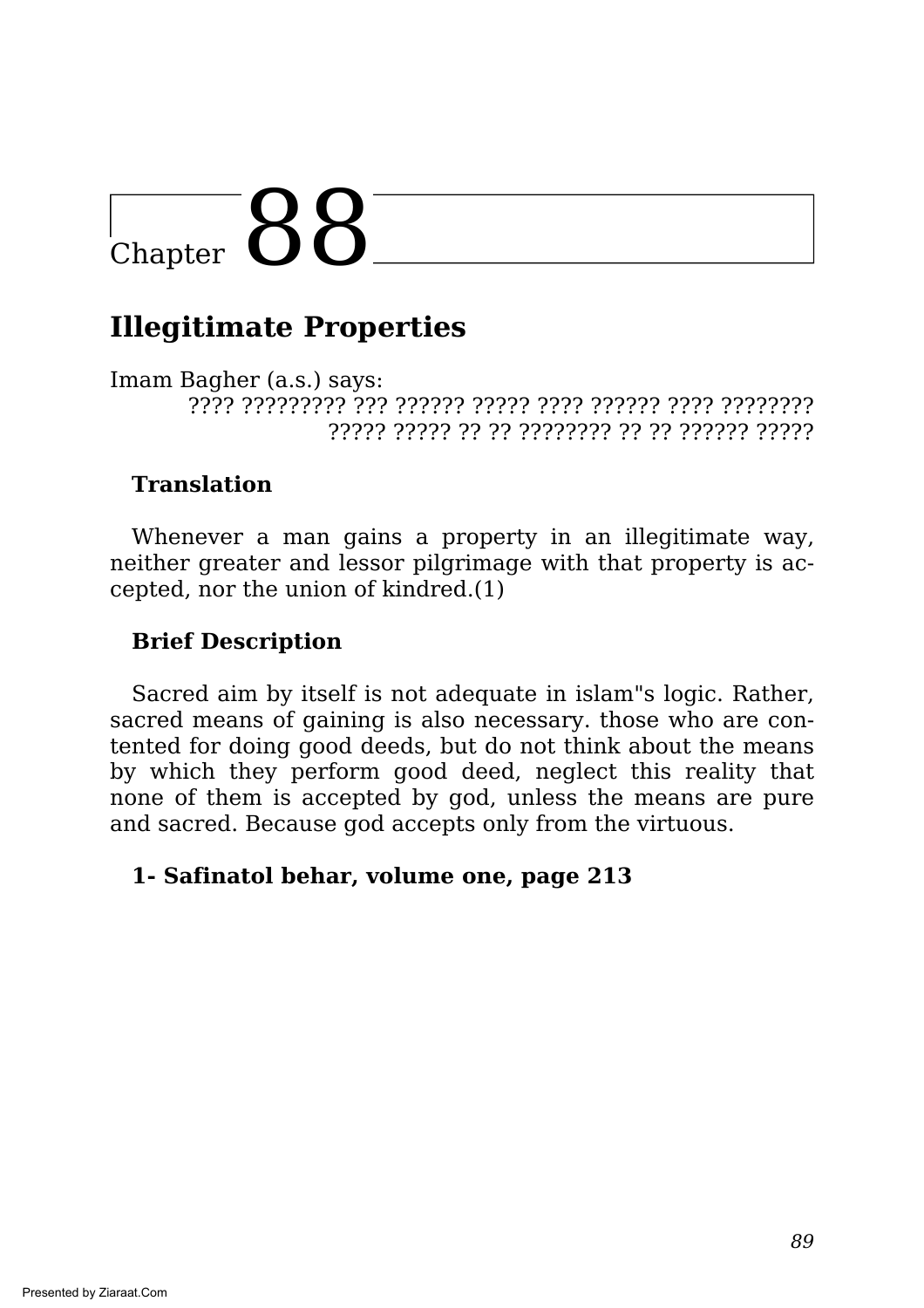### **Do Not Demand Anything from Anybody as Far as You Can!**

Imam Sadjad (a.s.) said: ?????? ??????????? ????? ??????? ????????? ?????????? ?? ?????????? ?????????? ?? ???????????? ??????????? ?? ???? ???????? ?????????

#### **Translation**

Demanding from people is abasement in life and destroys modesty and degrades man"s dignity, and is a poverty which man provides for himself.(1)

#### **Brief Description**

Some people leave themselves to poverty assuming that they are escaping from it. They make themselves dependent and needy through unnecessary demands from the others and thereby ruin their human rank. Islam instructs to its followers to be self-sufficient as far as they can and avoid dependent life because reliance on others is the very indigence.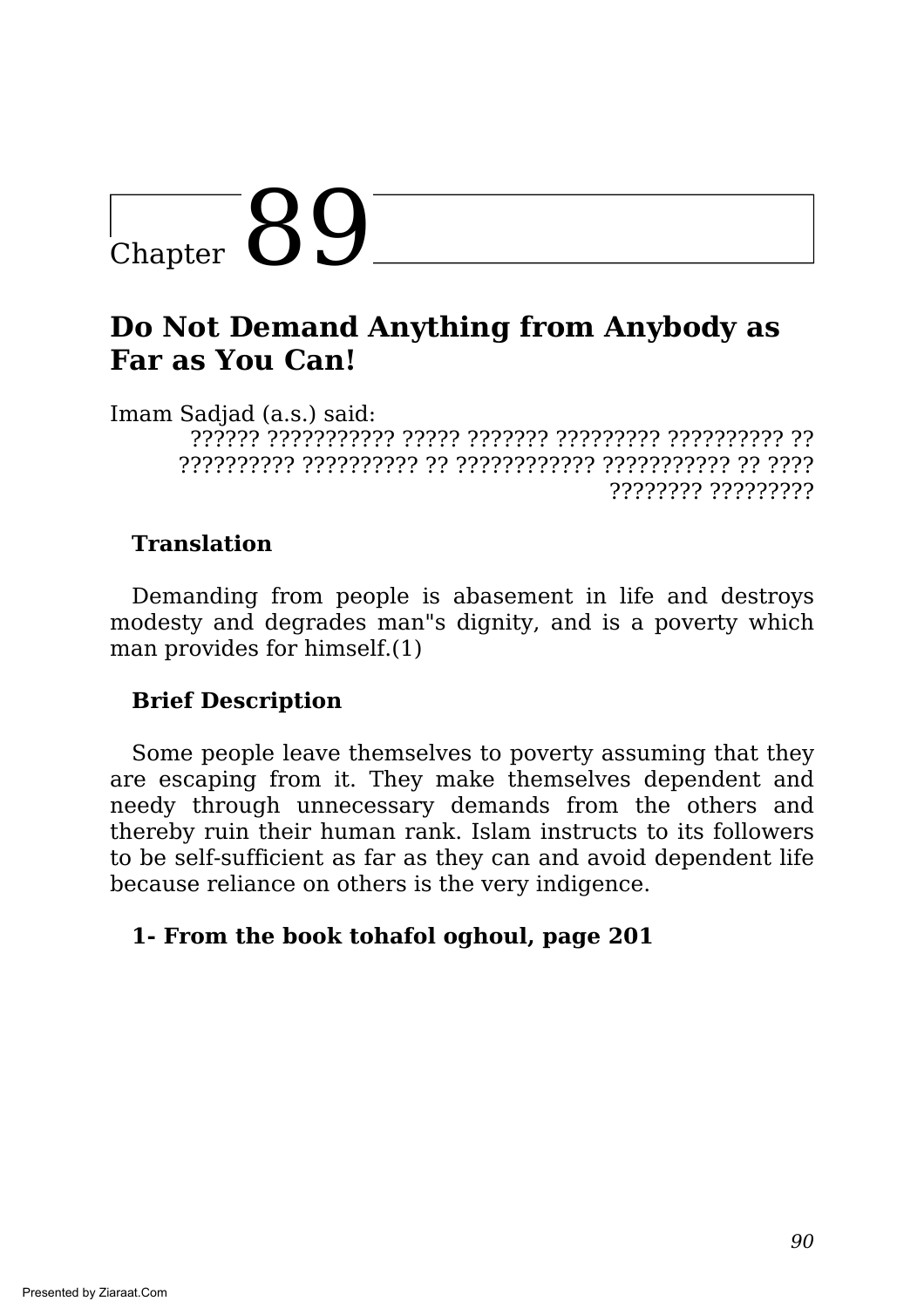# $\begin{array}{|c|c|}\n\hline\n\text{Chapter} & \text{O} & \text{O}\n\end{array}$

### **Woe Unto Such Person!**

Imam Sadjad (a.s.) said: ?? ???? ?????? ???????? ????????? ????? ??????????!

#### **Translation**

Woe unto one whose units precede his tenfolds.(1)

#### **Brief Description**

Holy quran says: one who performs a good deed will be rewarded tenfold, but one who commits a sin shall be punished for the same (cattle, 161). considering this verse, interpretation of above tradition is clarified. Helpless is one who leaves obedience of god"s command with such a lot of great reward and commits sin.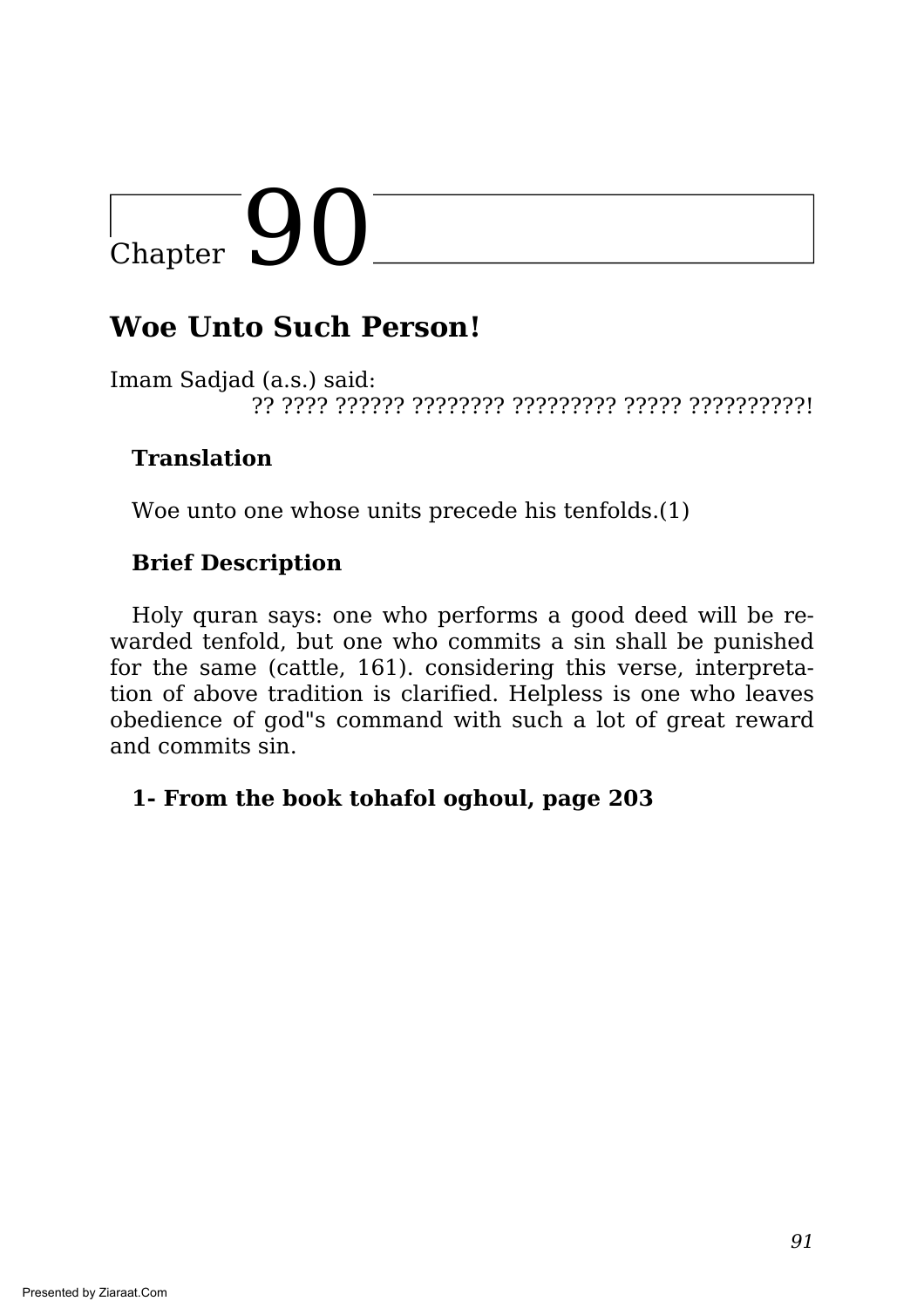## $\begin{array}{c} \begin{array}{c} \end{array}$  Chapter  $\begin{array}{c} \end{array}$

### **Do Not Hope in Solving Problem by Sin!**

Imam Hossein (a.s.) said: ???? ??????? ??????? ???????????? ?????? ???? ???????? ???? ?????? ? ???????? ???? ????????

#### **Translation**

One who asks for performance of a work through disobedience to god, will lose sooner whatsoever he desires, and whatsoever he fears of will happen to him sooner.(1)

#### **Brief Description**

Some people suppose that if they use unlawful means for obtaining their goals, they will attain their ends sooner. However, above tradition says that they will lose their desires sooner and will fall into the pits which fear of them sooner. for example, he seeks tranquility from earning unlawful wealth while first of all he loses tranquility as a result of it and is involved in distress and anxiety of which he feared.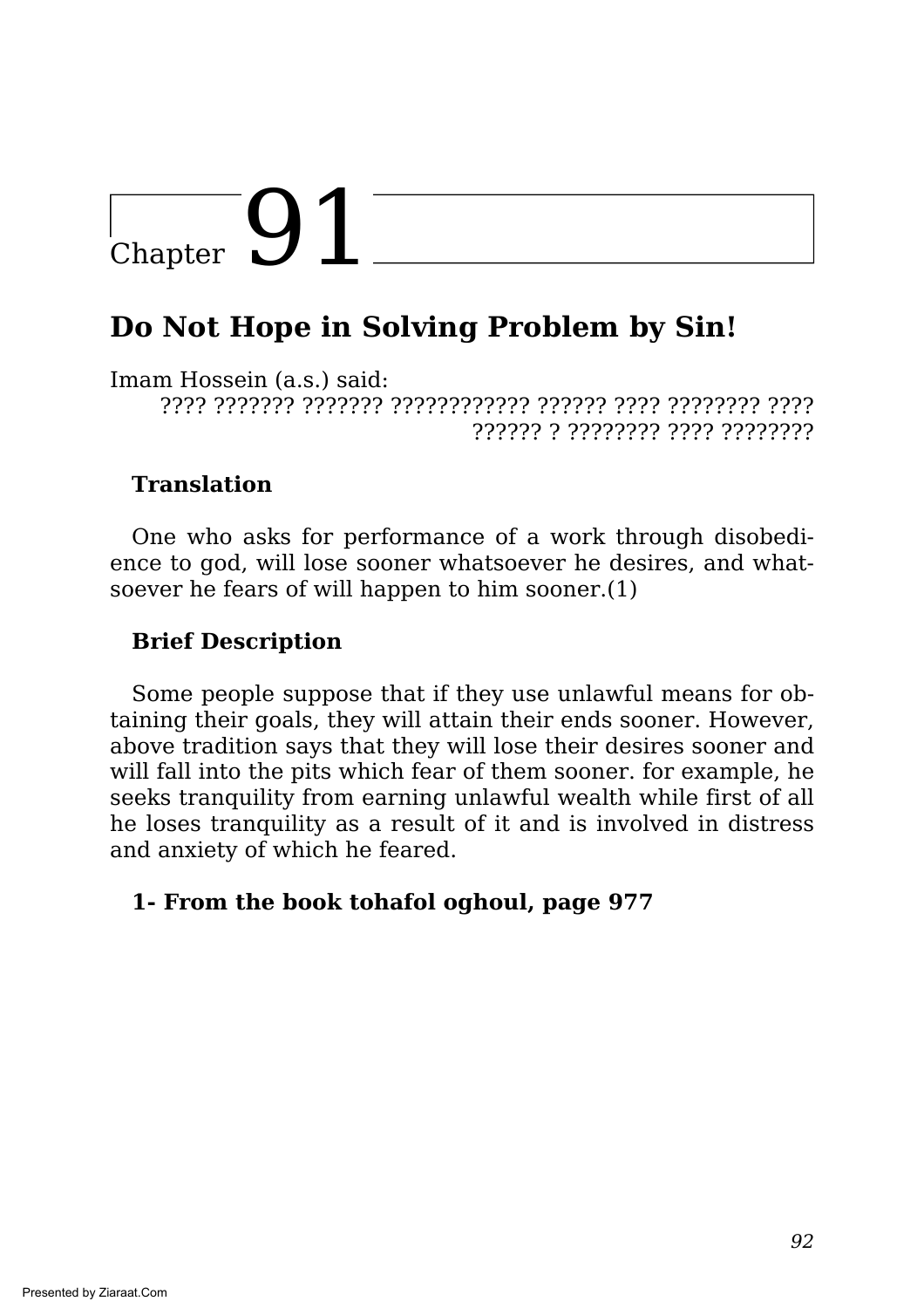## $\boxed{\text{Chapter 92}}$

## **The Self-Conceited!**

Imam Ali (a.s.) says: ???? ?????? ???? ???????? ?????? ????????? ????????

#### **Translation**

He who is self-conceited, there shall be a lot of people dissatisfied with him.(1)

#### **Brief Description**

Although self-love and self-concern in proper levels is necessary for continuation of life, but if it exceeds bounds, it would be changed to selfishness and self-conceit. The self-conceited people never look at their own faults and consider themselves responsible, pure, faultless, serious, active, nice and important in the society, and for this reason, they have a lot of unreasonable expectations from people, and this causes people"s flood of anger to fall down them.

#### **1- Nahjol balaghah, aphorisms, utterance no. 6**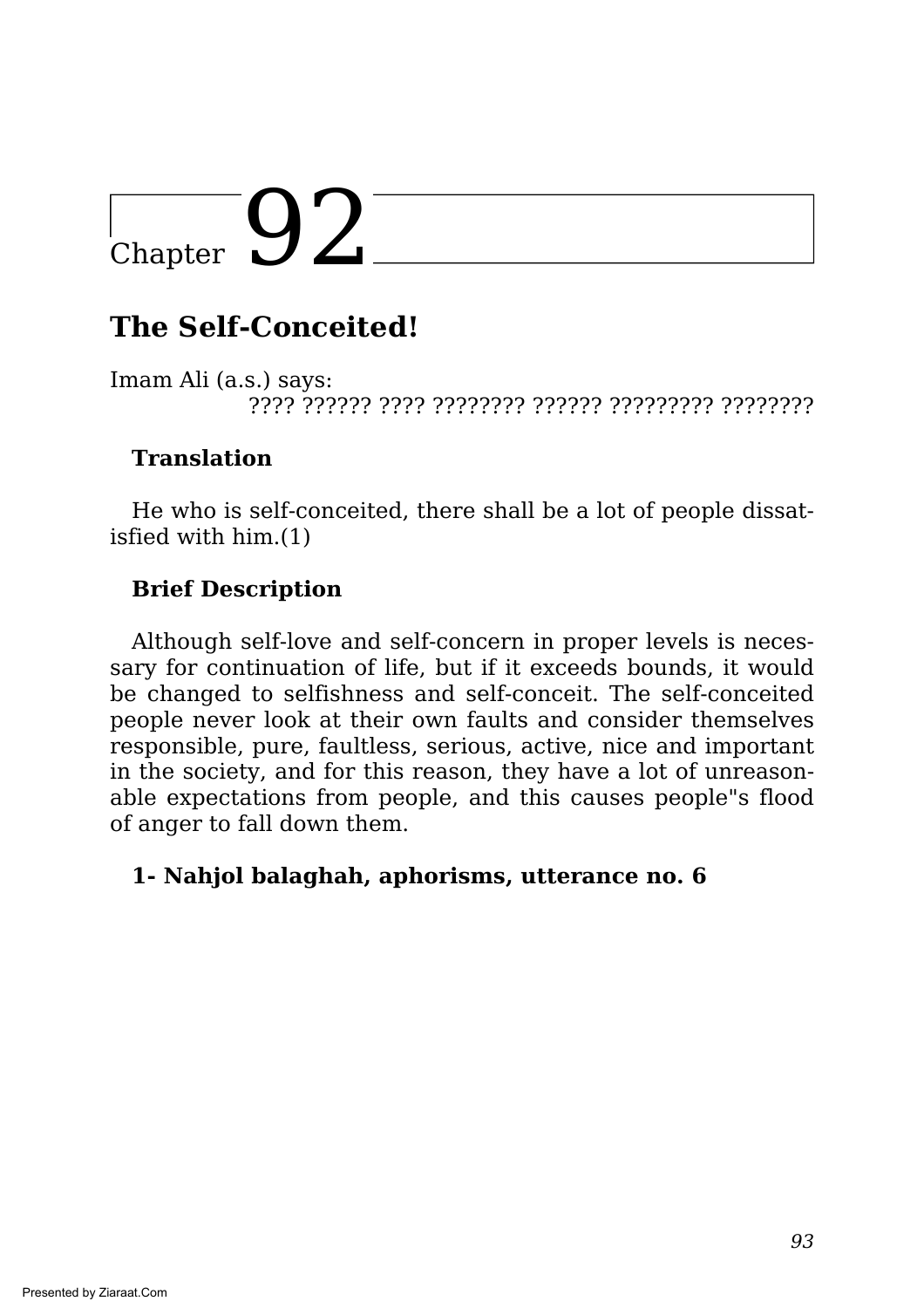### **Near And Far Kinsfolk**

Imam Modjtaba (a.s.) says: ??????????? ???? ??????????? ???????????? ?? ??? ?????? ???????? ?? ????????? ???? ?????????? ??????????? ?? ???? ?????? ????????

#### **Translation**

Near kinsfolk are those being more affectionate, although they may be genealogically far, and far kinsfolk are those who are less affectionate, although they may be genealogically  $near(1)$ 

#### **Brief description**

Kinsfolk relation is one of the most important social relations in islam and it actually forms more consolidated groups in the heart of great human society who would have closer cooperation with each other and would help and collaborate with each other in solving critical problems. But the criterion of relationship in islam (as per above tradition) is based on affection and friendship, not merely vicinity of genealogical relation.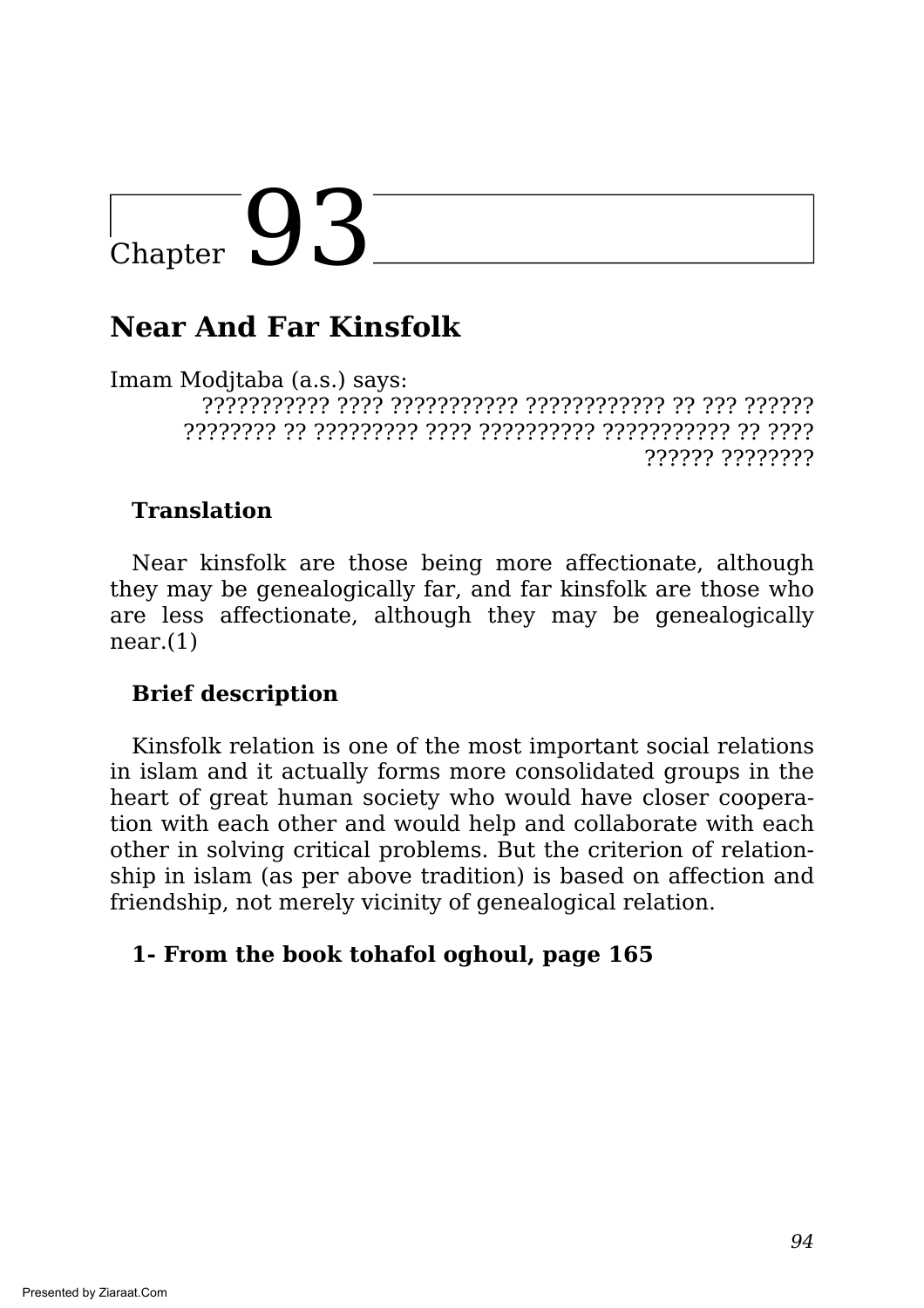## $\overline{\bigcirc_{\text{Chapter}}}$  94

## **Throwing Off a Habit**

Imam Hassan Askari (a.s.) says: ????? ??????????? ???? ???????? ?????????????

#### **Translation**

Throwing off wrong habits of individuals is like a wonder.(1)

#### **Brief Description**

Habit is one of the great divine favors because it facilitates difficult works for man and automates a lot of complicated and necessary tasks of life (such as speaking, walking, etc). But when habit is misused in wrong works, it is changed into a dangerous addiction that throwing off it is mostly difficult so that imam hassan askari (a.s.) has compared it with a wonder.

#### **1- Beharol anvar, volume 17, page 217**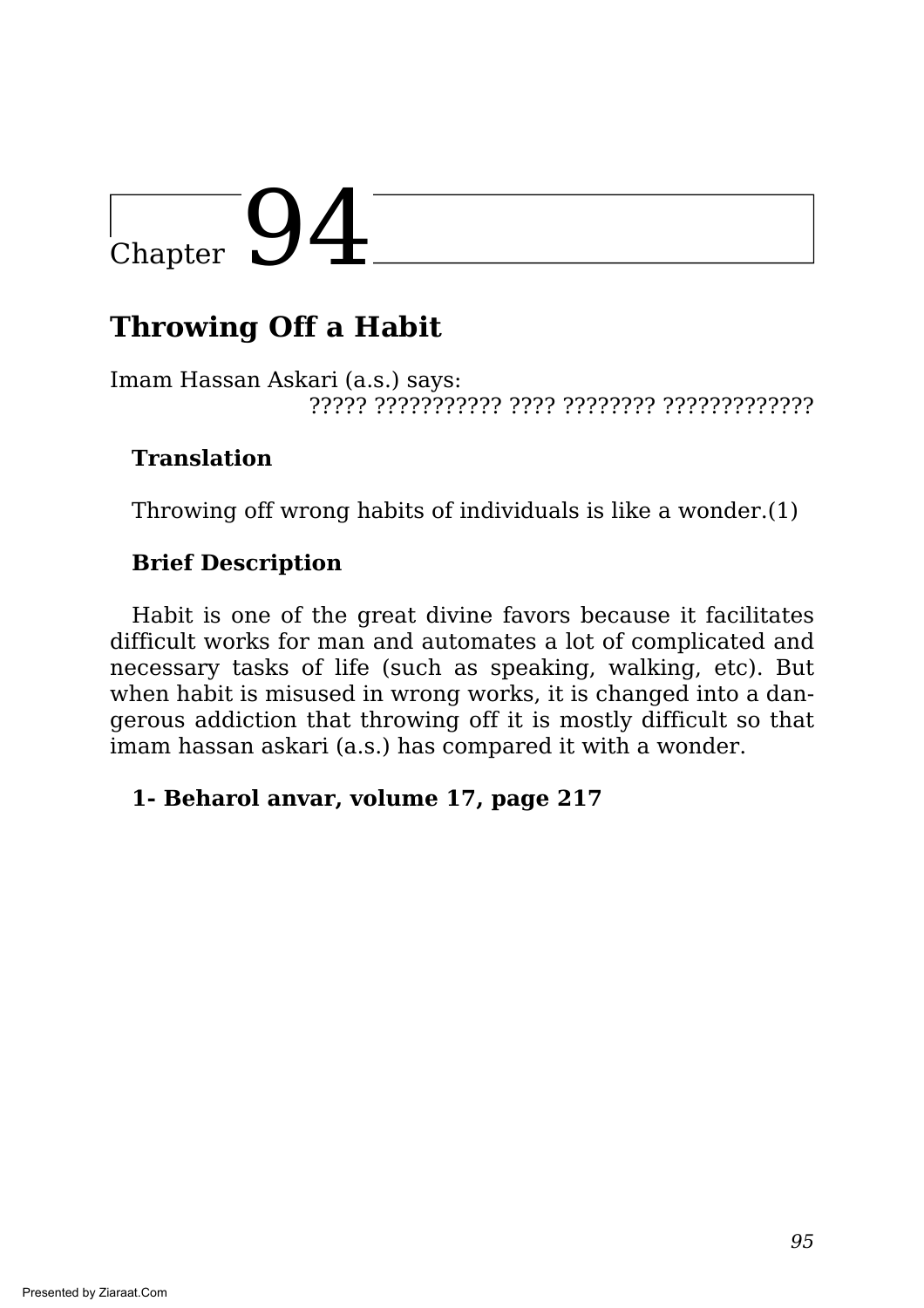## **Epic of Karbala**

Imam Hossein (a.s.) says: ?? ???????? ?? ??????????? ???????? ???????? ????????? ?? ?? ??????? ?????? ??????????… ?????? ?? ?????? ????????? ???? ???????? ? ???????? ???? ???????????? ???? ?????

#### **Translation**

I swear by god that i shall never join hands with them like the humbled, and do not escape like the slaves". I assume death nothing else than prosperity, and life with the unjust nothing else than the cause of blame and misfortune.(1)

#### **Brief Description**

Karbala is the great and everlasting epic of man"s history. Ashura is a non-forgettable day in the history of people and nations who want to remain honorable, live honorably and die honorably, and above two sentences from the speeches of imam hossein (a.s.) are two clear signs of this reality.

#### **1- Maghtalel hossein, page 246 & 256**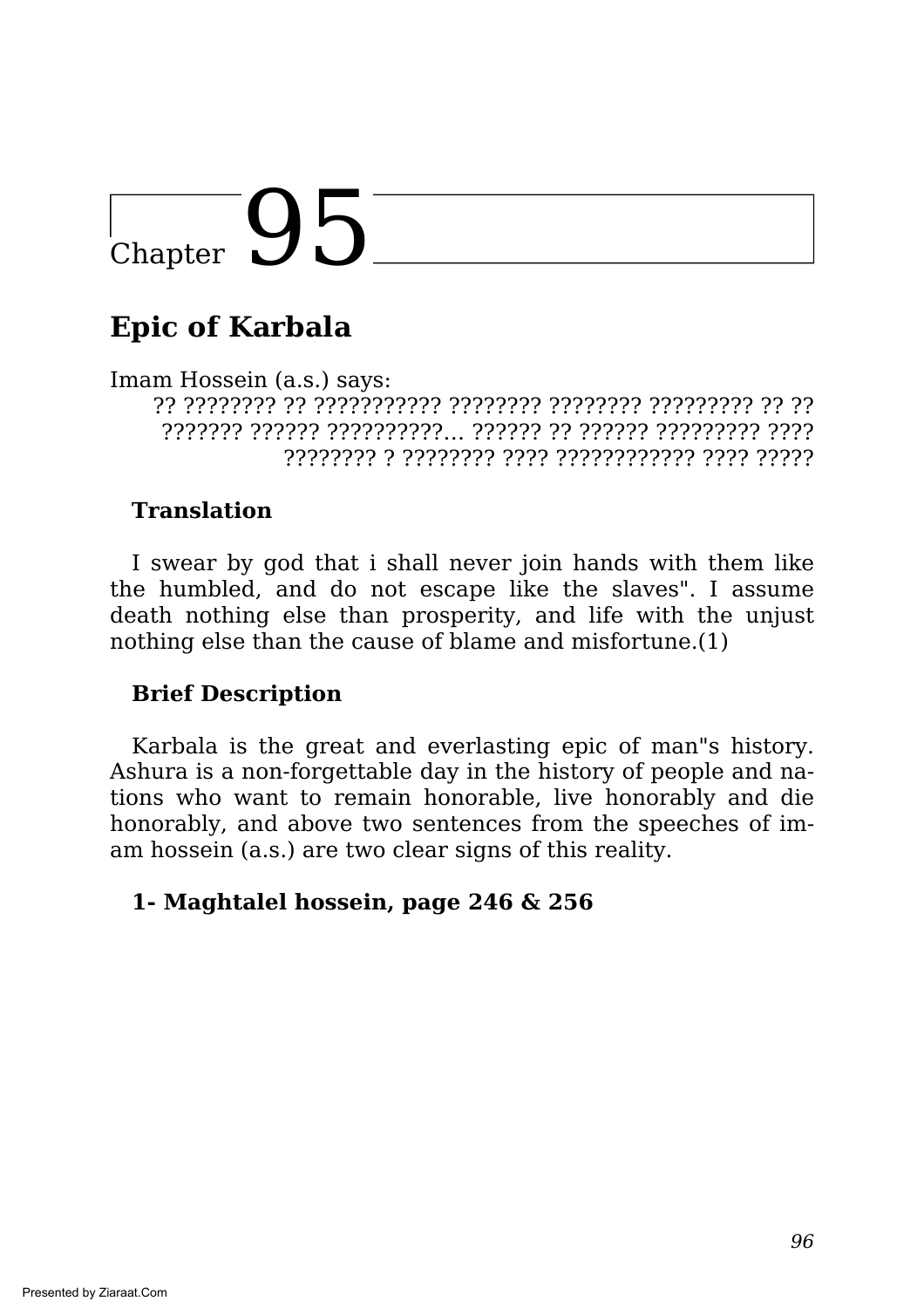# $\overline{\bigcirc_{\text{Chapter}}\mathsf{Q6}}$

## **Who is Wise?**

Imam Ali (a.s.) was asked to describe a wise man? he replied: ?????????? ???? ?????? ?????? ???????? ??????????

#### **Translation**

The wise is one who puts everything in its right place.(1)

#### **Brief Description**

There are a lot of remarks about the meaning and concept of wisdom, but above short phrase is the best interpretation made in this concern. Wisdom is nothing else than putting everything in its right place, putting everybody in its deserving and suitable place in the society and showing grief and happiness, friendship and enmity, mildness and harshness, kindness and severity, worship, work and occupation and healthy recreation and any other work in its own right place and due time.

#### **1- Nahjol balaghah, aphorism**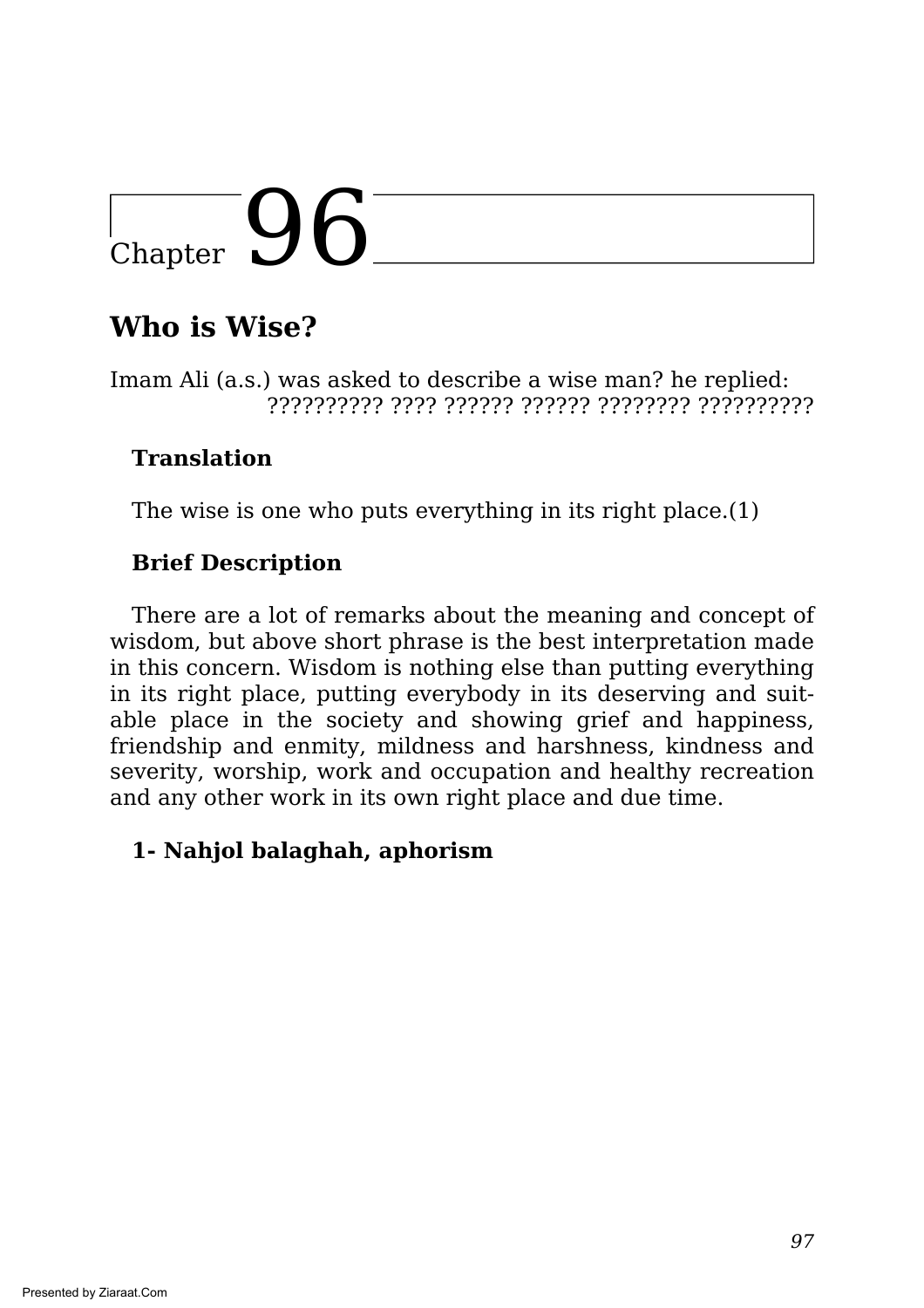## $\begin{array}{|c|c|}\n\hline\n\text{Chapter} & 9\n\end{array}$

## **Cause of Enmity**

Imam Ali (a.s.) says:

????????? ???????? ?? ???????

#### **Translation**

People are enemy with the things which they do not know.(1)

#### **Brief Description**

We see some people who deny a lot of truths and rise against them while not being able to find any cause for it save ignorance and unawareness. this wise speech is specially truthful in religious matters. In fact, if some people, even those who are professional in other sciences, deny and oppose with them, when we subtilize, we find that they have not understood depth and philosophy of religion and religious concerns. otherwise, they would never deny them and this reality has been repeatedly experienced.

#### **1- Nahjol balaghah, aphorisms, phrase 172**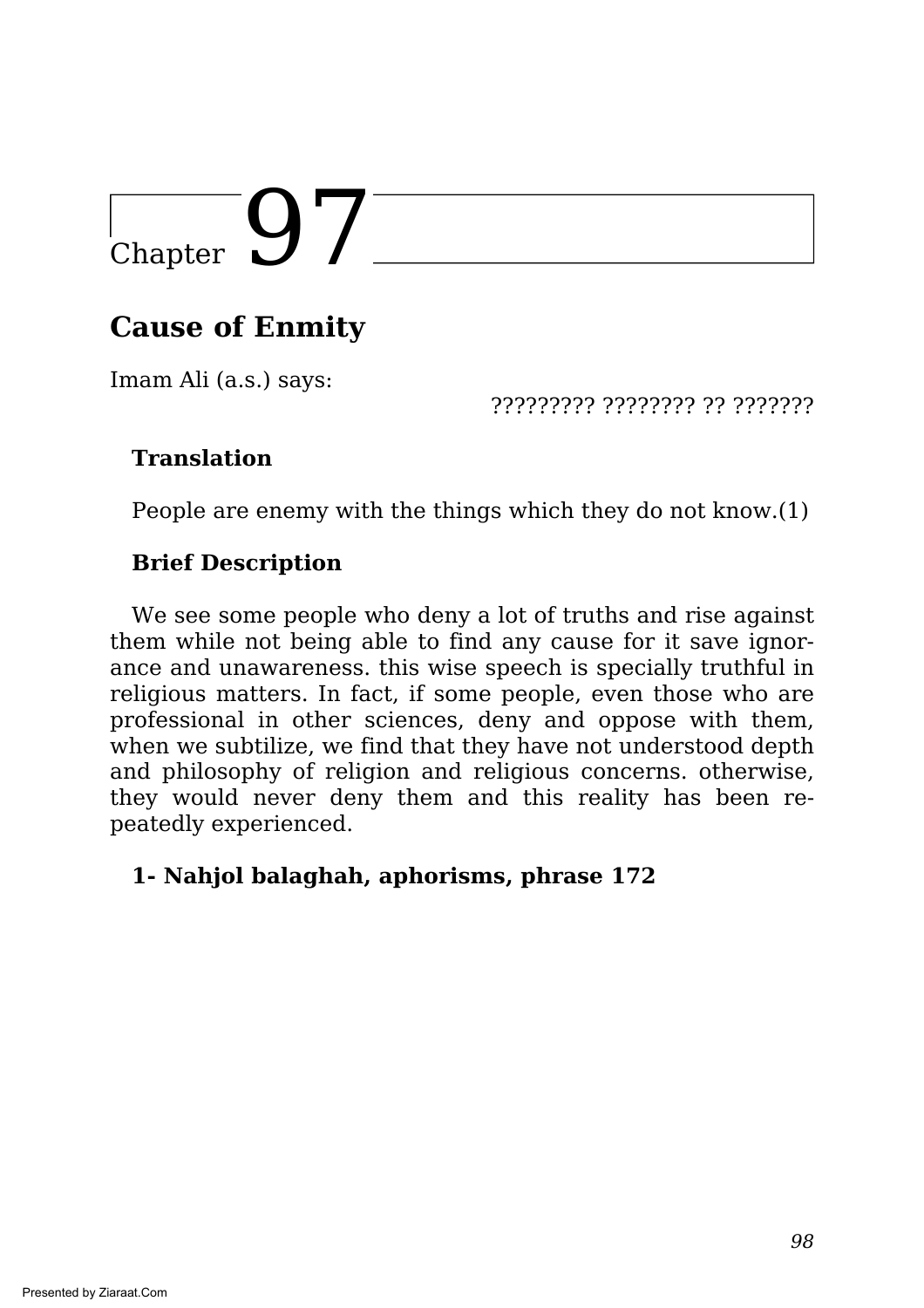## **The Zealous**

Islam"s Prophet (s.a.) says: ???? ?????? ??????? ??????? ???? ???????? ??????????

#### **Translation**

The great god likes his zealous servants.(1)

#### **Brief Description**

Zeal actually means loyalty to protection of religion or chastity or water and land and islamic country and or other divine bounties. A zealous person is one who considers himself committed and responsible for protecting these affairs and becomes very disturbed by aggression and encroachment of aliens to them. zeal is one of the prominent attributes of the prophets and men of god. We read about abraham (a.s.), the idol breaker hero, `surely abraham was zealous". in summary, zeal is a powerful barrier against the rush of aliens.

#### **1- Nahjol fesahah, page 15**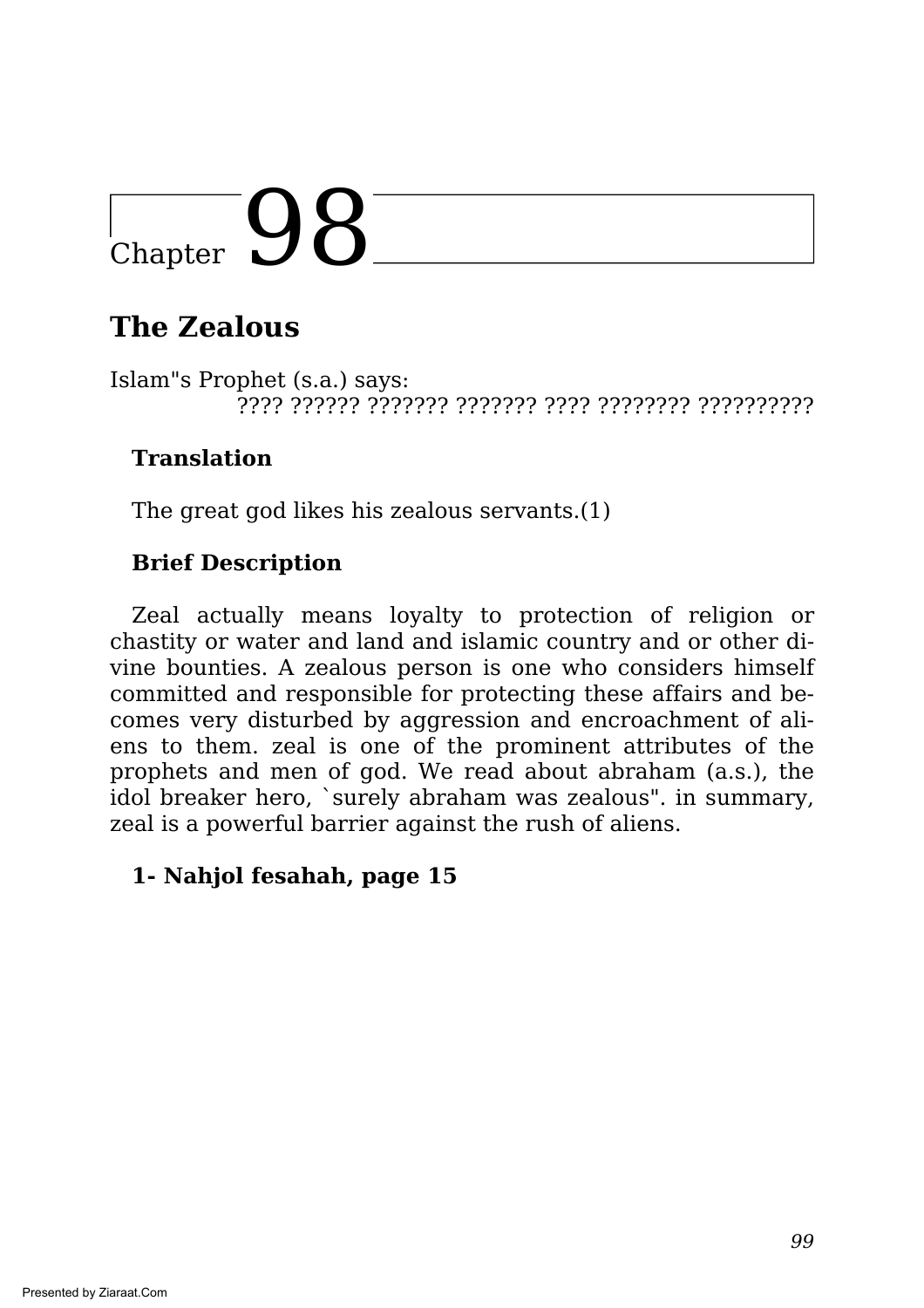## $\bigcup_{\text{Chapter}}$

## **A Fertile Being**

Islam"s Prophet (s.a.) said: ?????? ??????????? ?????? ??????????? ?? ??????? ?????? ???? ???? ????????

#### **Translation**

A believer is like a palm tree, whatsoever you take away from it, is useful and profitable.(1)

#### **Brief Description**

Palm tree is actually one of the very fertile trees. its fruit is eaten as one of the best foods. sometimes its stone is burnt, and also mat, hat, table-cloth and such like are woven by its leaves. its wood is used in construction of simple buildings and even they are used as bridge for passing through streams. A sort of fragrant and useful essence is extracted from its blossom. In other words, no part of it is useless and shall be discarded. the believers are the same. their thoughts are useful, their speeches are profitable, their meetings give lesson, their religion is reforming and they are loyal in friendship, strong in decisionand that is to say everything of them is worthy.

#### **1- Nahjol fesahah, page 564**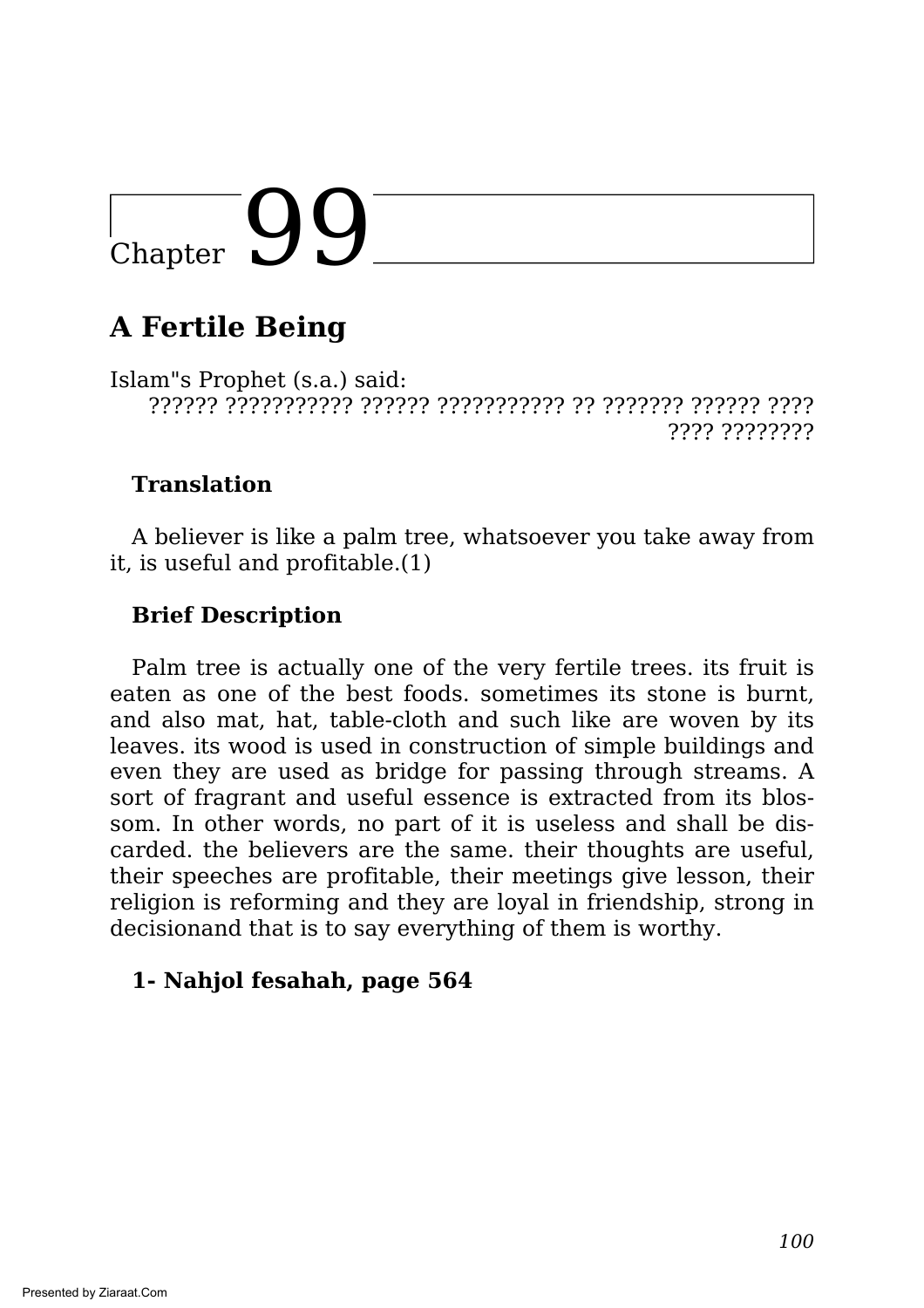# Chapter  $100^-$

## **The Best Hands**

Islam"s Prophet (s.a.) said ???????? ????????: ???????? ? ?????????? ?? ?????????? ? ?????? ?????????? ??????????

#### **Translation**

There are three types of hands, begging hands, keeping hands and bountiful hands, and the best hands are bountiful hands.(1)

#### **Brief Description**

Islam tries to teach its followers a high aspiration and wide attempt and endeavor and strong affection and thus it recommends to its followers not to ask anything from anyone as far as they can, and do not beg from anybody, not only do not ask anything from anyone, but also do not restrict to themselves whatsoever they have. Rather, they should make available their bounties to the others as far as they can, and on this account, we read in the above tradition, the best hands are bountiful hands.

#### **1- Tohafol oghoul, page 32**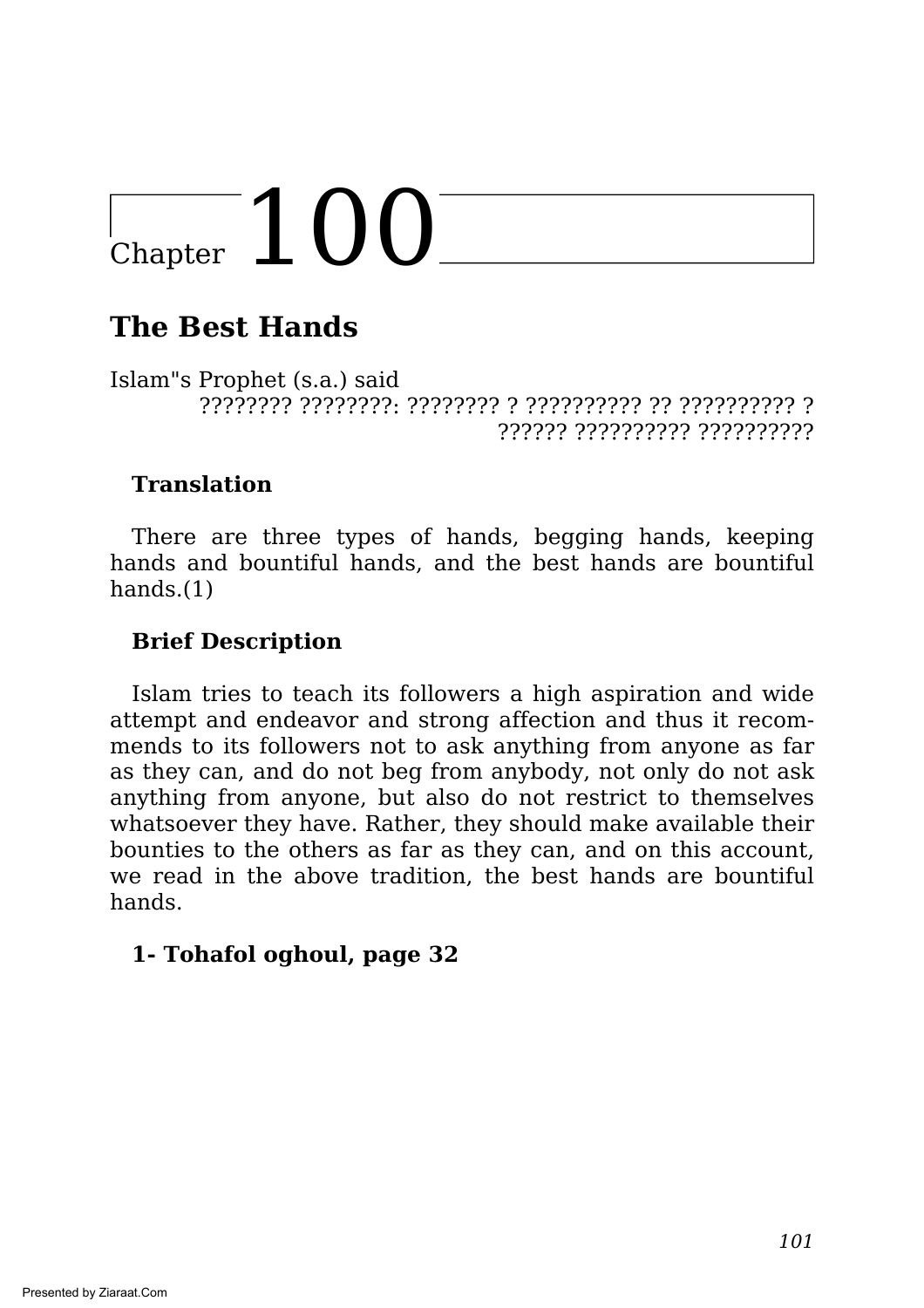# $\frac{1}{2}$ Chapter  $101$

## **Worse Than Death**

Imam Hassan Askari (a.s.) says: ?????? ???? ????????? ?? ??? ?????????? ?????????? ?????????! ?? ????? ???? ????????? ??? ???? ?????? ???? ?????????? ?????????!

#### **Translation**

Better than life is what, you would hate life when you lose it! and worse than death is what, you would welcome death when it happens to you!(1)

#### **Brief Description**

Some people suppose that the highest worth is the worth of this material life while there are a lot of things more valuable than it. there are some moments in life in which man wishes for death, and there are truths for which he sacrifices himself in full satisfaction. The martyrs for the path of god, virtue, and devotion to justice were those who had understood this meaningful speech of imam askari (a.s.), and when they found life unpleasant and death a window to a wider world, as well as god"s satisfaction, they bade life farewell and received death.

#### **1- Tohafol oghoul, page 368**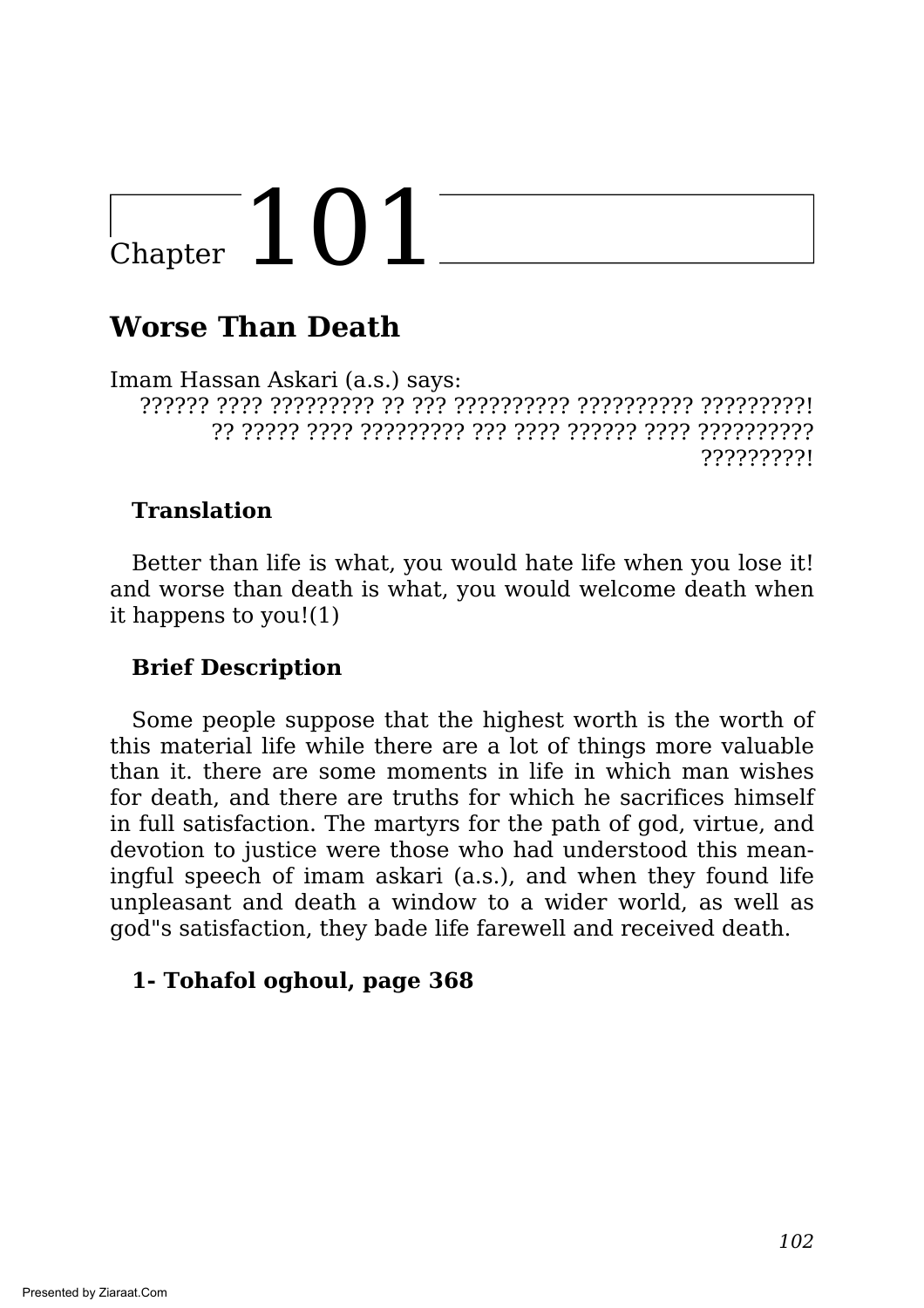# Chapter  $102$ <sup>-</sup>

### **Distinction Between a Believer and a Hypocrite**

Islam"s Prophet (s.a.) says:

??? ?????????? ??????????? ???????? ?????????? ?????? ???????? ??????? ?????????? ?? ??????????? ??????? ????????? ??????? ????????? ?? ??????????? ??????? ????????? ??????? ?????????

#### **Translation**

When you find a believer silent, approach to him because you will hear wise sayings. Believers are taciturn and active but hypocrites are talkative and inexperienced.(1)

#### **Brief Description**

Man"s power is not unlimited and everlasting. therefore, when his energies are used in one direction, there will be deficiency in somewhere else. So it is not surprising if talkative people are inexperienced and not active. islam"s prophet (s.a.) who advocates positive effect in everywhere and for everything, considers attempt for action as the sign of believers instead of speech, while he considers the opposite attribute for the hypocrites.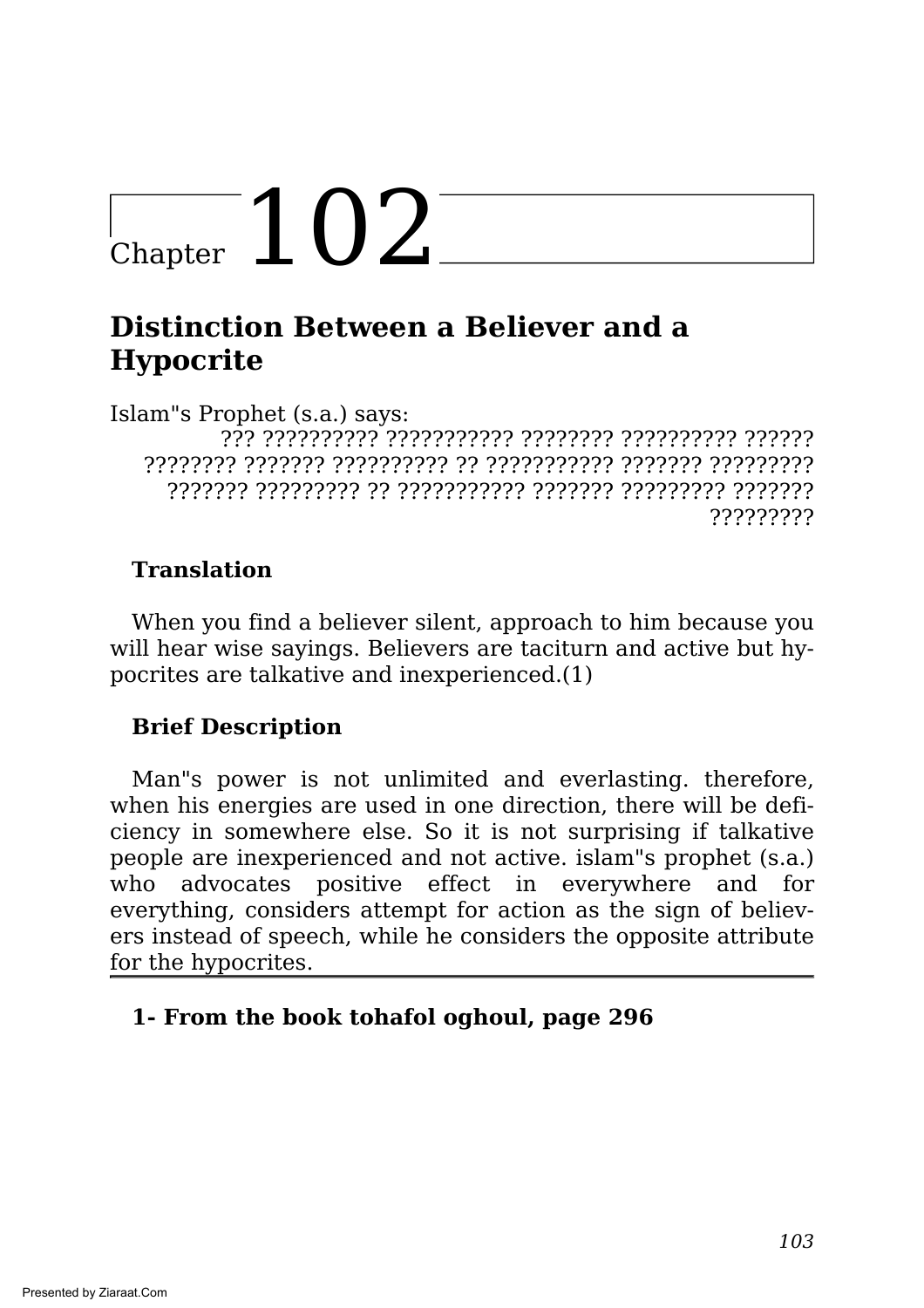## **The Best Heritage**

Imam Ali (a.s.) says: ?????? ?? ?????? ??????? ??????????? ?????????

#### **Translation**

The best heritage which fathers leave for their children is courtesy.(1)

#### **Brief Description**

Courtesy is the proper encounters and relations associated with respect and honor. courtesy is sometimes before god"s people and sometimes before god. In both cases, it is one of the great human capitals as the code of success in all fields. And on this account, imam ali (a.s.) has called courtesy as the highest heritage which a father leaves for his child. Courtesy is the source of affection, sincerity, friendship, and union and an important factor for the effectiveness of speech and progress in social programs.

#### **1- Ghorarol hekam, page 393**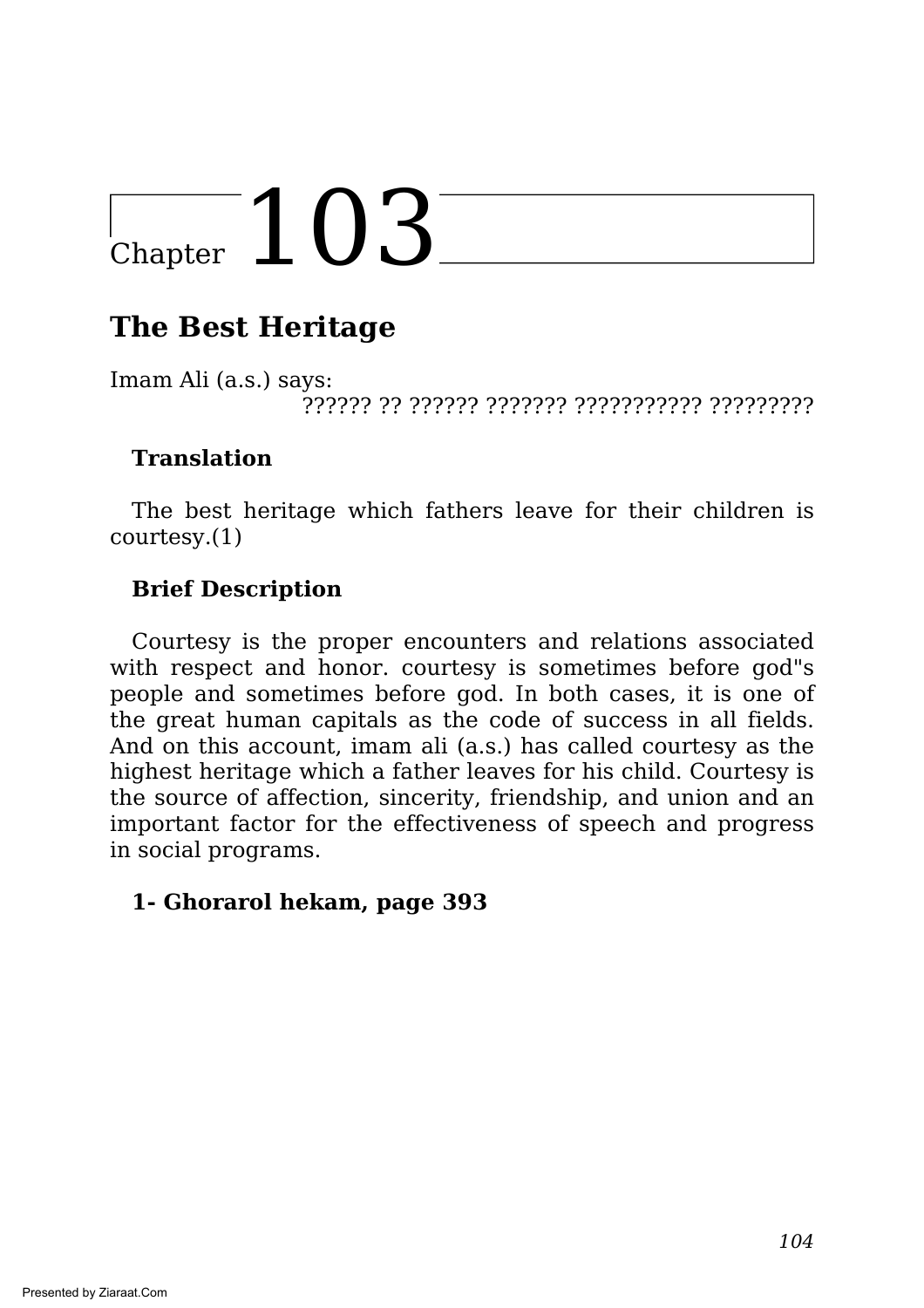# $\frac{1}{2}$ Chapter  $104$

### **Respect to Freedom of Thought**

Islam"s Prophet (s.a.) said: ?????? ????????? ?????? ??????? ??????????? ?????? ?????????????? ?? ???????????

#### **Translation**

Those among which a believer has to practice dissimulation are bad people!(1)

#### **Brief Description**

Dissimulation and concealing ideas usually arises when a selfish majority of the society prevent the righteous minority to express their thoughts and divulge their ideas. Surely, such society will not be prosperous. in an islamic and humanitarian society, the righteous people should have the right of divulging their ideas for public opinions, and common people should not hinder them, and rather respect freedom of thought in the reforming aspects and provide facilities for training and making fruitful these thoughts.

#### **1- Nahjol fesahah**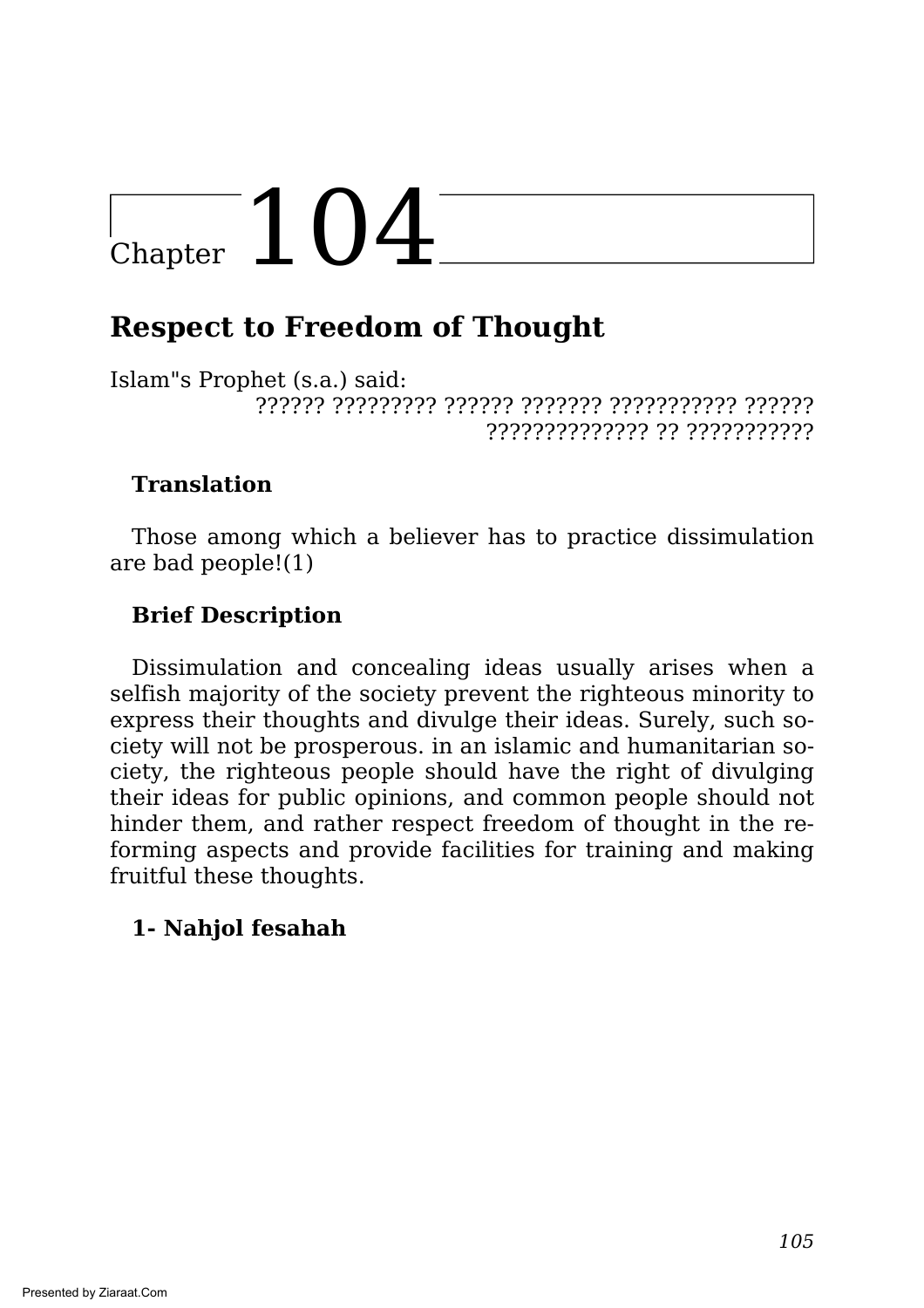### **These Six Attributes Do Not**

Exist in the believers. Imam Sadegh (a.s.) said: ??????? ?? ??????? ??? ???????: ?????????? ?? ????????? ?? ????????? ?? ???????????? ?? ????????? ?? ?????????

#### **Translation**

There are six things not existing in the believers: strictness, peevishness, envy, stubbornness, lie and injustice.

#### **Brief Description**

Those who are satisfied only with the name of belief are unreal, not real, believers. at least, above six ugly attributes should not exist in a believer. It is interesting that all above attributes are concerned with relation and connection of men with each other and social matters. Real believers are those being easy going, good humored, benevolent, submitted to truth, truthful, and just and choosing this sacred and great name without having these attributes is incorrect and unsightly!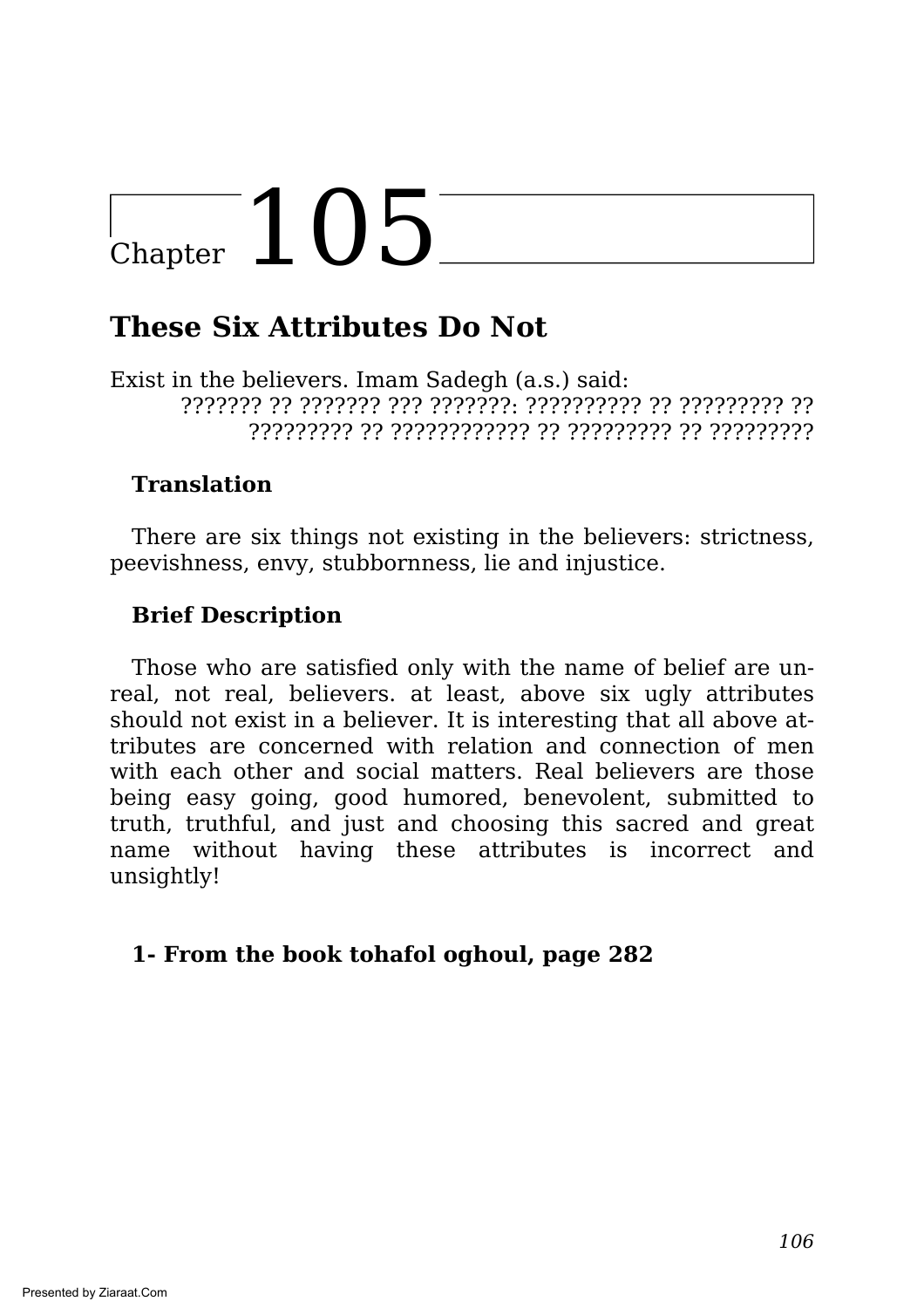### **Do Not Disconnect All Relations**

Imam Sadegh (a.s.) said: ??????? ????? ?????? ???????? ?? ??? ????? ?????? ???????? ?? ???????? ??????? ?? ??? ?????

#### **Translation**

Be god-fearing and fear although it may be little, and maintain a curtain between yourself and him, although it may be  $thin.(1)$ 

#### **Brief description**

There are some people who disconnect all relations between themselves and god when they are proceeding in the path of sin and mistake, and ruin all the bridges behind themselves and close all the return doors to themselves. imam sadegh (a.s.) in his wise speech says at least do not close the repentance way to yourself, and do not tear all curtainsso that there would be a possible way when you repent.

#### **1- Tohafol oghoul, page 268**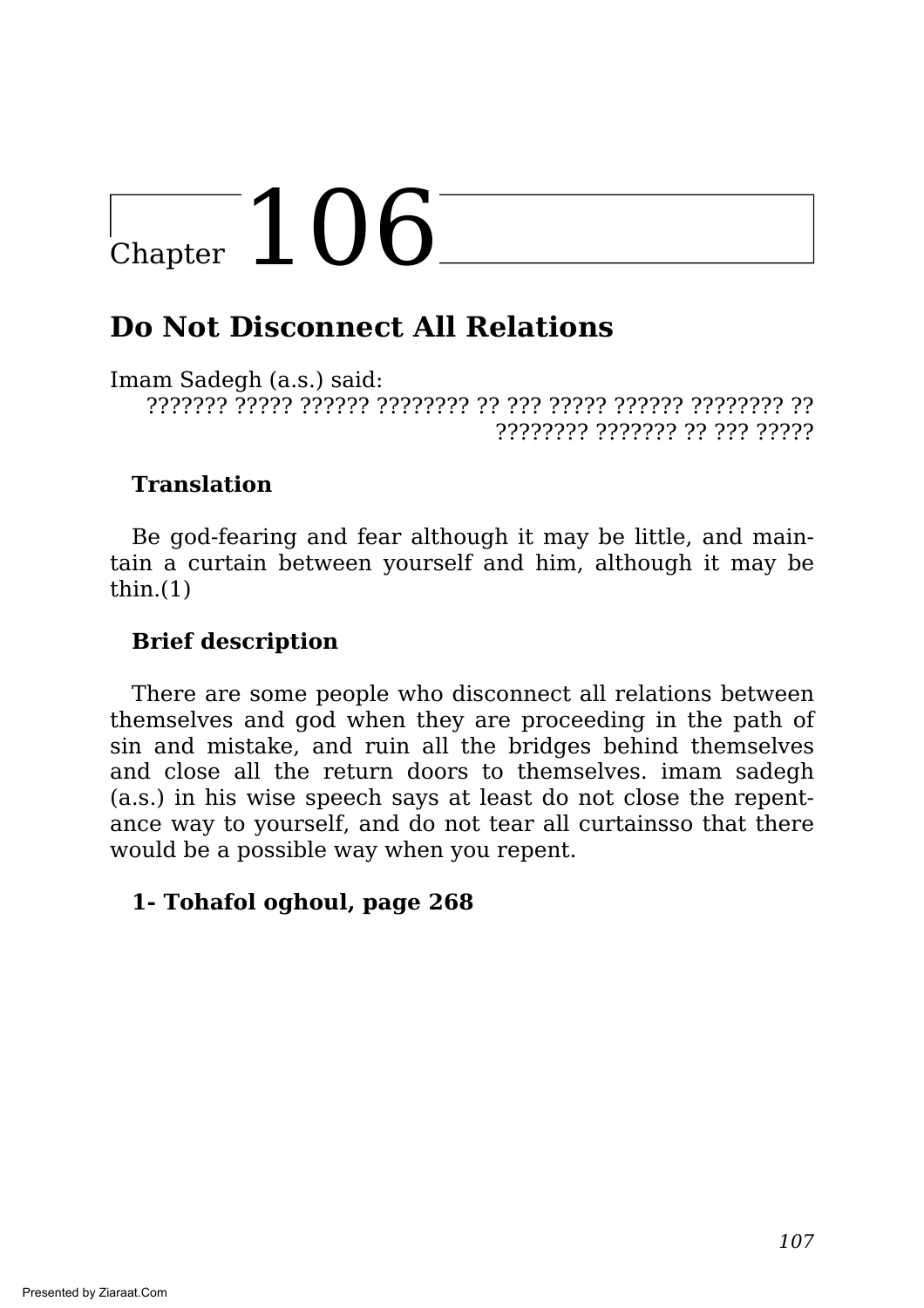# Chapter  $107^-$

## **Real Worship**

Imam Ali (a.s.) said to Komeil: ?? ????????! ?????? ????????? ???? ????????? ?? ???????? ?? ???????????? ?????????? ???? ??????? ????????? ??????? ??????? ?? ????? ?????? ?????? ????????? ?? ?????? ??????

#### **Translation**

O, komeil, this is not important to pray and fast and pay alms. it is important that your prayer (and other deeds) to be performed before god with a pure heart and properly accompanied with humility.(1)

#### **Brief Description**

The actual aspects of a deed as well as its way and quality determine its real value, not its appearance and quantity. As imam ali (a.s.) emphasizes komeil that one should pay attention to the spirit of deed instead of its appearance and considering its quantity, because the final aim of these good deeds is man"s education, development and improvement, and it depends on its sincerity not its quantity.

#### **1- Tohafol oghoul, page 117**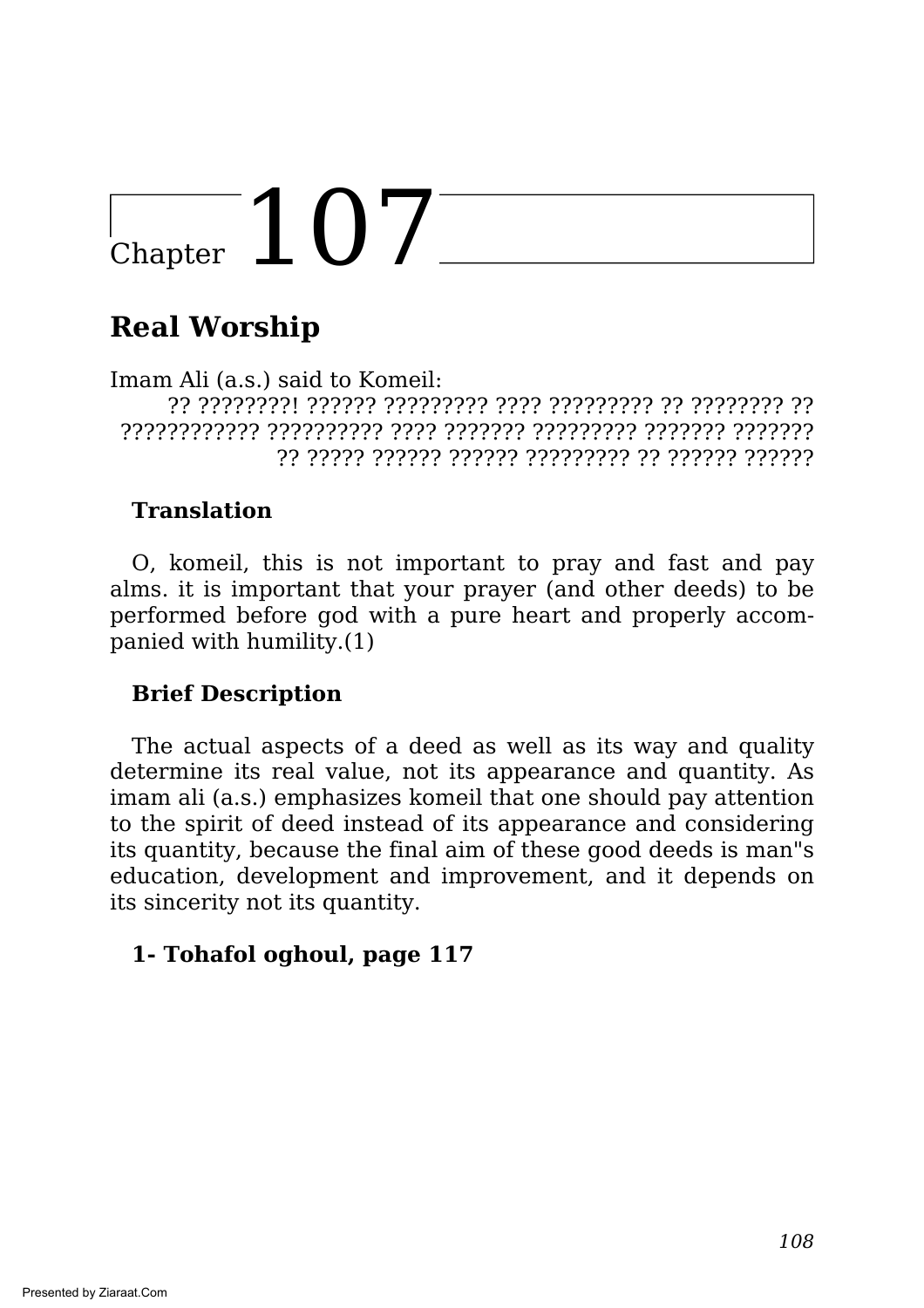## **Do Not Forget Your Fault**

Imam Sadegh (a.s.) said: ??? ????????? ????????? ??????????? ?????????? ???? ???????

??????? ?????????? ??????????? ??????? ???? ??????????

## **Translation**

When you see someone searching for people"s sins and caviling them, but forgetting his own sins, you shall know that he is involved in divine punishment.(1)

## **Brief Description**

There are a lot of people who are very insolent, acute, and ingenious in criticizing others while they are completely unaware of their own state, and as per popular proverb, they see a thorn in the foot of others, but do not see a branch in their own eyes! surely, curtains of conceit and unawareness have covered the eyes of such people due to being drowned in sin, self-conceit and selfishness, and they are wandering in the deviated paths. One is prosperous who has already refused whatsoever for which he cavils the others.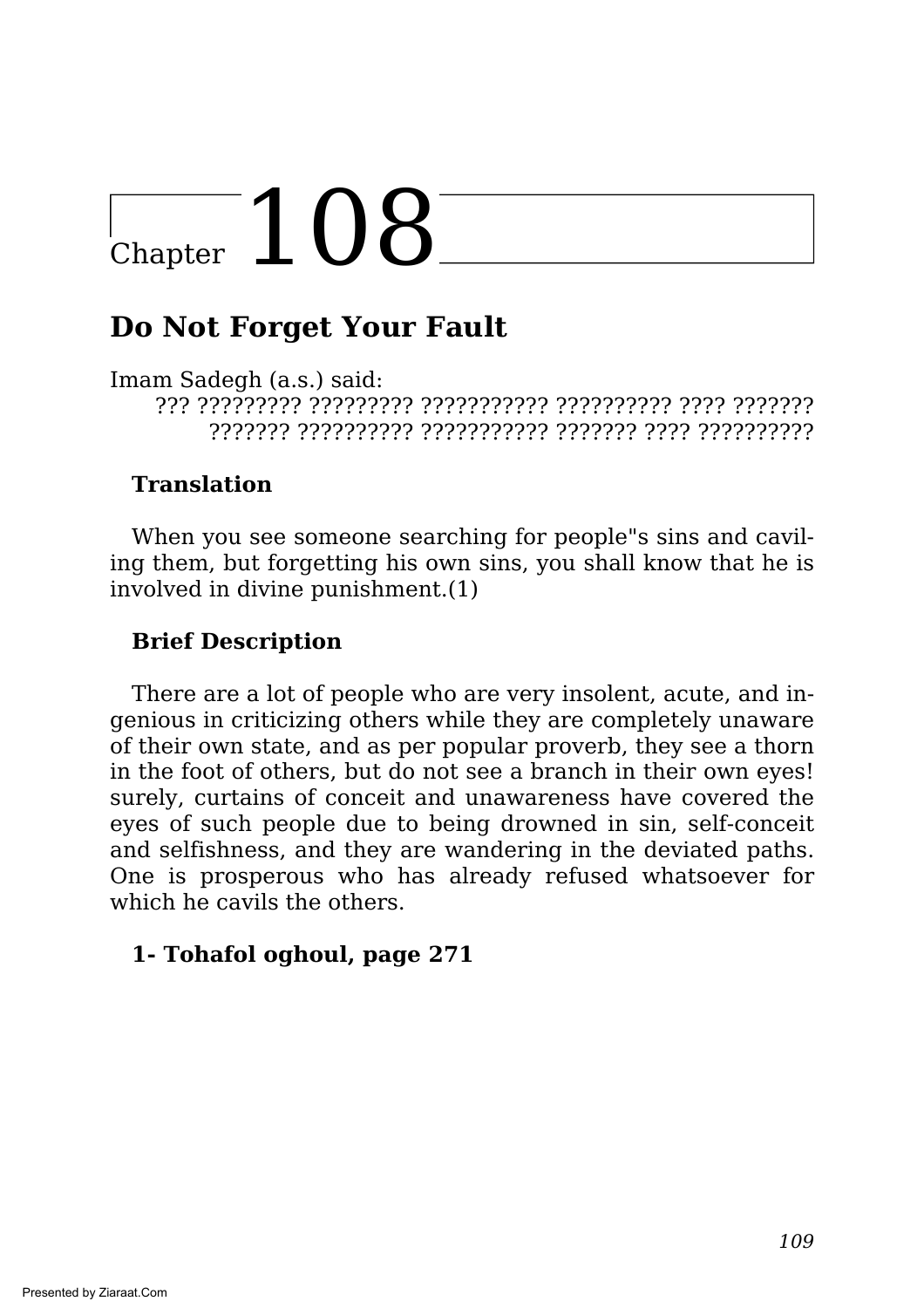# $\overline{\phantom{0}}$ Chapter  $109$

## **Great Torment**

Imam Sadegh (a.s.) says:

???? ???? ???????? ??????? ????????

## **Translation**

One who is ill-humored torments himself.(1)

## **Brief Description**

It is usually said that ill-humored individuals who are peevish with everybody, torment and annoy their friends and relatives, while they themselves suffer the greatest torments because they embitter life"s honey and make unpleasant pure water for themselves. Ill-humored people have a short life and uneasy spirit, their body is in pain, and suffer more than others. good temper is one of the sorbs which islam has invited its followers to it with a lot of emphasis and it is called an important factor for attainment to the eternal paradise.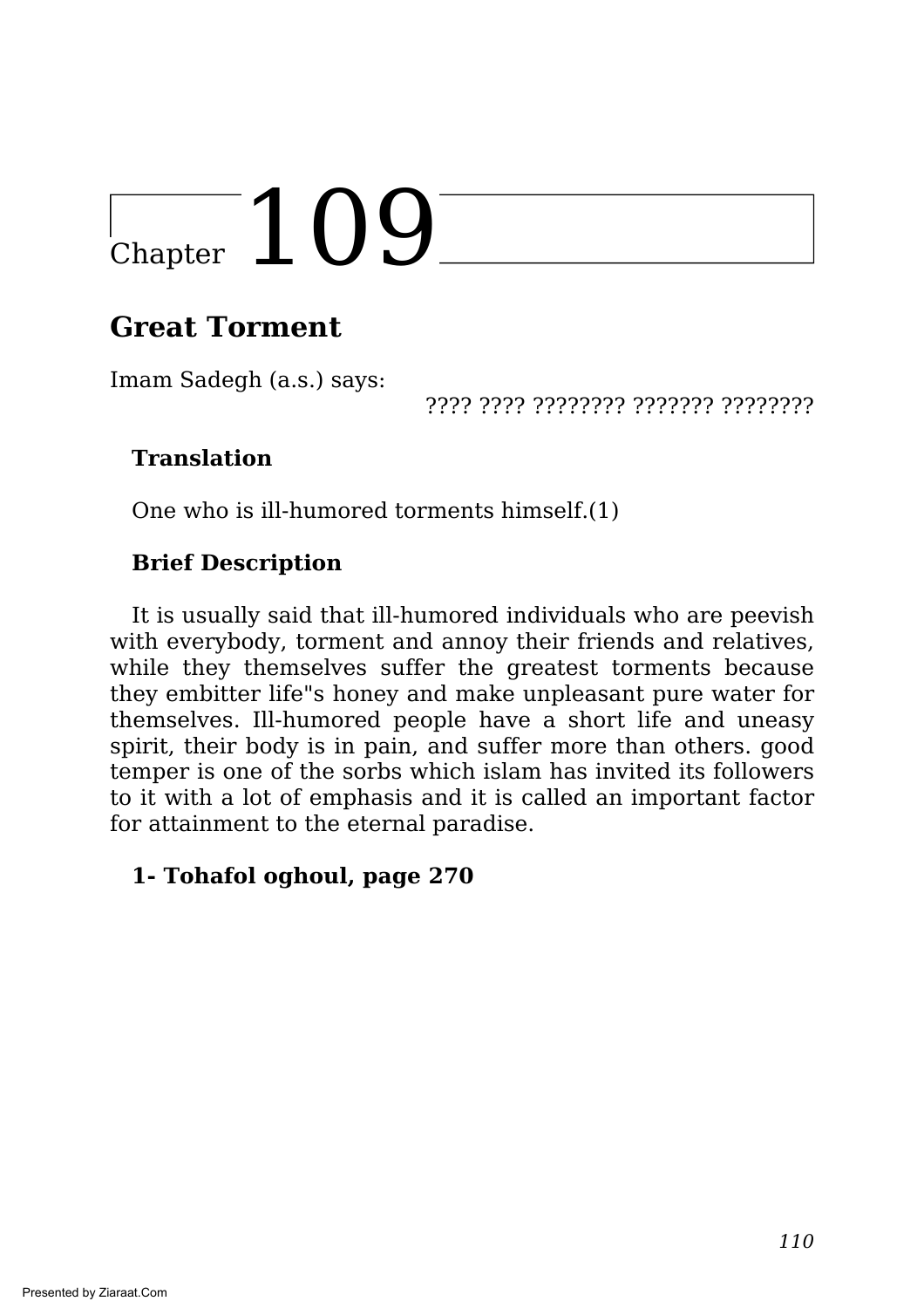## **Freshness of Quran**

Imam Reza (a.s.) said: ???? ????? ??????? ???? ???????? ????????? ??????? ?????? ????? ?? ?? ????? ?????? ??? ?????? ??? ????? ????? ??????? ?? ?????? ????? ????? ????? ??? ?????? ???????????

## **Translation**

God has not confined quran to a special time, neither for a special nation, and so it is new at any time and fresh for each nation.(1)

## **Brief Description**

Imam (a.s.) gave the above reply to one who had asked why quran does not get old by repeated study, recitation and publication? in this saying, imam has a meaningful refer to this reality that quran is not created by the material world and man"s transient and variable thoughts. so dust of oldness does not cover it by lapse of time. Rather, it has originated from the science and knowledge of the great god, whose existence is pre-eternal and everlasting. The more it is read, the more, it becomes new and interesting, and really this is one of the signs of quran"s magnitude.

### **1- Safinatol behar, volume two, page 413**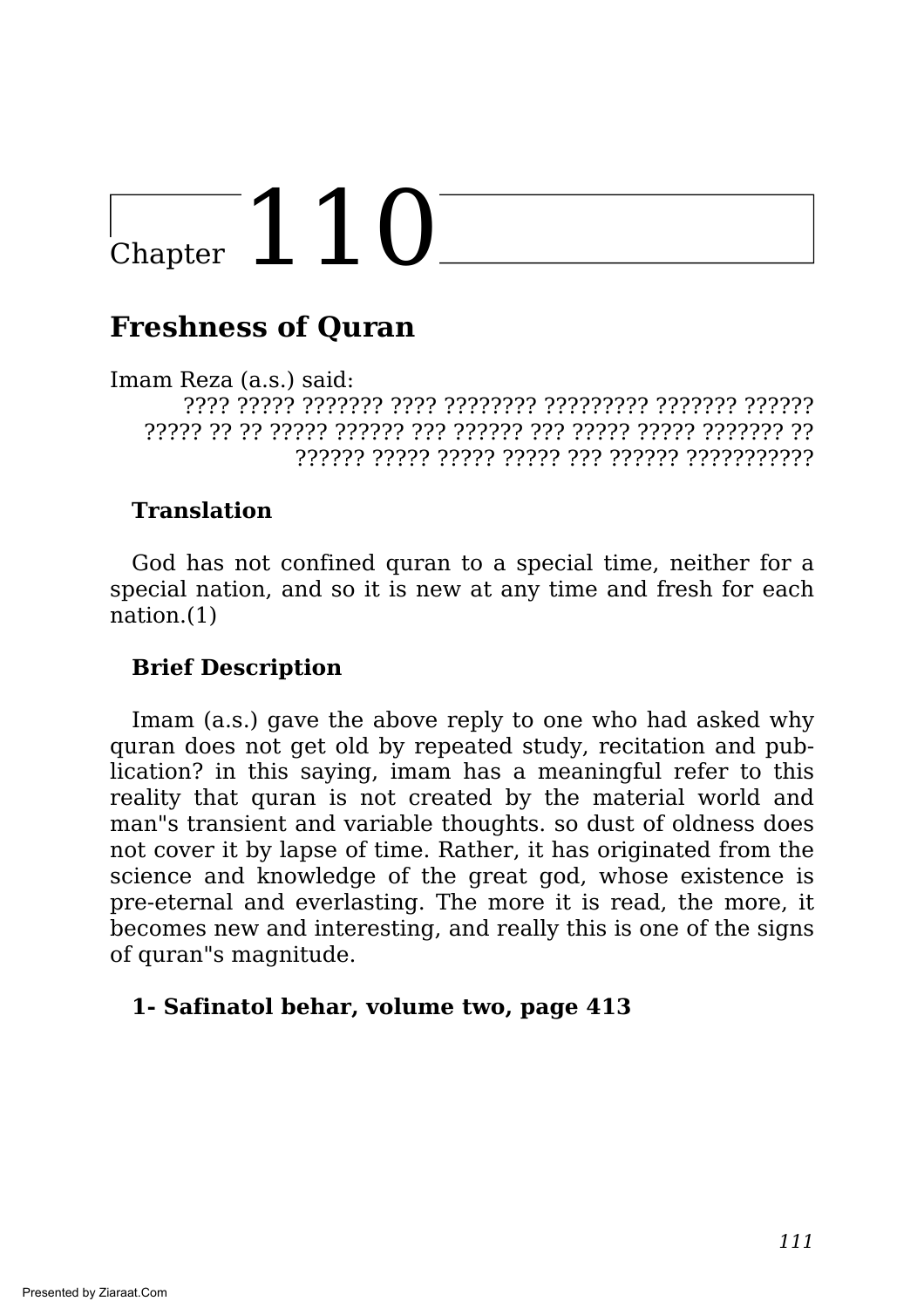## $\overline{C$ hapter  $111$

## **Beware of Sensuality**

Imam Sadegh (a.s.) says: ????????? ???????????? ???? ??????????? ???????????? ???????? ?????? ?????? ?????????? ???? ????????? ???????????? ?? ???????? ??????????????

## **Translation**

Beware of sensual desires as you take care of your (obstinate) enemies because nothing is more enemy with man than following sensual desires and the outcomes of his tongue!(1)

### **Brief Description**

Undoubtedly, inward enemies are more dangerous than outward enemies. therefore, obstinate desires which affect man inwardly, are considered as the most dangerous enemy for man. sensuality blinds and deafens man"s eye and ear. It removes the light of wisdom, alternates the face of truths and finally leads him to the precipice of corruption.

#### **1- Safinatol behar, volume 2, article `sensual desire"**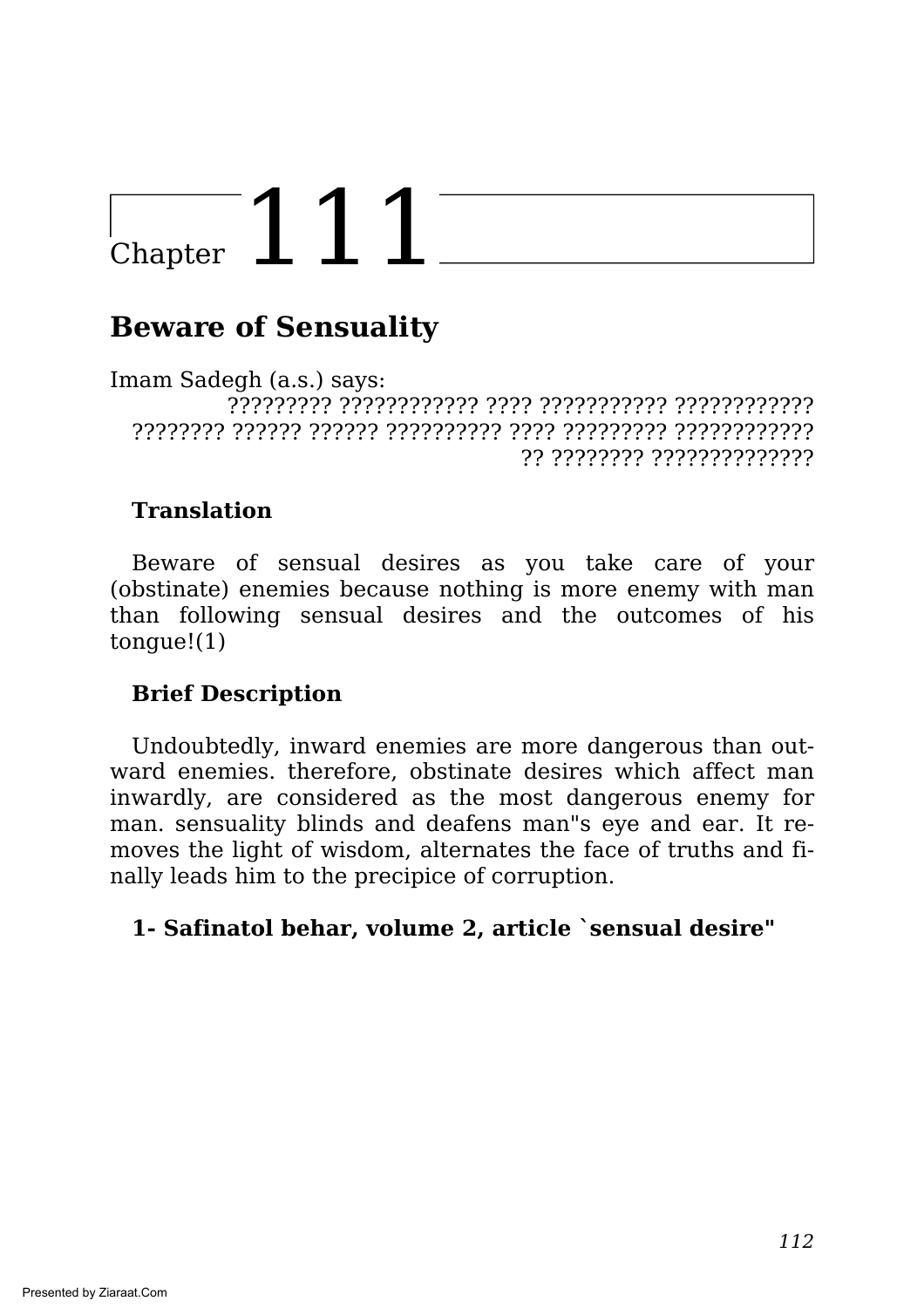## **The Only Way of Being a Shiite**

Imam Bagher (a.s.) told to jaber jofi: ??????? ???????? ????? ????????? ?? ??????????? ??????? ?? ???????? ???????? ? ?????? ?????? ????? ?? ????? ?? ?? ??????????? ???????? ????? ??????????? ????

## **Translation**

Convey my greeting to my shiites and say to them that there is not any relationship between us and god. rather, the only way of proximity to god is submission to his commends.(1)

## **Brief description**

There are a lot of people who suppose only claiming for shiism and interest in the household of the prophet (s.a.) is sufficient for their salvation and prosperity. As if they would be included among the relatives of imams in this way, they would have a special relationship with god too, and everything could be well arranged through recommendation and mediation. Whereas the only relation governing on the relations of creature and creator is obedience and fulfillment of duties. Whosoever submits to his command is the most intimate, and whosoever disobeys is the farthest, whoever he may be.

### **1- Beharol anvar, volume 15, page 164**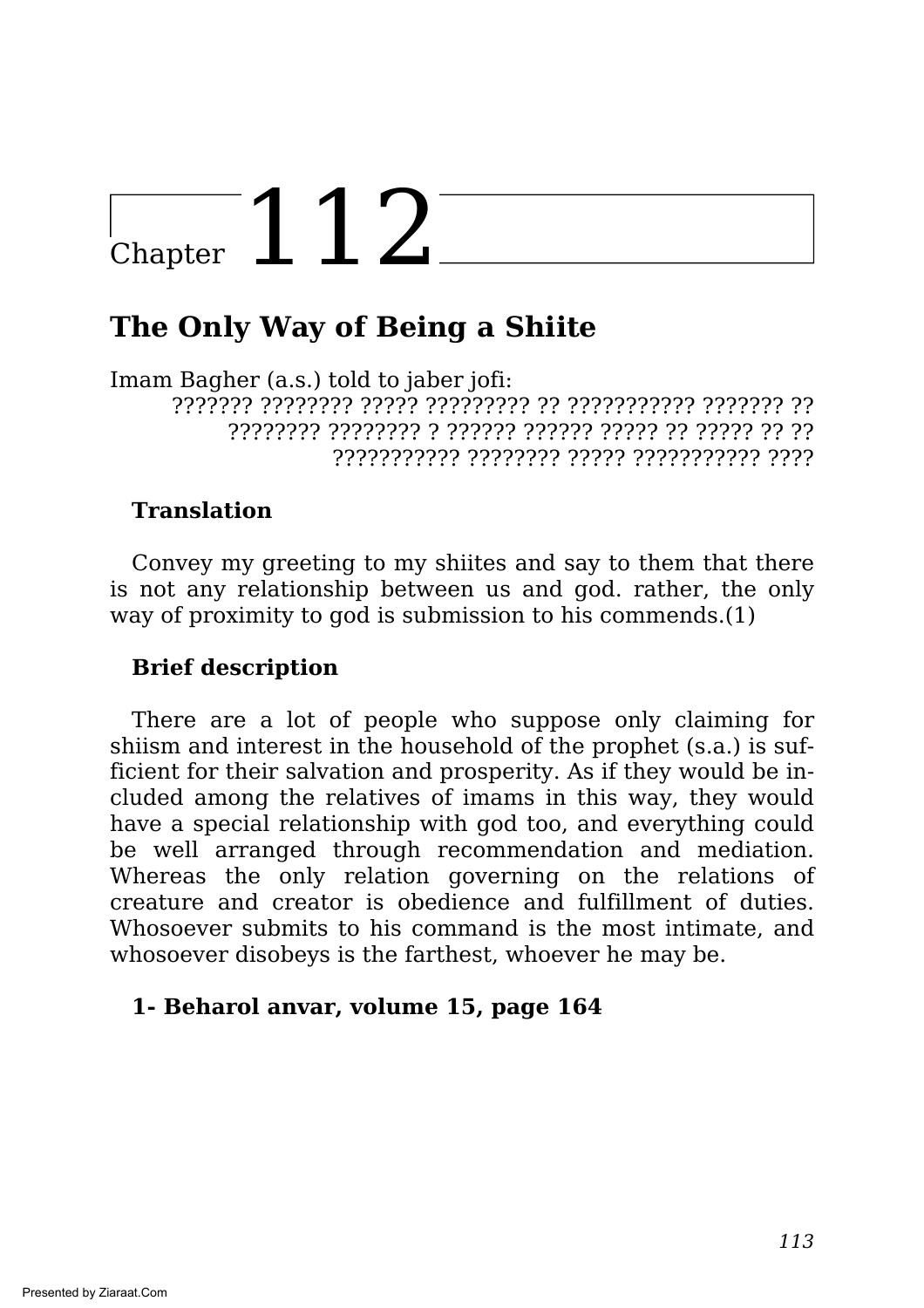## **Relation of Wealths and Expenditures!**

Imam Ali (a.s.) says: ???? ???????? ???? ?????? ??????? ?????????? ??? ?????? ????????

## **Translation**

He who earns a wealth illegitimately, will spend it in the ways not having any divine reward.(1)

## **Brief Description**

This is commonly believed that not all properties deserve to be spent for public welfare or useful and reforming ways. above tradition is a good proof for this public belief. and it is actually truthful because it has been seen that some individuals have intended to participate in a positive activity using their property, but they have either stopped at the middle of way, or if they have completed the course, their performed action has not had a considerable efficiency or has had a reversed outcome. Whereas there are a lot of faithful and virtuous individuals who have caused great services by their little capital.

### **1- From the book tohafol oghoul, page 63**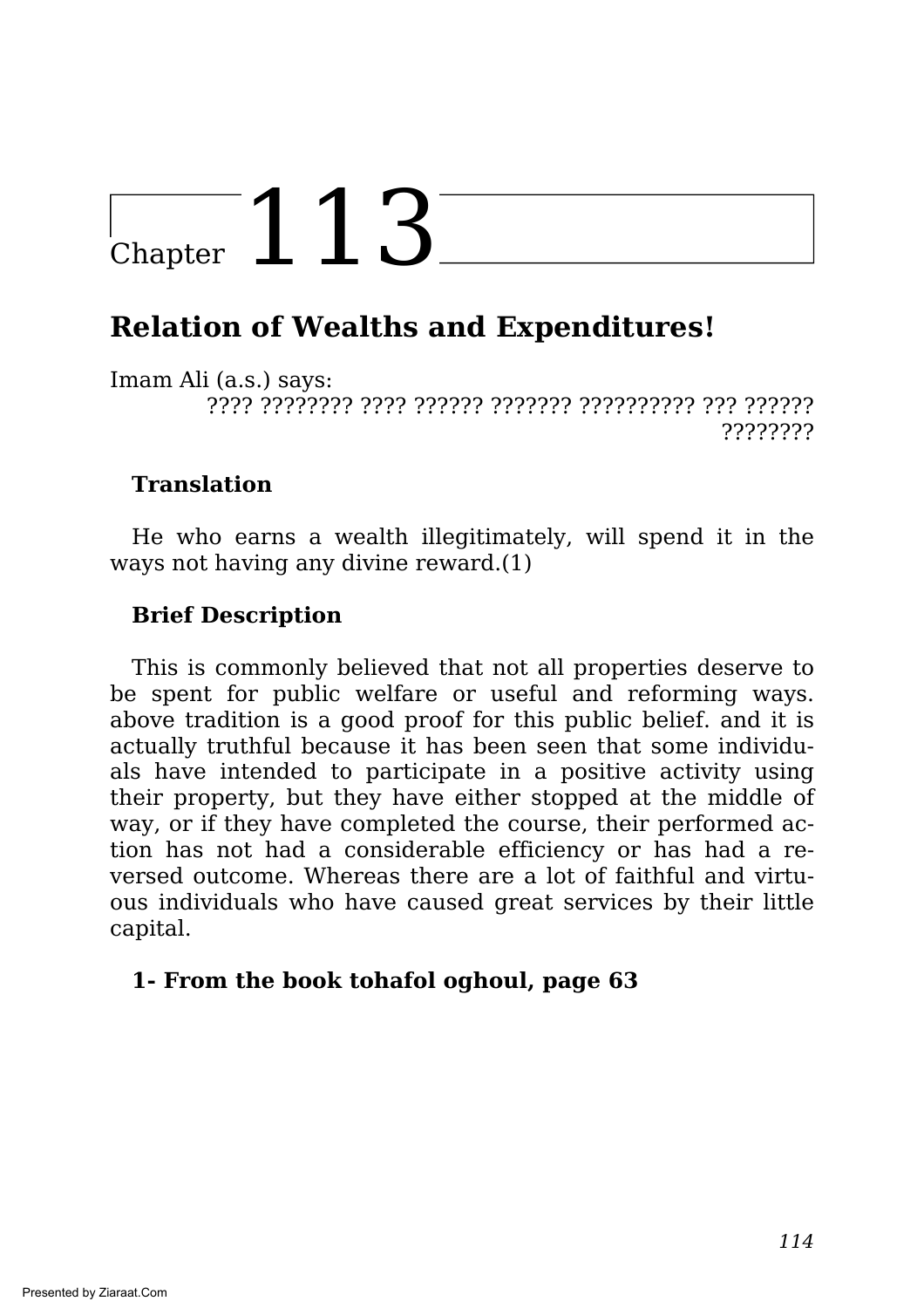## **The Most Truthful and Wise**

The Prophet (s.a.) said:

??????? ?????? ?????? ?? ??????? ?? ??????? ????? ?????????? ?? ????????? ??????? ????? ????? ?????(?).

## **Translation**

Any nation has a truthful and distinguisher man, and the truthful and distinguisher man of my nation is ali ebne abitaleb.(1)

## **Brief Description**

For completion of program of a genuine religion, an everlasting religion like islam, there should be someone familiar with all aspects and details of that religion and able to distinguish between truth and false (deserving the name of distinguisher) after demise of prophet (s.a.), the most part of whose mission was passed while being engaged in different conflicts with obstinate enemies. He should be also very truthful, honest, eloquent and frank so that he can remove any ambiguity for people after demise of first leader. This rank, as per above explicit expression, was allocated to imam ali (a.s.).

### **1- Safinatol behar, volume 2, page 221**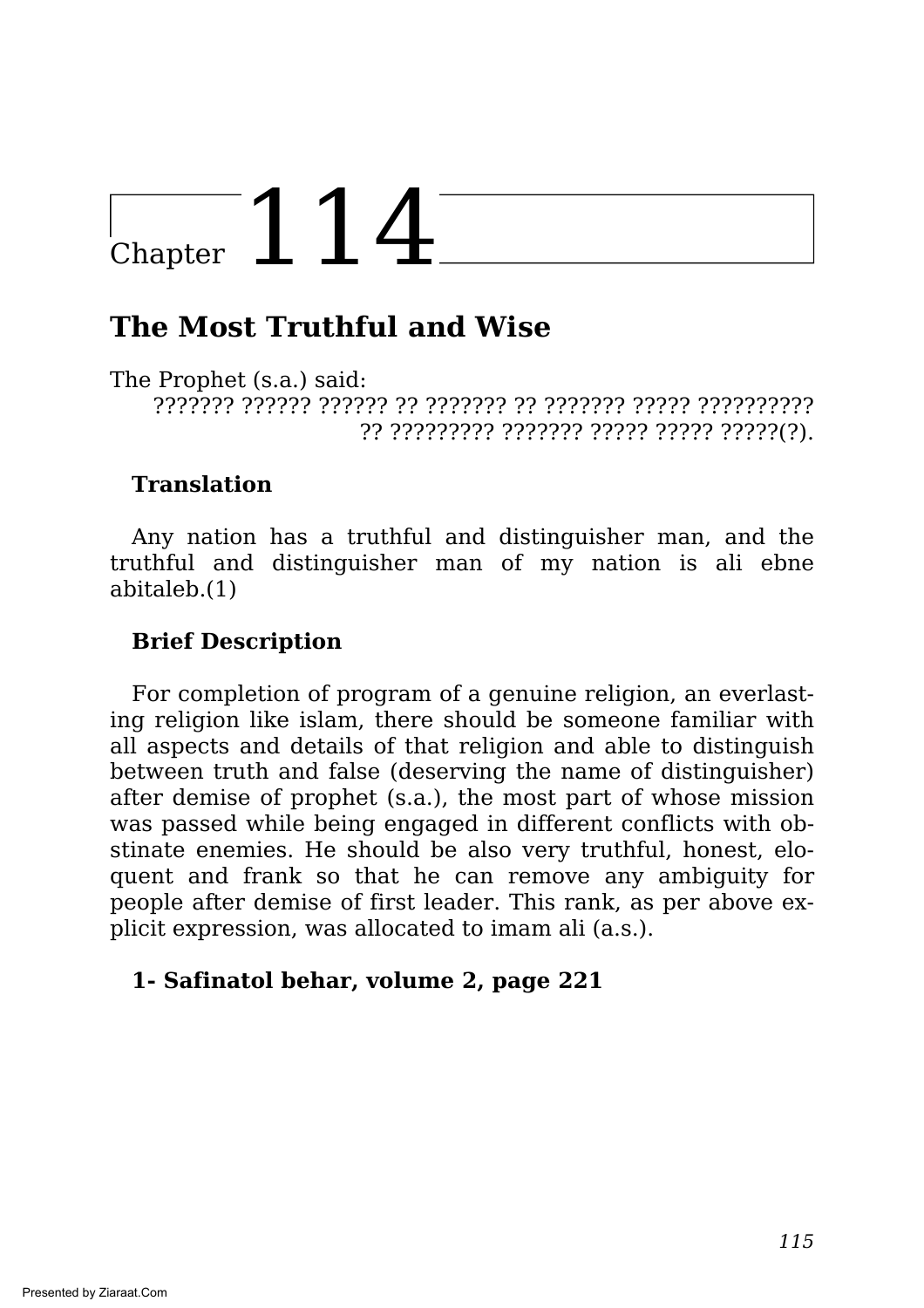## **Simple Life and Cooperation in House-Keeping**

Imam Sadegh (a.s.) says: ???? ??????? ???????? ????????? ?????????? ?? ????????? ?????????? ?? ?????? ???????? ???????? ?? ???????? ?? ????????!

## **Translation**

Ali (a.s.) collected wood (for his home) from the desert and brouwater and made cleaning, and fatima (a.s.) made flour, and kneaded it and baked bread.(1)

## **Brief Description**

A world of magnificence of spirit and high human rank is hidden in this short tradition in respect to the great leader of islam, imam ali (a.s.) and model woman, fatima (a.s.) their life was very simple and freestanding but full of sincerity, purity, cooperation and assistance. Work was not a dishonor, and cooperation and understanding was considered as a basic privilege, and non- adornment was a big privilege. These affairs are not found any more in the homes and consequently tranquility and peace are disappeared.

## **1- Safinatol behar, volume 2, page 195**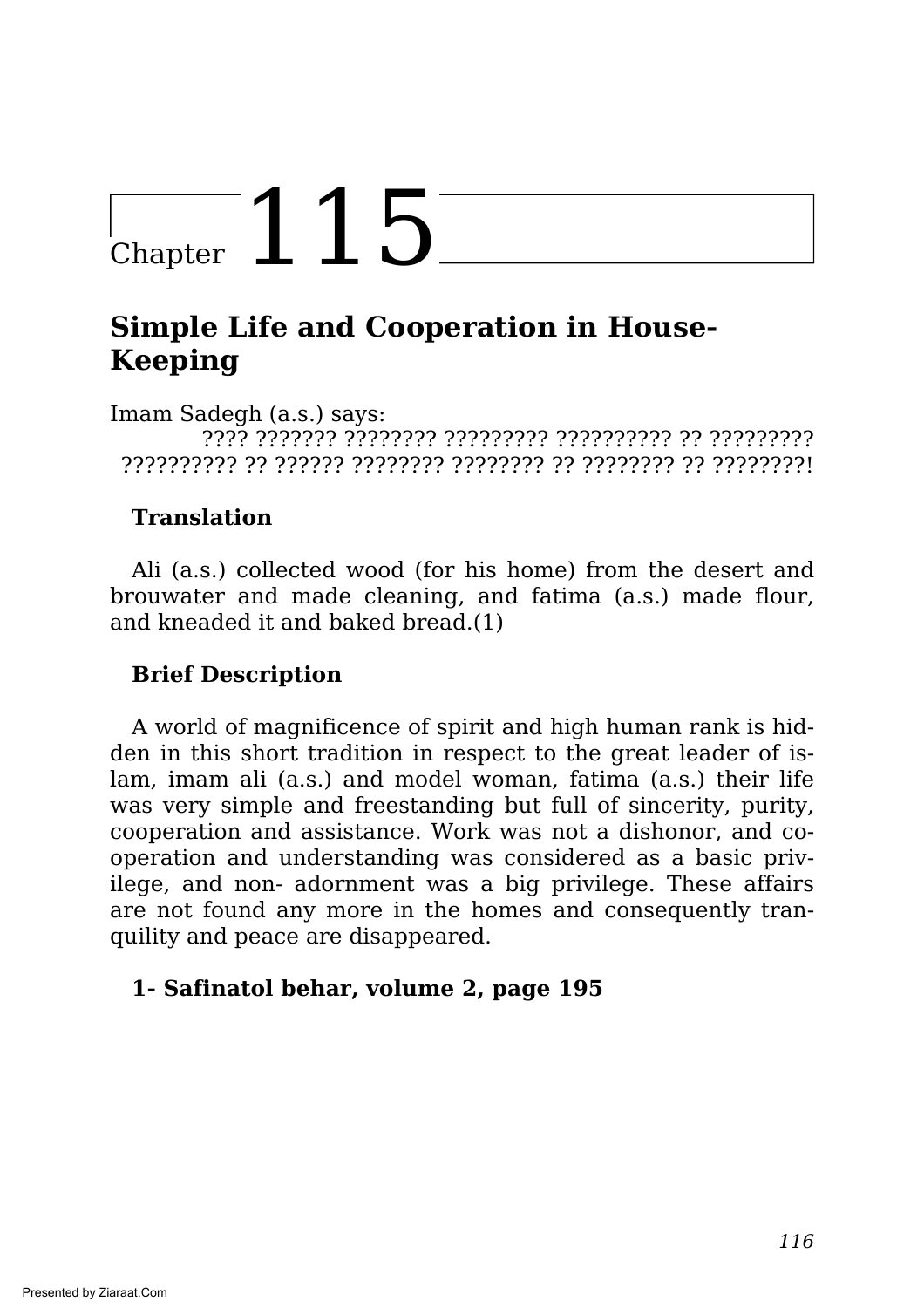## **One Hour of Justice**

The Prophet (s.a.) said:

?????? ????? ?????? ???? ???????? ?????!

## **Translation**

One hour of justice is better than one year of worship.(1)

## **Brief Description**

Worship is the same relation of creature with creator and `possible" with `necessary" and paying attention to this relation and connection. Those worships are important educational lessons which have an effective role on correcting man"s spirit and mind. however, we read in the above tradition, one hour of justice is better and higher than one year of (recommended) worship. And somewhere else we read one hour of thinking and meditation is higher than one night (or one year) of worship. And these expressions show the critical importance of justice and meditation, both having a common origin. Wherever there is not justice, there is not thinking, meditation and wisdom.

## **1- Nahjol fesahah, page 490**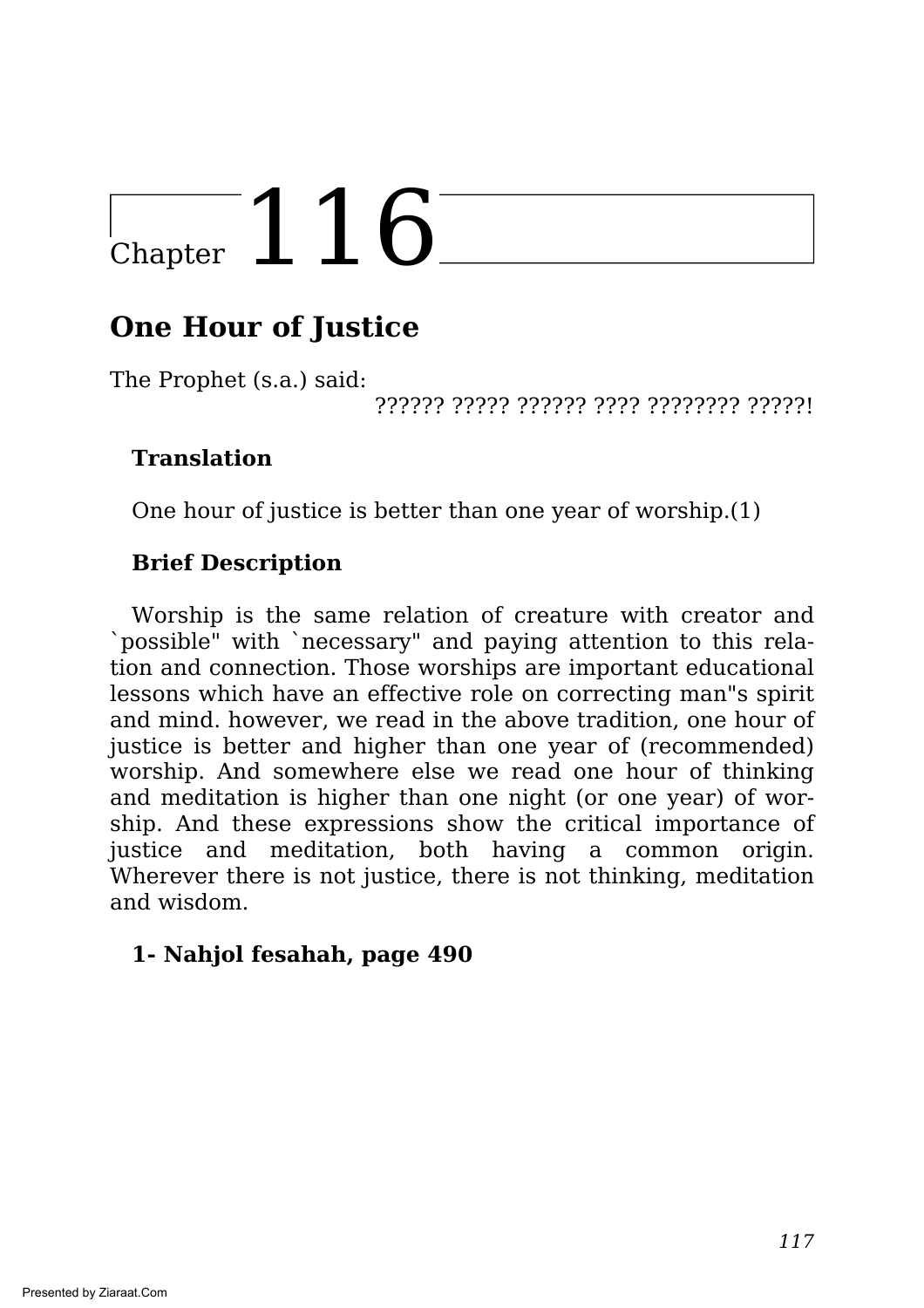## **Real Physician**

The prophet (s.a.) says: ?????????? ?????? ?? ????????? ???????? ???????? ???????? ???? ????????

## **Translation**

The real physician is god, and the things useful for you may be harmful for others.(1)

## **Brief Description**

The events happening in man"s life sometimes are due to his wrong policy, selection or will and there are a lot of painful events like these. But sometimes seemingly unpleasant events occur due to none of the above factors, actually being the drugs administered by real physician who is god for his servants. Although these drugs are bitter, but they are sometimes an awakening bell, or a means of attention to man"s weakness and debility and or removal of his conceit.

## **1- Nahjol fesahah, page 406**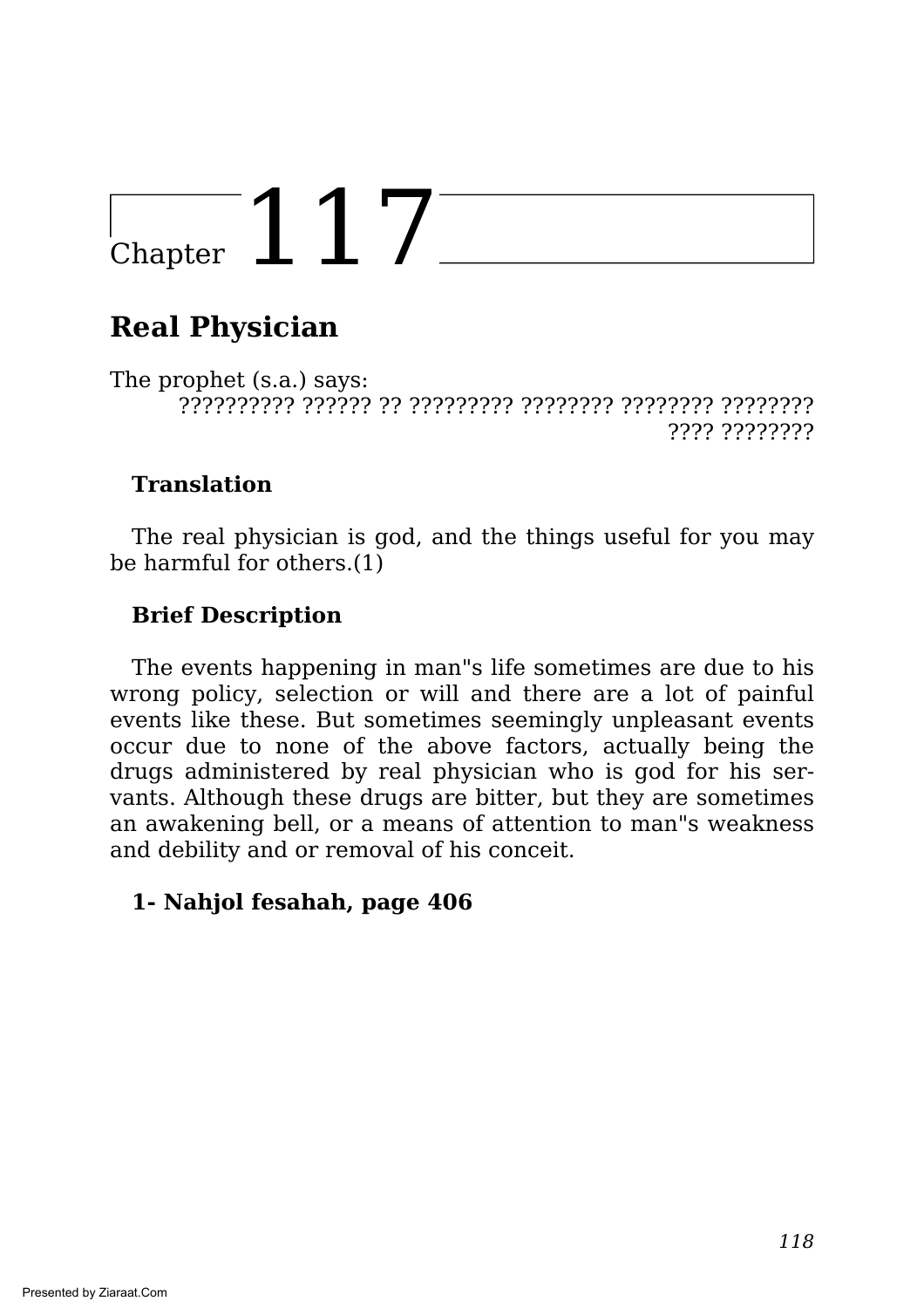## **Successors of Prophet**

The prophet (s.a.) said: ?? ??????? ???? ???????? ???????? ???????? ????? ????? ?????? ????????? ???? ???????

#### **Translation**

This religion will be always honorable and protected from the enemies until twelve persons shall lead it, all of whom belong to ghoreish.(1)

#### **Brief Description**

Clear and explicit traditions are narrated in respect to twelve successors of prophet (s.a.) in the most creditable books of the sunnites including `sahih bokhari", `sahih moslem". `sahih termazi", `sahih abou dawood", `masoud ahmad" and other numerous books, and total number of these traditions narrated by shiites and sunnites are estimated to be 271 traditions! and it is interesting that above traditions are not compatible with none of those leading moslems or governed over them after prophet (s.a.) save shiite twelve imams because neither first four caliphs, not umayyid or abbasid caliphs are the sense of this tradition. so sunnite scholars have gotten into difficulty in interpretation of this valid tradition but its interpretation is completely clear in the shiism of prophet"s household.

#### **1- From the book tisiral vosoul, written by zobeidi shafei.**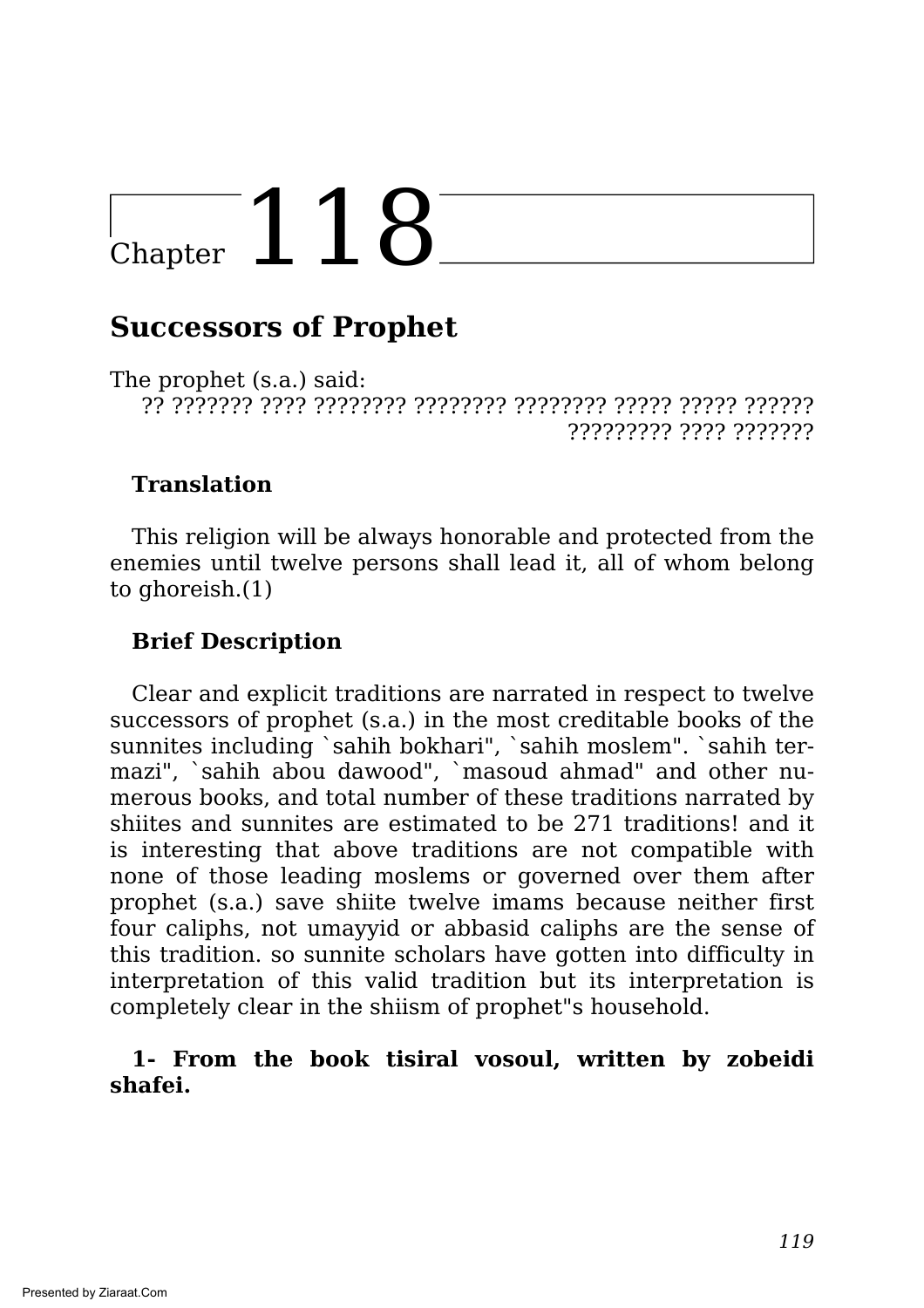## **Sinful Feast**

Imam Sadegh (a.s.) said: ?? ????????? ???????????? ???? ???????? ????????? ??????? ?????? ?????? ?? ?? ???????? ????? ???????????

## **Translation**

It is not just that believers participate in a feast wherein sin is performed and they can not change it.(1)

## **Brief Description**

Participation in a sinful feast is a sin, although one do not commit the sin and do not cooperate with participants of the feast. Because participation in such a feast is practically considered as signing the sin, unless one"s end is to change the situation and perform the critical duty of bid to goodness and forbid of badness. Furthermore, observing sinful scenes, while being indifferent towards them, darkens the spirit and decreases the obscenity of sin and accustoms man to sin.

### **1- Osoule kafi, volume 2, page 374**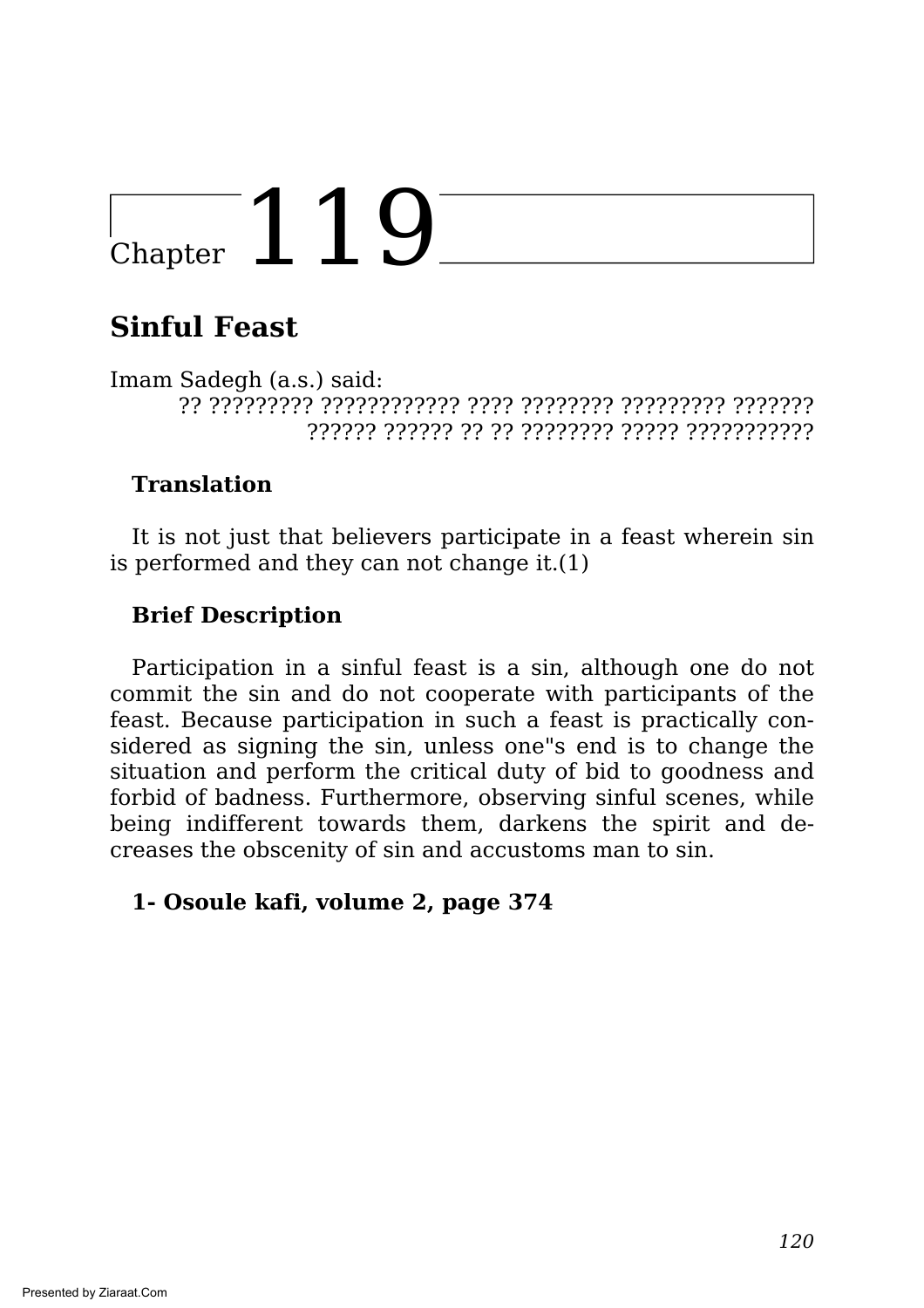## **Do Productive Works**

Imam Sadegh (a.s.) said: ????????? ?? ?????????? ?? ?????? ?? ?????? ??????? ??????? ??????? ?? ?? ???????? ??????

## **Translation**

Cultivate and plant tree. by god, people have not done any action more lawful and pure than this.(1)

## **Brief Description**

Man"s life is based on productive works, including agriculture, and different businesses, even most of industries would not be meaningful without agriculture because they gain their raw materials from it. in addition, defraudation and trickery is not possible in agriculture as the other things. Because its basis is natural factors and means and its profits is merely the result of sincere efforts of men. On this account, cultivation and planting tree is called the most pure and pleasant work in the above tradition.

#### **1- Safinatol behar, volume 1, page 549**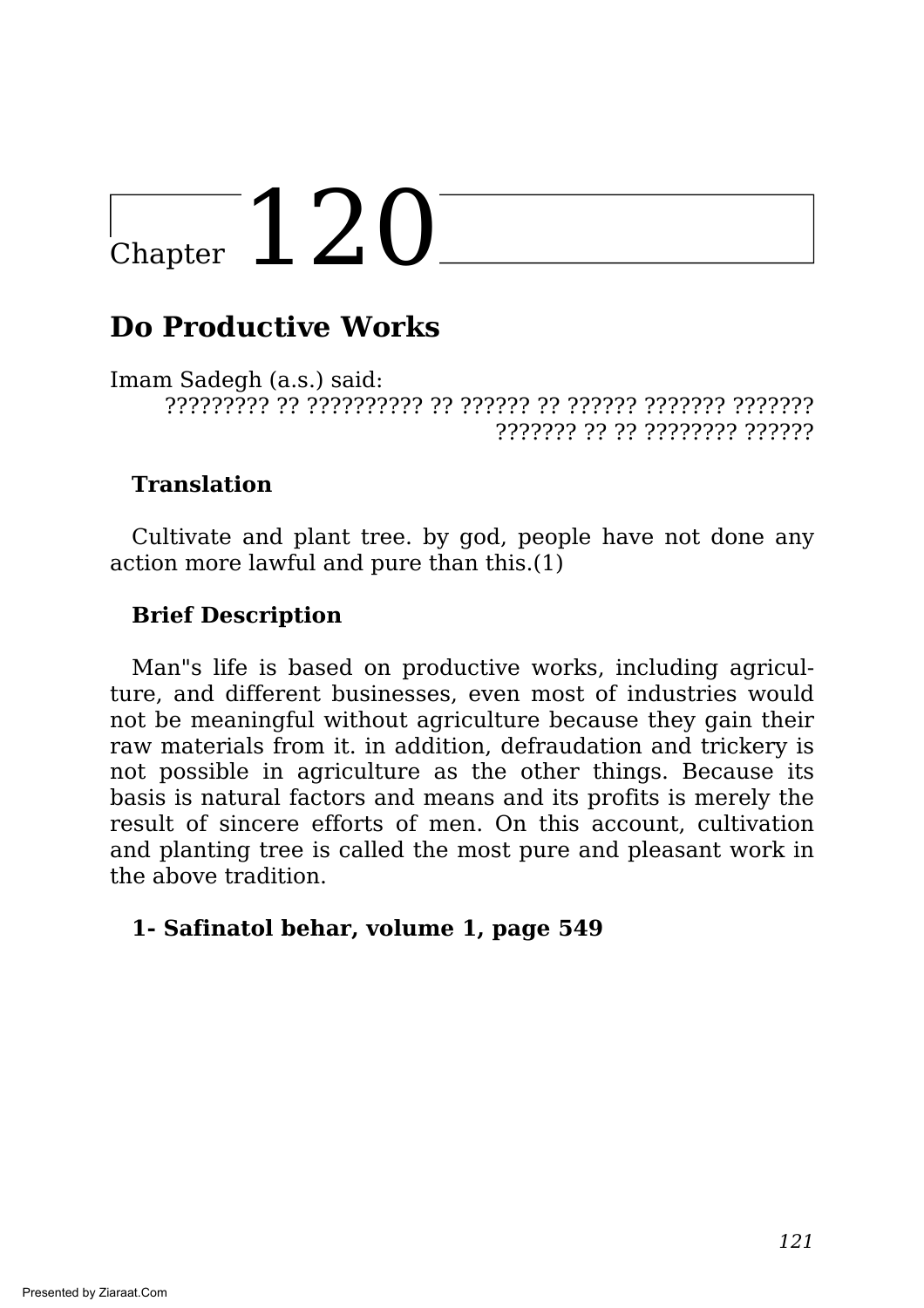## $\sqrt{C_{\text{hapter}}}$  121<sup>-</sup>

## **Length and Shortness of Life**

Imam Ali (a.s.) says: ?????? ??????????? ??????????? ???????? ???? ??????? ?????????? ?? ???????? ?????????? ???????? ???? ????????? ???????????

## **Translation**

Early death of men due to sin is more than natural death, and long life of individuals due to their righteousness is more than long life for natural life.(1)

### **Brief description**

Undoubtedly, a lot of sins and bad attributes shorten life directly (such as drinking, gambling, jealousy, envy and vindictiveness) and also a lot of them shorten it indirectly through affecting on the social disorders and taking away public security and occurrence of wars (such as usury, injustice and oppression). On the other hand, righteousness could be the cause of a long life due to its deep effect on the peace of spirit and conscience. therefore, sin, disregarding its harmful spiritual effects, is very effective on shortening man"s life, as righteousness is fully effective in long life in addition to all of its other effects.

### **1- Safinataol behar, page 489**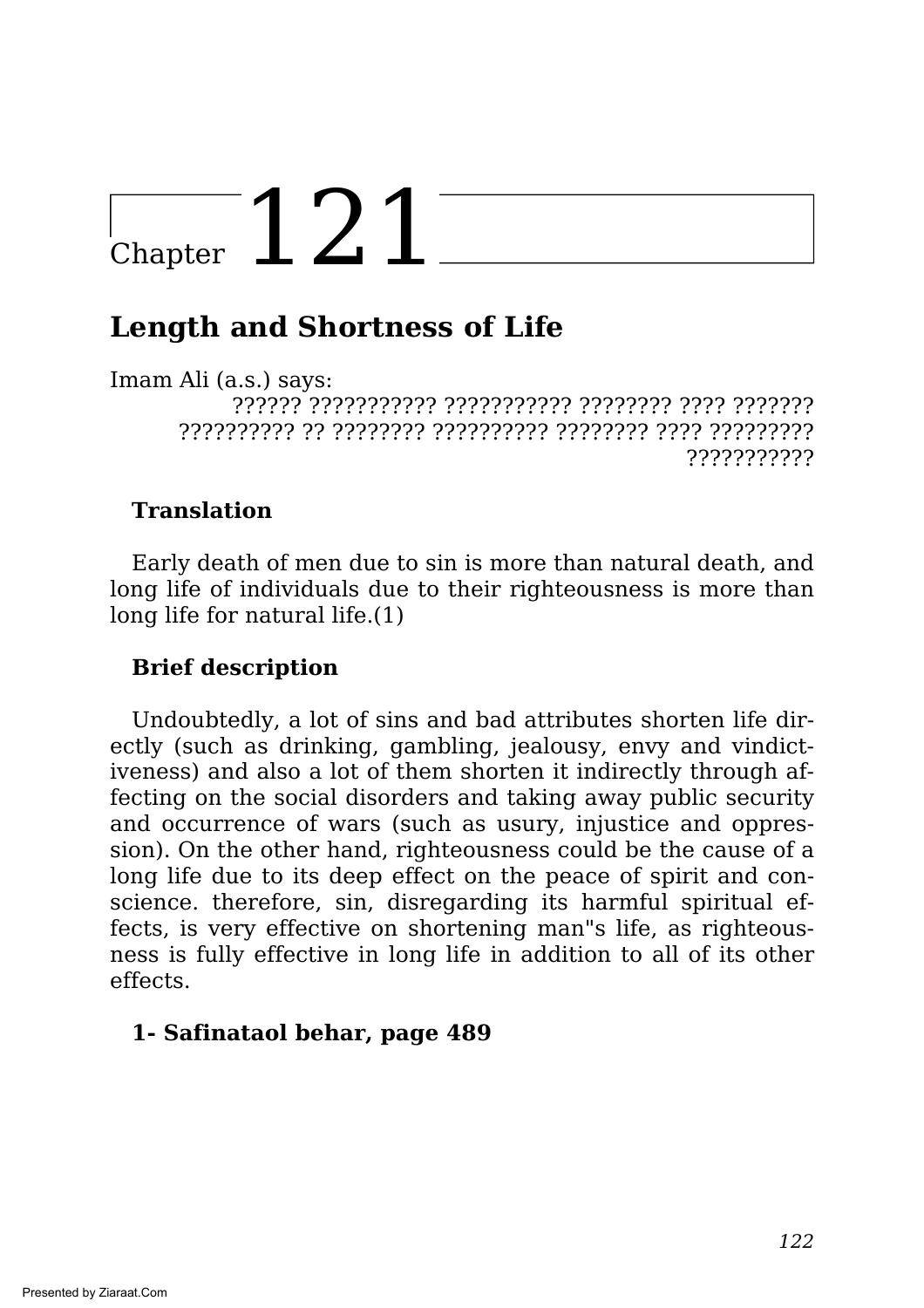## **Cooperation With Satan!**

Imam Ali (a.s.) says: ?? ?????????? ?????????? ??? ????????????? ?? ????? ????????? ???????????

## **Translation**

Do not curse satan publicly, while you are his friend inwardly.(1)

## **Brief Description**

Some people escape and scare from the words, the words of poverty, hypocrisy, satan and such like, while they are practically drowned in them. we know some rich men who live poorly for the fear of poverty. We know hypocrites who repeatedly curse the hypocrites, but their life is full of hypocrisy. we know devilish people who express publicly `i take refuge in god from satan, the outcast" by their tongue, but they are his friends inwardly and lay stress on their devilish programs. they are enemy with words not sense and reality.

### **1- Turasol-aemeh, page 209**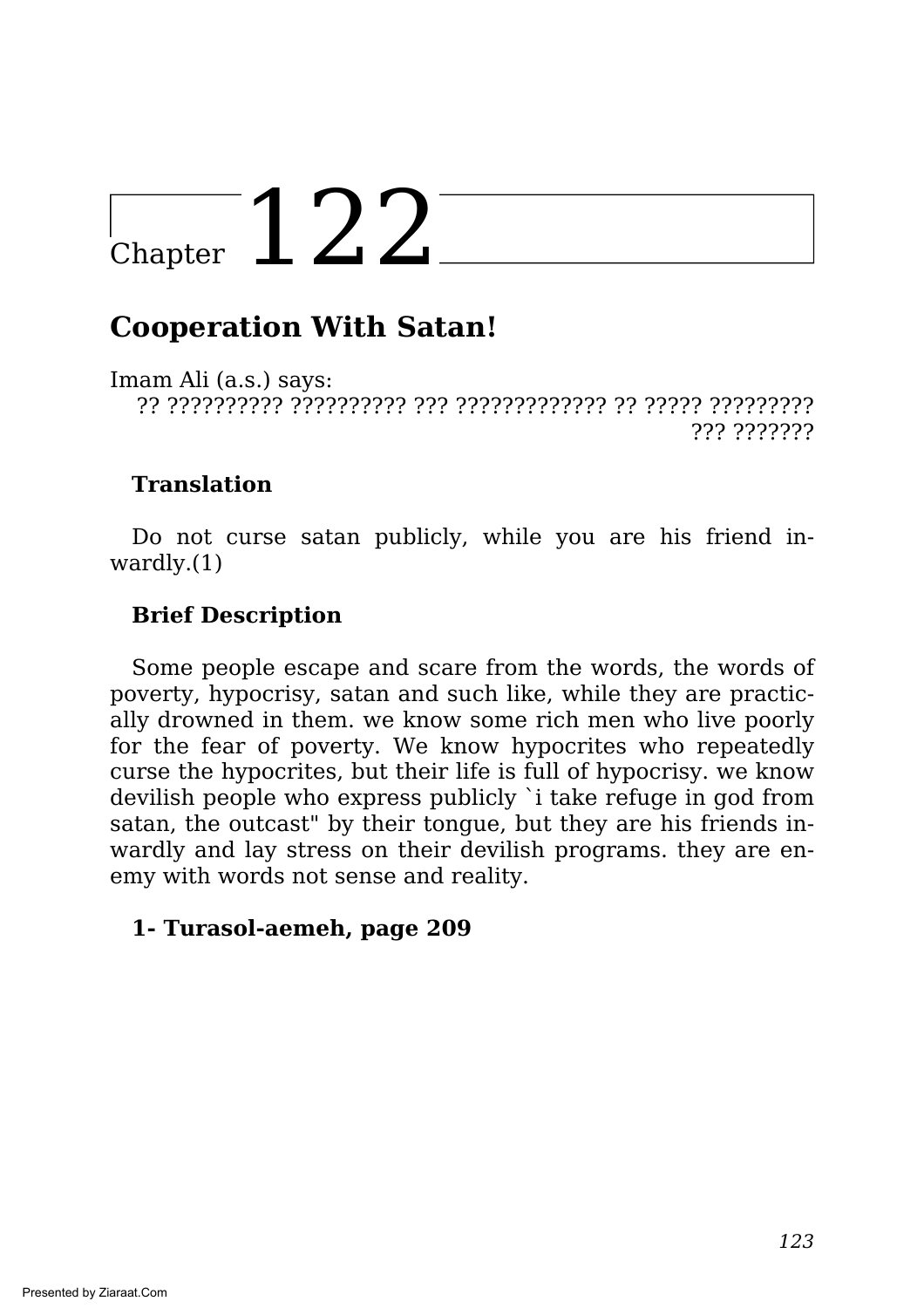## **Take Counsel To Be Guided!**

Imam Hassan (a.s.) says: ?? ???????? ?????? ???? ?????? ??? ??????????

### **Translation**

There is not a nation consulting with each other unless they are guided to their welfare and benefit.(1)

## **Brief Description**

Group work has always caused welfare, benevolence, improvement and development, specially in mental matters and planning programs and solving the problems, being wonderfully affected by consultation. those who have accustomed to being self-opinionated and obstinacy often suffer from mistakes and losses. any mind has an ignition not existing in the other mind. When these ignitions combine with each other, they would produce a bright flame which will illuminate any darkness. let us all decide foconsulting with informed and aware people.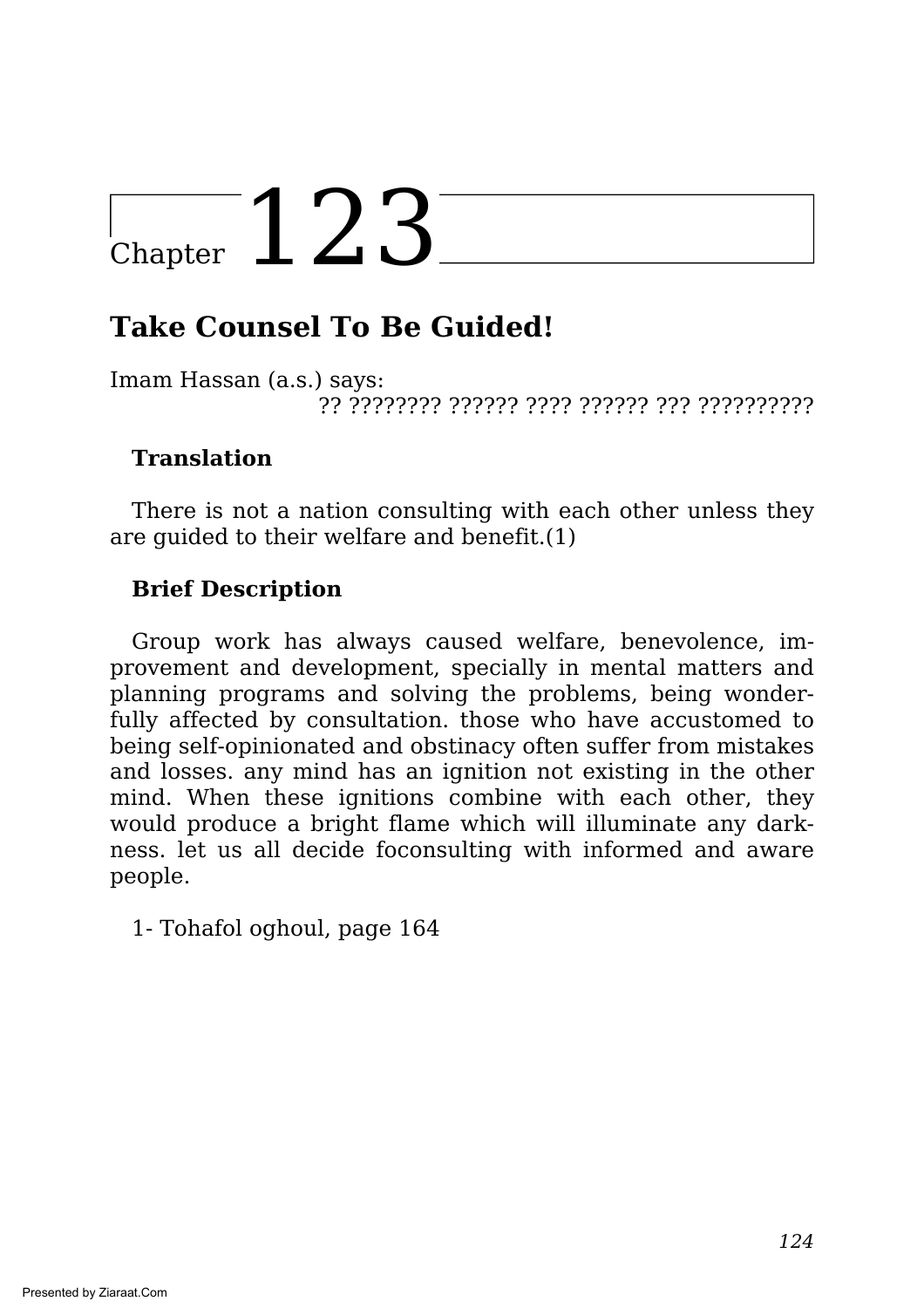## $\sqrt{\frac{124}{2}}$

## **Salam, Islamic Salutation**

Imam Hossein (a.s.) says: ?????????? ????????? ??????? ?????? ?? ???????? ???????????? ?? ???????? ??????????

## **Translation**

Salam (salutation) has 70 rewards, 69 parts of which are for one who salutes and one part of which is for one who returns the salutation.(1)

## **Brief Description**

Among the salutations of various nations, `salam", the islamic salutation and greeting, has a special luminosity, because it indicates both welcoming and peace, pleasure and friendship, and also wish for peace from god for the other party. For this reason, salutation of the people of paradise is salam, and angels of mercy receive the virtuous and good-doers with salam. but unfortunately, some moslems refuse this islamic rule supposing that not saluting shows their high dignity and saluting reduces their rank and make themselves deprived from the great virtue mentioned in above tradition.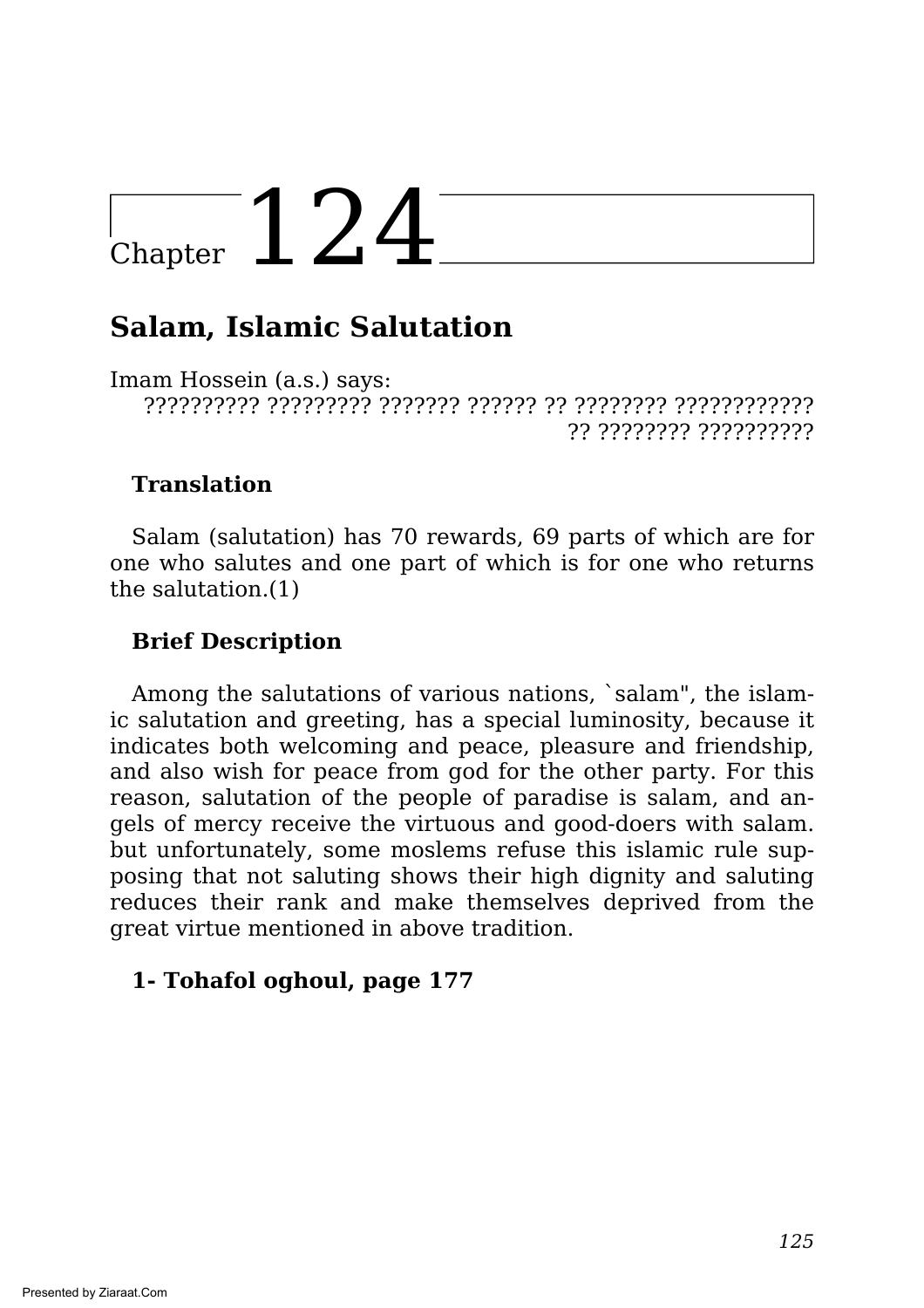## **Non Conformity of Belief With Action**

Imam Ali Ebne Hossein (a.s.) says: ???? ?? ????? ???????? ??????? ????? ?????? ???? ????????? ????????? ????? ?? ??????????? ????????????

### **Translation**

The most hated people before god are those who have accepted leadership of an imam, but do not follow his actions.(1)

## **Brief Description**

One of the great faults of man is non conformity of his belief and action. he believes in something, but no trace of that belief is practically observed in his action. he believes in god, but rejects constant observation on his deeds in practice. he believes in the great court of god, but has actually no normal readiness for it. he believes in prophet (s.a.) as the greatest prophet and imam ali (a.s.) as the highest leader, but he does not have any similarity with them in his action. that is to say his belief is in one direction, and his action is in the other.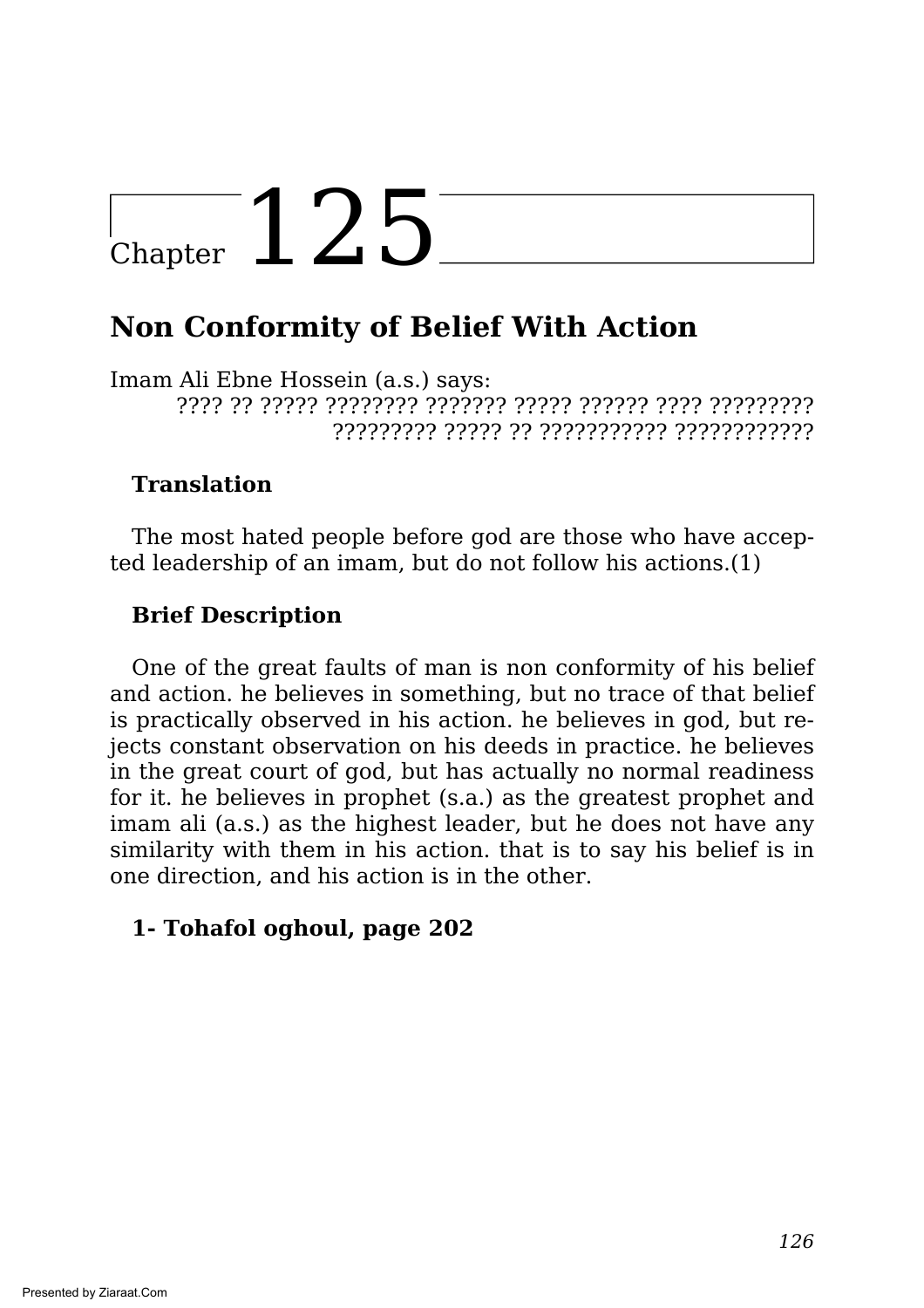## **Divine Chastisements!**

Imam Bagher (a.s.) says: ????? ?????? ????????? ??? ?????????? ?? ??????????: ?????? ??? ??????????? ?? ?????? ??? ??????????? ?? ?? ?????? ?????? ?????????? ???????? ???? ???????? ?????????!

### **Translation**

God has chastisements (for sins and disobedience) in the spirit and body: indigence in livelihood, indolence in worship, but god has not punished any servant with something worse than hard- heartedness.(1)

## **Brief Description**

Divine chastisements are indeed reflections of man"s actions as well as conclusions and results of his sins. Sometimes these bad ends appear as an unpleasant situation in material life and sometimes as deprivation from cheerfulness in worship and invocation with deity. but the most important and dangerous one is manifestation of crimes and man"s ugly deeds in hardheartedness and cruelty, evacuating man"s heart from humanitarian feelings and any philanthropy and sympathy, and this could be the source of a lot of other sins and crimes.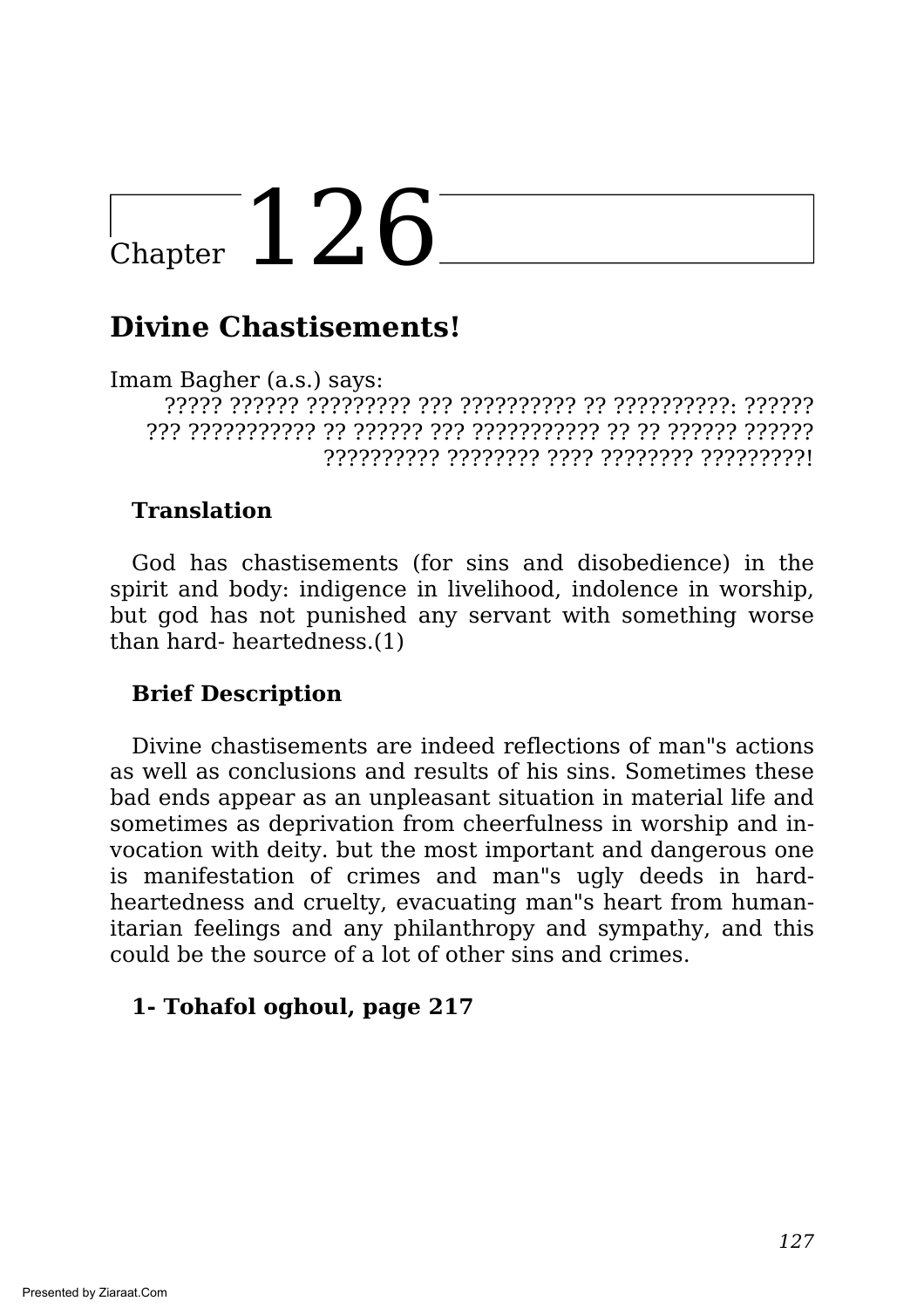## **A Forgotten Reality**

Imam Sadegh (a.s.) says: ???? ???????? ?????? ???????? ??????? ????? ???????? ??????? ?? ?????? ????? ???? ?????????!

### **Translation**

God has not created a certainty without any doubt like death, but it seems that it is a doubt in which there is never any certainty.(1)

## **Brief Description**

What a strange phrase, and what a clear interpretation of man"s unawareness about the end of life and death. Man may hesitate in anything and do not believe in any religion, but he do not hesitate that anyway the life will end and should be ended. but he appears so unaware in this concern as if there would not be any death and end for life! thus, he does not prepare himself for receiving it with faith, good deed, purity and virtue. however, let us be realistic and pure in any condition and age so that we would not be regretful and ashamed whenever our life ends.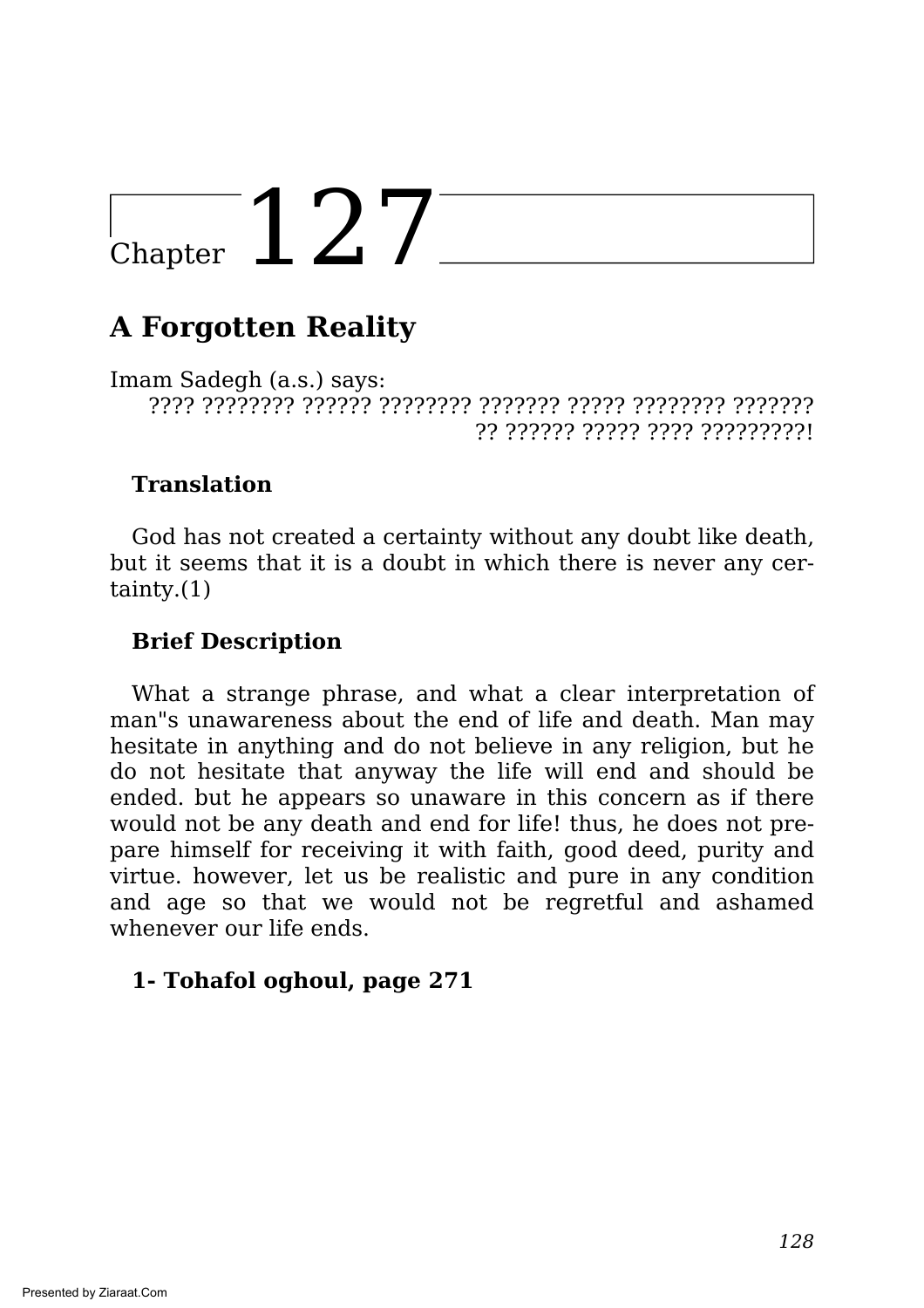## **Place of Knowledge and Wisdom**

Imam Kazem (a.s.) says:

????? ????????? ???????? ??? ????????? ?? ?????????? ??? ??????? ????????? ??????????? ???????? ??? ?????? ????????????? ?? ?? ???????? ?? ?????? ?????????????? ??????????!

## **Translation**

Cultivation grows on the soft lands, not on the stones! and also knowledge and wisdom sprout on the heart of modest people, not on the heart of unjust arrogants!(1)

### **Brief Description**

First step in acquiring knowledge is humility, humility towards truth, humility towards teacher, and anyone who knows more than us, and could teach us something. for this reason, ignorance and arrogance are usually accompanied with each other. arrogants do not accept to confess to ignorance, and even if a reality is not in concordance with their spirit of their pride and arrogance, not only they deny it, but also oppose it. They do not accept the truth from their coordinates or their subjects and often remain in compound ignorance.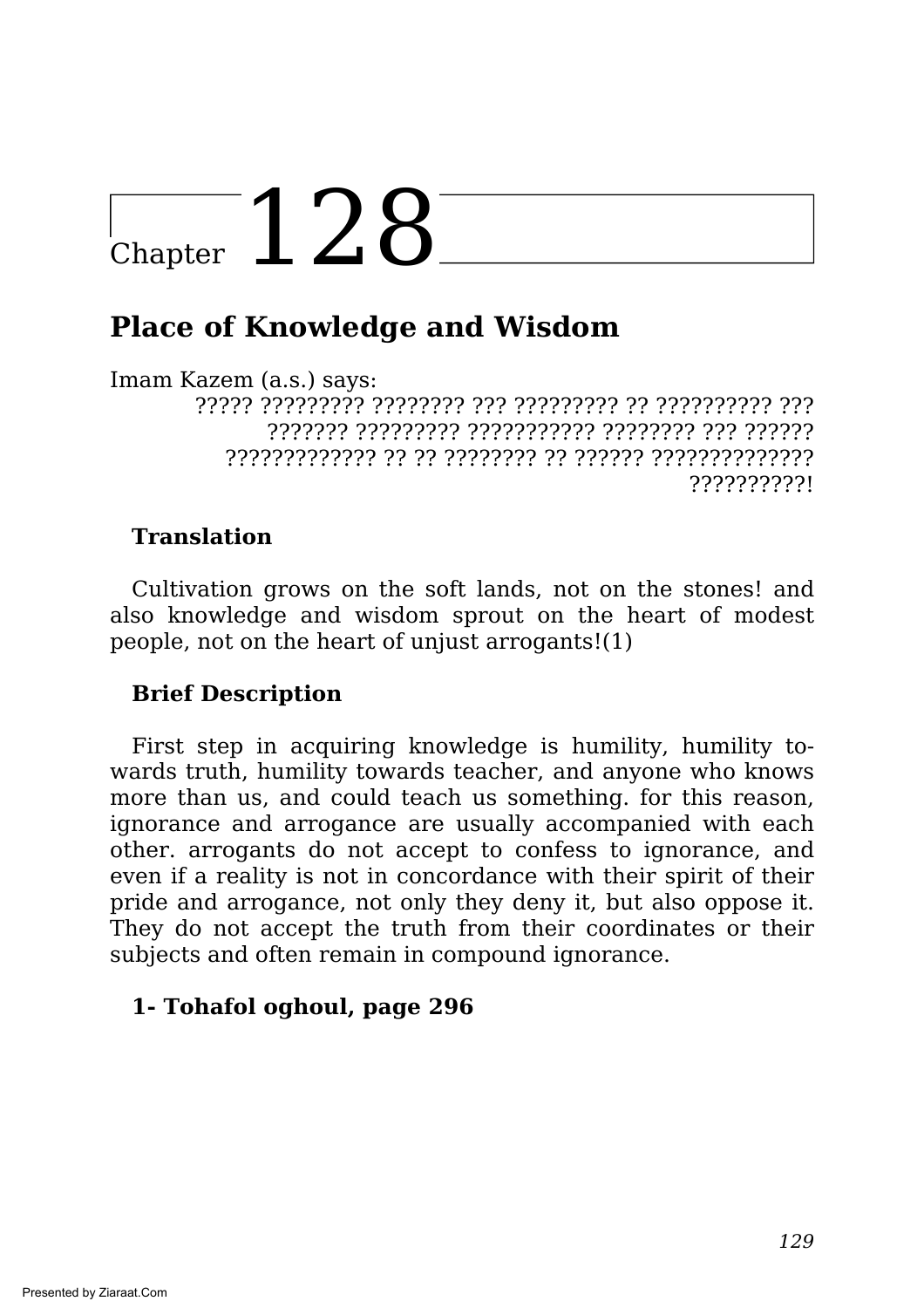## **Heavy Duties of Imam**

Imam Reza (a.s.) says:

?????????? ?????? ?????? ??? ???????? ?? ???????? ?? ????????? ????? ???????? ?? ??????????? ?? ????????? ?? ???????? ????? ?????? ?? ??????? ???? ??????? ??????.

### **Translation**

Imam is trustee of god on the earth and among god"s people, and his proof for the servants and his successor in the cities and summoner towards him and protector of divine sanctuar $ies.(1)$ 

### **Brief Description**

In this tradition, which is a part of a long tradition in respect to introduction of imamate position, it is referred to five parts of heavy and important duties of imam.

1- Imam is a treasurer and trustee of revelation and protector of all sciences, commands and knowledges of religion.

2- Imam is an alive reason and obvious proof and introducer of divine religion.

3- Imam is a divine supervisor and authority and his representative among people.

4- Imam is one who, bids to goodness and forbids of badness and greatest emissary of religion.

5- Imam is a protector of sanctuary of divine religion against the invasion of enemies.and such person should enjoy divine knowledge and station of infallibility and nobody save god can appoint him.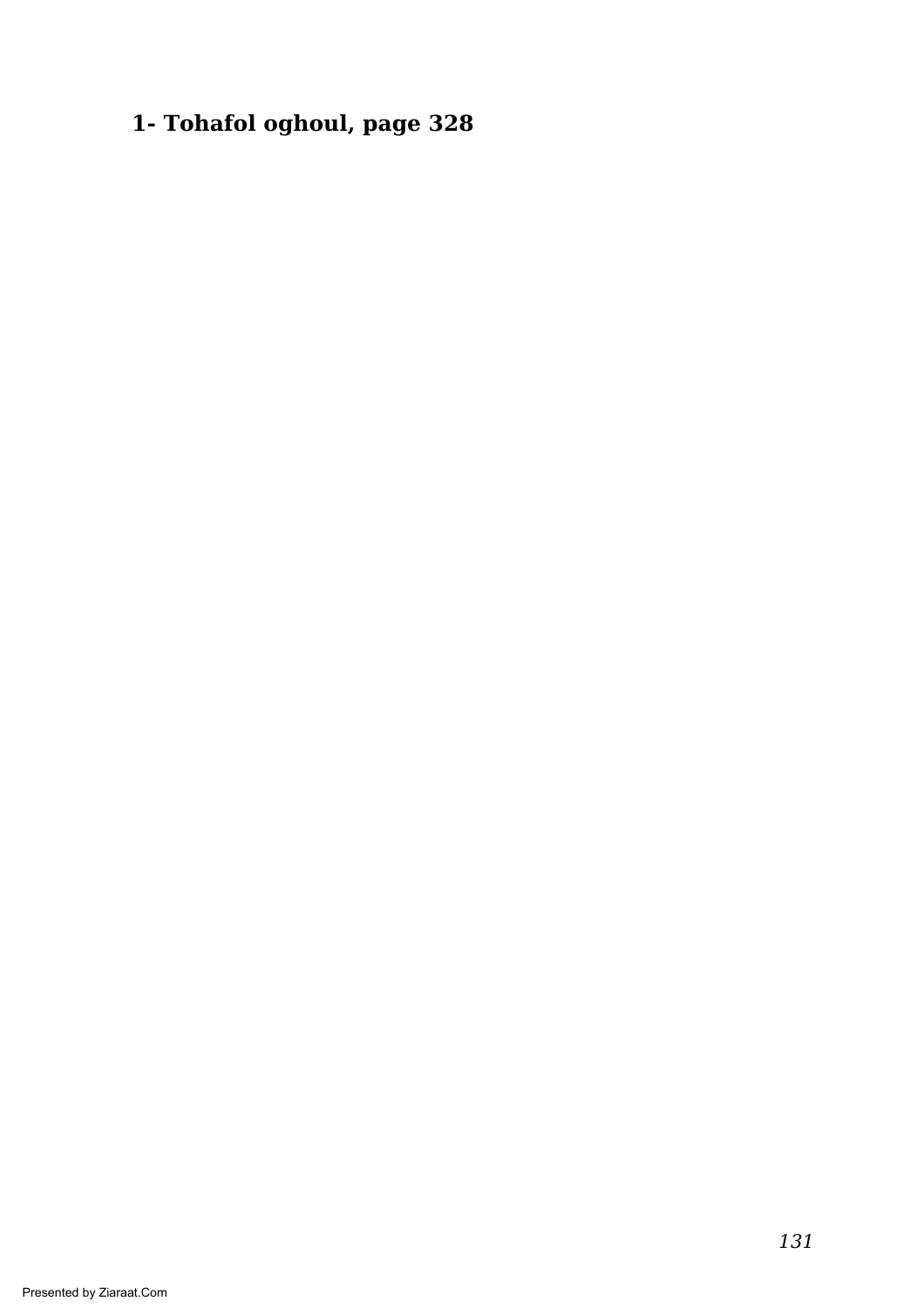## **Closed Doors Will be Opened.**

Imam Mohammad Taghi (javad) (a.s.) says: ???? ?????? ??????????? ?? ????????? ??????? ????? ????? ????? ?????? ?????? ??????? ?????? ?????? ???? ?????? ???????

## **Translation**

If the doors of heavens and earth are closed to someone, then he chooses piety, god shall relieve him.(1)

## **Brief Description**

Sometimes in life all doors are closed to man and wherever he turns, he faces with problems and difficulties. such events are an opportunity for awakening the men and returning to god, a corrective return and changing his fate. at this time, if he pays attention to him most heartily, and seeks assistance from his pure essence, divine assistance shall be given to him and breezes of god"s mercy would embrace him and the closed doors would be opened wonderfully.

## **1- Noural absar, page 150**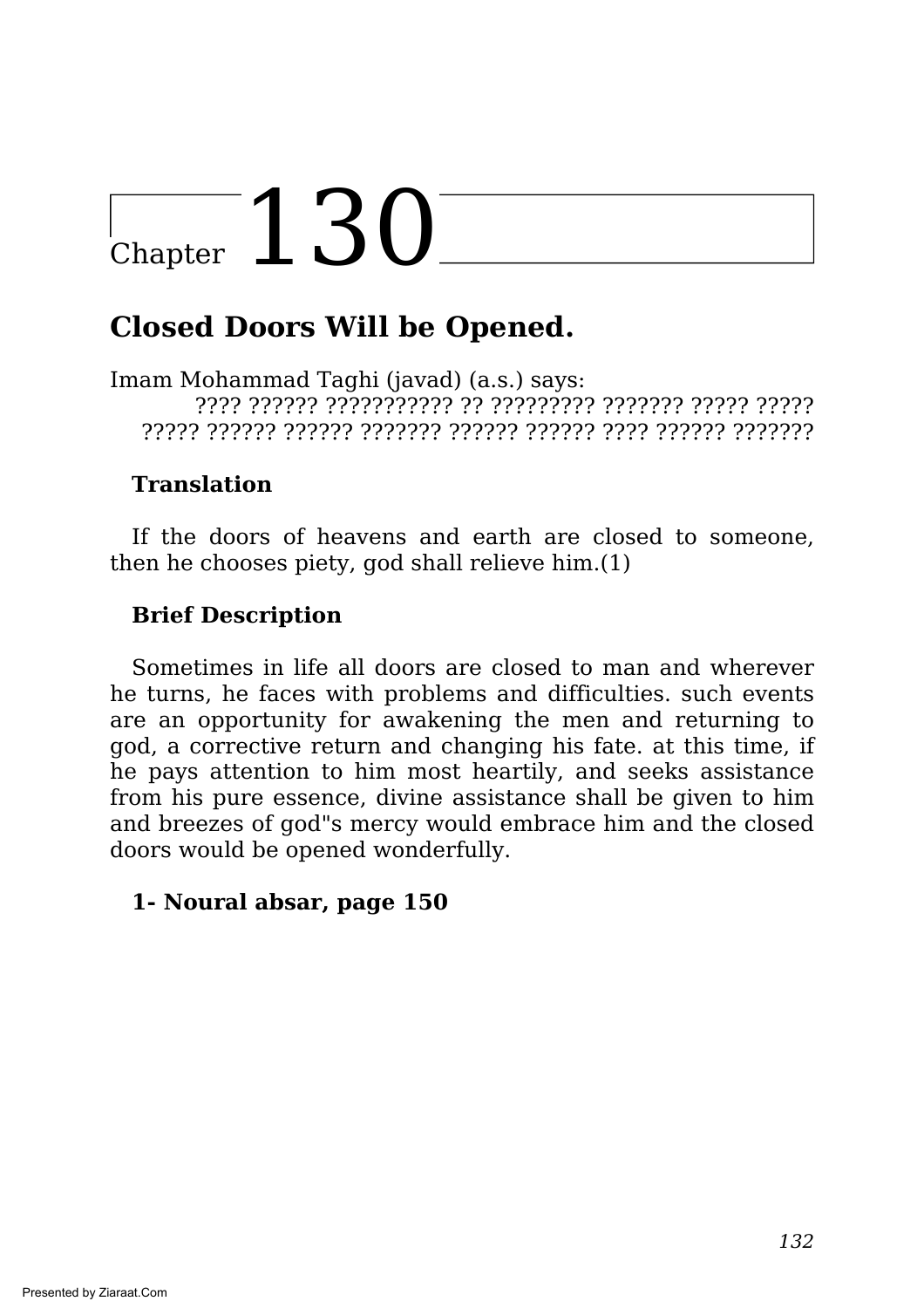## **Beware of Mean People!**

Imam Ali Ebne Mohammad Taghi (Hadi) (a.s.) says: ???? ?????? ???????? ???????? ???? ???????? ???????

### **Translation**

Beware of malady of one who does not assume a dignity for himself!(1)

## **Brief Description**

In fact, one of the most important factors preventing corruption and malevolence is dignity or at least feeling dignity. dignified people or those who assume a dignity for themselves, although they may not be ranged dignified in public view, avoid most of evils and bad deeds for preserving their own position. but when they feel that they do not have any reputation, respect and dignity, they would heed nothing. so imam says beware of such people! and on this account, one of the important points in educating children or men in general is creaa dignity in them so that they feel to possess a special dignity. On the contrary, lowering the dignity of people has a very bad effect in the educational aspect.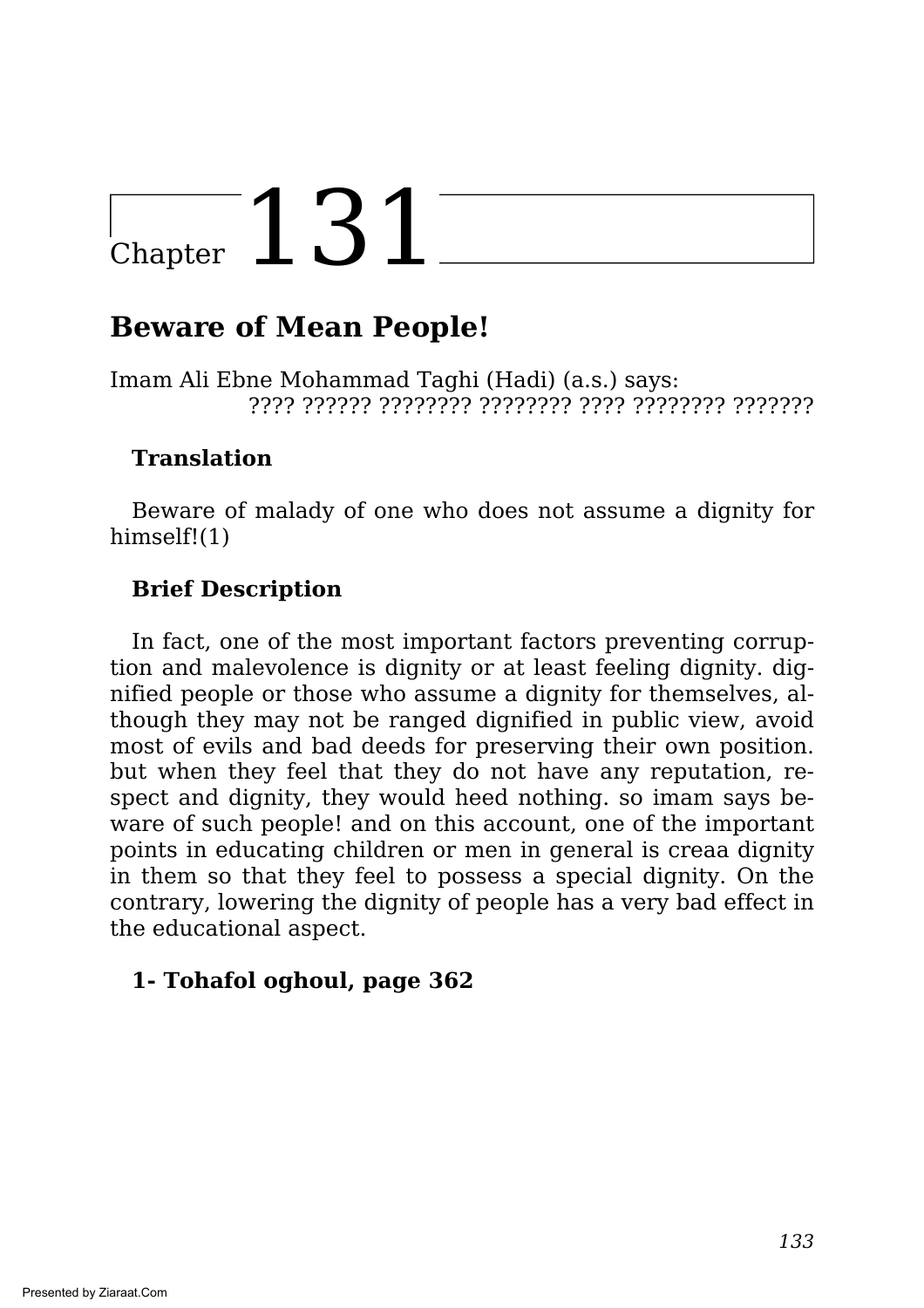## **Great Warfare**

Imam Hassan Askari (a.s.) say: ??????? ??????? ??????????? ???? ?????? ??????????

## **Translation**

The strongest warrior for the faith among people is one who gives up the sins.(1)

## **Brief Description**

We know that struggle with rebellious desires and sensual desires as the main cause of sins is called the `greater warfare" in islam, being more important and valuable than struggle with enemies. because this warfare is the means of purification of soul and there would not be any victory because defeats are often the result of weak points.Iin the societies stained with sin, the value of this warfare is more obvious and its importance in improvement of social objectives is more clear. Victories of prophet (s.a.) in medina was actually the direct conclusion of purification of souls, and spiritual struggles of his companions in mecca.

### **1- Beharol anvar, volume 78, page 373**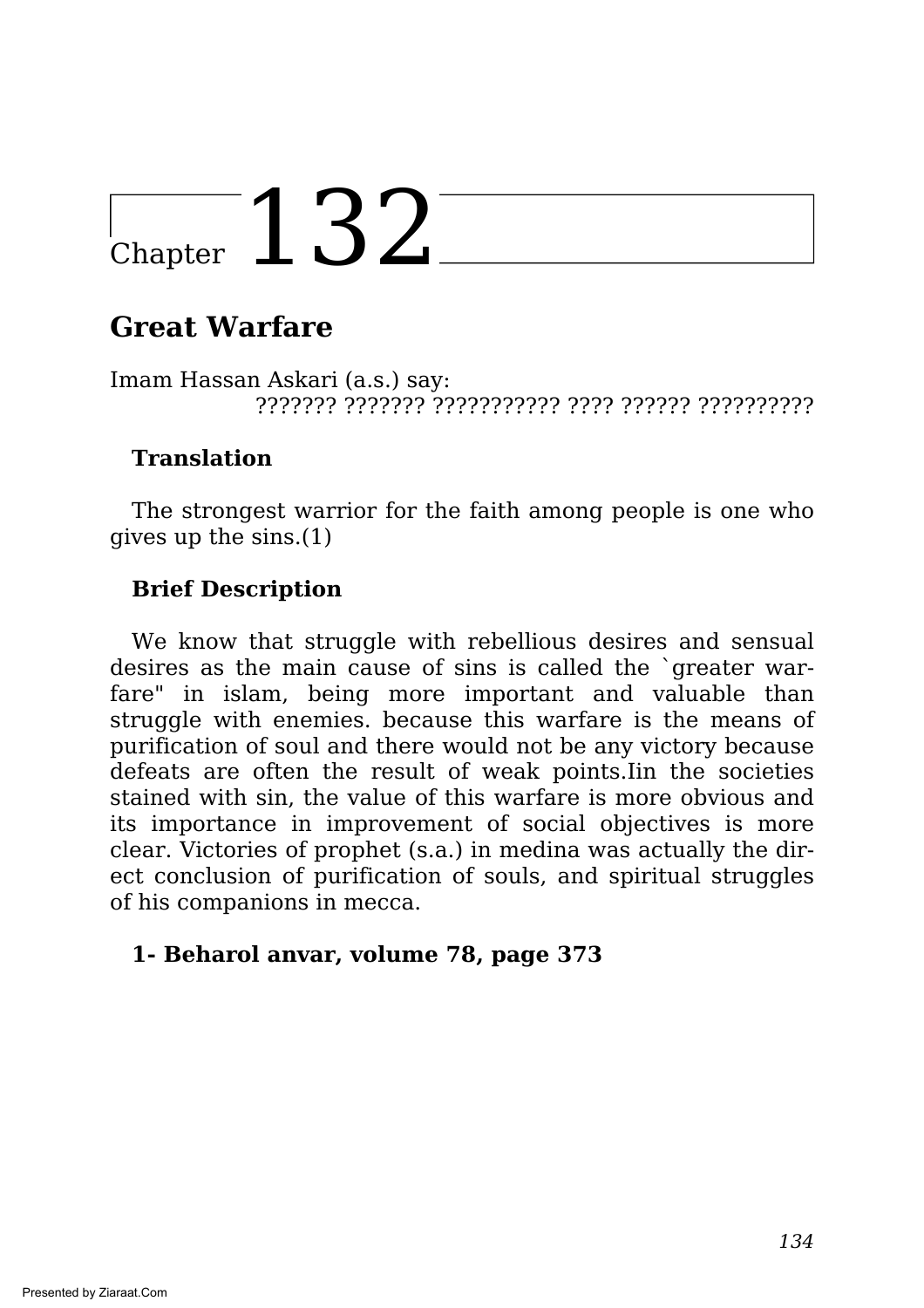## Chapter 133<sup>-</sup>

## **Occultation of Mahdi (a.s.)**

Imam Mahdi (a.s.) said: ?????? ??????????? ??????????? ??????????? ???? ???? ?????? ??????????

### **Translation**

In the various events happening during the major occultation, refer to the narrator of our traditions.(1)

### **Brief Description**

Human societies are not organized without proper leadership. for this reason, god has never left his servants without a leader and divine leaders have always existed among them. even during the occultation of imam mahdi (a.s.), may our soul be sacrificed to him, first special deputies, and after termination of their period, common deputies were selected by him for leadership of people. The determined, faithful and aware men who are well informed about the great content of moslem"s divine book, quran, as well as the rule of prophet (s.a.) and school of the prophet"s household shall undertake this mission, and anyone, under any other name and title who assumes himself worthy for this rank is rejected.

#### **1- A part of famous decree mentioned in different books**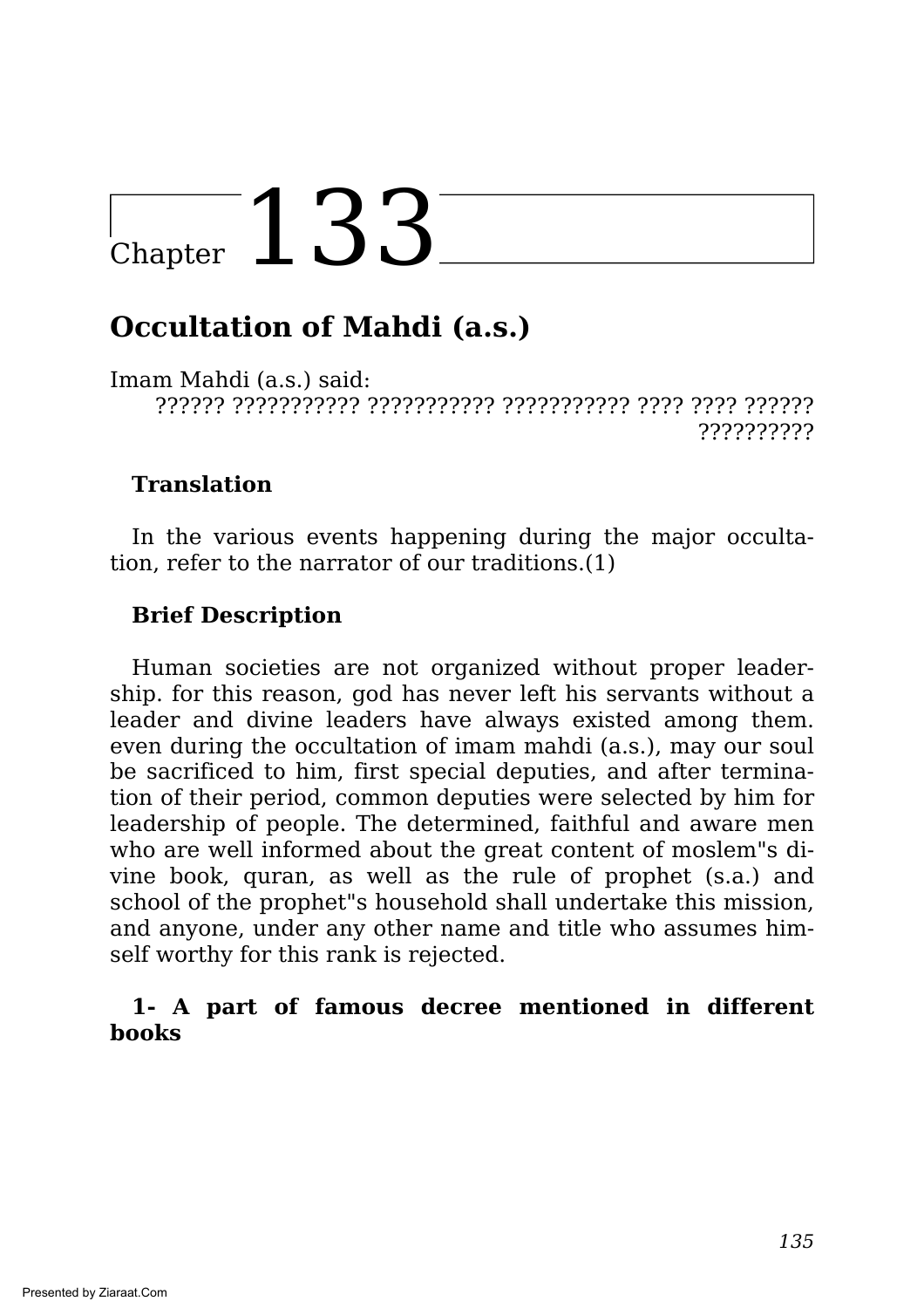## **Source of Evils**

Prophet (s.a.) says: ?????????? ????????? ????????? ???????? ????? ?????

## **Translation**

Avoid wine which is the key of all evils.(1)

## **Brief Description**

Although very books and articles are written in respect to harmful effects of wine, and its fatal effects on the nervous, and digestive systems and heart, arteries, liver, kidneys and all organs of body are described and its gloomy results on creation of painful social events with shocking statistics and figures have been investigated by thousands of scientists and contemplative minds, but no phrase could be found as short and comprehensive as the valuable tradition of our prophet which has expressed all facts in one short sentence. Yes, wine is the key of all evils, obscenities and misfortunes.

## **1- Nahjol fesahah, page 1**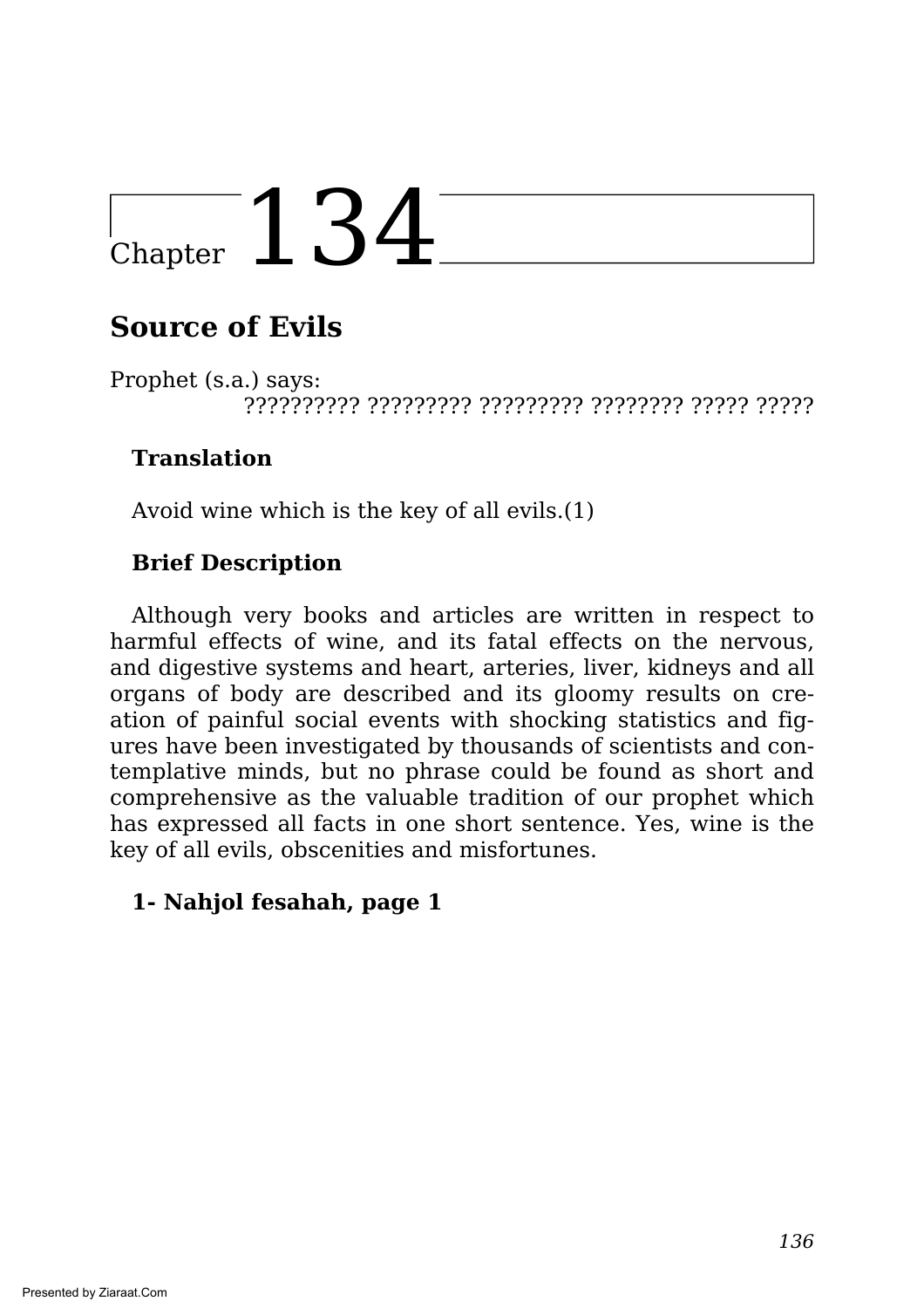## **Fulfillment of Obligation is the Greatest Worship.**

???? ?????? ????? ????????? ?????? ???????? ?????? ???? ???????? ???????

## **Translation**

Whoever fulfils his obligations, will be among the most votary people.(1)

## **Brief Description**

Worship is neither restricted to serve the people, nor to praying and fasting. rather, the greatest worship is that everyone shall fulfil his obligatory duties in each section. which worship is higher and more manifest than this? the worship which could change a society into a flower garden and present any goodness and prosperity. Fulfillment of obligations has a wide concept including worship obligations, in addition to social and human duties as well as necessary and economical services, and thereby alienation of those who have left their necessary obligations and perform discretions and assume themselves votary with islam is clarified.

### **1- Vasael-ul-shia". volume 11, page 206**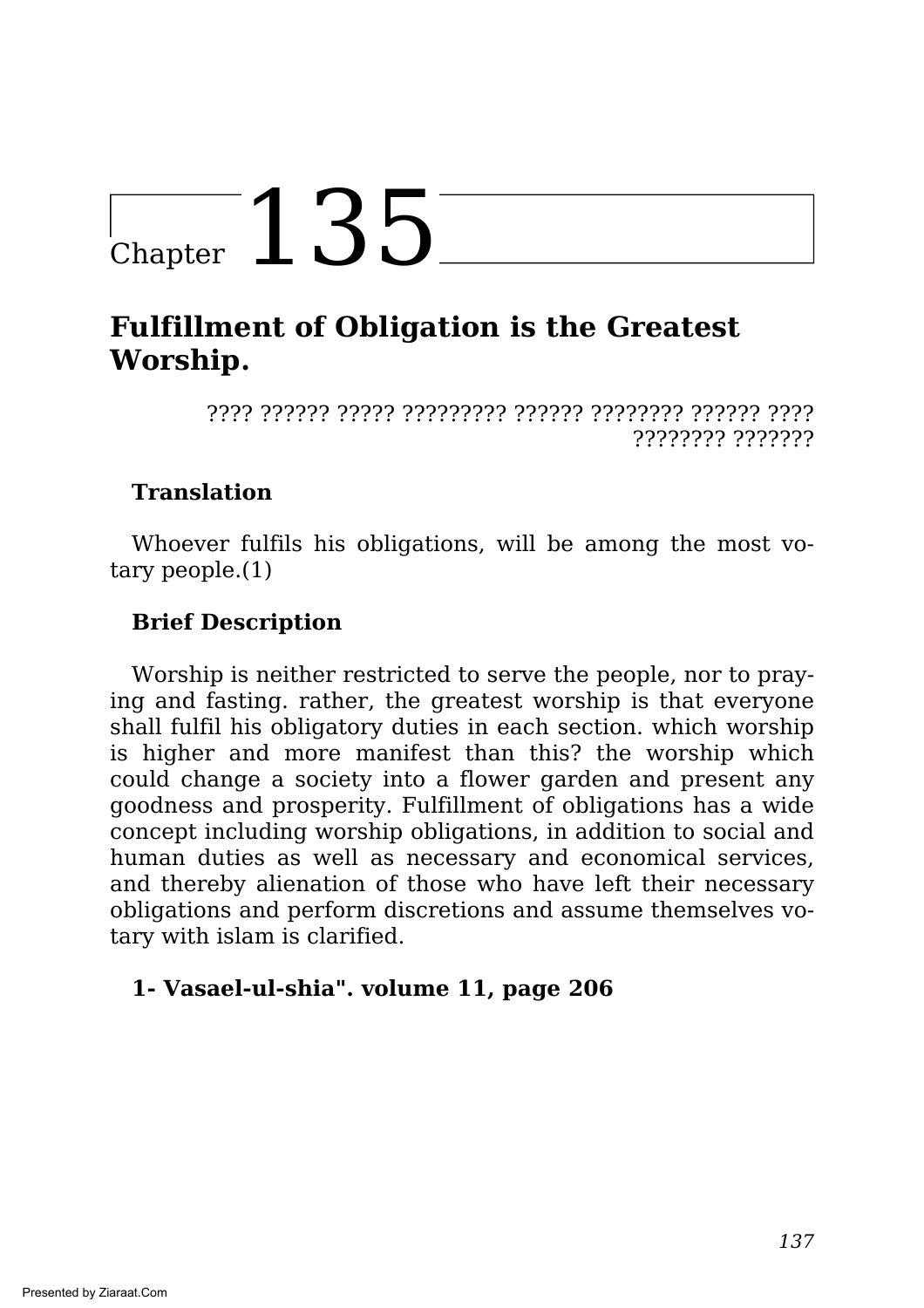## **Inhabitants of Stars**

Imam Ali (a.s.) says: ????? ?????????? ?????? ??? ????????? ???????? ?????? ??????????? ?????? ??? ????????? ??????????? ????? ???????? ???? ?????? ???? ????

## **Translation**

These stars in the heaven are cities like the cities of earth, each city of them is connected (with the other cities) through a column of light.(1)

### **Brief Description**

It is very selfish to suppose that our earth is the only inhabitable sphere and millions of celestial spheres are all unutilized, silent and without any inhabitant. Today, the scientists have made calculations on the existence of life conditions in the celestial spheres and are sure that millions or hundred millions of these spheres have some inhabitants, and most probably many of them may enjoy more developed civilizations and several times superior than civilization of earth inhabitants because life has been started thereon thousands or millions of years before the earth. Above tradition is one of the scientific miracles of imam ali (a.s.) which he has mentioned in 14 centuries ago.

### **1- Safinatol behar, volume 3, page 574**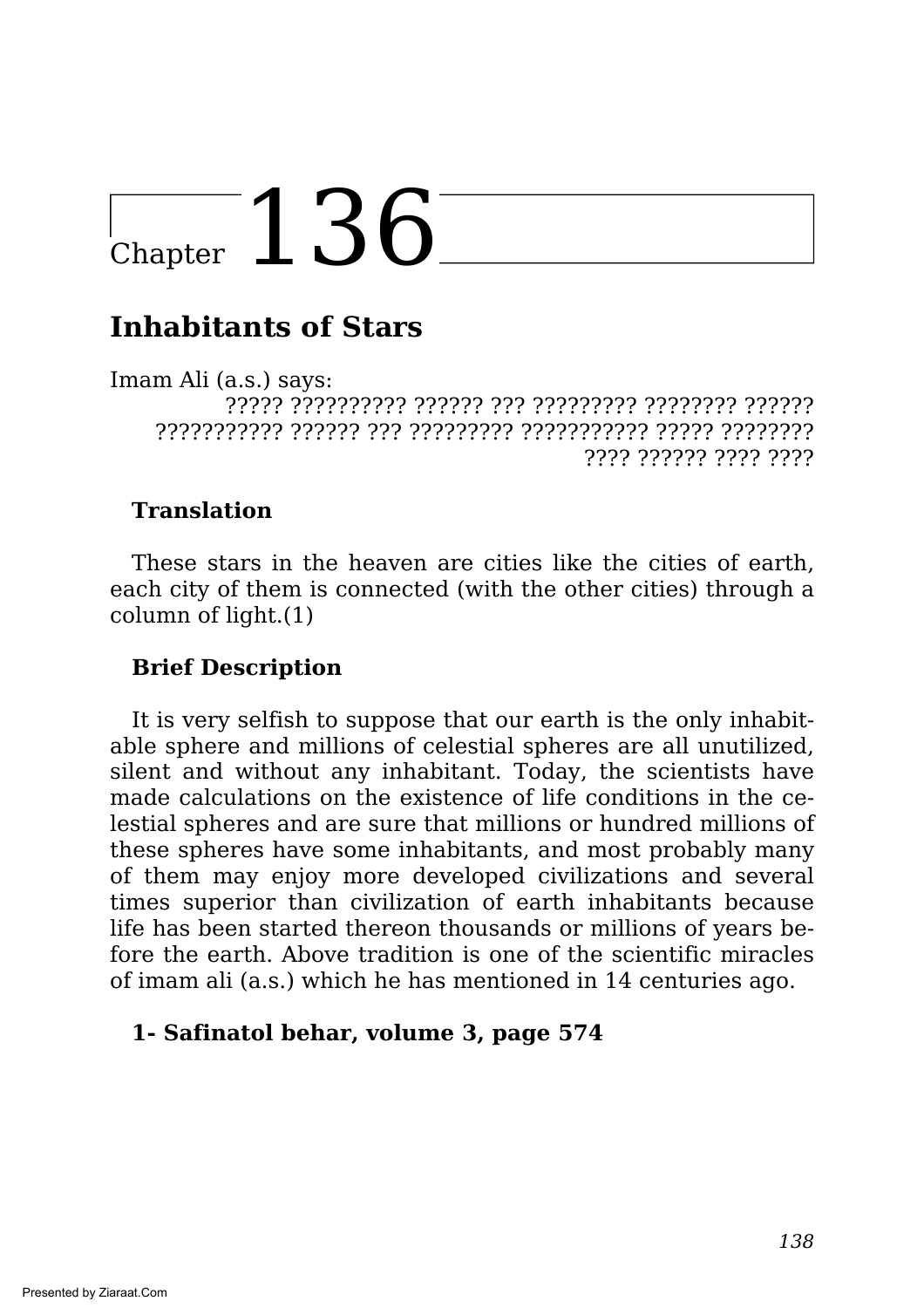## **Quran and Gravity Law**

Imam Reza (a.s.) told one of his friends: ???????? ?????? ??????? ???????? ????? ?????????? ????????: ???? ????: ????? ??????? ?????? ????????????!

#### **Translation**

Does god not say that heaven is erected upon an invisible pillar? i said: yes. he said: so there is an invisible pillar that you do not see it.(1)

#### **Brief Description**

Nowadays, it has been proved that celestial spheres are fixed in their circuits thanks to the balance in gravity and repulsive forces. gravity attracts them towards each other like a great chain, and repulsive force escapes them from each other and their complete balance has caused to revolve in their circuit without any change and lean, and suspend in the immense space on this invisible pillar. Was there any interpretation more eloquent than above for expressing this reality in that time when these mysteries were not yet discovered? and isn"t this one of the scientific miracles of our great leaders.

#### **1- Borhan interpretation of holy quran, volume 3, page 278**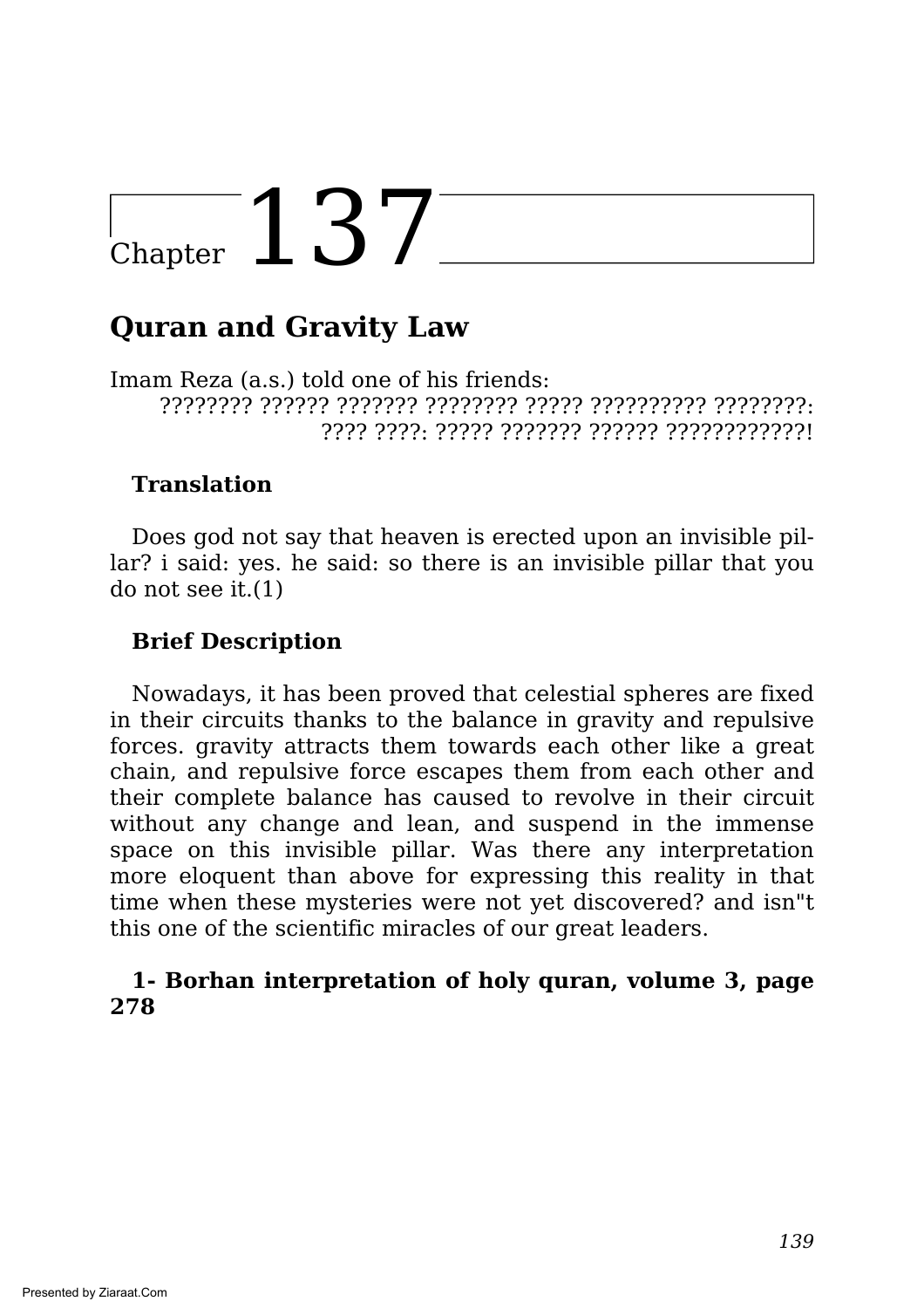## **Mystery of Mountains!**

Imam Ali (a.s.) says:

?? ??????? ???????????? ???????? ????????

#### **Translation**

Shaking and movement of the earth is prevented by moun $tains.(1)$ 

## **Brief Description**

Nowadays, it has been confirmed that as gravity of moon is effective in the flux and reflux of seas and tides up their water twice a day, with difference of one meter and more and even 15 meters in some parts, it is also effective on the solid crust of earth and lifts it up for 30 centimeter and then lifts it down. but solidity of earth crust due to existence of mountains, the roots of which are connected to each other and have created a mail network round the earth prevents its more effect. in fact, if there were not mountains and earth crust was not solid, and they were always in flux and reflux, was there any peace for us? Islamic leaders have mentioned this reality 14 centuries ago.

### **1- Nahjol balaghah, sermon 1**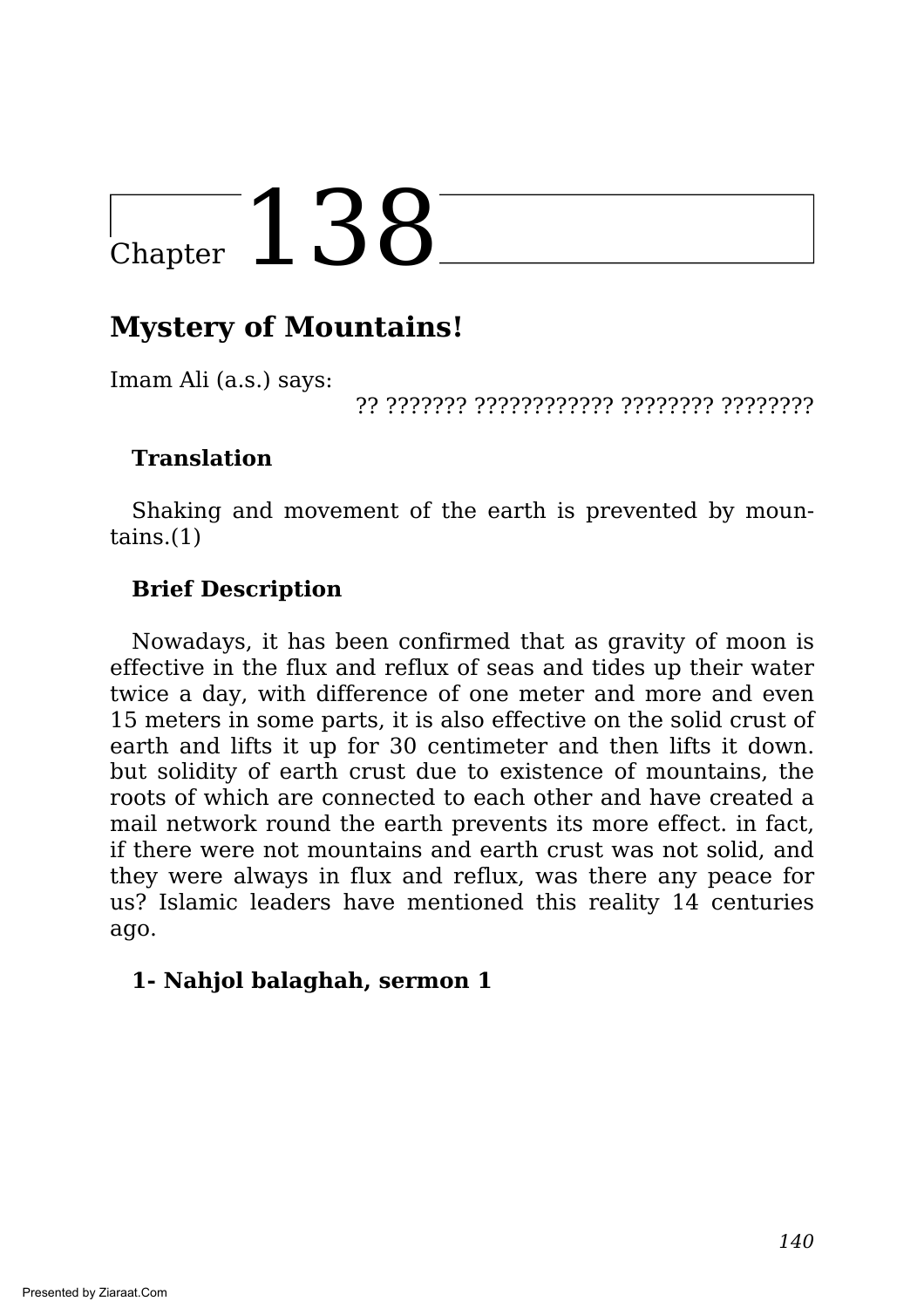## $_{\tiny{\text{Chapter}}}$  139

## **Microscopic Animals**

Imam Reza (a.s.) says: ??????? ?????? «?????????» ?????????? ??????????… ?? ?? ?? ?????? ????????? ????????????? ?????????? ????????? ?? ?????? ????????? ?? ???????????? ?????????!

## **Translation**

We call god all-subtle due to creation of very fine and small animals" the animals which we can not see them for being too small, and our hand does not feel them.(1)

### **Brief Description**

What you see above is a small part of a long tradition which fat"h ebne yazid gorgani has narrated from imam reza (a.s.), in which it is described that `these animals are so tiny that are never felt, and are scattered among the waves of seas and barks of trees, and deserts and plains". This tradition which is written about one thousand years ago has been left as a memorial of that imam (a.s.) and hbeen issued hundreds of years before discovery of microscopic animals by pasteur, and this is a clear scientific miracle.

#### **1- Vafi, volume one, page 106**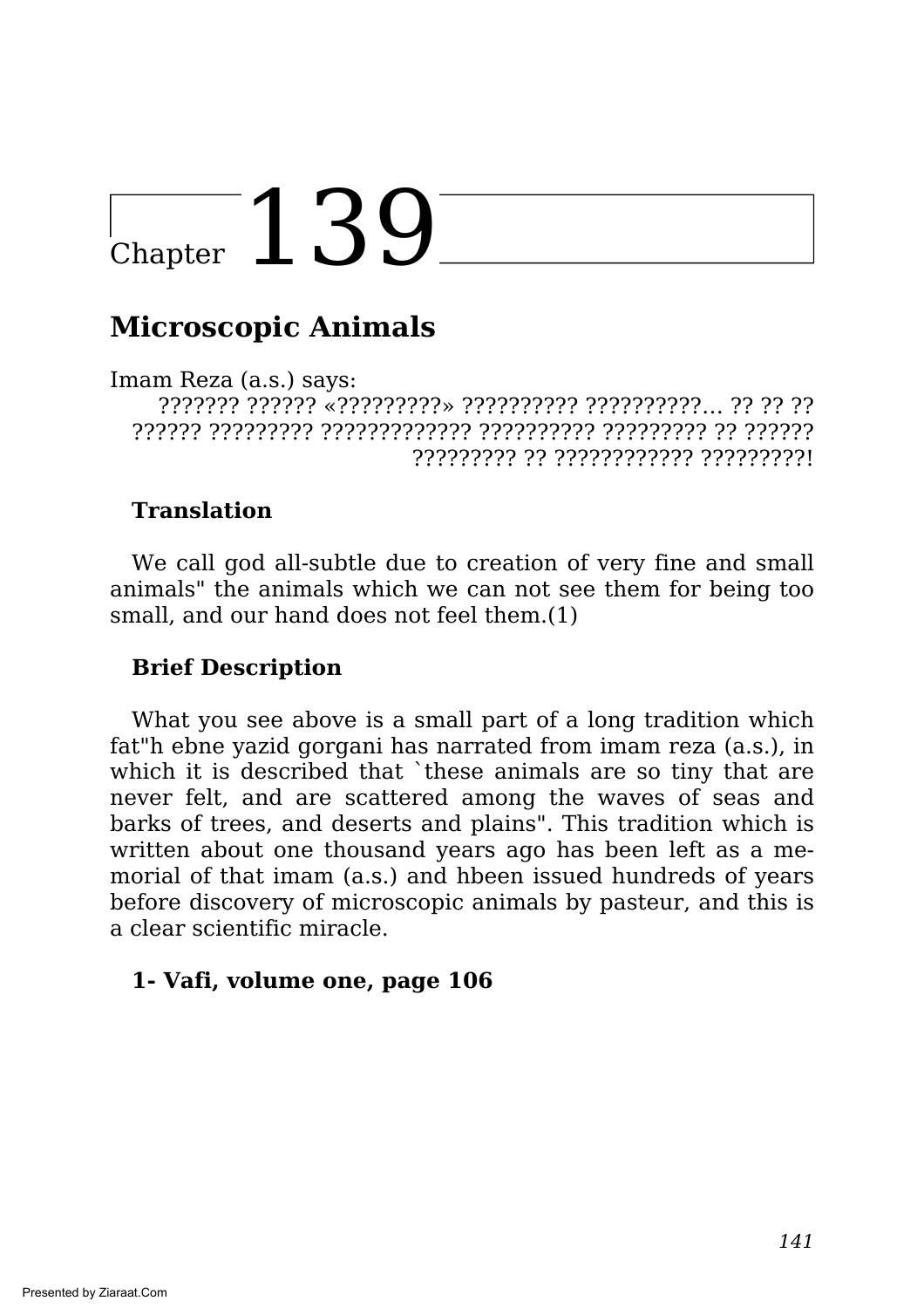## $\frac{1}{2}$ Chapter 140

## **Only a Name from Islam**

Imam Ali (a.s.) says:

??????? ????? ??????? ?????? ?? ?????? ??????? ???? ????????? ????? ???????? ?? ???? ??????????? ????? ????????? ???????????? ????????? ???????? ???? ????????? ?????? ???? ???????

## **Translation**

A day will come for people in which only letters and drawings from quran and a name from islam have remained among them. moslems" mosques are improved in view of building and are ruined in view of guidance.(1)

## **Brief Description**

We can not say that this strange prediction has been fully proved nowadays or it is concerned with future, but surely we are witnessing some examples of it here and there and it is surprising that such moslems complain from retardation as if they suppose that only `the name of islam" and `drawings of quran" is sufficient for them. They have accepted and applied neither quran as a training book for man"s education, nor islam as a `school" with a mental and practical procedure.

can you find a real islamic society has been retarded or has not been honored in the world?

#### **1- Aphorisms, word 369**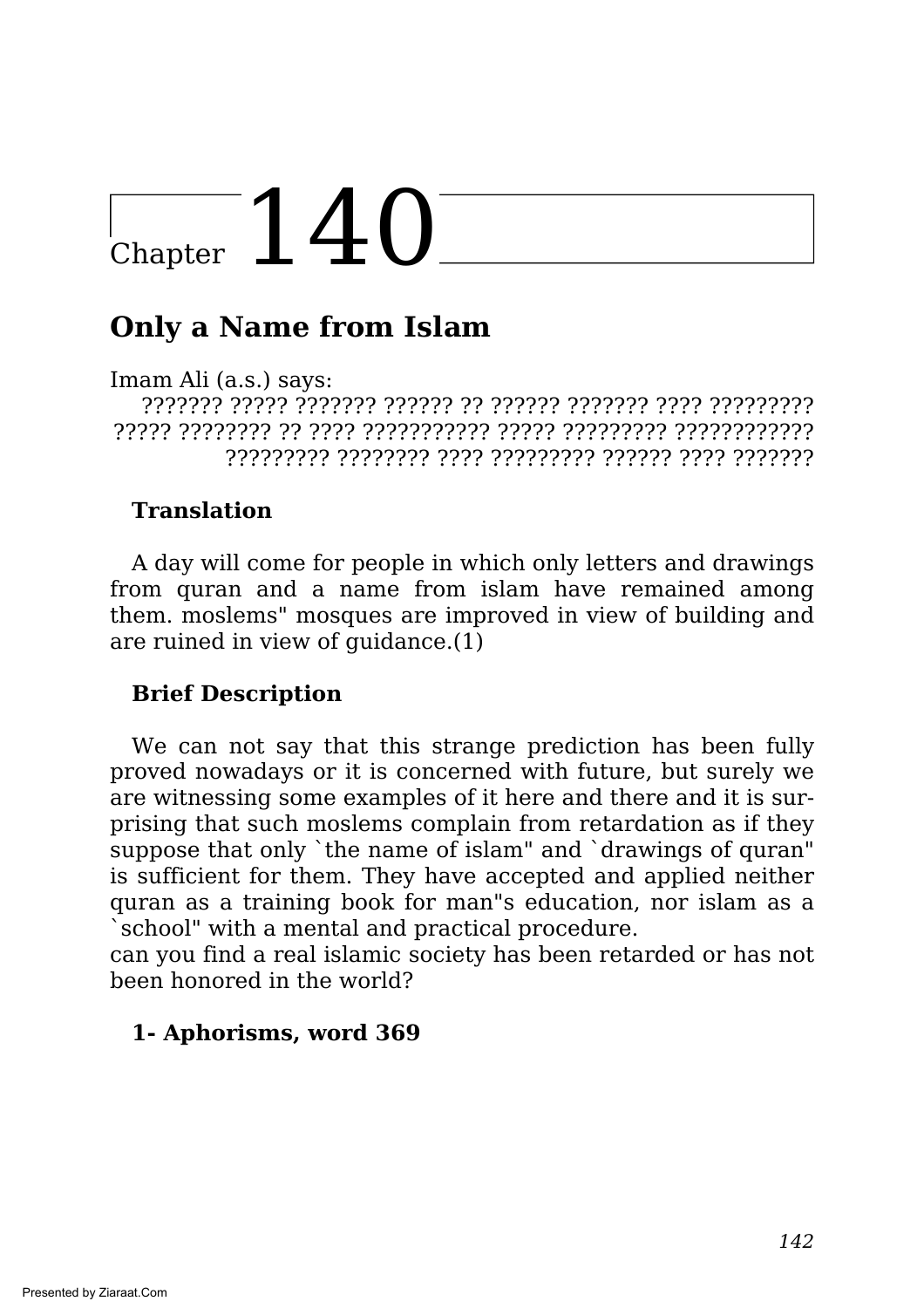## $\frac{1}{2}$ Chapter  $141$

## **Criterion for Assessment of Intellect and Ignorance**

Imam Ali (a.s.) says: ?????????? ???????? ???????? ????????? ?? ?????????? ?????????

## **Translation**

Tongue is the criterion for assessment of insolence or ignorance and scale of intellect and wisdom.(1)

## **Brief description**

The most important window of man"s soul and key of his personality, and best means for assessment of degree of intellect of each man is his tongue. the tongue which unveils the curtains through a simple and seemingly unimportant rotation and reveals the angles of man"s soul. On this account, most of islamic instructions are focused on correction of tongue and warnings and notices are repeatedly made in the speeches of our great leaders and obviously complete correction of tongue is not possible without correction of soul and mind, but we can overcome a lot of painful consequences of inappropriate movements of tongue through silence and self- control.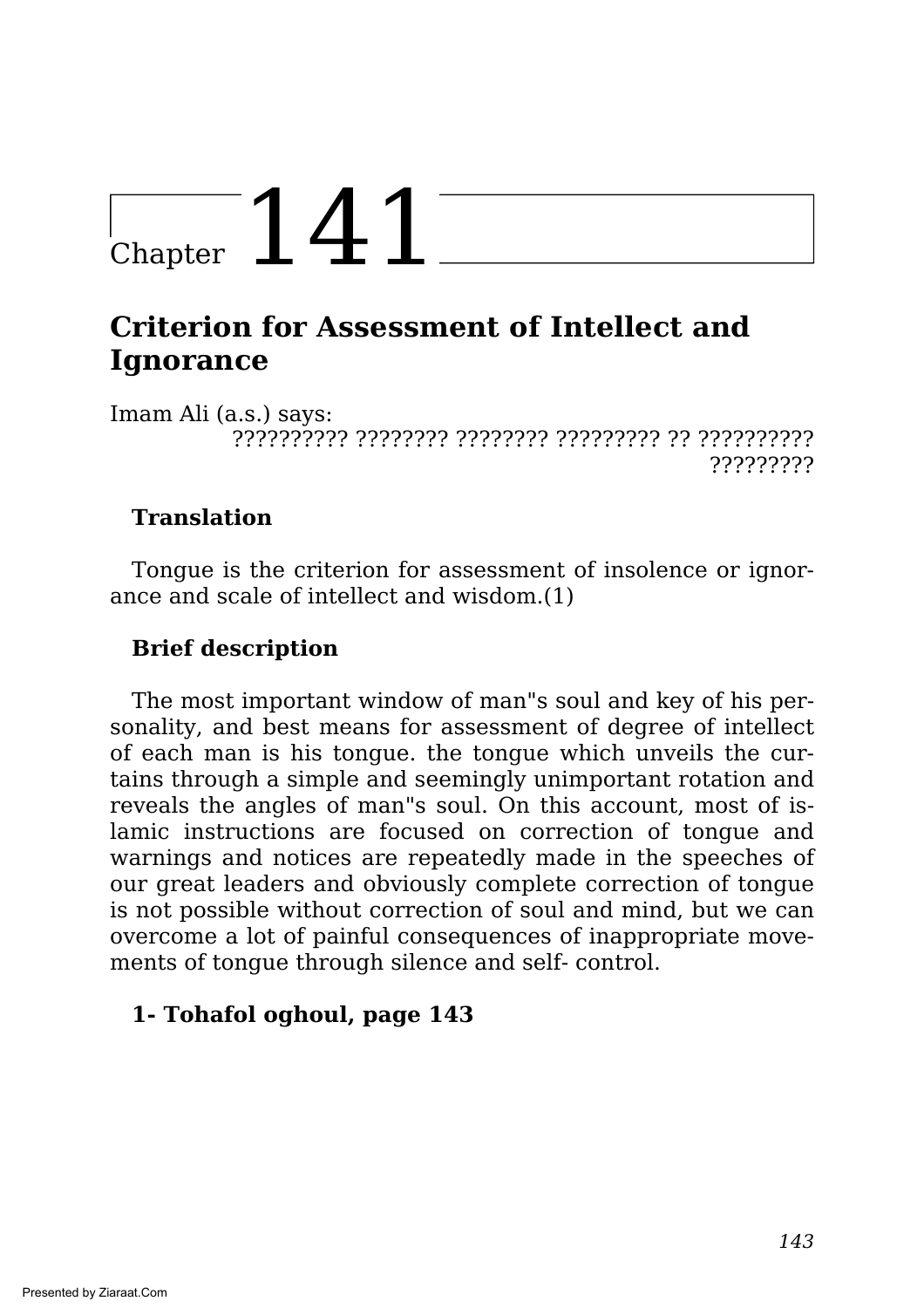## $\sqrt{C_{\text{hapter}}} 142$

## **higher than favor**

Imam Hadi (a.s.) says: ?????????? ???????? ?????????? ?????? ????????????? ?????? ????????? ????????? ??????? ????????? ?????? ?? ????????? ?????? ?? ??????

## **Translation**

One who is grateful for a favor, his prosperity for his gratefulness is more than his prosperity for the favor, because favors are the means of life in this world and gratitude is the capital of this world and the other world.(1)

## **Brief Description**

Considering this fact that gratitude is not merely appreciation by tongue, rather it is practical appreciation and also using each favor in its proper place, it is clarified that gratitude for a favor results in blessings and properties so that favor itself is very insignificant comparing with it. Using the favors for god"s satisfaction and his servants" content is a capital both for honor of this world and also eternal prosperity of the other world, while a favor itself may be only a material blessing. so gratitude is higher and more valuable than the favor itself.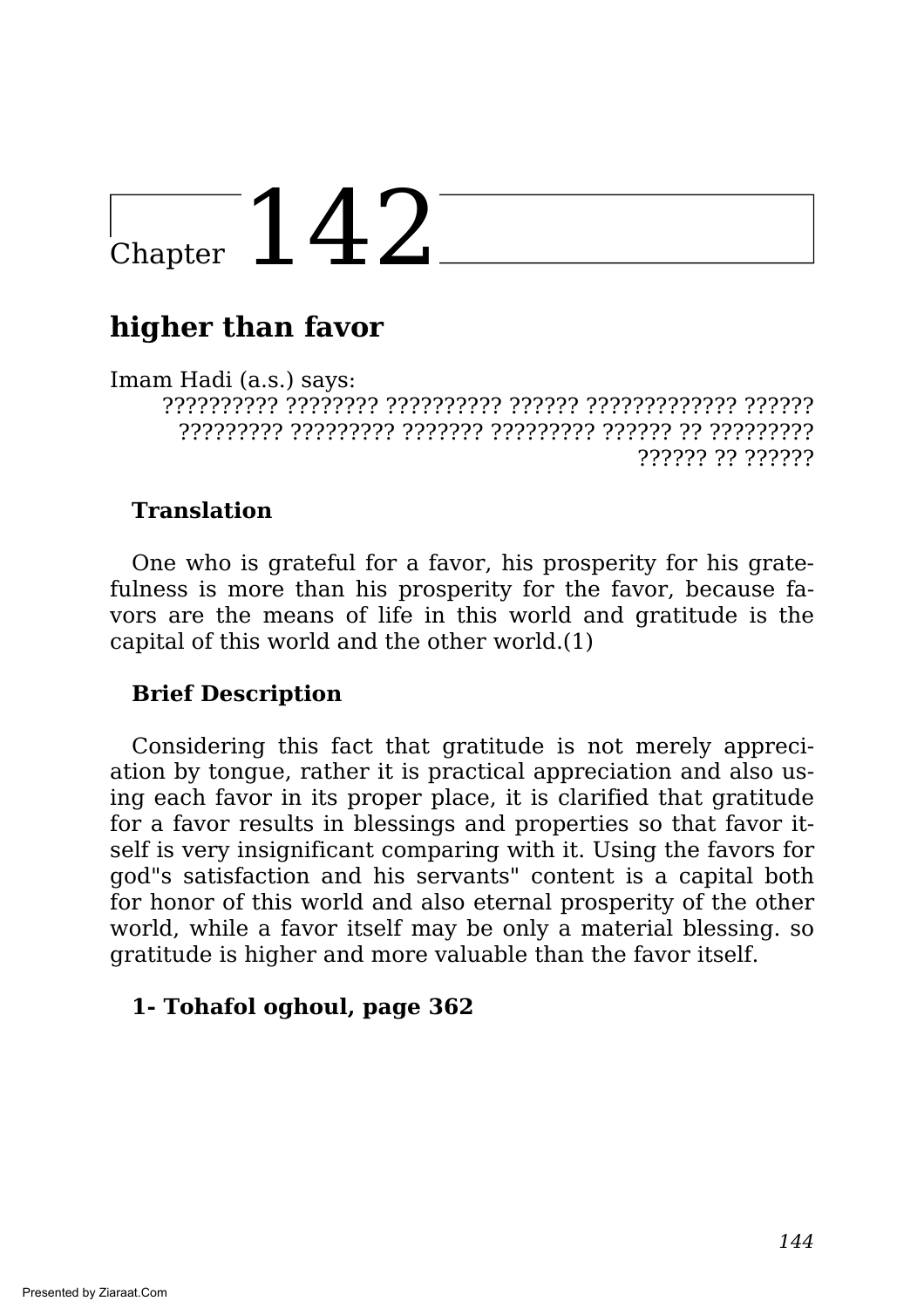# $l_{\text{Chapter}}$  143

## **Revival of Doctrine of the Prophet"s Household**

Imam Reza (a.s.) says: ???? ?????? ????????? ?????? ???? ???????? ???? ?????? ???????? ?????? ??????? ??????????

## **Translation**

One who sits in a meeting in which our doctrine is revived, his heart shall not die when the hearts die!(1)

## **Brief Description**

It is clearly inferred from the above sentence that the inevitable duty of followers of the prophet"s household is to revive their programs in their meetings, knowing their doctrine, perceiving the spirit of their speeches, and becoming familiar with their instructions and that is to say their meeting should be a meeting of correction and readiness for life, not the meeting of amusement, asking requirements and thinking about personal troubles and desires and disregarding human, social and belief concerns. Such a meeting will revive hearts and awaken the thoughts.

## **1- Turasul-aiemma, page 443**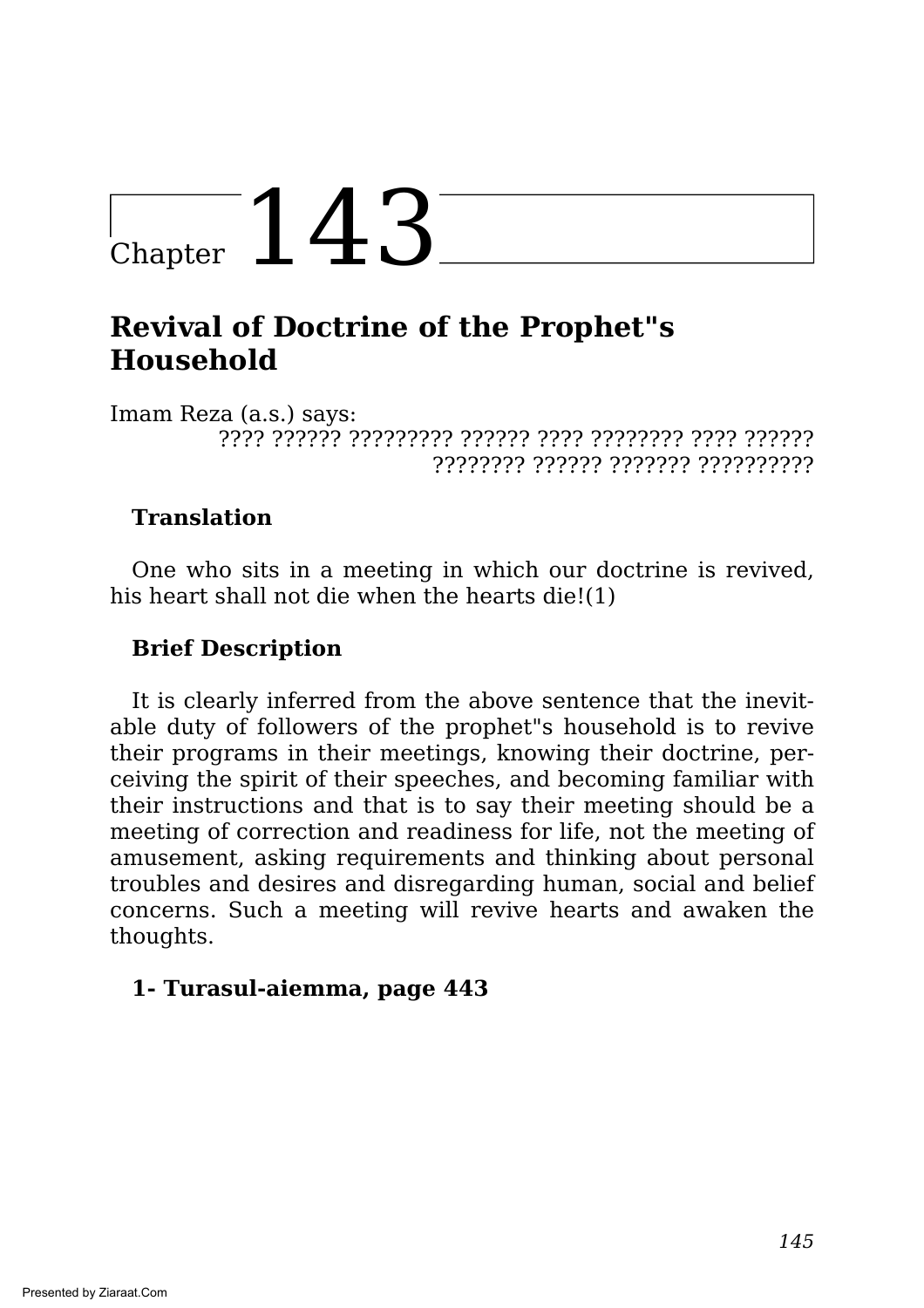# $\frac{1}{2}$  Chapter  $144$

# **Trust to Secrecy**

Islam"s Prophet (s.a.) says: ???? ??????? ????????? ???????? ????? ????????? ?????? ????????

## **Translation**

When somebody says something and looks about himself, his speech is a trust and secret (and we shall try to keep it).(1)

## **Brief Description**

Trust has different forms in islam, including faithfulness in keeping people"s secrets. this is considered so important in islam"s view that disclosing people"s secret is introduced as one of the capital sins. moreover, for proving something to be a secret, it is not necessary for the speaker to ask and request and emphasize on being a secret and keeping it. Rather, the least sign is sufficient for understanding this reality. If somebody looks about himself and examines for presence of another person is adequate for keeping his speeches as the secrets of a moslem brother.

#### **1- Nahjol fesahah, page 38**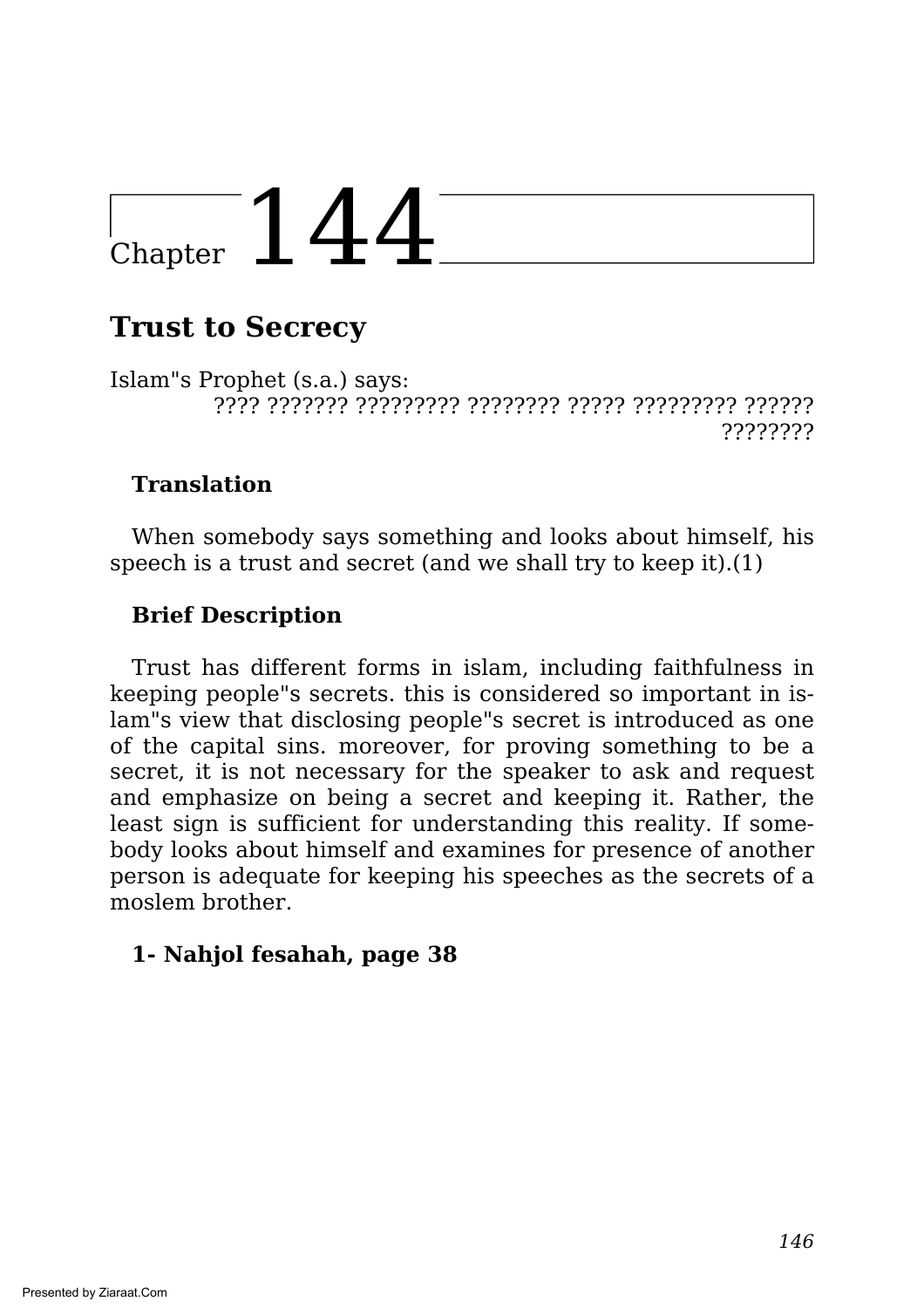# Chapter  $145$

# **Sign of Belief Islam"s**

Prophet (s.a.) says: ???? ????????? ?????????? ?? ???????? ??????????? ???????? ????????

### **Translation**

When your good deed makes you happy and your bad deed disturbs you, you are a believer.(1)

## **Brief Description**

Islam says that all men are born with a pure primordial nature, nature of belief and love to goodness. taints and sins may affect gradually on man"s spirit and soul and change it and turn it totally. however, until man is interested in goodness and hates badness, the spirit of belief and first pure nature still exist in him. Miserable people who are not only disturbed by their bad deeds, but also glory in them and or when they do a self-sacrifice, righteousness, forgiveness and justice become regretful, they are unbelievers.

#### **1- Nahjol fesahah, page 41**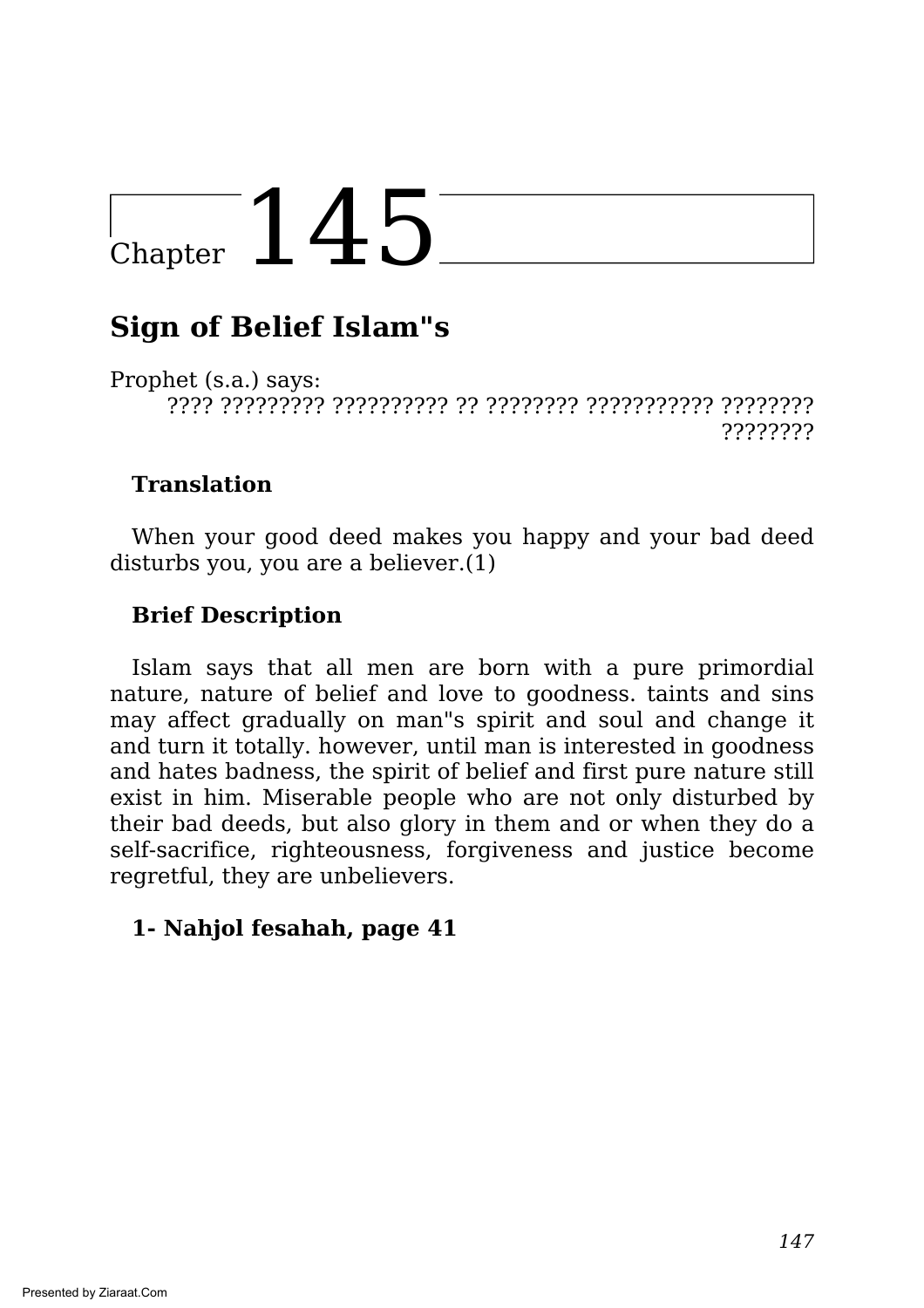# $L_{\text{Chapter}}$  146

# **First Condition in Each Work**

Imam Ali (a.s.) said to komeil: ?? ???? ??????? ????? ?? ?????? ???????? ????? ???? ?????????

### **Translation**

There is not any movement and work unless you need insight, familiarity and knowledge for performing it.(1)

## **Brief Description**

If we reflect on the wide sense of `not any movement", we will become familiar with the extent of islamic programs and will find that islam is not merely a series of worships and invocations and or belief missing practical programs. Rather it has a program for personal life and all social concerns as well as human attempts and endeavors, first article of which is intelligence and knowledge of realities. it considers all movements and attempts fruitless and at least with a little effect without adequate knowledge and correct guidance.

#### **1- Safinatol behar, volume one, page 15**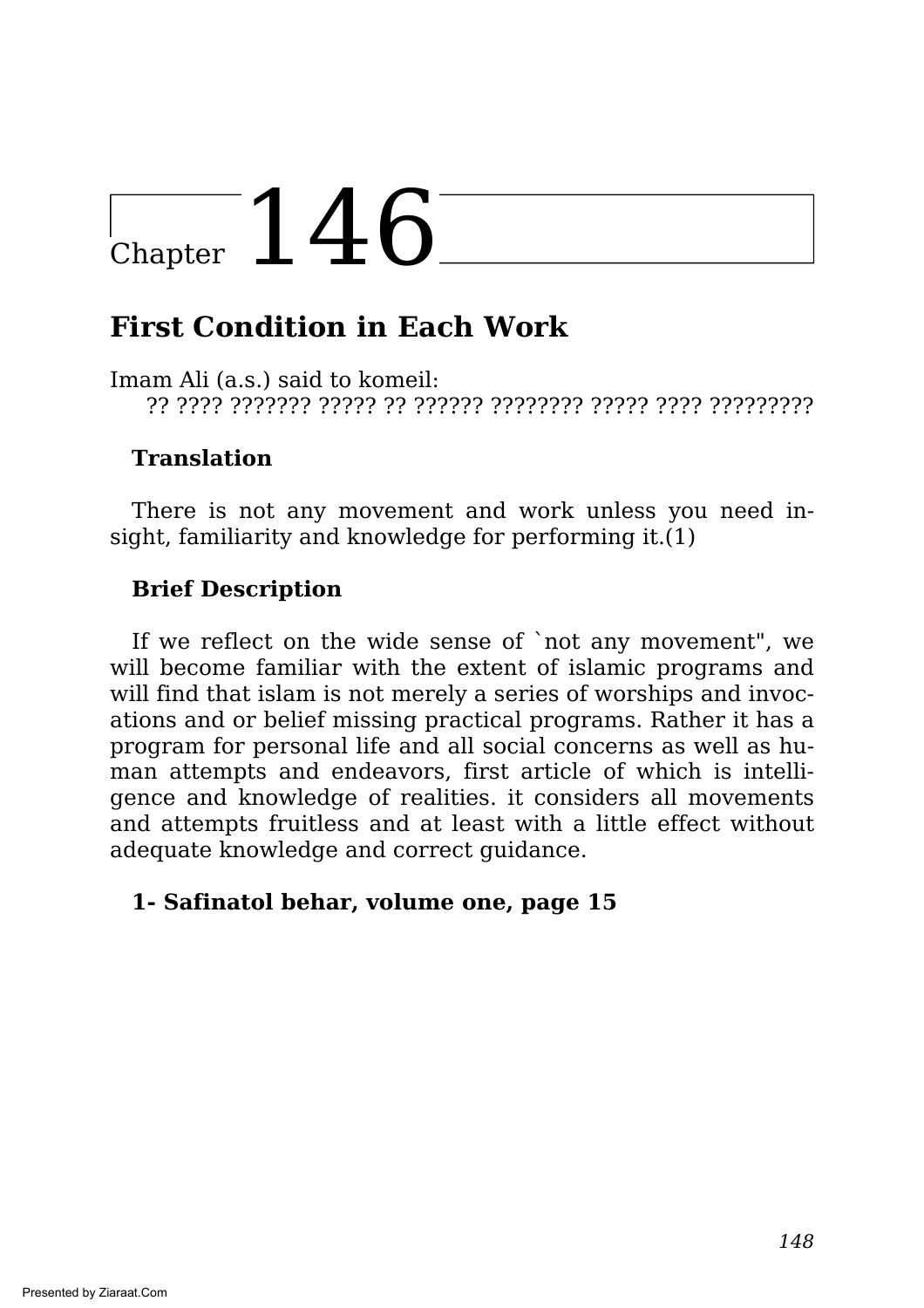# $\frac{1}{2}$ Chapter 147

## **Importance of Guest**

The Prophet (s.a.) said: ???? ?????? ?????? ??????? ??????? ??????? ?????????? ?????????. ?????? ?? ?? ?????? ???????????? ????: ??????????

#### **Translation**

When god will on happiness and prosperity of a nation, he will bestow them a gift. they asked, `what is that gift". he replied, `guest".(1)

#### **Brief Description**

That is true. guest is the gift of god, a valuable and honorable gift. but the material world in which all affections are lost, guest has no sense. rather, it is a troublous and strange and unreasonably beloved being. so it rarely happens for someone to invite another or to be invited unless for material, commercial and political relations. While the islamic countries and the families in which religious customs are still alive, guest is honored and respectable as a divine gift although he may not have any family relation.

#### **1- Beharol anvar, volume 15, page 241**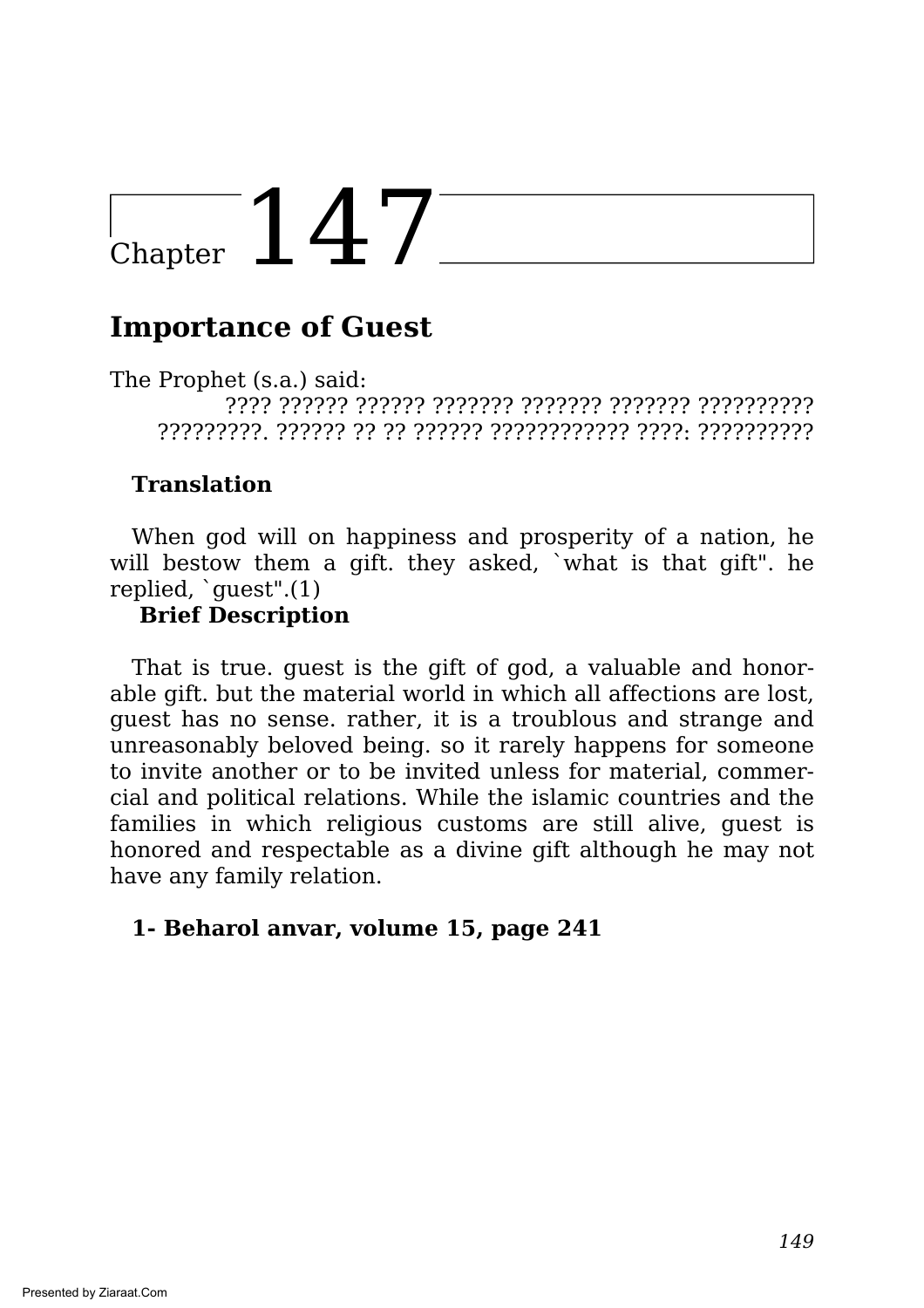# $_{\tiny{\text{Chapter}}}$  148

# **Respect and Affection**

Imam Sadegh (a.s.) says: ?????? ????? ???? ????????????? ???????? ?? ???? ???????? ???????

#### **Translation**

One who does not respect the adults and does not display affection to the children, does not belong to us.(1)

## **Brief Description**

Human societies are like he extensive caravan which is continuously moving. the infants are born by the mothers, and children grow up and adults become old and the old die and nobody is excepted from passing this caravan. herein, the adults usually are more experienced and have deeper insight and have been the source of numerous services during their life if they had been conscientious, and all calculations indicate that they should be respected and youths and adolescents should consider their reverence. and since children are fresh and at the beginning of their life, should be loved and foundations of their prosperity should be constructed sincerely by the adults, and this is the way and customs of a humanitarian and progressive society.

#### **1- Osoul kafi, page 253**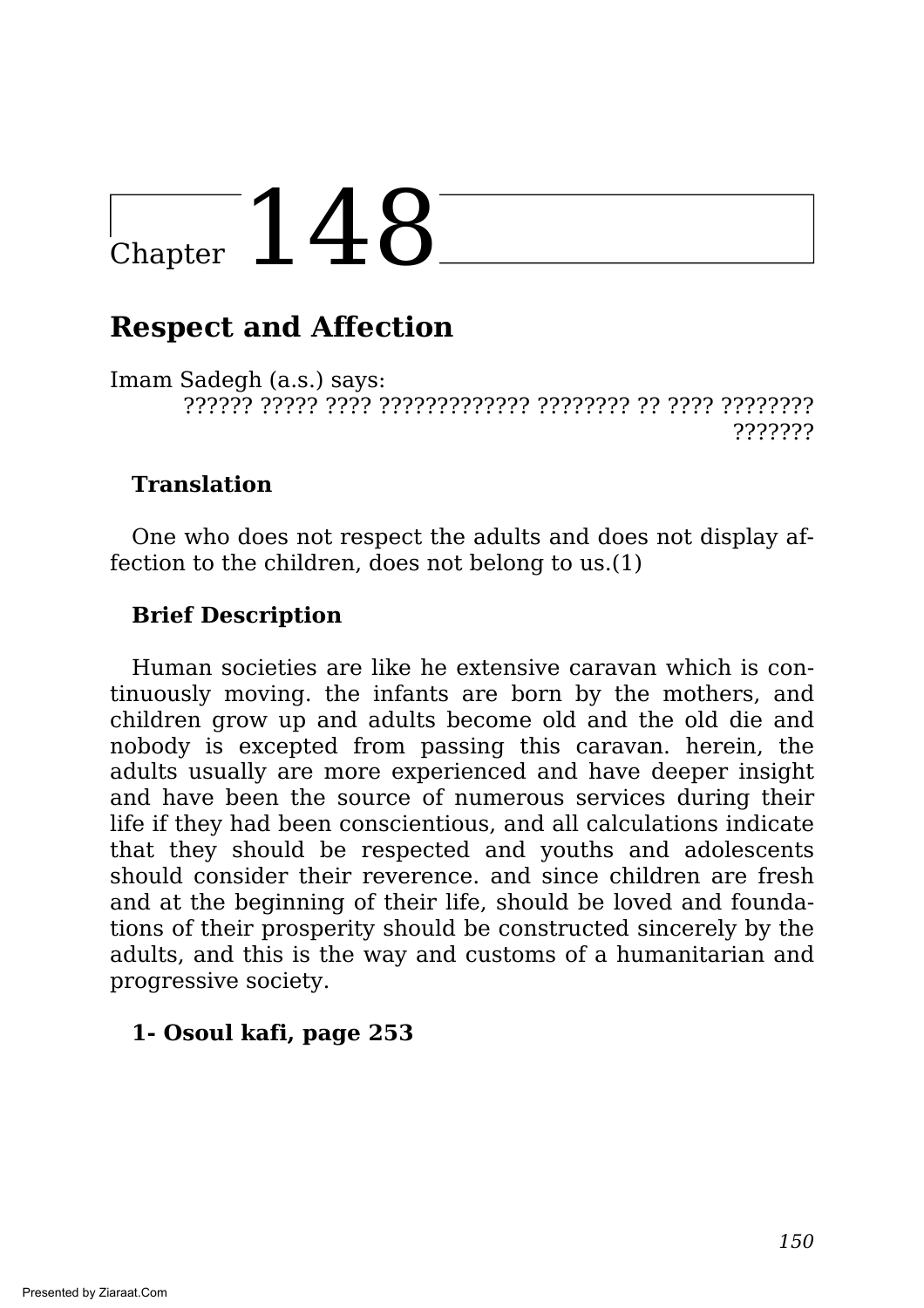# $_{Chapter}$  149

# **Reserve for Yourself in This Way**

Imam Ali (a.s.) said:

?? ????????? ???? ????? ?????? ???? ???????? ?? ?? ??????????? ?????? ?????????? ????????

## **Translation**

Whatsoever you send in advance shall be reserved for you, and whatsoever you postpone, its benefit would be only for the others (and its responsibility is on your burden).(1)

## **Brief Description**

Mammonism is found in the today"s world more than before without considering the main objective and philosophy of wealth. Those who amass wealth madly, and do not care for its ways in view of legitimate, illegitimate, injustice and justice, do never think that they can neither accompany the great wealths with themselves, nor eat all of them. Only a heavy responsibility is on the burden of its owner; amassing, leaving and going and then bearing all of its responsibilities.

#### **1- Nahjol balaghah**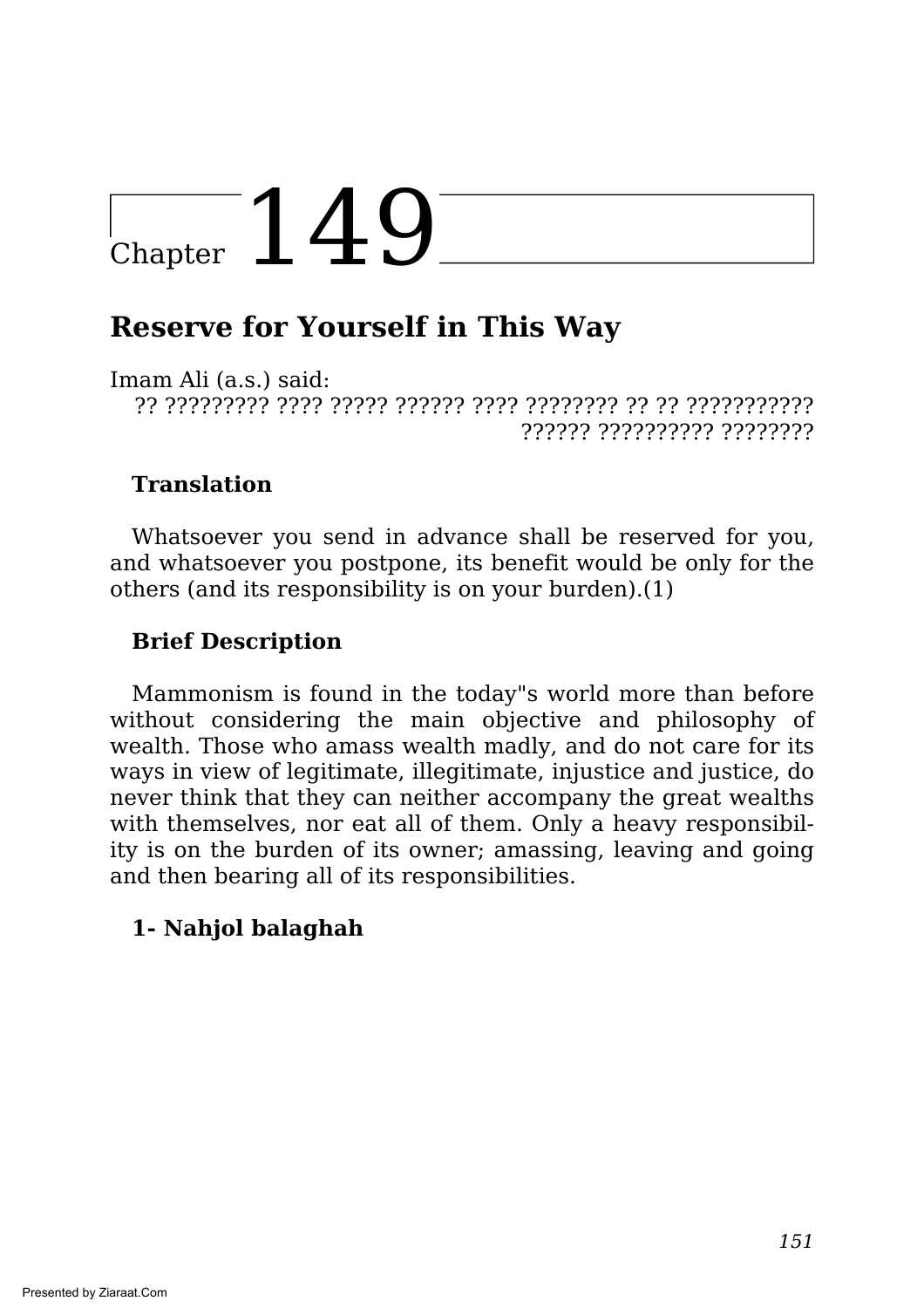# Chapter  $150$

## **Lesson One: Thinking, Reflection, Meditation**

???? ?? ?????? ?? ???? ?????? ???? ?????????? ??? ?? ?????? ?? ????? ?????? ???? ?????????? ??? ??? ?????? ?? ??????? ?????? ???? ?????????

## **Translation**

Be aware! knowledge not furnished with thinking has no profit!(1)

Be aware! recitation of quran not accompanied with reflection is useless!

Be aware! worship lacking meditation has no effect!

## **Brief Description**

Filling the brain with scientific formulas, logical rules and philosophical principles, and any knowledge has a little effect as long as it is not in concordance with proper reflection, clear world- view and familiarity with fundamentals of man"s life.

As reciting holy verses of quran has a little effect when it is not accompanied with meditation and thinking about them, the worships missing the light of thinking and wisdom are like a spiritless body, and lose the high educational effects.

#### **1 - From kafi book, first volume, page 36 and tohafol oghoul**